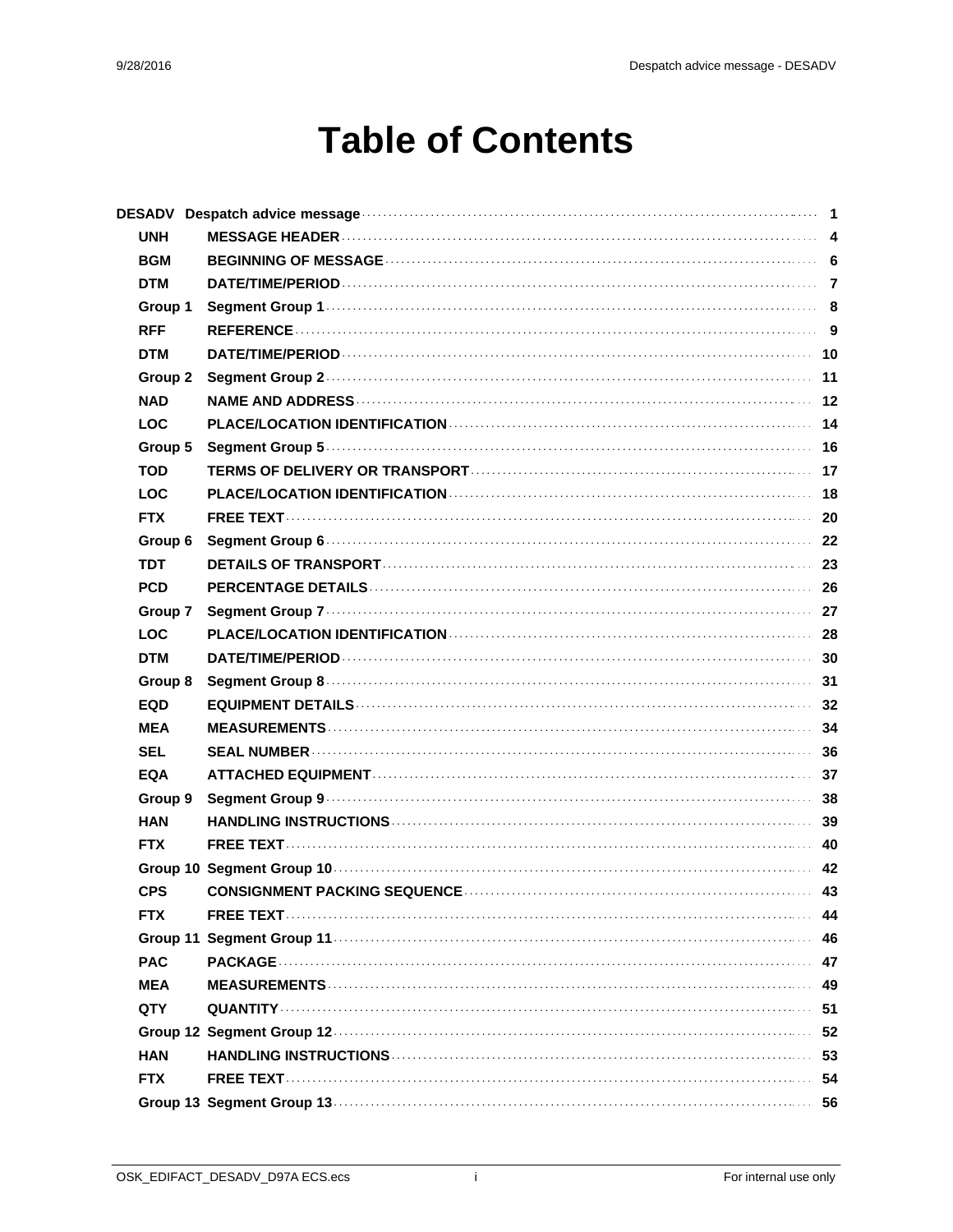| <b>PCI</b> |     |
|------------|-----|
| <b>RFF</b> |     |
| <b>DTM</b> |     |
| <b>GIR</b> |     |
|            |     |
| <b>GIN</b> |     |
| <b>DLM</b> |     |
|            |     |
| <b>LIN</b> |     |
| <b>PIA</b> |     |
| IMD        |     |
| MEA        |     |
| QTY        |     |
| <b>ALI</b> |     |
| GIN        |     |
| <b>GIR</b> |     |
| <b>DLM</b> |     |
| <b>DTM</b> |     |
| <b>NAD</b> |     |
| TDT        |     |
| HAN        |     |
| <b>FTX</b> |     |
| MOA        |     |
|            |     |
| <b>RFF</b> |     |
| <b>NAD</b> |     |
| <b>CTA</b> |     |
| <b>DTM</b> |     |
|            | 101 |
| <b>DGS</b> | 102 |
| QTY        | 105 |
| <b>FTX</b> | 106 |
|            | 108 |
| <b>LOC</b> | 109 |
| NAD        | 111 |
| <b>DTM</b> | 113 |
| QTY        | 114 |
|            | 115 |
| SGP        | 116 |
| QTY        | 117 |
|            | 118 |
| <b>PCI</b> | 119 |
| <b>DTM</b> | 121 |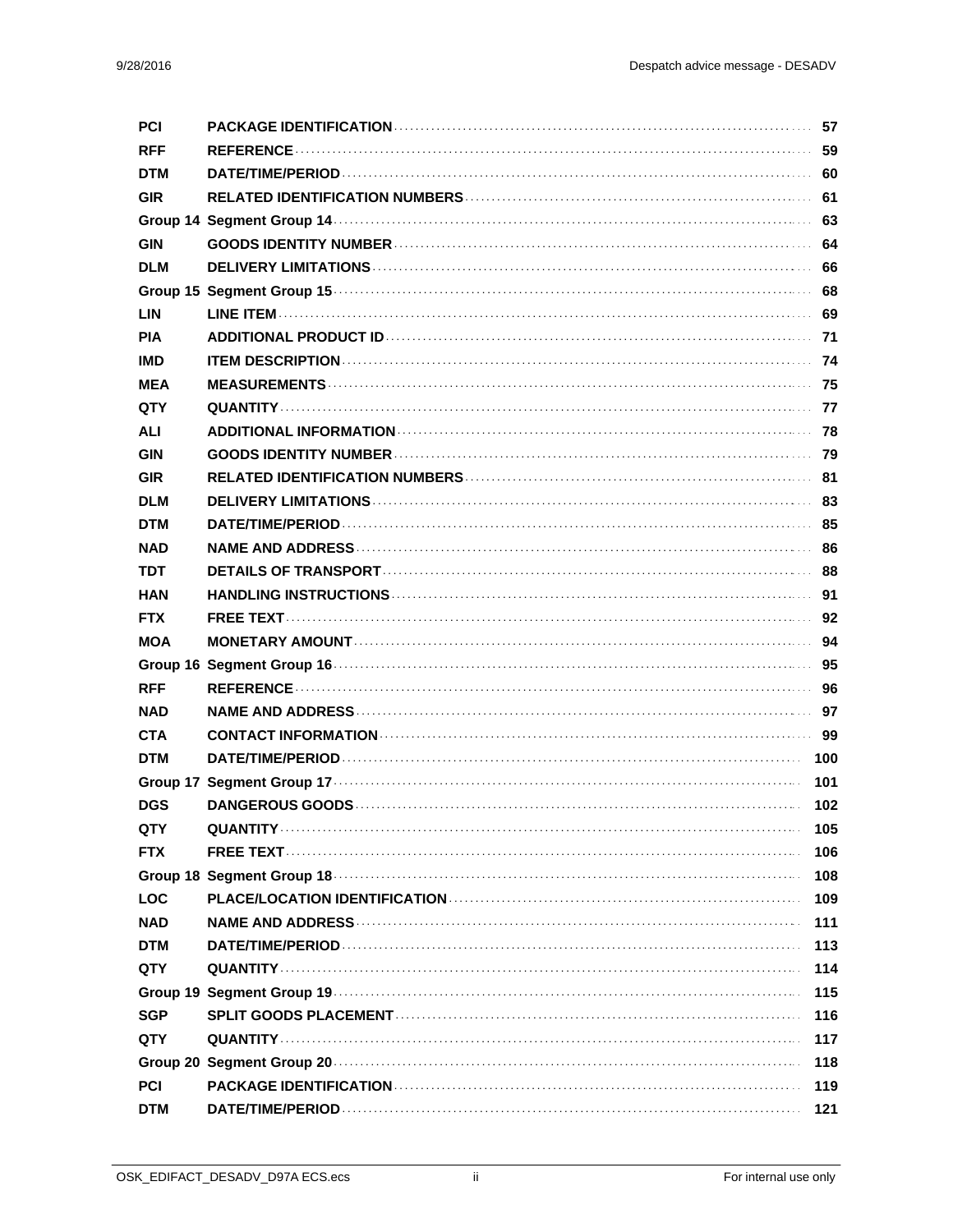| <b>MEA</b> | 122 |
|------------|-----|
| <b>QTY</b> | 124 |
|            | 125 |
| <b>GIN</b> | 126 |
| <b>DLM</b> | 128 |
|            | 130 |
| HAN        | 131 |
| <b>FTX</b> | 132 |
| <b>GIN</b> | 134 |
|            | 136 |
| <b>QVR</b> | 137 |
| <b>DTM</b> | 138 |
| <b>CNT</b> | 139 |
| <b>UNT</b> |     |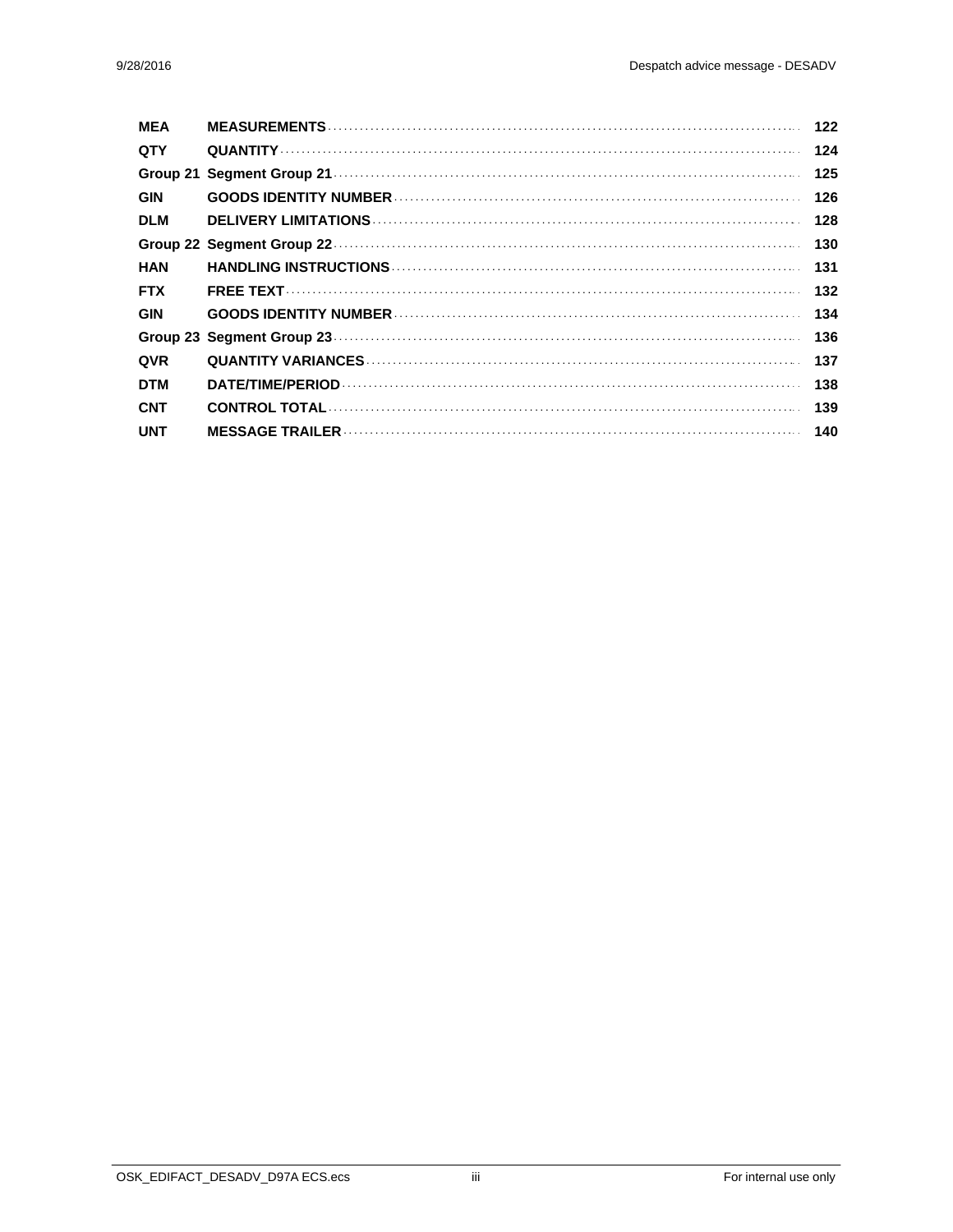# **DESADV Despatch advice message**

#### **Message Status=2**

**Definition:** A message specifying details for goods despatched or ready for despatch under agreed conditions. The United Nations Despatch Advice Message serves both as a specification for Delivery Despatch Advice and also as a Returns Despatch Advice message. Throughout this document, the reference to 'Despatch Advice' may be interpreted as conveying the wider meaning of 'Delivery Despatch Advice/Returns Despatch Advice'.

#### **Heading: Pos Tag Segment Name Status Rep Notes Usage** 0010 UNH MESSAGE HEADER M 1 N1/0010 Must use 0020 BGM BEGINNING OF MESSAGE M 1 N1/0020 Must use 0030 DTM DATE/TIME/PERIOD C 10 N1/0030 Used **0070 Segment Group 1 C 10 N1/0070 Used** 0080 RFF REFERENCE M 1 N1/0080 Must use 0090 DTM DATE/TIME/PERIOD C 1 N1/0090 Used **0100 Segment Group 2 C 10 N1/0100 Used** 0110 NAD NAME AND ADDRESS M M 1 N1/0110 Must use 0120 LOC PLACE/LOCATION IDENTIFICATION C 10 N1/0120 Used **0190 Segment Group 5 C 10 N1/0190 Used** 0200 TOD TERMS OF DELIVERY OR M 1 N1/0200 TRANSPORT Must use 0210 LOC PLACE/LOCATION IDENTIFICATION C 5 N1/0210 Used 0220 FTX FREE TEXT C 5 N1/0220 Used **0230 Segment Group 6 C 10 N1/0230 Used** 0240 TDT DETAILS OF TRANSPORT M 1 N1/0240 Must use 0250 PCD PERCENTAGE DETAILS C 6 N1/0250 Used **0260 Segment Group 7 C 10 N1/0260 Used** 0270 LOC PLACE/LOCATION IDENTIFICATION M 1 N1/0270 Must use 0280 DTM DATE/TIME/PERIOD C 10 N1/0280 Used **0290 Segment Group 8 C 10 N1/0290 Used** 0300 EQD EQUIPMENT DETAILS M 1 N1/0300 Must use 0310 MEA MEASUREMENTS C 5 N1/0310 Used 0320 SEL SEAL NUMBER C 25 N1/0320 Used 0330 EQA ATTACHED EQUIPMENT C 5 N1/0330 Used **0340 Segment Group 9 C 10 N1/0340 Used** 0350 HAN HANDLING INSTRUCTIONS M 1 N1/0350 Must use 0360 FTX FREE TEXT C 10 N1/0360 Used

#### **Detail:**

| <u>Pos</u> | Tag | <b>Segment Name</b>                           | <b>Status</b> | Rep  | <b>Notes</b> | Usage       |
|------------|-----|-----------------------------------------------|---------------|------|--------------|-------------|
| 0370       |     | <b>Segment Group 10</b>                       | <u>પ્</u>     | 9999 | N2/0370      | <b>Used</b> |
| 0380       | CPS | <b>CONSIGNMENT PACKING</b><br><b>SEQUENCE</b> | M             |      | N2/0380      | Must use    |
| 0390       |     | <b>FREE TEXT</b>                              |               |      | N2/0390      | Used        |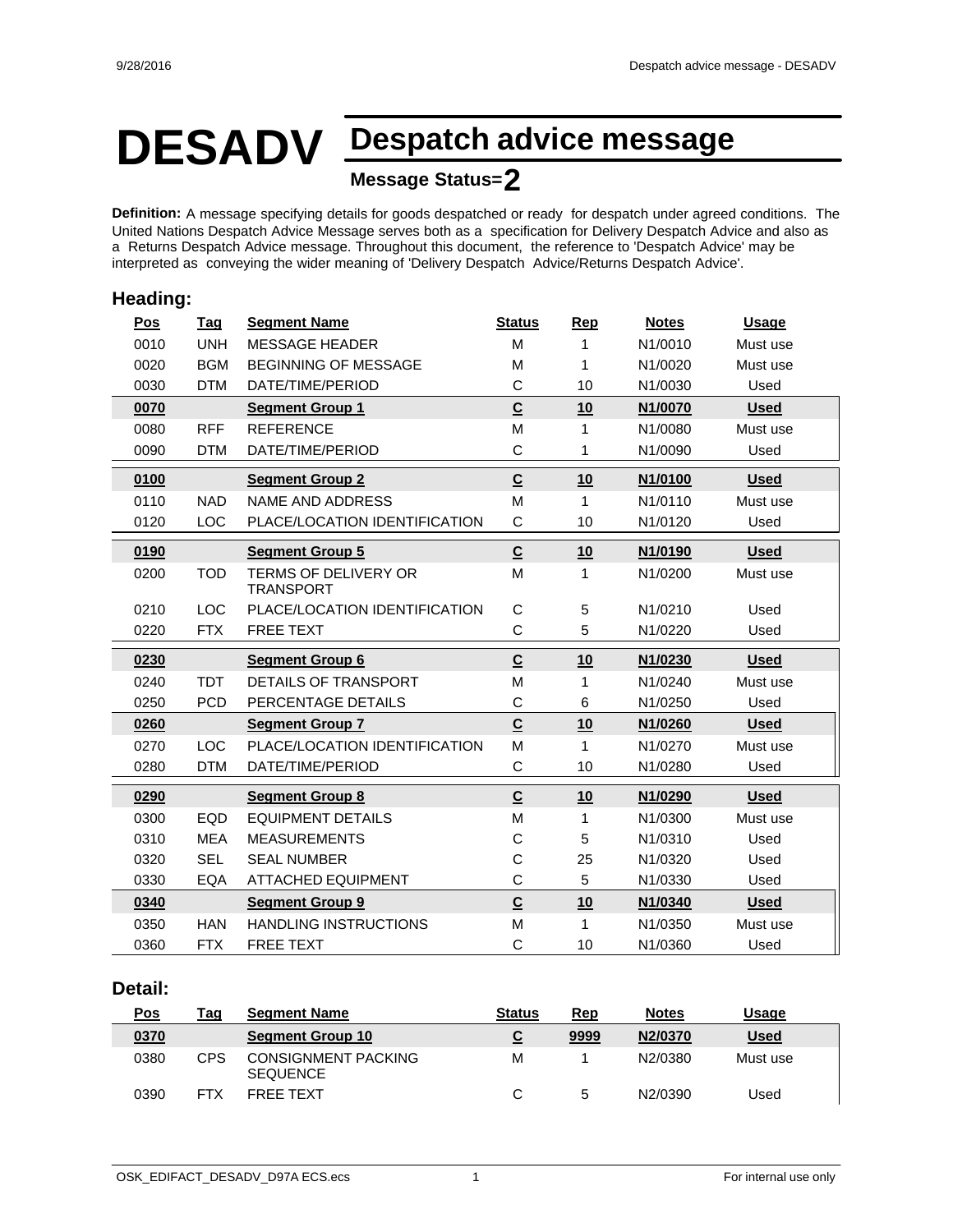| $\underline{\mathsf{C}}$<br>0400<br>9999<br><b>Segment Group 11</b><br>N2/0400<br><b>Used</b><br>0410<br><b>PACKAGE</b><br>M<br><b>PAC</b><br>$\mathbf 1$<br>N2/0410<br>Must use<br>0420<br>С<br><b>MEA</b><br><b>MEASUREMENTS</b><br>10<br>N2/0420<br>Used<br>0430<br>С<br>QTY<br><b>QUANTITY</b><br>10<br>N2/0430<br>Used<br>$\underline{\mathbf{C}}$<br>0440<br><b>Segment Group 12</b><br>10<br>N2/0440<br><u>Used</u><br>0450<br><b>HAN</b><br><b>HANDLING INSTRUCTIONS</b><br>M<br>1<br>N2/0450<br>Must use<br>0460<br>FREE TEXT<br>С<br>N2/0460<br><b>FTX</b><br>10<br>Used<br>$\underline{\mathsf{C}}$<br>0470<br>1000<br>N2/0470<br><b>Segment Group 13</b><br><b>Used</b><br>M<br>0480<br>PCI<br>PACKAGE IDENTIFICATION<br>1<br>Must use<br>N2/0480<br>С<br>0490<br><b>RFF</b><br><b>REFERENCE</b><br>N2/0490<br>Used<br>1 |
|--------------------------------------------------------------------------------------------------------------------------------------------------------------------------------------------------------------------------------------------------------------------------------------------------------------------------------------------------------------------------------------------------------------------------------------------------------------------------------------------------------------------------------------------------------------------------------------------------------------------------------------------------------------------------------------------------------------------------------------------------------------------------------------------------------------------------------------|
|                                                                                                                                                                                                                                                                                                                                                                                                                                                                                                                                                                                                                                                                                                                                                                                                                                      |
|                                                                                                                                                                                                                                                                                                                                                                                                                                                                                                                                                                                                                                                                                                                                                                                                                                      |
|                                                                                                                                                                                                                                                                                                                                                                                                                                                                                                                                                                                                                                                                                                                                                                                                                                      |
|                                                                                                                                                                                                                                                                                                                                                                                                                                                                                                                                                                                                                                                                                                                                                                                                                                      |
|                                                                                                                                                                                                                                                                                                                                                                                                                                                                                                                                                                                                                                                                                                                                                                                                                                      |
|                                                                                                                                                                                                                                                                                                                                                                                                                                                                                                                                                                                                                                                                                                                                                                                                                                      |
|                                                                                                                                                                                                                                                                                                                                                                                                                                                                                                                                                                                                                                                                                                                                                                                                                                      |
|                                                                                                                                                                                                                                                                                                                                                                                                                                                                                                                                                                                                                                                                                                                                                                                                                                      |
|                                                                                                                                                                                                                                                                                                                                                                                                                                                                                                                                                                                                                                                                                                                                                                                                                                      |
|                                                                                                                                                                                                                                                                                                                                                                                                                                                                                                                                                                                                                                                                                                                                                                                                                                      |
| C<br>0500<br><b>DTM</b><br>DATE/TIME/PERIOD<br>5<br>N2/0500<br>Used                                                                                                                                                                                                                                                                                                                                                                                                                                                                                                                                                                                                                                                                                                                                                                  |
| C<br>0510<br><b>GIR</b><br>RELATED IDENTIFICATION<br>99<br>N2/0510<br>Used<br><b>NUMBERS</b>                                                                                                                                                                                                                                                                                                                                                                                                                                                                                                                                                                                                                                                                                                                                         |
| $\underline{\mathsf{C}}$<br>99<br>0520<br><b>Segment Group 14</b><br>N2/0520<br><b>Used</b>                                                                                                                                                                                                                                                                                                                                                                                                                                                                                                                                                                                                                                                                                                                                          |
| 0530<br>GIN<br><b>GOODS IDENTITY NUMBER</b><br>M<br>1<br>N2/0530<br>Must use                                                                                                                                                                                                                                                                                                                                                                                                                                                                                                                                                                                                                                                                                                                                                         |
| 0540<br><b>DLM</b><br><b>DELIVERY LIMITATIONS</b><br>С<br>10<br>N2/0540<br>Used                                                                                                                                                                                                                                                                                                                                                                                                                                                                                                                                                                                                                                                                                                                                                      |
| $\underline{\mathsf{C}}$<br>0550<br>9999<br>N2/0550<br><b>Segment Group 15</b><br><b>Used</b>                                                                                                                                                                                                                                                                                                                                                                                                                                                                                                                                                                                                                                                                                                                                        |
| 0560<br>LIN<br>LINE ITEM<br>M<br>$\mathbf{1}$<br>N2/0560<br>Must use                                                                                                                                                                                                                                                                                                                                                                                                                                                                                                                                                                                                                                                                                                                                                                 |
| C<br>0570<br><b>PIA</b><br>ADDITIONAL PRODUCT ID<br>10<br>N2/0570<br>Used                                                                                                                                                                                                                                                                                                                                                                                                                                                                                                                                                                                                                                                                                                                                                            |
| С<br>0580<br><b>ITEM DESCRIPTION</b><br>25<br><b>IMD</b><br>N2/0580<br>Used                                                                                                                                                                                                                                                                                                                                                                                                                                                                                                                                                                                                                                                                                                                                                          |
| C<br>0590<br><b>MEA</b><br><b>MEASUREMENTS</b><br>10<br>N2/0590<br>Used                                                                                                                                                                                                                                                                                                                                                                                                                                                                                                                                                                                                                                                                                                                                                              |
| QTY<br>C<br>0600<br><b>QUANTITY</b><br>10<br>N2/0600<br>Used                                                                                                                                                                                                                                                                                                                                                                                                                                                                                                                                                                                                                                                                                                                                                                         |
| C<br><b>ALI</b><br>0610<br>ADDITIONAL INFORMATION<br>10<br>N2/0610<br>Used                                                                                                                                                                                                                                                                                                                                                                                                                                                                                                                                                                                                                                                                                                                                                           |
| С<br>0620<br>GIN<br><b>GOODS IDENTITY NUMBER</b><br>100<br>N2/0620<br>Used                                                                                                                                                                                                                                                                                                                                                                                                                                                                                                                                                                                                                                                                                                                                                           |
| C<br>0630<br><b>GIR</b><br>RELATED IDENTIFICATION<br>100<br>N2/0630<br>Used<br><b>NUMBERS</b>                                                                                                                                                                                                                                                                                                                                                                                                                                                                                                                                                                                                                                                                                                                                        |
| 0640<br><b>DLM</b><br><b>DELIVERY LIMITATIONS</b><br>С<br>100<br>N2/0640<br>Used                                                                                                                                                                                                                                                                                                                                                                                                                                                                                                                                                                                                                                                                                                                                                     |
| С<br>0650<br><b>DTM</b><br>DATE/TIME/PERIOD<br>5<br>N2/0650<br>Used                                                                                                                                                                                                                                                                                                                                                                                                                                                                                                                                                                                                                                                                                                                                                                  |
| С<br>0660<br><b>NAD</b><br><b>NAME AND ADDRESS</b><br>5<br>N2/0660<br>Used                                                                                                                                                                                                                                                                                                                                                                                                                                                                                                                                                                                                                                                                                                                                                           |
| С<br>0670<br><b>TDT</b><br>DETAILS OF TRANSPORT<br>1<br>N2/0670<br>Used                                                                                                                                                                                                                                                                                                                                                                                                                                                                                                                                                                                                                                                                                                                                                              |
| С<br>0680<br><b>HANDLING INSTRUCTIONS</b><br>20<br><b>HAN</b><br>N2/0680<br>Used                                                                                                                                                                                                                                                                                                                                                                                                                                                                                                                                                                                                                                                                                                                                                     |
| C<br>0690<br><b>FTX</b><br>FREE TEXT<br>99<br>N2/0690<br>Used                                                                                                                                                                                                                                                                                                                                                                                                                                                                                                                                                                                                                                                                                                                                                                        |
| 0700<br>С<br>N2/0700<br><b>MOA</b><br>MONETARY AMOUNT<br>5<br>Used                                                                                                                                                                                                                                                                                                                                                                                                                                                                                                                                                                                                                                                                                                                                                                   |
| $\underline{\mathsf{C}}$<br>99<br>0710<br><b>Segment Group 16</b><br>N2/0710<br><b>Used</b>                                                                                                                                                                                                                                                                                                                                                                                                                                                                                                                                                                                                                                                                                                                                          |
| 0720<br><b>REFERENCE</b><br>N2/0720<br><b>RFF</b><br>M<br>1<br>Must use                                                                                                                                                                                                                                                                                                                                                                                                                                                                                                                                                                                                                                                                                                                                                              |
| 0730<br>С<br><b>NAD</b><br>NAME AND ADDRESS<br>N2/0730<br>Used<br>1                                                                                                                                                                                                                                                                                                                                                                                                                                                                                                                                                                                                                                                                                                                                                                  |
| С<br>0740<br><b>CTA</b><br><b>CONTACT INFORMATION</b><br>N2/0740<br>Used<br>1                                                                                                                                                                                                                                                                                                                                                                                                                                                                                                                                                                                                                                                                                                                                                        |
| С<br>0750<br><b>DTM</b><br>DATE/TIME/PERIOD<br>N2/0750<br>1<br>Used                                                                                                                                                                                                                                                                                                                                                                                                                                                                                                                                                                                                                                                                                                                                                                  |
| $\underline{\mathsf{C}}$<br>0760<br>10<br>N2/0760<br><b>Used</b><br><b>Segment Group 17</b>                                                                                                                                                                                                                                                                                                                                                                                                                                                                                                                                                                                                                                                                                                                                          |
| <b>DGS</b><br>DANGEROUS GOODS<br>0770<br>M<br>1<br>N2/0770<br>Must use                                                                                                                                                                                                                                                                                                                                                                                                                                                                                                                                                                                                                                                                                                                                                               |
| С<br>0780<br>QTY<br>QUANTITY<br>N2/0780<br>Used<br>1                                                                                                                                                                                                                                                                                                                                                                                                                                                                                                                                                                                                                                                                                                                                                                                 |
| С<br>0790<br>FREE TEXT<br>5<br><b>FTX</b><br>N2/0790<br>Used                                                                                                                                                                                                                                                                                                                                                                                                                                                                                                                                                                                                                                                                                                                                                                         |
| $\underline{\mathsf{C}}$<br>0800<br><b>Segment Group 18</b><br>100<br>N <sub>2</sub> /0800<br><u>Used</u>                                                                                                                                                                                                                                                                                                                                                                                                                                                                                                                                                                                                                                                                                                                            |
|                                                                                                                                                                                                                                                                                                                                                                                                                                                                                                                                                                                                                                                                                                                                                                                                                                      |
| 0810<br>PLACE/LOCATION IDENTIFICATION<br>N2/0810<br>LOC<br>M<br>Must use<br>1                                                                                                                                                                                                                                                                                                                                                                                                                                                                                                                                                                                                                                                                                                                                                        |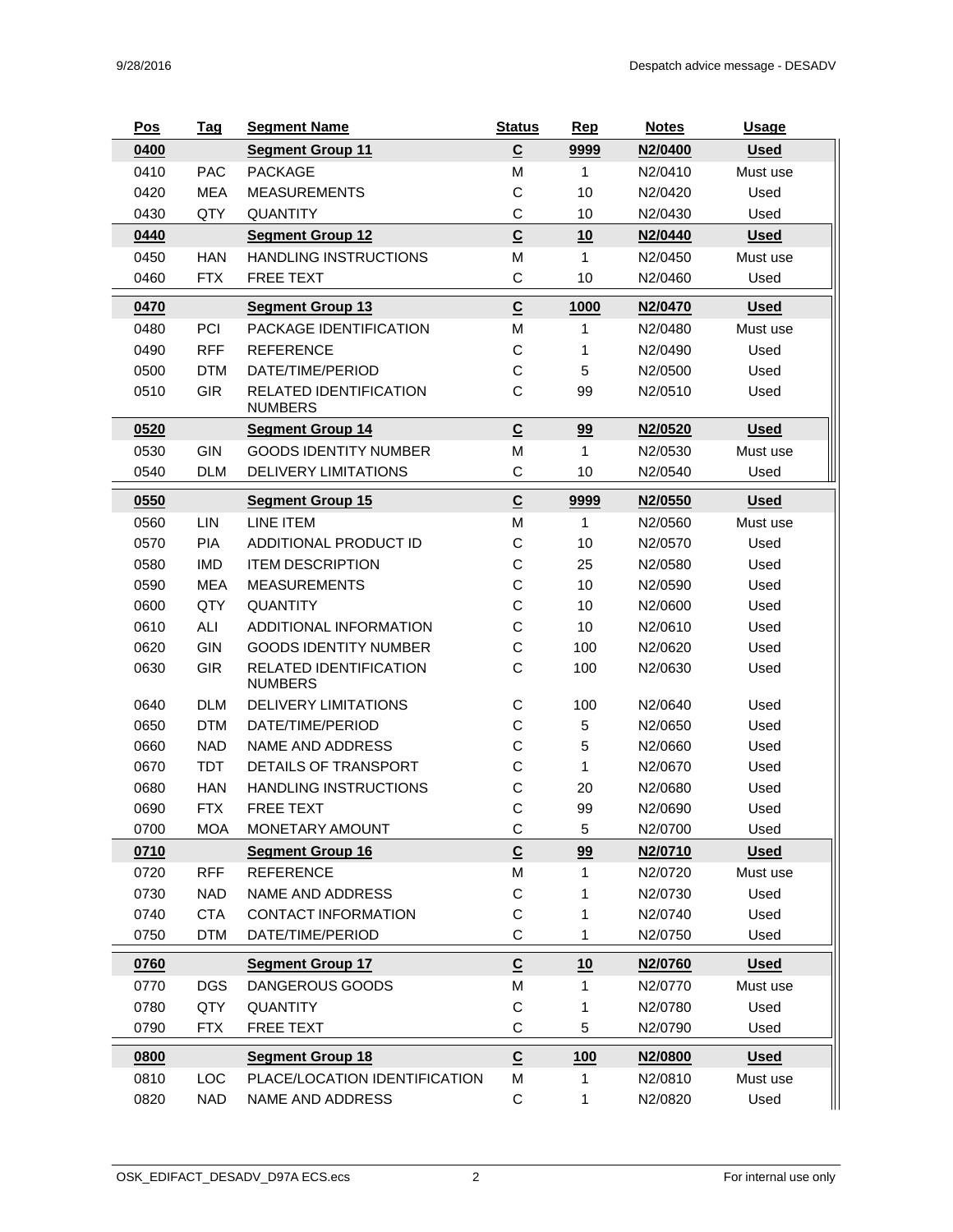| <u>Pos</u> | <b>Tag</b> | <b>Segment Name</b>          | <b>Status</b>            | <b>Rep</b>  | <b>Notes</b>   | <b>Usage</b> |
|------------|------------|------------------------------|--------------------------|-------------|----------------|--------------|
| 0830       | <b>DTM</b> | DATE/TIME/PERIOD             | С                        |             | N2/0830        | Used         |
| 0840       | QTY        | <b>QUANTITY</b>              | С                        | 10          | N2/0840        | Used         |
| 0850       |            | <b>Segment Group 19</b>      | $\underline{\mathsf{C}}$ | <u>1000</u> | <u>N2/0850</u> | <u>Used</u>  |
| 0860       | <b>SGP</b> | SPLIT GOODS PLACEMENT        | M                        |             | N2/0860        | Must use     |
| 0870       | QTY        | <b>QUANTITY</b>              | С                        | 10          | N2/0870        | Used         |
| 0880       |            | <b>Segment Group 20</b>      | $\underline{\mathsf{C}}$ | 9999        | N2/0880        | <b>Used</b>  |
| 0890       | <b>PCI</b> | PACKAGE IDENTIFICATION       | М                        |             | N2/0890        | Must use     |
| 0900       | <b>DTM</b> | DATE/TIME/PERIOD             | С                        | 5           | N2/0900        | Used         |
| 0910       | <b>MEA</b> | <b>MEASUREMENTS</b>          | С                        | 10          | N2/0910        | Used         |
| 0920       | QTY        | <b>QUANTITY</b>              | С                        |             | N2/0920        | Used         |
| 0930       |            | <b>Segment Group 21</b>      | $\underline{\mathsf{C}}$ | 10          | N2/0930        | <u>Used</u>  |
| 0940       | <b>GIN</b> | <b>GOODS IDENTITY NUMBER</b> | М                        |             | N2/0940        | Must use     |
| 0950       | <b>DLM</b> | DELIVERY LIMITATIONS         | С                        | 100         | N2/0950        | Used         |
| 0960       |            | <b>Segment Group 22</b>      | $\underline{\mathsf{C}}$ | 10          | N2/0960        | <b>Used</b>  |
| 0970       | <b>HAN</b> | <b>HANDLING INSTRUCTIONS</b> | М                        |             | N2/0970        | Must use     |
| 0980       | <b>FTX</b> | <b>FREE TEXT</b>             | С                        | 5           | N2/0980        | Used         |
| 0990       | <b>GIN</b> | <b>GOODS IDENTITY NUMBER</b> | C                        | 1000        | N2/0990        | Used         |
| 1000       |            | <b>Segment Group 23</b>      | $\overline{c}$           | 10          | N2/1000        | <b>Used</b>  |
| 1010       | QVR        | <b>QUANTITY VARIANCES</b>    | М                        |             | N2/1010        | Must use     |
| 1020       | <b>DTM</b> | DATE/TIME/PERIOD             | С                        | 5           | N2/1020        | Used         |

#### **Summary:**

| <u>Pos</u> | Taq | <b>Seament Name</b>    | <b>Status</b> | Rep | <b>Notes</b> | <u>Usage</u> |
|------------|-----|------------------------|---------------|-----|--------------|--------------|
| 1030       | CNT | CONTROL TOTAL          |               |     | N3/1030      | Used         |
| 1040       | UNT | <b>MESSAGE TRAILER</b> | М             |     | N3/1040      | Must use     |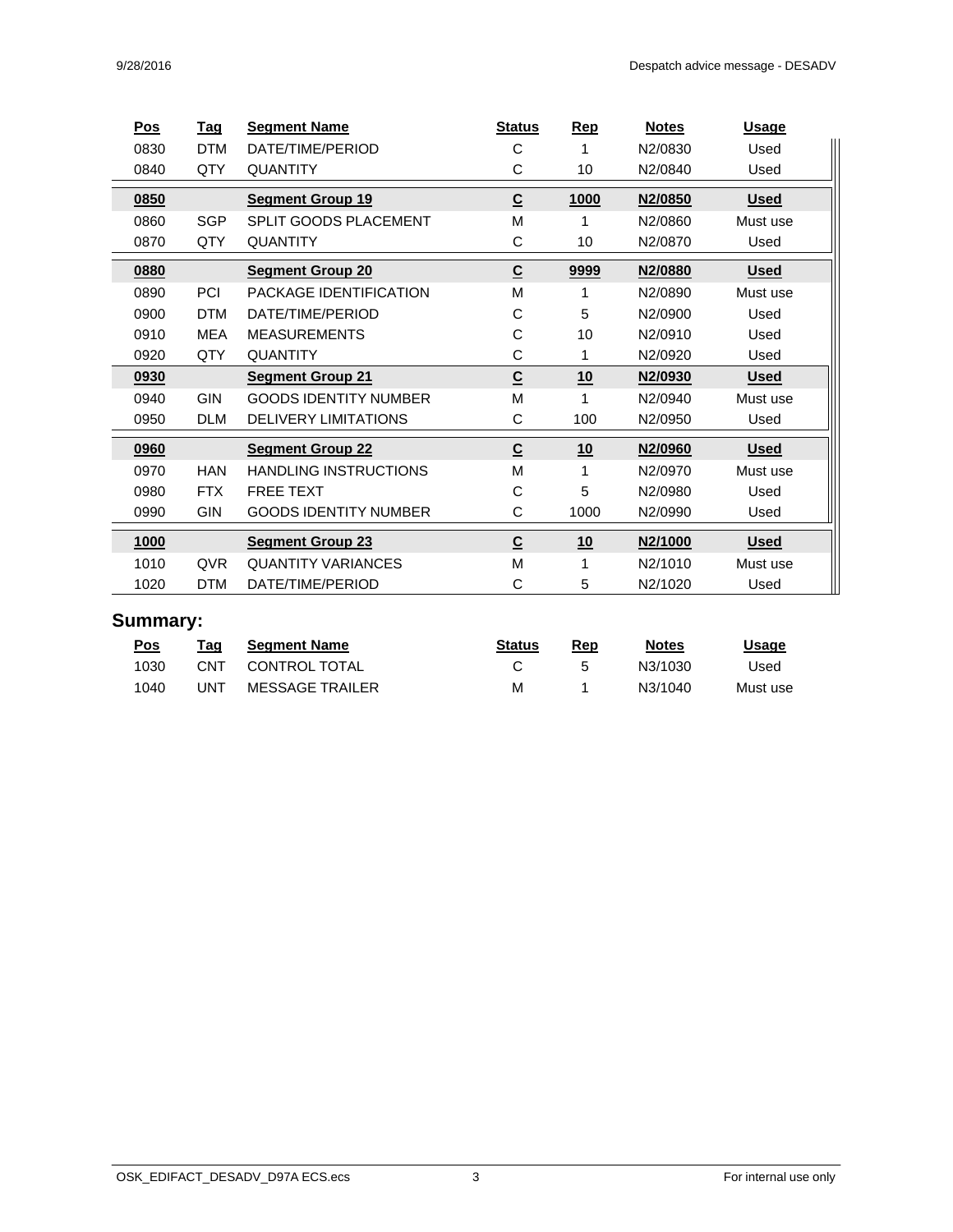### UNH MESSAGE HEADER **Pos: 0010** Max: 1

**Mandatory Group: N/A Elements: 4**

#### **User Option (Usage):** Must use

**Function:** To head, identify and specify a message.

| <b>Ref</b>      | <u>Tag</u> | <b>Element Name</b>                                                                                                                                                                        | Status | <u>Type</u> | Min/Max | Usage    |
|-----------------|------------|--------------------------------------------------------------------------------------------------------------------------------------------------------------------------------------------|--------|-------------|---------|----------|
| <b>UNH010</b>   | 0062       | Message reference number                                                                                                                                                                   | м      | an          | 1/14    | Must use |
|                 |            | Description: Unique message reference assigned by the sender.                                                                                                                              |        |             |         |          |
| <b>UNH020</b>   | S009       | <b>MESSAGE IDENTIFIER</b>                                                                                                                                                                  | м      | Comp        |         | Must use |
|                 |            | <b>Description:</b> Identification of the type, version etc. of the message being interchanged.                                                                                            |        |             |         |          |
| UNH020-010 0065 |            | Message type identifier                                                                                                                                                                    | м      | an          | 1/6     | Must use |
|                 |            | <b>Description:</b> Code identifying a type of message and assigned by its controlling<br>agency.<br>All valid standard codes are used. (Total Codes: 145)                                 |        |             |         |          |
| UNH020-020 0052 |            | Message type version number                                                                                                                                                                | м      | an          | 1/3     | Must use |
|                 |            | <b>Description:</b> Version number of a message type.<br>All valid standard codes are used. (Total Codes: 7)                                                                               |        |             |         |          |
| UNH020-030 0054 |            | Message type release number                                                                                                                                                                | M      | an          | 1/3     | Must use |
|                 |            | <b>Description:</b> Release number within the current message type version number (0052).<br>All valid standard codes are used. (Total Codes: 15)                                          |        |             |         |          |
| UNH020-040 0051 |            | <b>Controlling agency</b>                                                                                                                                                                  | м      | an          | 1/2     | Must use |
|                 |            | <b>Description:</b> Code identifying the agency controlling the specification, maintenance and<br>publication of the message type.<br>All valid standard codes are used. (Total Codes: 20) |        |             |         |          |
| UNH020-050 0057 |            | Association assigned code                                                                                                                                                                  | С      | an          | 1/6     | Used     |
|                 |            | <b>Description:</b> Code, assigned by the association responsible for the design and<br>maintenance of the message type concerned, which further identifies the message.                   |        |             |         |          |
| <b>UNH030</b>   | 0068       | <b>Common access reference</b>                                                                                                                                                             | С      | an          | 1/35    | Used     |
|                 |            | <b>Description:</b> Reference serving as a key to relate all subsequent transfers of data to the<br>same business case or file.                                                            |        |             |         |          |
| <b>UNH040</b>   | S010       | <b>STATUS OF THE TRANSFER</b>                                                                                                                                                              | С      | Comp        |         | Used     |
|                 |            | <b>Description:</b> Statement that the message is one in a sequence of transfers relating to<br>the same topic.                                                                            |        |             |         |          |
| UNH040-010 0070 |            | Sequence message transfer number                                                                                                                                                           | м      | n           | 1/2     | Must use |
|                 |            | <b>Description:</b> Number assigned by the sender indicating that the message is an addition<br>or change of a previously sent message relating to the same topic.                         |        |             |         |          |
| UNH040-020 0073 |            | First/last sequence message<br>transfer indication                                                                                                                                         | С      | a           | 1/1     | Used     |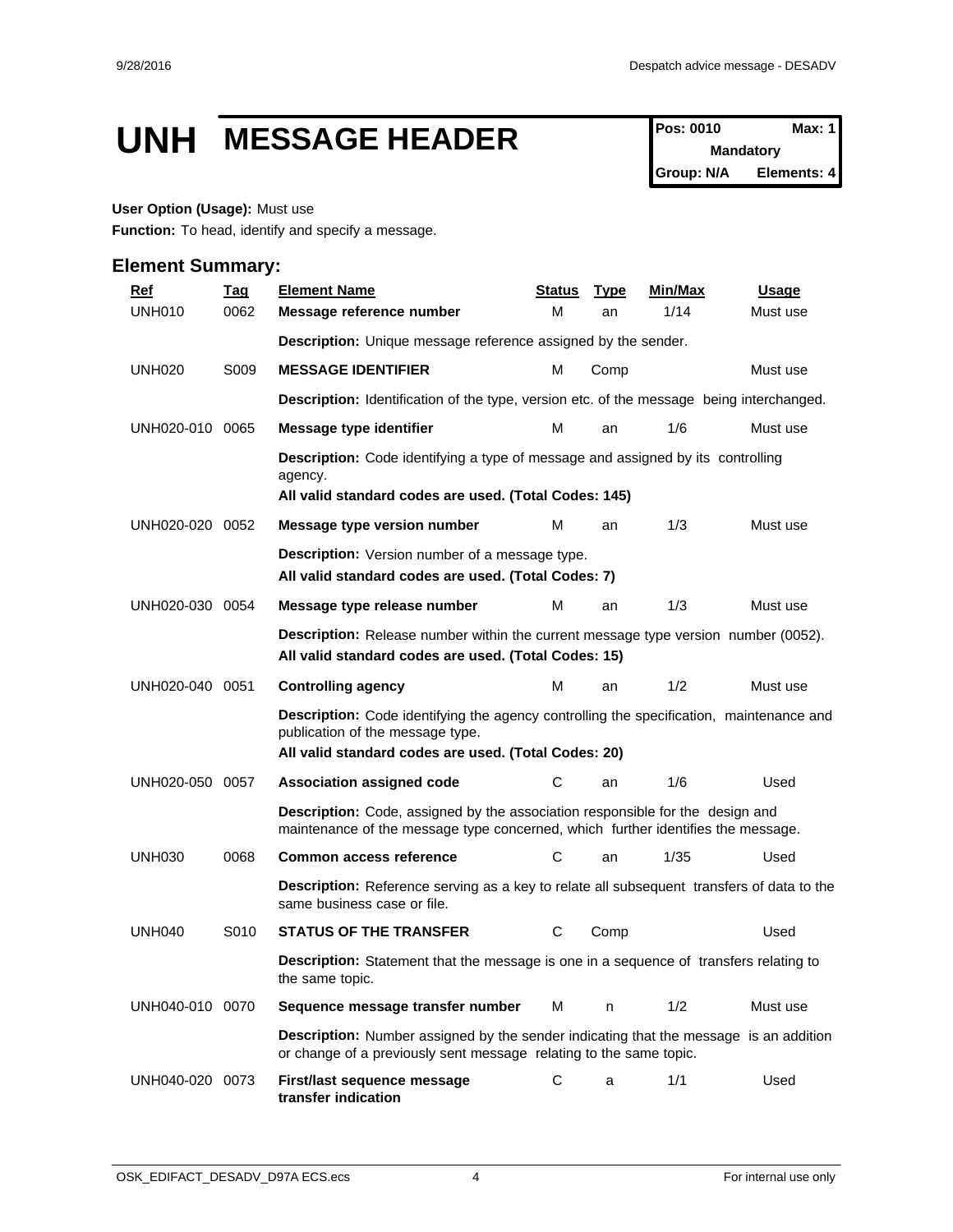#### **Ref Tag Element Name Status Type Min/Max Usage Description:** Indication used for the first and last message in a sequence of the same type of message relating to the same topic.

**All valid standard codes are used. (Total Codes: 2)**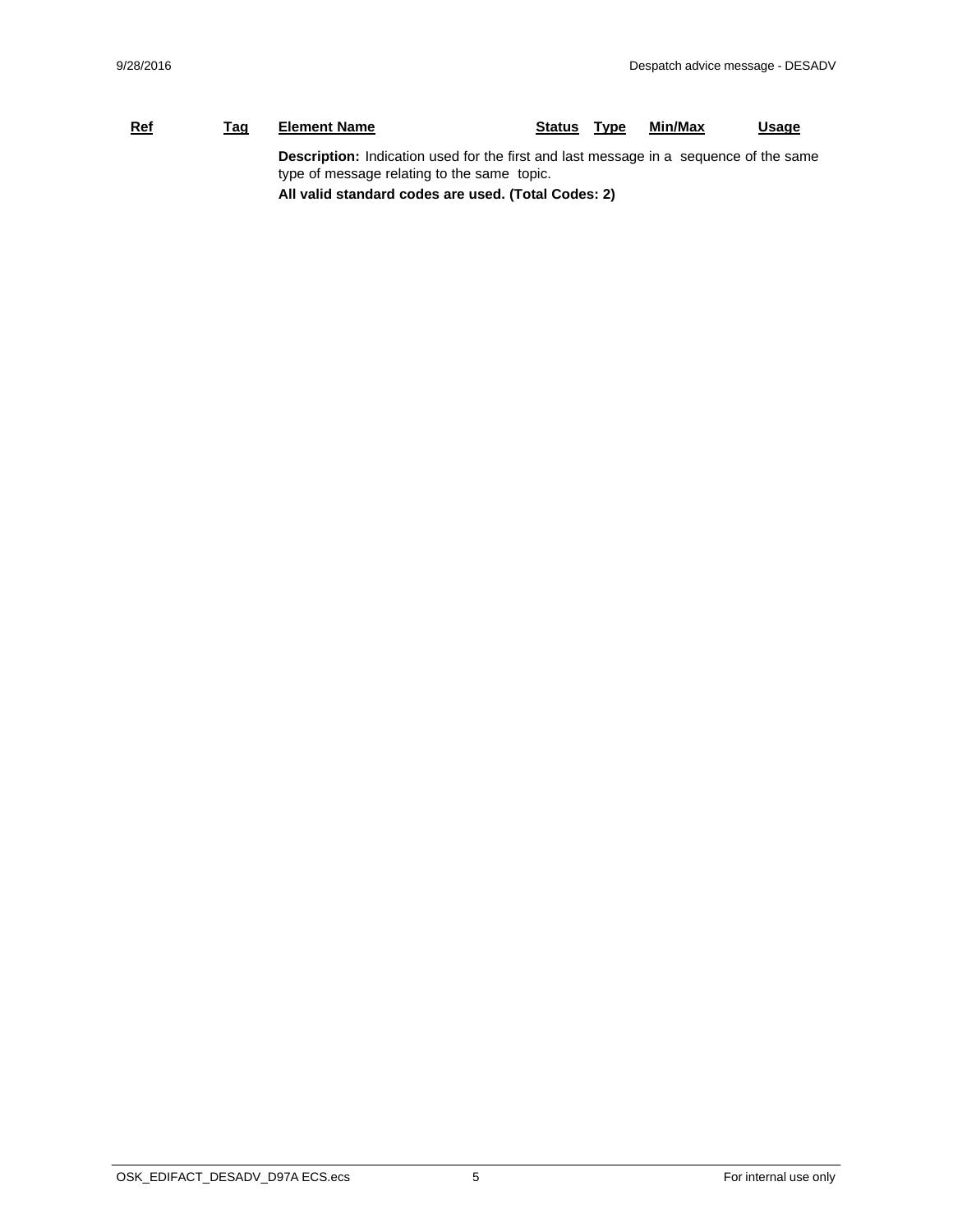### **BGM BEGINNING OF MESSAGE**  $\int_{\text{Pois: 0020}}^{\text{Pos: 0020}}$  Max: 1

**Mandatory Group: N/A Elements: 4**

#### **User Option (Usage):** Must use

Function: To indicate the type and function of a message and to transmit the identifying number.

| <u>Ref</u>      | <b>Tag</b>       | <b>Element Name</b>                                                                                                                             | <u>Status</u> | <u>Type</u> | <u>Min/Max</u> | <u>Usage</u> |
|-----------------|------------------|-------------------------------------------------------------------------------------------------------------------------------------------------|---------------|-------------|----------------|--------------|
| <b>BGM010</b>   | C002             | <b>DOCUMENT/MESSAGE NAME</b>                                                                                                                    | C             | Comp        |                | Used         |
|                 |                  | Description: Identification of a type of document/message by code or name. Code<br>preferred.                                                   |               |             |                |              |
| BGM010-010 1001 |                  | Document/message name, coded                                                                                                                    | С             | an          | 1/3            | Used         |
|                 |                  | Description: Document/message identifier expressed in code.<br>All valid standard codes are used. (Total Codes: 424)                            |               |             |                |              |
| BGM010-020 1131 |                  | Code list qualifier                                                                                                                             | C             | an          | 1/3            | Used         |
|                 |                  | <b>Description:</b> Identification of a code list.<br>All valid standard codes are used. (Total Codes: 123)                                     |               |             |                |              |
| BGM010-030 3055 |                  | Code list responsible agency, coded                                                                                                             | С             | an          | 1/3            | Used         |
|                 |                  | <b>Description:</b> Code identifying the agency responsible for a code list.<br>All valid standard codes are used. (Total Codes: 195)           |               |             |                |              |
| BGM010-040 1000 |                  | Document/message name                                                                                                                           | С             | an          | 1/35           | Used         |
|                 |                  | Description: Plain language identifier specifying the function of a document/message.                                                           |               |             |                |              |
| <b>BGM020</b>   | C <sub>106</sub> | <b>DOCUMENT/MESSAGE</b><br><b>IDENTIFICATION</b>                                                                                                | С             | Comp        |                | Used         |
|                 |                  | Description: Identification of a document/message by its number and eventually its<br>version or revision.                                      |               |             |                |              |
| BGM020-010 1004 |                  | Document/message number                                                                                                                         | C             | an          | 1/35           | Used         |
|                 |                  | <b>Description:</b> Reference number assigned to the document/message by the issuer.                                                            |               |             |                |              |
| BGM020-020 1056 |                  | <b>Version</b>                                                                                                                                  | C             | an          | 1/9            | Used         |
|                 |                  | <b>Description:</b> To specify the version number or name of an object.                                                                         |               |             |                |              |
| BGM020-030 1060 |                  | <b>Revision number</b>                                                                                                                          | С             | an          | 1/6            | Used         |
|                 |                  | <b>Description:</b> To specify a revision number.                                                                                               |               |             |                |              |
| <b>BGM030</b>   | 1225             | <b>Message function, coded</b>                                                                                                                  | C             | an          | 1/3            | Used         |
|                 |                  | <b>Description:</b> Code indicating the function of the message.<br>All valid standard codes are used. (Total Codes: 55)                        |               |             |                |              |
| <b>BGM040</b>   | 4343             | Response type, coded                                                                                                                            | С             | an          | 1/3            | Used         |
|                 |                  | <b>Description:</b> Code specifying the type of acknowledgment required or transmitted.<br>All valid standard codes are used. (Total Codes: 13) |               |             |                |              |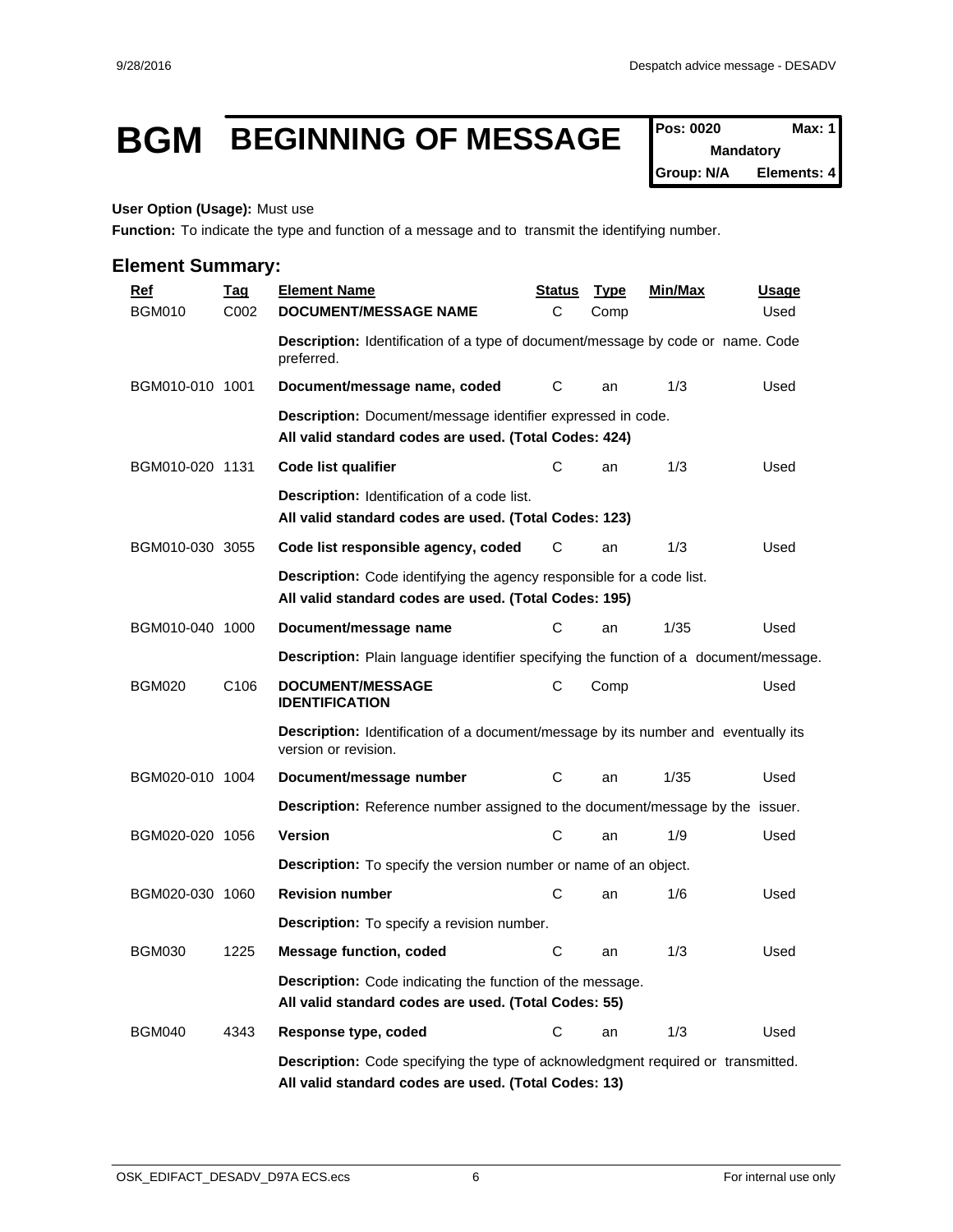### **DTM** DATE/TIME/PERIOD **Pos: 0030** Max: 10

**Conditional Group: N/A Elements: 1**

#### **User Option (Usage):** Used

**Function:** To specify date, and/or time, or period.

| <u>Ref</u> | <u>Tag</u>                                                                                                                           | <b>Element Name</b>                                                                                                                                           | Status | <b>Type</b> | Min/Max | Usage    |  |  |
|------------|--------------------------------------------------------------------------------------------------------------------------------------|---------------------------------------------------------------------------------------------------------------------------------------------------------------|--------|-------------|---------|----------|--|--|
| DTM010     | C <sub>50</sub> 7                                                                                                                    | DATE/TIME/PERIOD                                                                                                                                              | м      | Comp        |         | Must use |  |  |
|            |                                                                                                                                      | <b>Description:</b> Date and/or time, or period relevant to the specified date/time/period type.                                                              |        |             |         |          |  |  |
| DTM010-010 | 2005                                                                                                                                 | Date/time/period qualifier                                                                                                                                    | м      | an          | 1/3     | Must use |  |  |
|            | <b>Description:</b> Code giving specific meaning to a date, time or period.<br>All valid standard codes are used. (Total Codes: 364) |                                                                                                                                                               |        |             |         |          |  |  |
| DTM010-020 | 2380                                                                                                                                 | Date/time/period                                                                                                                                              | С      | an          | 1/35    | Used     |  |  |
|            |                                                                                                                                      | <b>Description:</b> The value of a date, a date and time, a time or of a period in a specified<br>representation.                                             |        |             |         |          |  |  |
| DTM010-030 | 2379                                                                                                                                 | Date/time/period format qualifier                                                                                                                             | C      | an          | 1/3     | Used     |  |  |
|            |                                                                                                                                      | <b>Description:</b> Specification of the representation of a date, a date and time or of a<br>period.<br>All valid standard codes are used. (Total Codes: 70) |        |             |         |          |  |  |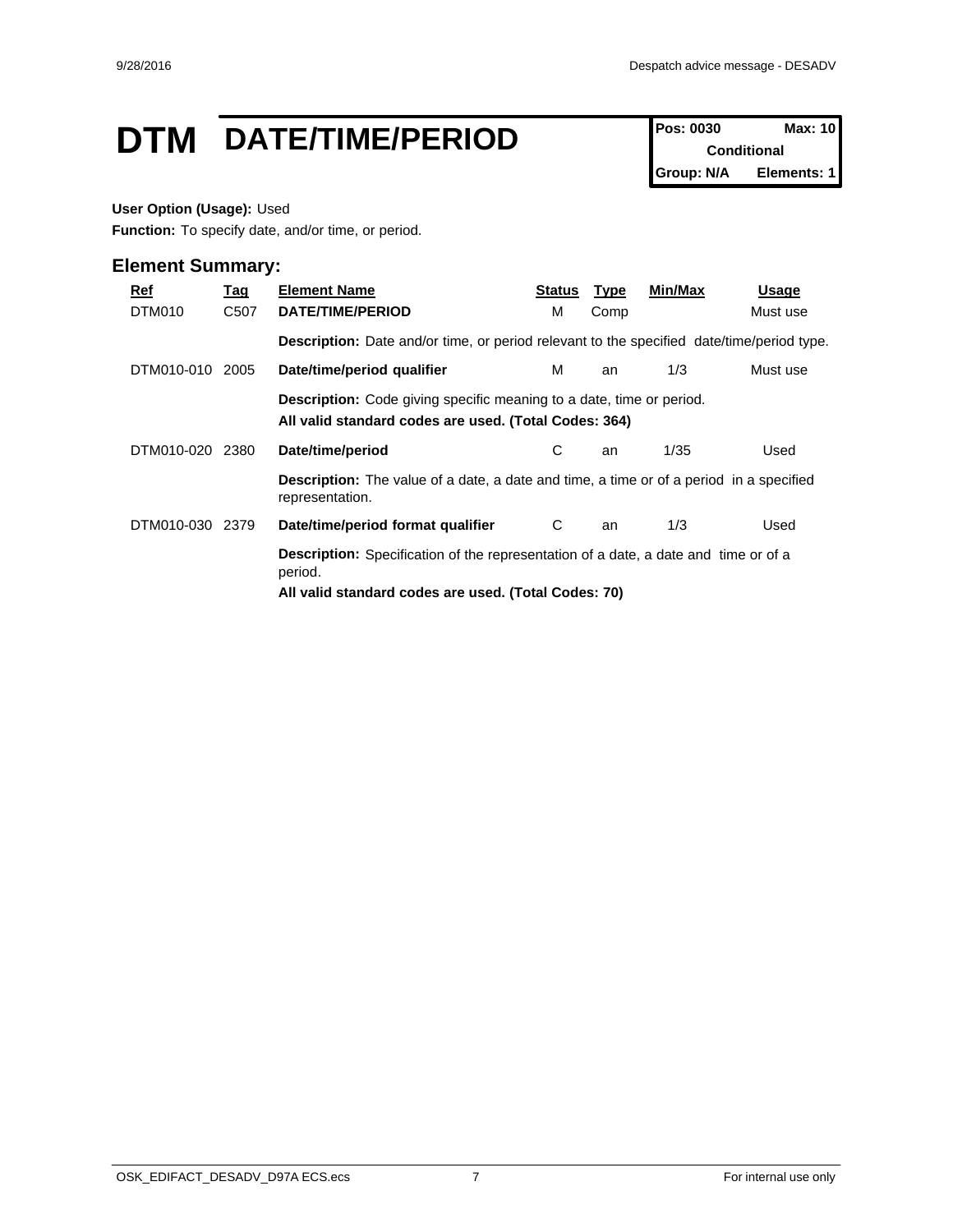**Conditional Group: 1 Elements: N/A**

### Segment Group 1 **Pos: 0070 Repeat: 10 Pos: 0070 Repeat: 10**

**User Option (Usage):** Used

| <u>Pos</u> | Taq        | <b>Seament Name</b> | <b>Status</b> | Rep | <u> Jsage</u> |
|------------|------------|---------------------|---------------|-----|---------------|
| 0080       | <b>RFF</b> | <b>REFERENCE</b>    | м             |     | Must use      |
| 0090       | <b>DTM</b> | DATE/TIME/PERIOD    |               |     | Jsed          |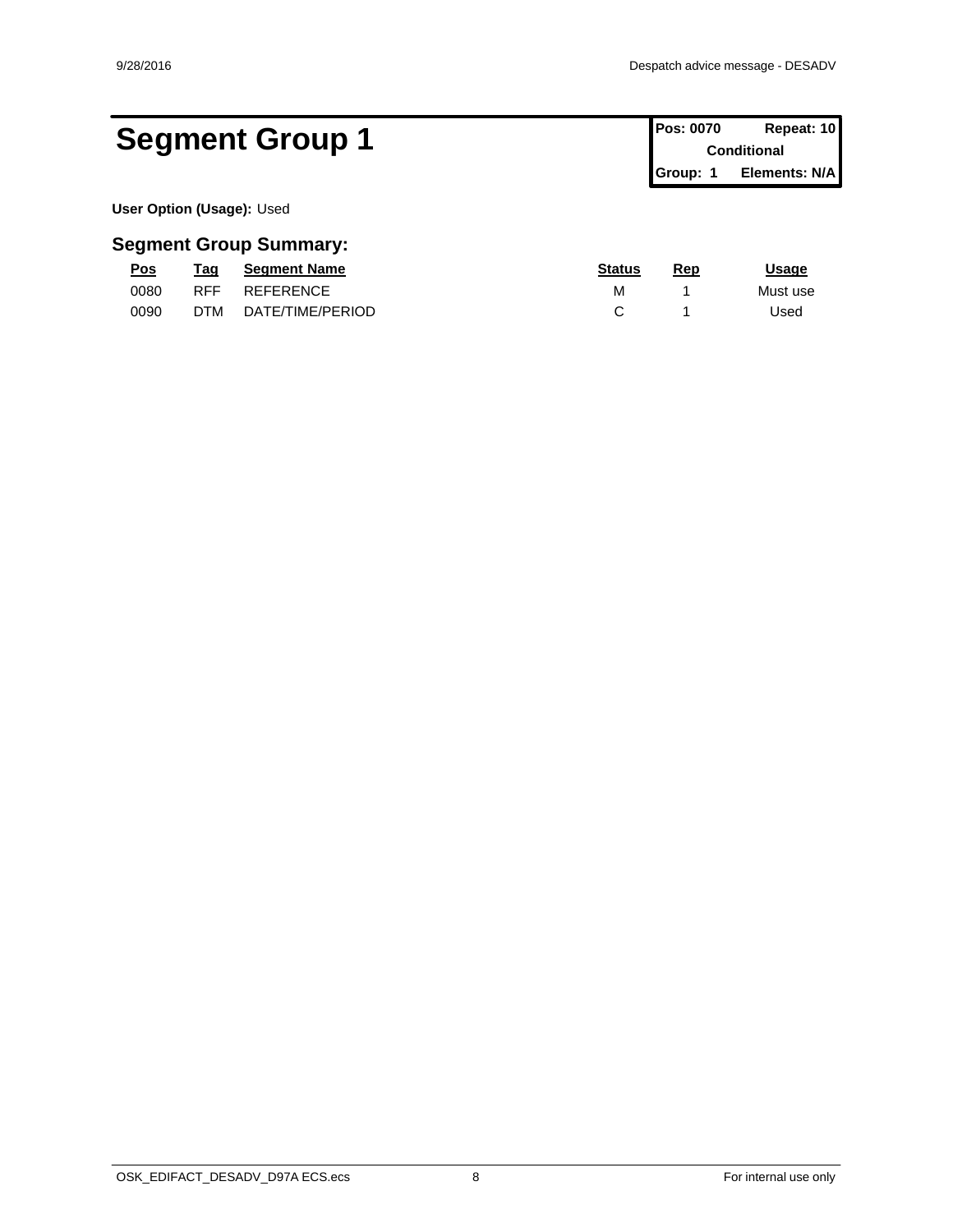# **RFF** REFERENCE Pos: 0080 Max: 1

**Mandatory Group: 1 Elements: 1**

#### **User Option (Usage):** Must use

Function: To specify a reference.

| Ref        | <u>Tag</u> | <b>Element Name</b>                                                                                                                                        | <b>Status</b> | <b>Type</b> | Min/Max | <b>Usage</b> |  |
|------------|------------|------------------------------------------------------------------------------------------------------------------------------------------------------------|---------------|-------------|---------|--------------|--|
| RFF010     | C506       | <b>REFERENCE</b>                                                                                                                                           | м             | Comp        |         | Must use     |  |
|            |            | Description: Identification of a reference.                                                                                                                |               |             |         |              |  |
| RFF010-010 | 1153       | Reference qualifier                                                                                                                                        | м             | an          | 1/3     | Must use     |  |
|            |            | <b>Description:</b> Code giving specific meaning to a reference segment or a reference<br>number.<br>All valid standard codes are used. (Total Codes: 504) |               |             |         |              |  |
| RFF010-020 | 1154       | Reference number                                                                                                                                           | С             | an          | 1/35    | Used         |  |
|            |            | <b>Description:</b> Identification number the nature and function of which can be qualified by<br>an entry in data element 1153 Reference qualifier.       |               |             |         |              |  |
| RFF010-030 | 1156       | Line number                                                                                                                                                | С             | an          | 1/6     | Used         |  |
|            |            | <b>Description:</b> Number of the line in the document/message referenced in 1154<br>Reference number.                                                     |               |             |         |              |  |
| RFF010-040 | 4000       | Reference version number                                                                                                                                   | C             | an          | 1/35    | Used         |  |
|            |            | <b>Description:</b> To uniquely identify a reference by its revision number.                                                                               |               |             |         |              |  |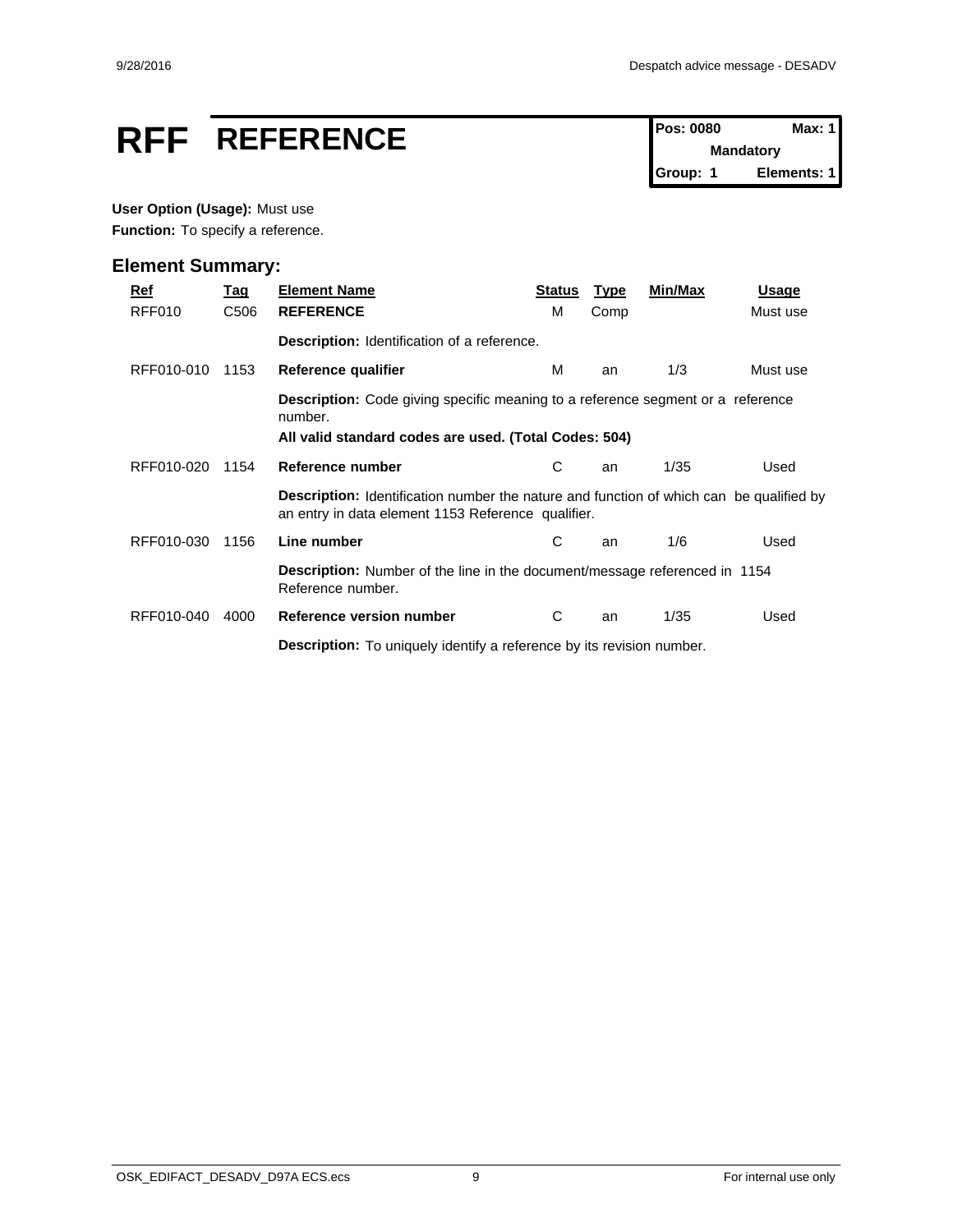### **DTM** DATE/TIME/PERIOD **Pos: 0090** Max: 1

**Conditional Group: 1 Elements: 1**

#### **User Option (Usage):** Used

**Function:** To specify date, and/or time, or period.

| Ref<br>DTM010   | <u>Tag</u><br>C507 | <b>Element Name</b><br><b>DATE/TIME/PERIOD</b>                                                                                                                | Status<br>м | <b>Type</b><br>Comp | Min/Max | Usage<br>Must use |
|-----------------|--------------------|---------------------------------------------------------------------------------------------------------------------------------------------------------------|-------------|---------------------|---------|-------------------|
|                 |                    | <b>Description:</b> Date and/or time, or period relevant to the specified date/time/period type.                                                              |             |                     |         |                   |
| DTM010-010 2005 |                    | Date/time/period qualifier                                                                                                                                    | м           | an                  | 1/3     | Must use          |
|                 |                    | <b>Description:</b> Code giving specific meaning to a date, time or period.<br>All valid standard codes are used. (Total Codes: 364)                          |             |                     |         |                   |
| DTM010-020      | 2380               | Date/time/period                                                                                                                                              | C.          | an                  | 1/35    | Used              |
|                 |                    | <b>Description:</b> The value of a date, a date and time, a time or of a period in a specified<br>representation.                                             |             |                     |         |                   |
| DTM010-030 2379 |                    | Date/time/period format qualifier                                                                                                                             | C           | an                  | 1/3     | Used              |
|                 |                    | <b>Description:</b> Specification of the representation of a date, a date and time or of a<br>period.<br>All valid standard codes are used. (Total Codes: 70) |             |                     |         |                   |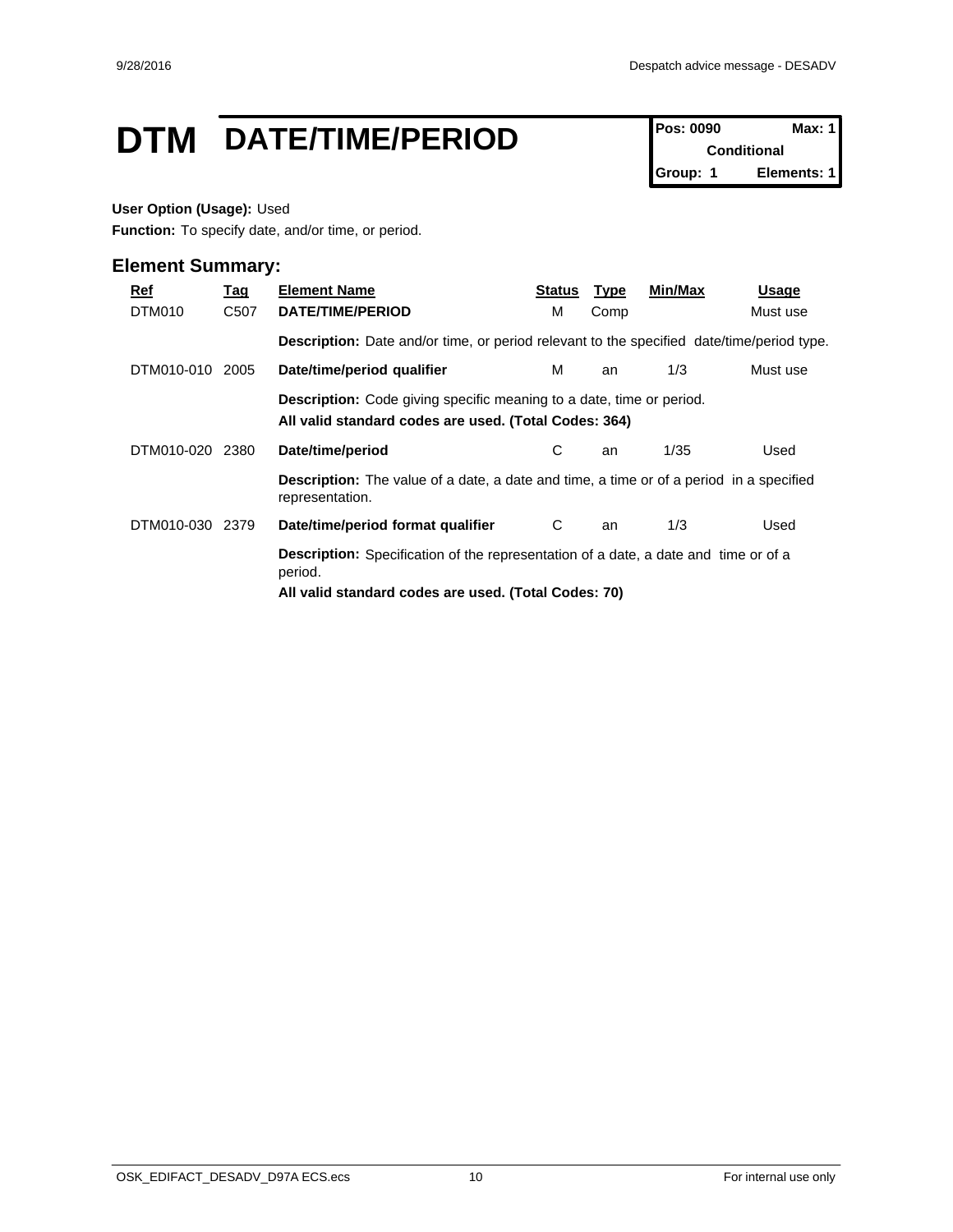### Segment Group 2 **Pos: 0100 Repeat: 10 Conditional**

**Conditional Group: 2 Elements: N/A**

**User Option (Usage):** Used

| Pos  | Taq        | <b>Seament Name</b>           | <u>Status</u> | Rep | Usage    |
|------|------------|-------------------------------|---------------|-----|----------|
| 0110 | <b>NAD</b> | NAME AND ADDRESS              |               |     | Must use |
| 0120 | LOC.       | PLACE/LOCATION IDENTIFICATION |               |     | Used     |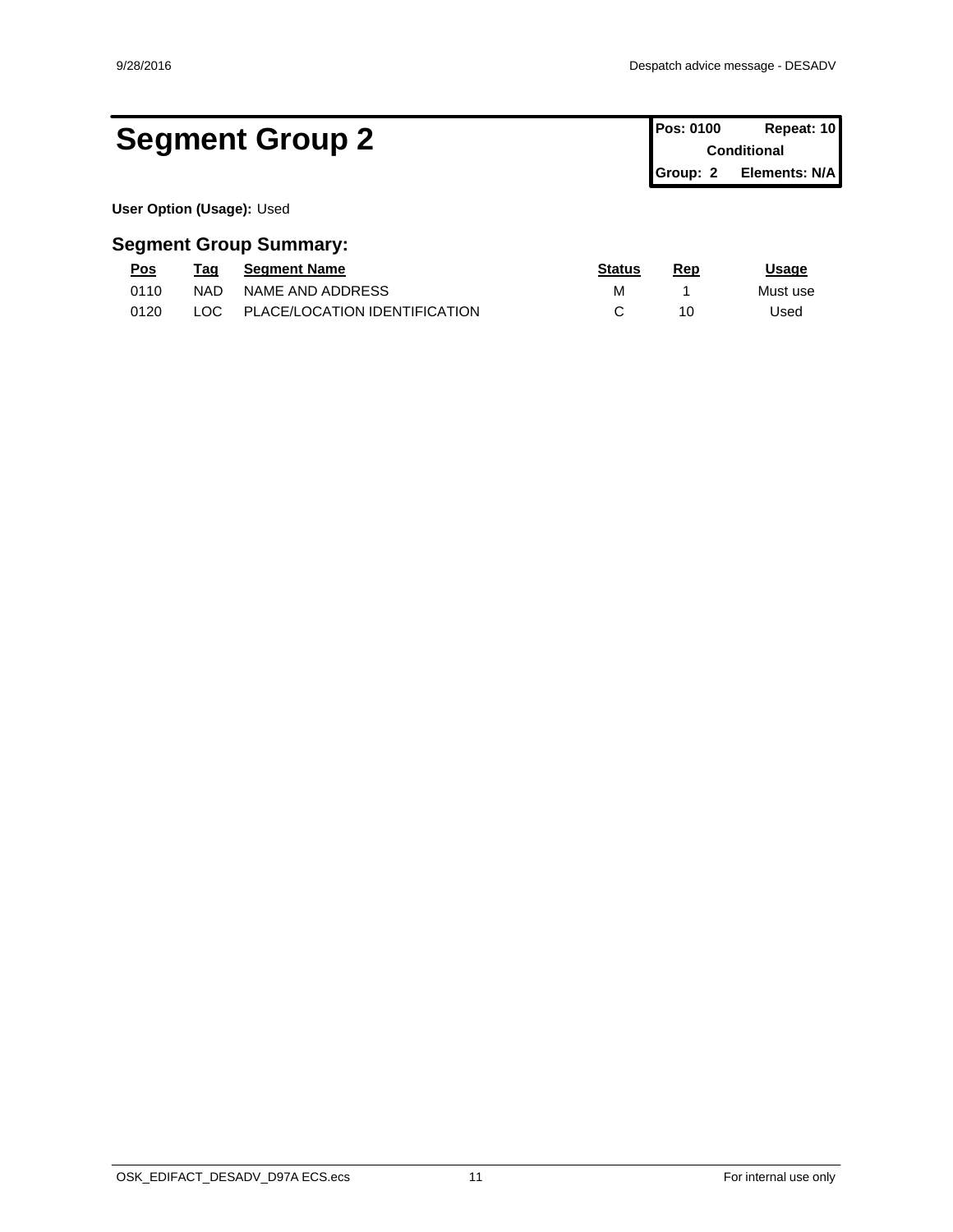# **NAD NAME AND ADDRESS Pos: 0110 Max: 1**

**Mandatory Group: 2 Elements: 9**

#### **User Option (Usage):** Must use

**Function:** To specify the name/address and their related function, either by CO82 only and/or unstructured by CO58 or structured by CO80 thru 3207.

| <b>Ref</b>         | <b>Tag</b> | <b>Element Name</b>                                                                                                            | <b>Status</b> | <b>Type</b> | Min/Max | <b>Usage</b> |
|--------------------|------------|--------------------------------------------------------------------------------------------------------------------------------|---------------|-------------|---------|--------------|
| NAD010             | 3035       | Party qualifier                                                                                                                | M             | an          | 1/3     | Must use     |
|                    |            | Description: Code giving specific meaning to a party.<br>All valid standard codes are used. (Total Codes: 325)                 |               |             |         |              |
| NAD <sub>020</sub> | C082       | <b>PARTY IDENTIFICATION DETAILS</b>                                                                                            | С             | Comp        |         | Used         |
|                    |            | Description: Identification of a transaction party by code.                                                                    |               |             |         |              |
| NAD020-010 3039    |            | Party id. identification                                                                                                       | м             | an          | 1/35    | Must use     |
|                    |            | <b>Description:</b> Code identifying a party involved in a transaction.                                                        |               |             |         |              |
| NAD020-020 1131    |            | Code list qualifier                                                                                                            | С             | an          | 1/3     | Used         |
|                    |            | <b>Description:</b> Identification of a code list.<br>All valid standard codes are used. (Total Codes: 123)                    |               |             |         |              |
| NAD020-030         | 3055       | Code list responsible agency, coded                                                                                            | С             | an          | 1/3     | Used         |
|                    |            | Description: Code identifying the agency responsible for a code list.<br>All valid standard codes are used. (Total Codes: 195) |               |             |         |              |
| <b>NAD030</b>      | C058       | <b>NAME AND ADDRESS</b>                                                                                                        | C             | Comp        |         | Used         |
|                    |            | Description: Unstructured name and address: one to five lines.                                                                 |               |             |         |              |
| NAD030-010 3124    |            | Name and address line                                                                                                          | M             | an          | 1/35    | Must use     |
|                    |            | Description: Free form name and address description.                                                                           |               |             |         |              |
| NAD030-020 3124    |            | Name and address line                                                                                                          | С             | an          | 1/35    | Used         |
|                    |            | Description: Free form name and address description.                                                                           |               |             |         |              |
| NAD030-030 3124    |            | Name and address line                                                                                                          | С             | an          | 1/35    | Used         |
|                    |            | Description: Free form name and address description.                                                                           |               |             |         |              |
| NAD030-040 3124    |            | Name and address line                                                                                                          | С             | an          | 1/35    | Used         |
|                    |            | Description: Free form name and address description.                                                                           |               |             |         |              |
| NAD030-050 3124    |            | Name and address line                                                                                                          | С             | an          | 1/35    | Used         |
|                    |            | Description: Free form name and address description.                                                                           |               |             |         |              |
| NAD040             | C080       | <b>PARTY NAME</b>                                                                                                              | С             | Comp        |         | Used         |
|                    |            | <b>Description:</b> Identification of a transaction party by name, one to five lines. Party name<br>may be formatted.          |               |             |         |              |
| NAD040-010 3036    |            | Party name                                                                                                                     | М             | an          | 1/35    | Must use     |
|                    |            |                                                                                                                                |               |             |         |              |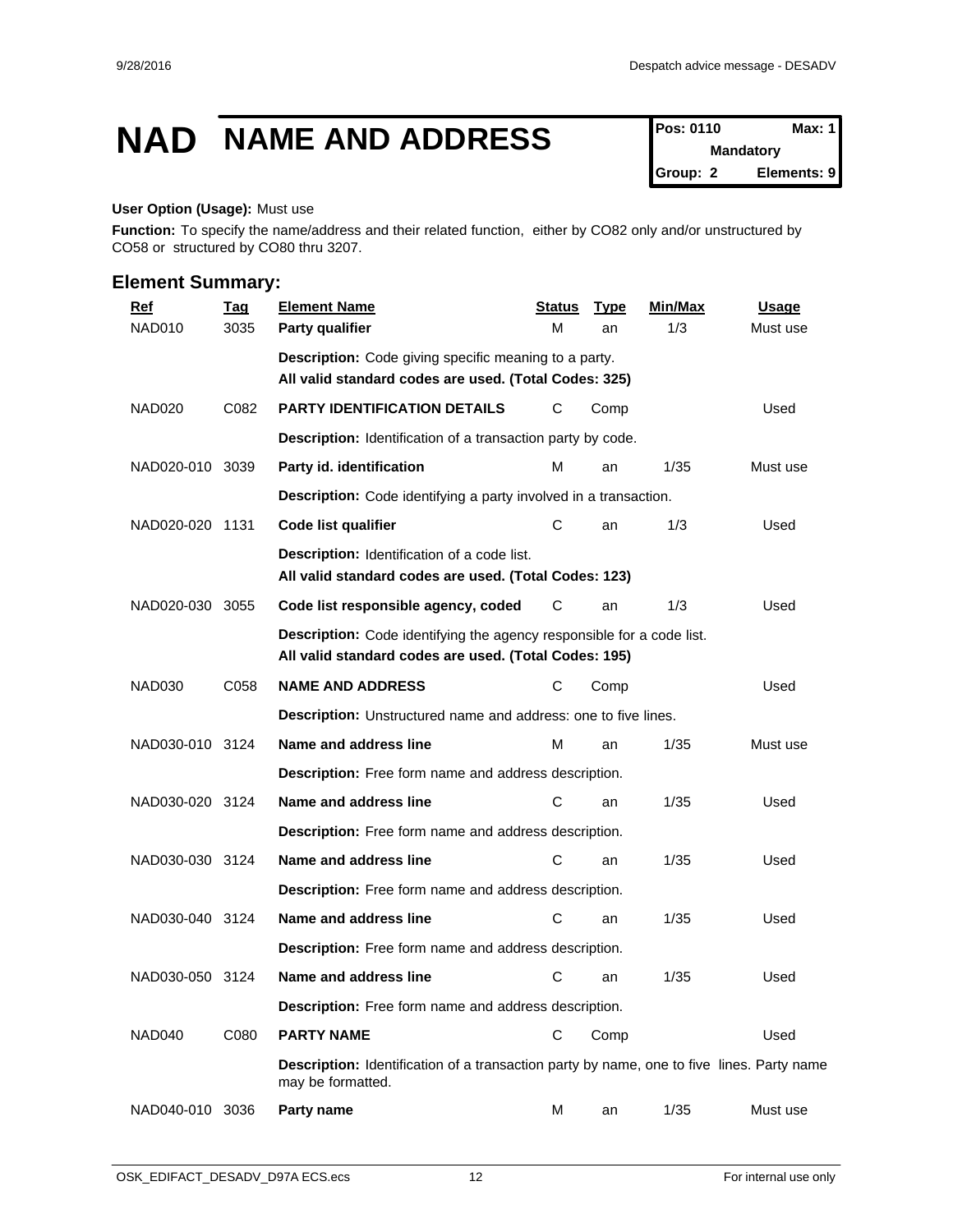| <b>Ref</b>      | <u>Tag</u> | <b>Element Name</b>                                                                                                               | Status | <u>Type</u> | Min/Max | <u>Usage</u> |  |  |  |  |
|-----------------|------------|-----------------------------------------------------------------------------------------------------------------------------------|--------|-------------|---------|--------------|--|--|--|--|
|                 |            | <b>Description:</b> Name of a party involved in a transaction.                                                                    |        |             |         |              |  |  |  |  |
| NAD040-020 3036 |            | Party name                                                                                                                        | С      | an          | 1/35    | Used         |  |  |  |  |
|                 |            | <b>Description:</b> Name of a party involved in a transaction.                                                                    |        |             |         |              |  |  |  |  |
| NAD040-030 3036 |            | Party name                                                                                                                        | С      | an          | 1/35    | Used         |  |  |  |  |
|                 |            | Description: Name of a party involved in a transaction.                                                                           |        |             |         |              |  |  |  |  |
| NAD040-040 3036 |            | Party name                                                                                                                        | С      | an          | 1/35    | Used         |  |  |  |  |
|                 |            | <b>Description:</b> Name of a party involved in a transaction.                                                                    |        |             |         |              |  |  |  |  |
| NAD040-050 3036 |            | Party name                                                                                                                        | С      | an          | 1/35    | Used         |  |  |  |  |
|                 |            | Description: Name of a party involved in a transaction.                                                                           |        |             |         |              |  |  |  |  |
| NAD040-060 3045 |            | Party name format, coded                                                                                                          | C      | an          | 1/3     | Used         |  |  |  |  |
|                 |            | Description: Specification of the representation of a party name.<br>All valid standard codes are used. (Total Codes: 1)          |        |             |         |              |  |  |  |  |
| <b>NAD050</b>   | C059       | <b>STREET</b>                                                                                                                     | С      | Comp        |         | Used         |  |  |  |  |
|                 |            | Description: Street address and/or PO Box number in a structured address: one to<br>three lines.                                  |        |             |         |              |  |  |  |  |
| NAD050-010 3042 |            | Street and number/p.o. box                                                                                                        | M      | an          | 1/35    | Must use     |  |  |  |  |
|                 |            | Description: Street and number in plain language, or Post Office Box No.                                                          |        |             |         |              |  |  |  |  |
| NAD050-020 3042 |            | Street and number/p.o. box                                                                                                        | С      | an          | 1/35    | Used         |  |  |  |  |
|                 |            | Description: Street and number in plain language, or Post Office Box No.                                                          |        |             |         |              |  |  |  |  |
| NAD050-030 3042 |            | Street and number/p.o. box                                                                                                        | С      | an          | 1/35    | Used         |  |  |  |  |
|                 |            | Description: Street and number in plain language, or Post Office Box No.                                                          |        |             |         |              |  |  |  |  |
| NAD050-040 3042 |            | Street and number/p.o. box                                                                                                        | С      | an          | 1/35    | Used         |  |  |  |  |
|                 |            | Description: Street and number in plain language, or Post Office Box No.                                                          |        |             |         |              |  |  |  |  |
| NAD060          | 3164       | <b>City name</b>                                                                                                                  | С      | an          | 1/35    | Used         |  |  |  |  |
|                 |            | <b>Description:</b> Name of a city (a town, a village) for addressing purposes.                                                   |        |             |         |              |  |  |  |  |
| NAD070          | 3229       | <b>Country sub-entity identification</b>                                                                                          | С      | an          | 1/9     | Used         |  |  |  |  |
|                 |            | <b>Description:</b> Identification of the name of sub-entities (state, province) defined by<br>appropriate governmental agencies. |        |             |         |              |  |  |  |  |
| NAD080          | 3251       | Postcode identification                                                                                                           | C      | an          | 1/9     | Used         |  |  |  |  |
|                 |            | Description: Code defining postal zones or addresses.                                                                             |        |             |         |              |  |  |  |  |
| NAD090          | 3207       | Country, coded                                                                                                                    | С      | an          | 1/3     | Used         |  |  |  |  |
|                 |            | <b>Description:</b> Identification of the name of a country or other geographical entity as<br>specified in ISO 3166.             |        |             |         |              |  |  |  |  |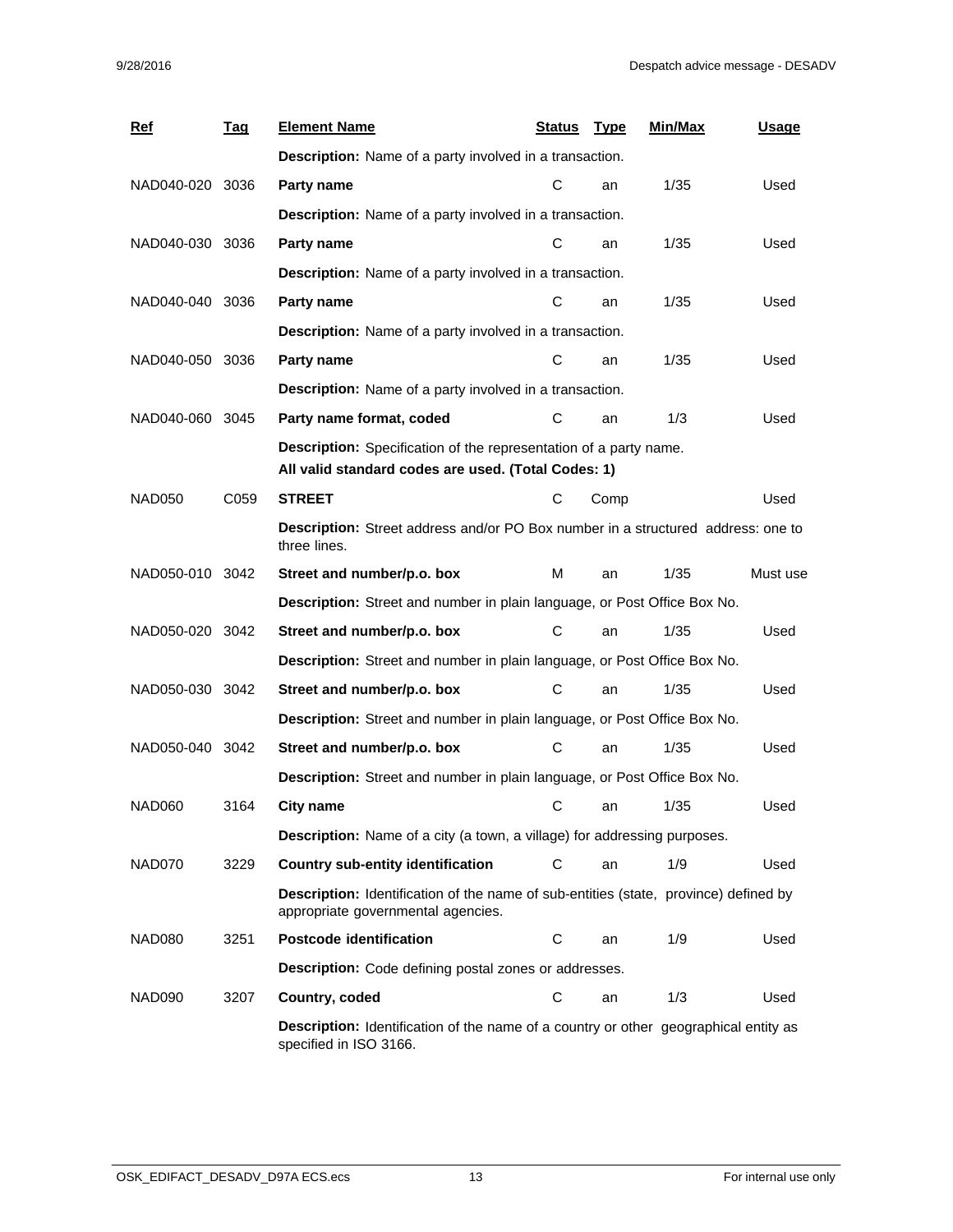### LOC PLACE/LOCATION Pos: 0120 Max: 10 **IDENTIFICATION** Group: 2

**Pos: 0120 Conditional Elements: 5** 

**User Option (Usage):** Used

**Function:** To identify a country/place/location/related location one/related location two.

| $Ref$           | <b>Tag</b>       | <b>Element Name</b>                                                                                                                   | <b>Status</b> | <b>Type</b> | Min/Max | <b>Usage</b> |
|-----------------|------------------|---------------------------------------------------------------------------------------------------------------------------------------|---------------|-------------|---------|--------------|
| LOC010          | 3227             | <b>Place/location qualifier</b>                                                                                                       | М             | an          | 1/3     | Must use     |
|                 |                  | Description: Code identifying the function of a location.                                                                             |               |             |         |              |
|                 |                  | All valid standard codes are used. (Total Codes: 169)                                                                                 |               |             |         |              |
| LOC020          | C <sub>517</sub> | <b>LOCATION IDENTIFICATION</b>                                                                                                        | С             | Comp        |         | Used         |
|                 |                  | Description: Identification of a location by code or name.                                                                            |               |             |         |              |
| LOC020-010 3225 |                  | <b>Place/location identification</b>                                                                                                  | C             | an          | 1/25    | Used         |
|                 |                  | Description: Identification of the name of place/location, other than 3164 City name.                                                 |               |             |         |              |
| LOC020-020 1131 |                  | <b>Code list qualifier</b>                                                                                                            | С             | an          | 1/3     | Used         |
|                 |                  | <b>Description:</b> Identification of a code list.<br>All valid standard codes are used. (Total Codes: 123)                           |               |             |         |              |
| LOC020-030      | 3055             | Code list responsible agency, coded                                                                                                   | C             | an          | 1/3     | Used         |
|                 |                  | <b>Description:</b> Code identifying the agency responsible for a code list.<br>All valid standard codes are used. (Total Codes: 195) |               |             |         |              |
| LOC020-040      | 3224             | <b>Place/location</b>                                                                                                                 | С             | an          | 1/70    | Used         |
|                 |                  | Description: Name of place/location, other than 3164 City name.                                                                       |               |             |         |              |
| LOC030          | C <sub>519</sub> | <b>RELATED LOCATION ONE</b><br><b>IDENTIFICATION</b>                                                                                  | C             | Comp        |         | Used         |
|                 |                  | <b>Description:</b> Identification the first related location by code or name.                                                        |               |             |         |              |
| LOC030-010 3223 |                  | Related place/location one<br>identification                                                                                          | C             | an          | 1/25    | Used         |
|                 |                  | Description: Specification of the first related place/location by code.                                                               |               |             |         |              |
| LOC030-020 1131 |                  | <b>Code list qualifier</b>                                                                                                            | С             | an          | 1/3     | Used         |
|                 |                  | Description: Identification of a code list.<br>All valid standard codes are used. (Total Codes: 123)                                  |               |             |         |              |
| LOC030-030      | 3055             | Code list responsible agency, coded                                                                                                   | С             | an          | 1/3     | Used         |
|                 |                  | Description: Code identifying the agency responsible for a code list.<br>All valid standard codes are used. (Total Codes: 195)        |               |             |         |              |
| LOC030-040 3222 |                  | Related place/location one                                                                                                            | C             | an          | 1/70    | Used         |
|                 |                  | Description: Specification of the first related place/location by name.                                                               |               |             |         |              |
| LOC040          | C553             | <b>RELATED LOCATION TWO</b>                                                                                                           | C             | Comp        |         | Used         |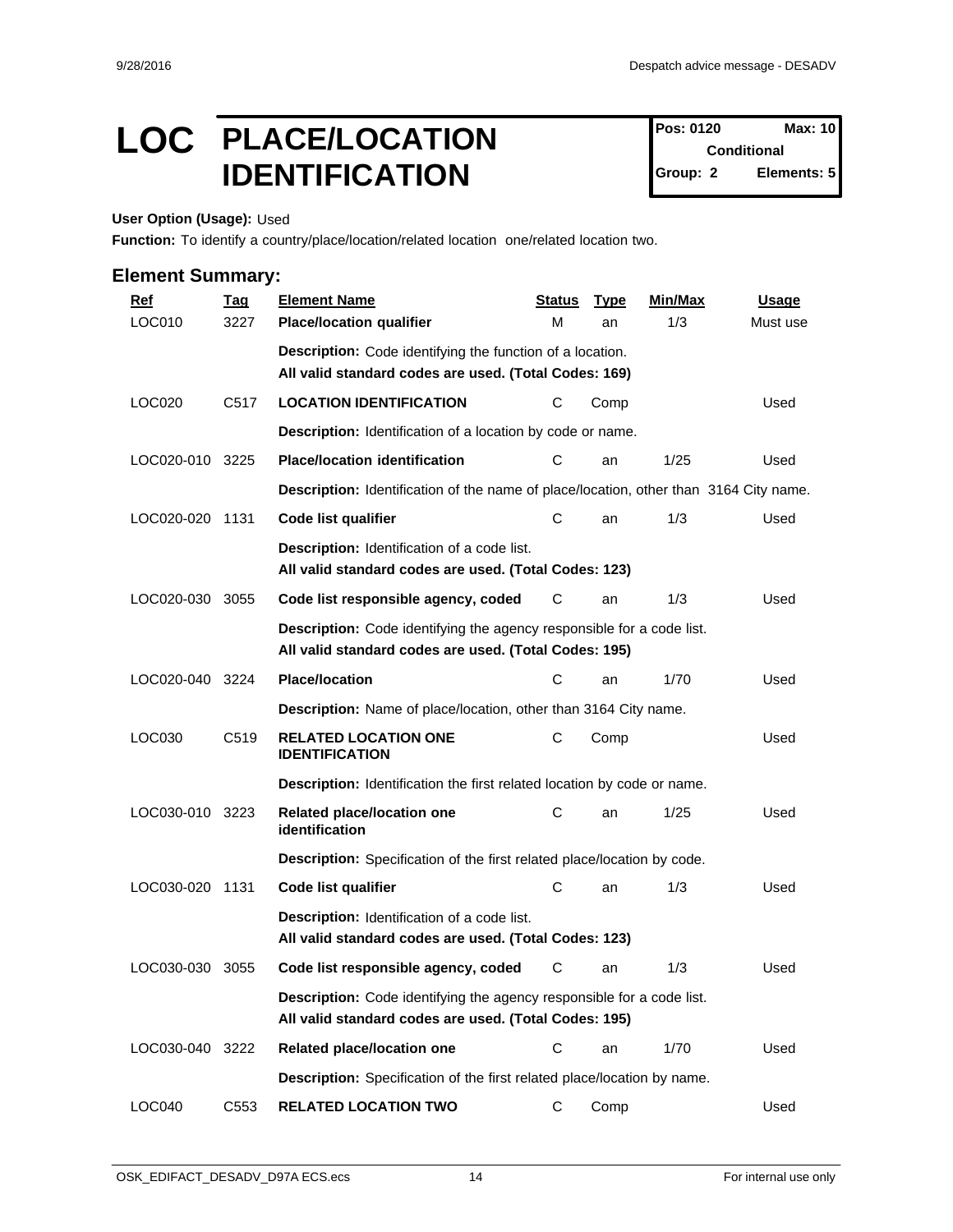| <b>Ref</b> | <u>Tag</u> | <b>Element Name</b><br><b>IDENTIFICATION</b>                                                                                          | <b>Status</b> | <b>Type</b> | Min/Max | <u>Usage</u> |  |
|------------|------------|---------------------------------------------------------------------------------------------------------------------------------------|---------------|-------------|---------|--------------|--|
|            |            | <b>Description:</b> Identification of second related location by code or name.                                                        |               |             |         |              |  |
| LOC040-010 | 3233       | Related place/location two<br><i>identification</i>                                                                                   | C             | an          | 1/25    | Used         |  |
|            |            | <b>Description:</b> Specification of a second related place/location by code.                                                         |               |             |         |              |  |
| LOC040-020 | 1131       | Code list qualifier                                                                                                                   | C             | an          | 1/3     | Used         |  |
|            |            | <b>Description:</b> Identification of a code list.<br>All valid standard codes are used. (Total Codes: 123)                           |               |             |         |              |  |
| LOC040-030 | 3055       | Code list responsible agency, coded                                                                                                   | C             | an          | 1/3     | Used         |  |
|            |            | <b>Description:</b> Code identifying the agency responsible for a code list.<br>All valid standard codes are used. (Total Codes: 195) |               |             |         |              |  |
| LOC040-040 | 3232       | <b>Related place/location two</b>                                                                                                     | C             | an          | 1/70    | Used         |  |
|            |            | <b>Description:</b> Specification of a second related place/location by name.                                                         |               |             |         |              |  |
| LOC050     | 5479       | <b>Relation, coded</b>                                                                                                                | С             | an          | 1/3     | Used         |  |
|            |            | <b>Description:</b> To specify the relationship between two or more items.                                                            |               |             |         |              |  |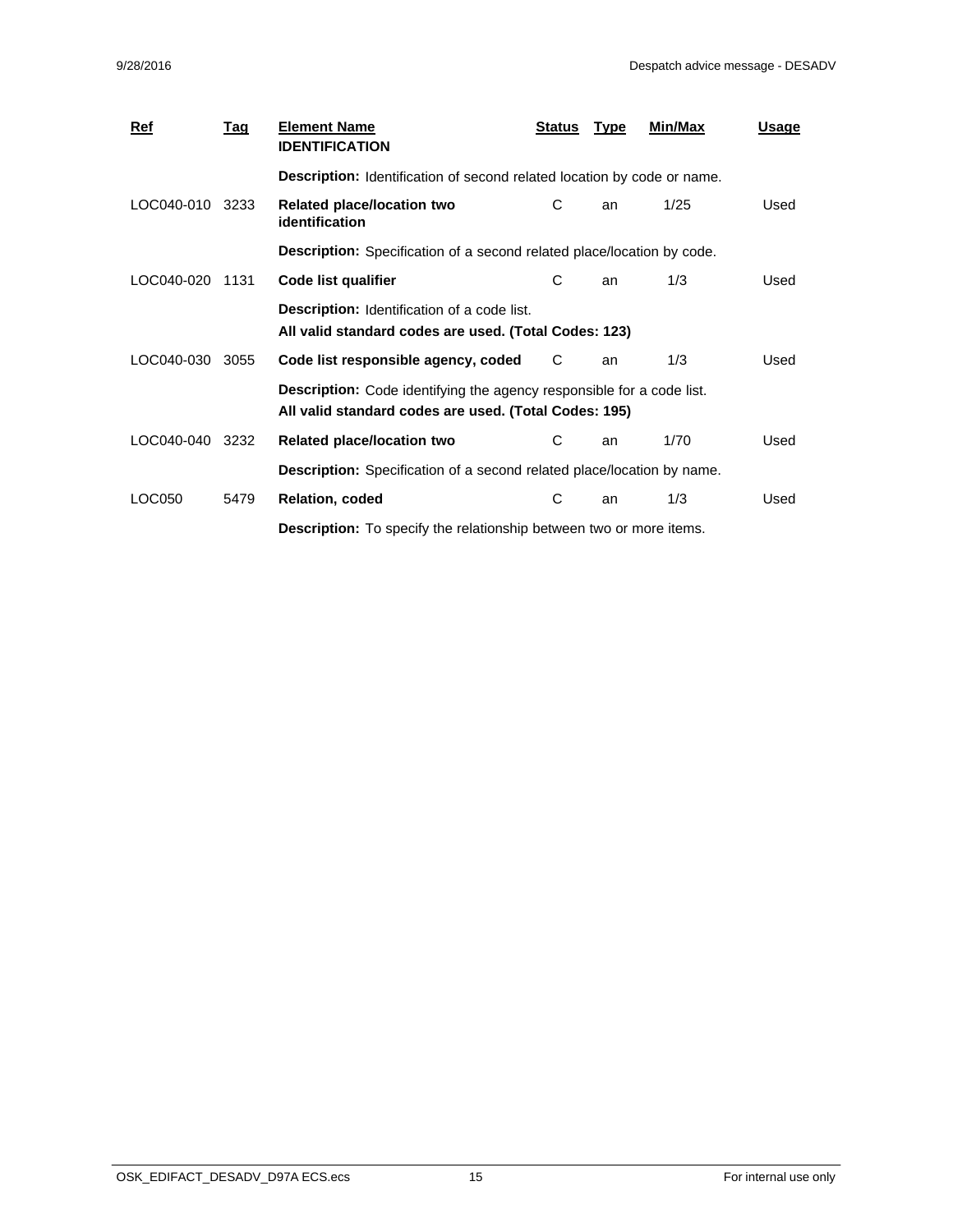### Segment Group 5 **Pos: 0190 Repeat: 10 Conditional**

**Conditional Group: 5 Elements: N/A**

**User Option (Usage):** Used

| <u>Pos</u> | Taq        | <b>Segment Name</b>            | <b>Status</b> | Rep | <u>Usage</u> |  |
|------------|------------|--------------------------------|---------------|-----|--------------|--|
| 0200       | TOD        | TERMS OF DELIVERY OR TRANSPORT | м             |     | Must use     |  |
| 0210       | LOC.       | PLACE/LOCATION IDENTIFICATION  |               |     | Used         |  |
| 0220       | <b>FTX</b> | <b>FREE TEXT</b>               |               |     | Used         |  |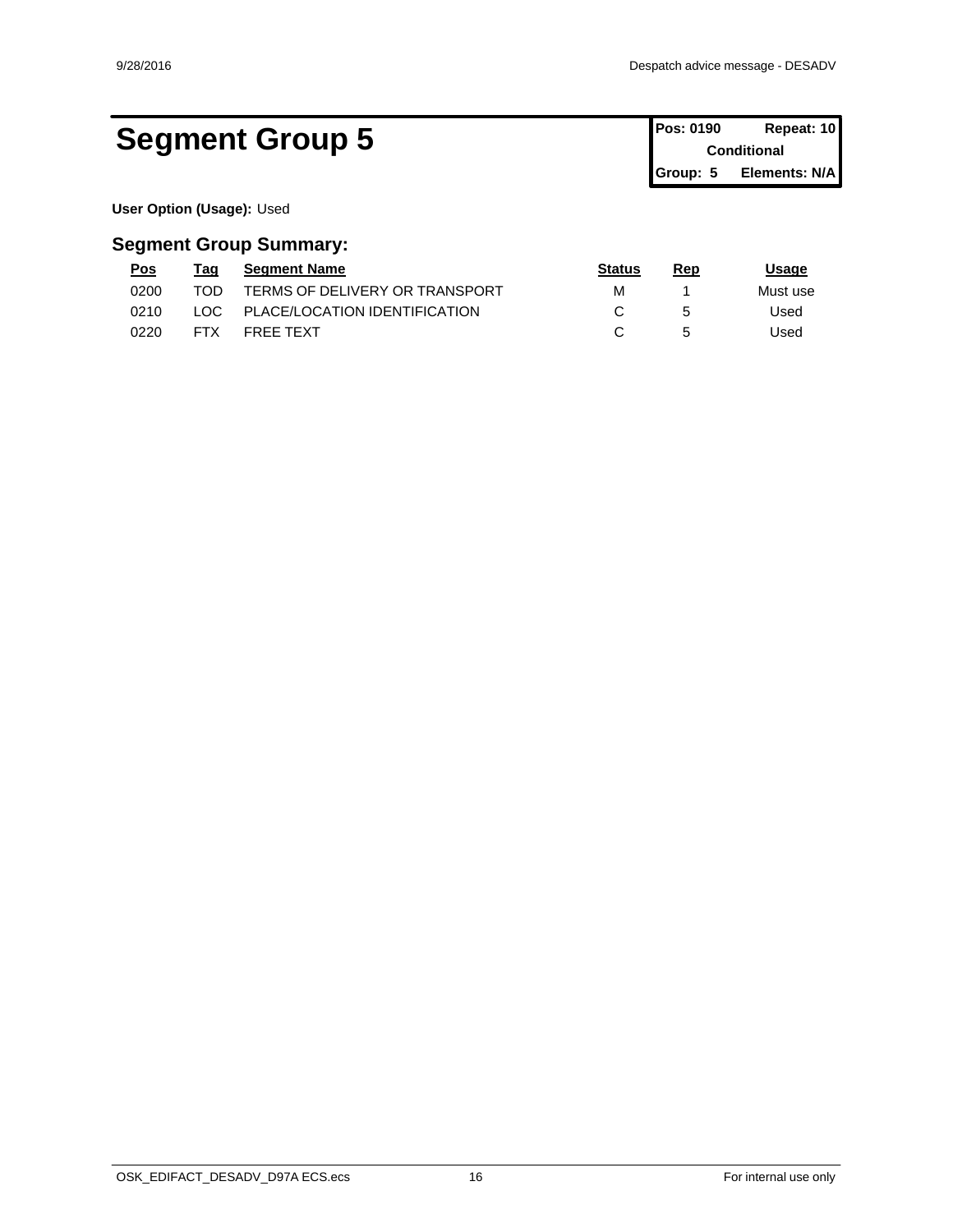### **TOD TERMS OF DELIVERY OR** Pos: 0200 Max: 1 **TRANSPORT**

**Pos: 0200 Mandatory Group: 5 Elements: 3**

**User Option (Usage):** Must use

**Function:** To specify terms of delivery or transport.

| $Ref$           | <b>Tag</b>       | <b>Element Name</b>                                                                                                                                                                                               | <b>Status</b> | <b>Type</b> | Min/Max | <b>Usage</b> |
|-----------------|------------------|-------------------------------------------------------------------------------------------------------------------------------------------------------------------------------------------------------------------|---------------|-------------|---------|--------------|
| <b>TOD010</b>   | 4055             | Terms of delivery or transport<br>function, coded                                                                                                                                                                 | C             | an          | 1/3     | Used         |
|                 |                  | <b>Description:</b> Indication whether the terms relate to e.g. price conditions, delivery<br>conditions, transport conditions, or a combination of these.<br>All valid standard codes are used. (Total Codes: 6) |               |             |         |              |
| <b>TOD020</b>   | 4215             | Transport charges method of<br>payment, coded                                                                                                                                                                     | С             | an          | 1/3     | Used         |
|                 |                  | Description: Identification of method of payment for transport charges.<br>All valid standard codes are used. (Total Codes: 23)                                                                                   |               |             |         |              |
| <b>TOD030</b>   | C <sub>100</sub> | <b>TERMS OF DELIVERY OR</b><br><b>TRANSPORT</b>                                                                                                                                                                   | C             | Comp        |         | Used         |
|                 |                  | Description: Terms of delivery or transport code from a specified source.                                                                                                                                         |               |             |         |              |
| TOD030-010 4053 |                  | Terms of delivery or transport,<br>coded                                                                                                                                                                          | C             | an          | 1/3     | Used         |
|                 |                  | Description: Identification of the terms agreed between two parties (e.g. seller/buyer,<br>shipper/carrier) under which a product or service is provided.                                                         |               |             |         |              |
| TOD030-020 1131 |                  | <b>Code list qualifier</b>                                                                                                                                                                                        | C             | an          | 1/3     | Used         |
|                 |                  | Description: Identification of a code list.<br>All valid standard codes are used. (Total Codes: 123)                                                                                                              |               |             |         |              |
| TOD030-030 3055 |                  | Code list responsible agency, coded                                                                                                                                                                               | C             | an          | 1/3     | Used         |
|                 |                  | <b>Description:</b> Code identifying the agency responsible for a code list.<br>All valid standard codes are used. (Total Codes: 195)                                                                             |               |             |         |              |
| TOD030-040 4052 |                  | Terms of delivery or transport                                                                                                                                                                                    | С             | an          | 1/70    | Used         |
|                 |                  | Description: Terms agreed between two parties (e.g. seller/buyer, shipper/carrier)under<br>which a product or service is provided.                                                                                |               |             |         |              |
| TOD030-050 4052 |                  | Terms of delivery or transport                                                                                                                                                                                    | C             | an          | 1/70    | Used         |
|                 |                  | Description: Terms agreed between two parties (e.g. seller/buyer, shipper/carrier)under<br>which a product or service is provided.                                                                                |               |             |         |              |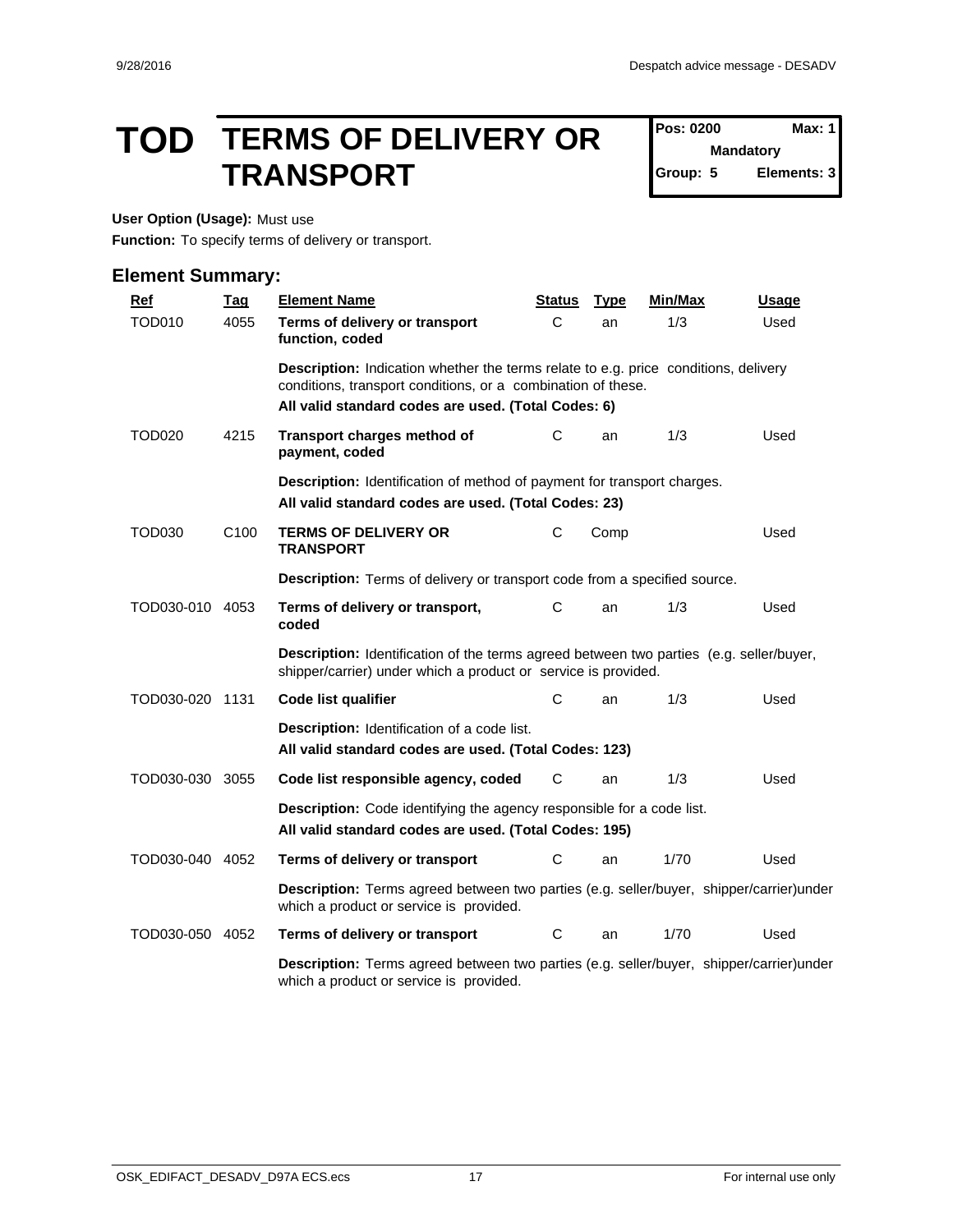### LOC PLACE/LOCATION Pos: 0210 Max: 5 **IDENTIFICATION** Group: 5

**Pos: 0210 Conditional Elements: 5** 

**User Option (Usage):** Used

**Function:** To identify a country/place/location/related location one/related location two.

| $Ref$           | <b>Tag</b>       | <b>Element Name</b>                                                                                                                   | <b>Status</b> | <b>Type</b> | Min/Max | <b>Usage</b> |
|-----------------|------------------|---------------------------------------------------------------------------------------------------------------------------------------|---------------|-------------|---------|--------------|
| LOC010          | 3227             | <b>Place/location qualifier</b>                                                                                                       | М             | an          | 1/3     | Must use     |
|                 |                  | Description: Code identifying the function of a location.                                                                             |               |             |         |              |
|                 |                  | All valid standard codes are used. (Total Codes: 169)                                                                                 |               |             |         |              |
| LOC020          | C <sub>517</sub> | <b>LOCATION IDENTIFICATION</b>                                                                                                        | С             | Comp        |         | Used         |
|                 |                  | Description: Identification of a location by code or name.                                                                            |               |             |         |              |
| LOC020-010 3225 |                  | <b>Place/location identification</b>                                                                                                  | C             | an          | 1/25    | Used         |
|                 |                  | Description: Identification of the name of place/location, other than 3164 City name.                                                 |               |             |         |              |
| LOC020-020 1131 |                  | <b>Code list qualifier</b>                                                                                                            | С             | an          | 1/3     | Used         |
|                 |                  | <b>Description:</b> Identification of a code list.<br>All valid standard codes are used. (Total Codes: 123)                           |               |             |         |              |
| LOC020-030      | 3055             | Code list responsible agency, coded                                                                                                   | C             | an          | 1/3     | Used         |
|                 |                  | <b>Description:</b> Code identifying the agency responsible for a code list.<br>All valid standard codes are used. (Total Codes: 195) |               |             |         |              |
| LOC020-040      | 3224             | <b>Place/location</b>                                                                                                                 | С             | an          | 1/70    | Used         |
|                 |                  | Description: Name of place/location, other than 3164 City name.                                                                       |               |             |         |              |
| LOC030          | C <sub>519</sub> | <b>RELATED LOCATION ONE</b><br><b>IDENTIFICATION</b>                                                                                  | C             | Comp        |         | Used         |
|                 |                  | <b>Description:</b> Identification the first related location by code or name.                                                        |               |             |         |              |
| LOC030-010 3223 |                  | Related place/location one<br>identification                                                                                          | C             | an          | 1/25    | Used         |
|                 |                  | Description: Specification of the first related place/location by code.                                                               |               |             |         |              |
| LOC030-020 1131 |                  | <b>Code list qualifier</b>                                                                                                            | С             | an          | 1/3     | Used         |
|                 |                  | Description: Identification of a code list.<br>All valid standard codes are used. (Total Codes: 123)                                  |               |             |         |              |
| LOC030-030      | 3055             | Code list responsible agency, coded                                                                                                   | С             | an          | 1/3     | Used         |
|                 |                  | Description: Code identifying the agency responsible for a code list.<br>All valid standard codes are used. (Total Codes: 195)        |               |             |         |              |
| LOC030-040 3222 |                  | Related place/location one                                                                                                            | C             | an          | 1/70    | Used         |
|                 |                  | Description: Specification of the first related place/location by name.                                                               |               |             |         |              |
| LOC040          | C553             | <b>RELATED LOCATION TWO</b>                                                                                                           | C             | Comp        |         | Used         |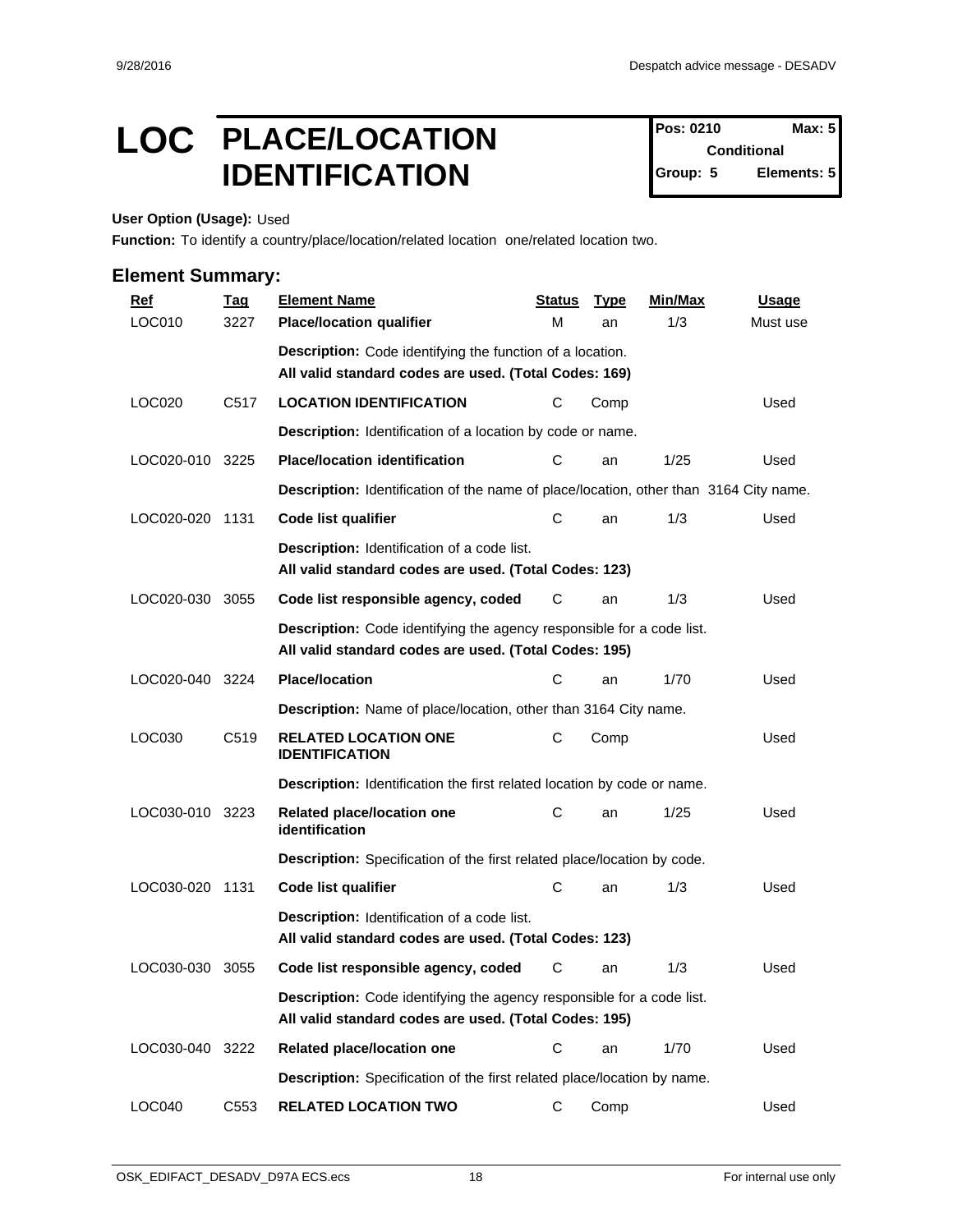| <b>Ref</b> | <u>Tag</u> | <b>Element Name</b><br><b>IDENTIFICATION</b>                                                                                          | <b>Status</b> | <b>Type</b> | Min/Max | <u>Usage</u> |  |
|------------|------------|---------------------------------------------------------------------------------------------------------------------------------------|---------------|-------------|---------|--------------|--|
|            |            | <b>Description:</b> Identification of second related location by code or name.                                                        |               |             |         |              |  |
| LOC040-010 | 3233       | Related place/location two<br><i>identification</i>                                                                                   | C             | an          | 1/25    | Used         |  |
|            |            | <b>Description:</b> Specification of a second related place/location by code.                                                         |               |             |         |              |  |
| LOC040-020 | 1131       | Code list qualifier                                                                                                                   | C             | an          | 1/3     | Used         |  |
|            |            | <b>Description:</b> Identification of a code list.<br>All valid standard codes are used. (Total Codes: 123)                           |               |             |         |              |  |
| LOC040-030 | 3055       | Code list responsible agency, coded                                                                                                   | C             | an          | 1/3     | Used         |  |
|            |            | <b>Description:</b> Code identifying the agency responsible for a code list.<br>All valid standard codes are used. (Total Codes: 195) |               |             |         |              |  |
| LOC040-040 | 3232       | <b>Related place/location two</b>                                                                                                     | C             | an          | 1/70    | Used         |  |
|            |            | <b>Description:</b> Specification of a second related place/location by name.                                                         |               |             |         |              |  |
| LOC050     | 5479       | <b>Relation, coded</b>                                                                                                                | С             | an          | 1/3     | Used         |  |
|            |            | <b>Description:</b> To specify the relationship between two or more items.                                                            |               |             |         |              |  |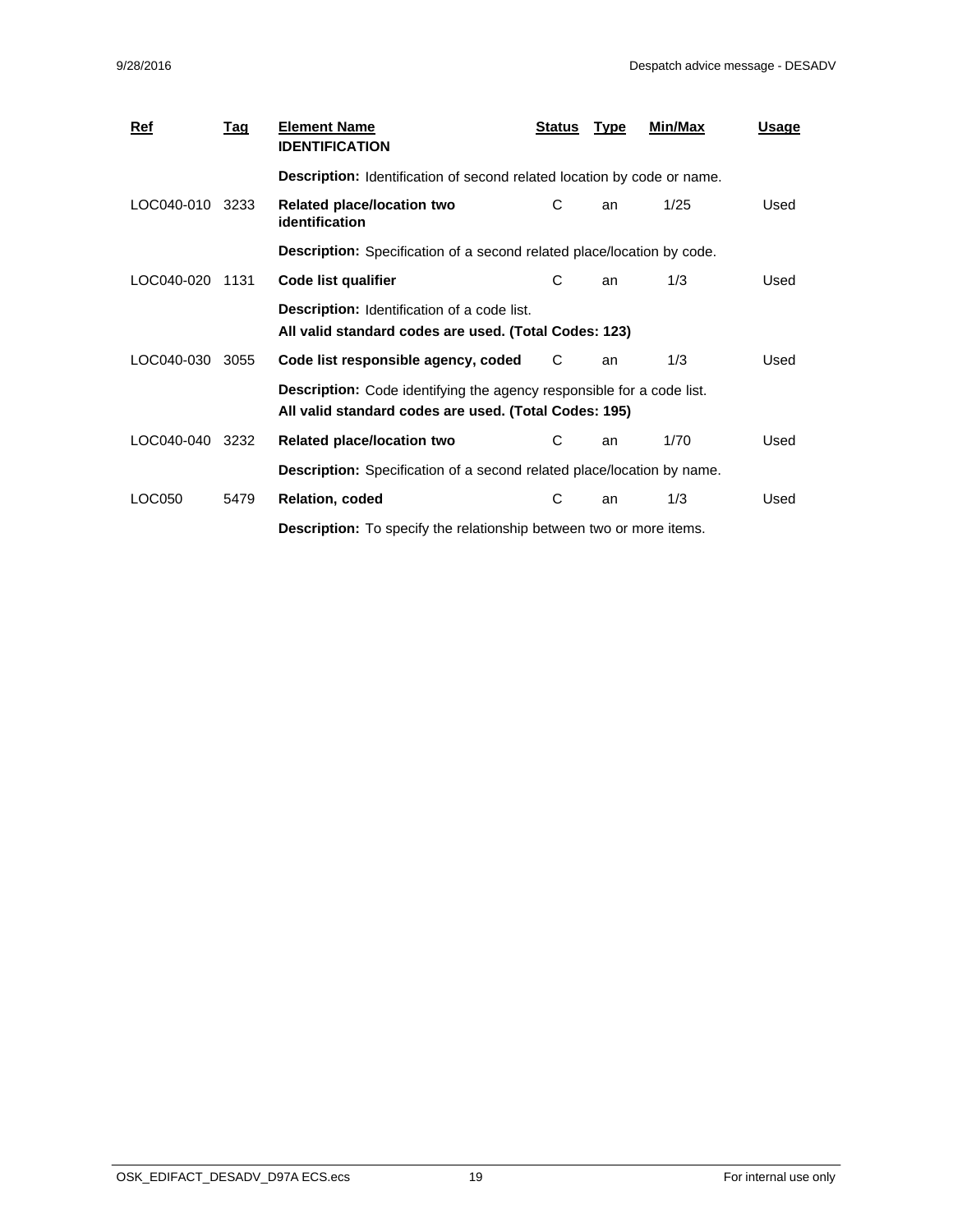# **FTX** FREE TEXT Pos: 0220 Max: 5

**Conditional Group: 5 Elements: 5**

#### **User Option (Usage):** Used

**Function:** To provide free form or coded text information.

| <b>Ref</b>      | <b>Tag</b>       | <b>Element Name</b>                                                                                                            | <b>Status</b> | <b>Type</b> | Min/Max | <b>Usage</b> |
|-----------------|------------------|--------------------------------------------------------------------------------------------------------------------------------|---------------|-------------|---------|--------------|
| <b>FTX010</b>   | 4451             | Text subject qualifier                                                                                                         | M             | an          | 1/3     | Must use     |
|                 |                  | <b>Description:</b> Code specifying subject of a free text.                                                                    |               |             |         |              |
|                 |                  | All valid standard codes are used. (Total Codes: 189)                                                                          |               |             |         |              |
| <b>FTX020</b>   | 4453             | <b>Text function, coded</b>                                                                                                    | С             | an          | 1/3     | Used         |
|                 |                  | <b>Description:</b> Code specifying how to handle the text.<br>All valid standard codes are used. (Total Codes: 4)             |               |             |         |              |
| FTX030          | C <sub>107</sub> | <b>TEXT REFERENCE</b>                                                                                                          | С             | Comp        |         | Used         |
|                 |                  | <b>Description:</b> Coded reference to a standard text and its source.                                                         |               |             |         |              |
| FTX030-010      | 4441             | Free text identification                                                                                                       | М             | an          | 1/17    | Must use     |
|                 |                  | Description: Free text in coded form.                                                                                          |               |             |         |              |
| FTX030-020      | 1131             | <b>Code list qualifier</b>                                                                                                     | C             | an          | 1/3     | Used         |
|                 |                  | Description: Identification of a code list.<br>All valid standard codes are used. (Total Codes: 123)                           |               |             |         |              |
| FTX030-030      | 3055             | Code list responsible agency, coded                                                                                            | С             | an          | 1/3     | Used         |
|                 |                  | Description: Code identifying the agency responsible for a code list.<br>All valid standard codes are used. (Total Codes: 195) |               |             |         |              |
| <b>FTX040</b>   | C <sub>108</sub> | <b>TEXT LITERAL</b>                                                                                                            | С             | Comp        |         | Used         |
|                 |                  | Description: Free text; one to five lines.                                                                                     |               |             |         |              |
| FTX040-010      | 4440             | <b>Free text</b>                                                                                                               | M             | an          | 1/70    | Must use     |
|                 |                  | Description: Free text field available to the message sender for information.                                                  |               |             |         |              |
| FTX040-020      | 4440             | <b>Free text</b>                                                                                                               | С             | an          | 1/70    | Used         |
|                 |                  | Description: Free text field available to the message sender for information.                                                  |               |             |         |              |
| FTX040-030      | 4440             | <b>Free text</b>                                                                                                               | C             | an          | 1/70    | Used         |
|                 |                  | <b>Description:</b> Free text field available to the message sender for information.                                           |               |             |         |              |
| FTX040-040 4440 |                  | <b>Free text</b>                                                                                                               |               | C an        | 1/70    | Used         |
|                 |                  | Description: Free text field available to the message sender for information.                                                  |               |             |         |              |
| FTX040-050      | 4440             | Free text                                                                                                                      | $\mathbf C$   | an          | 1/70    | Used         |
|                 |                  | Description: Free text field available to the message sender for information.                                                  |               |             |         |              |
| <b>FTX050</b>   | 3453             | Language, coded                                                                                                                | C             | an          | 1/3     | Used         |
|                 |                  |                                                                                                                                |               |             |         |              |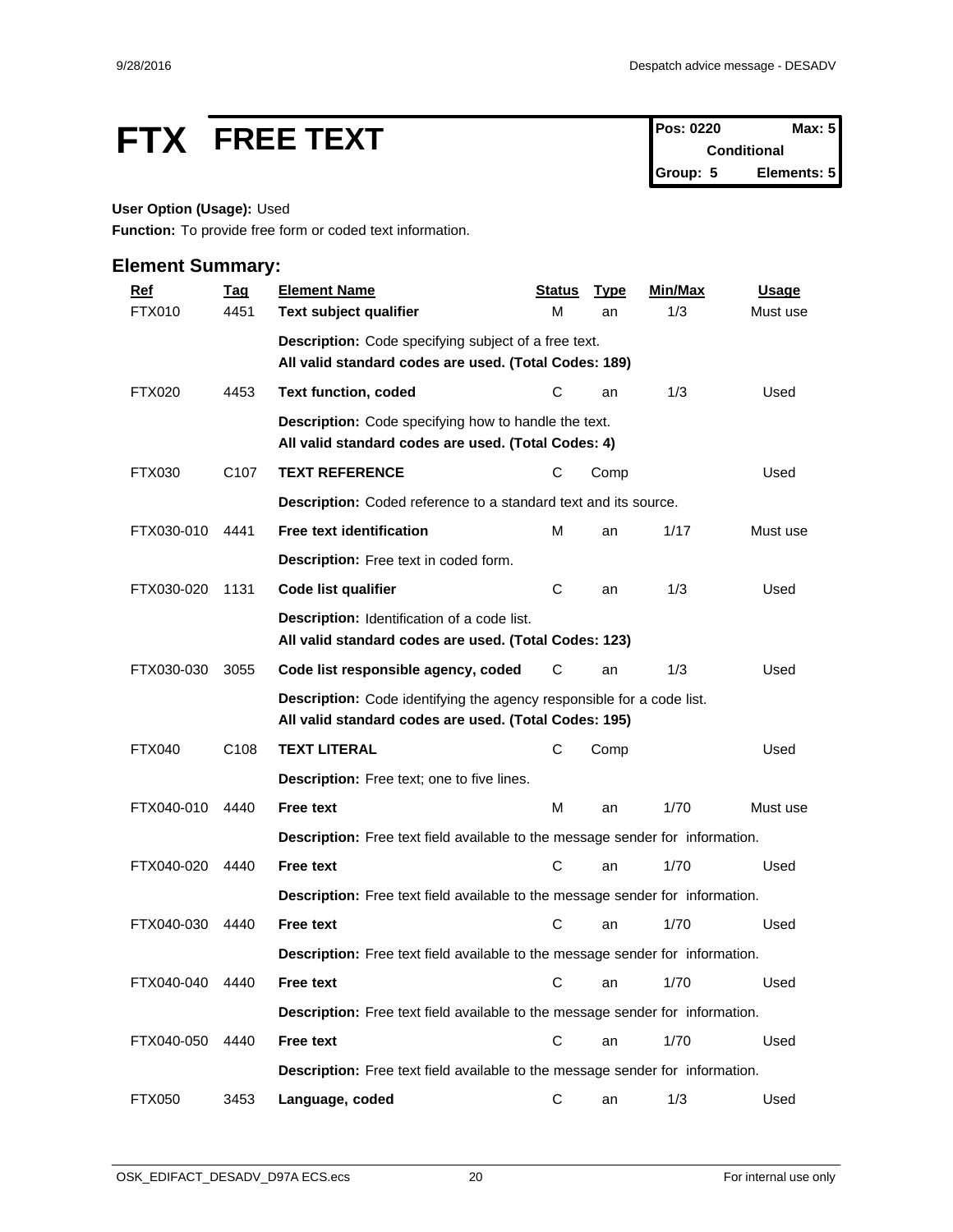#### **Ref Tag Element Name Status Type Min/Max Usage Description:** Code of language (ISO 639-1988).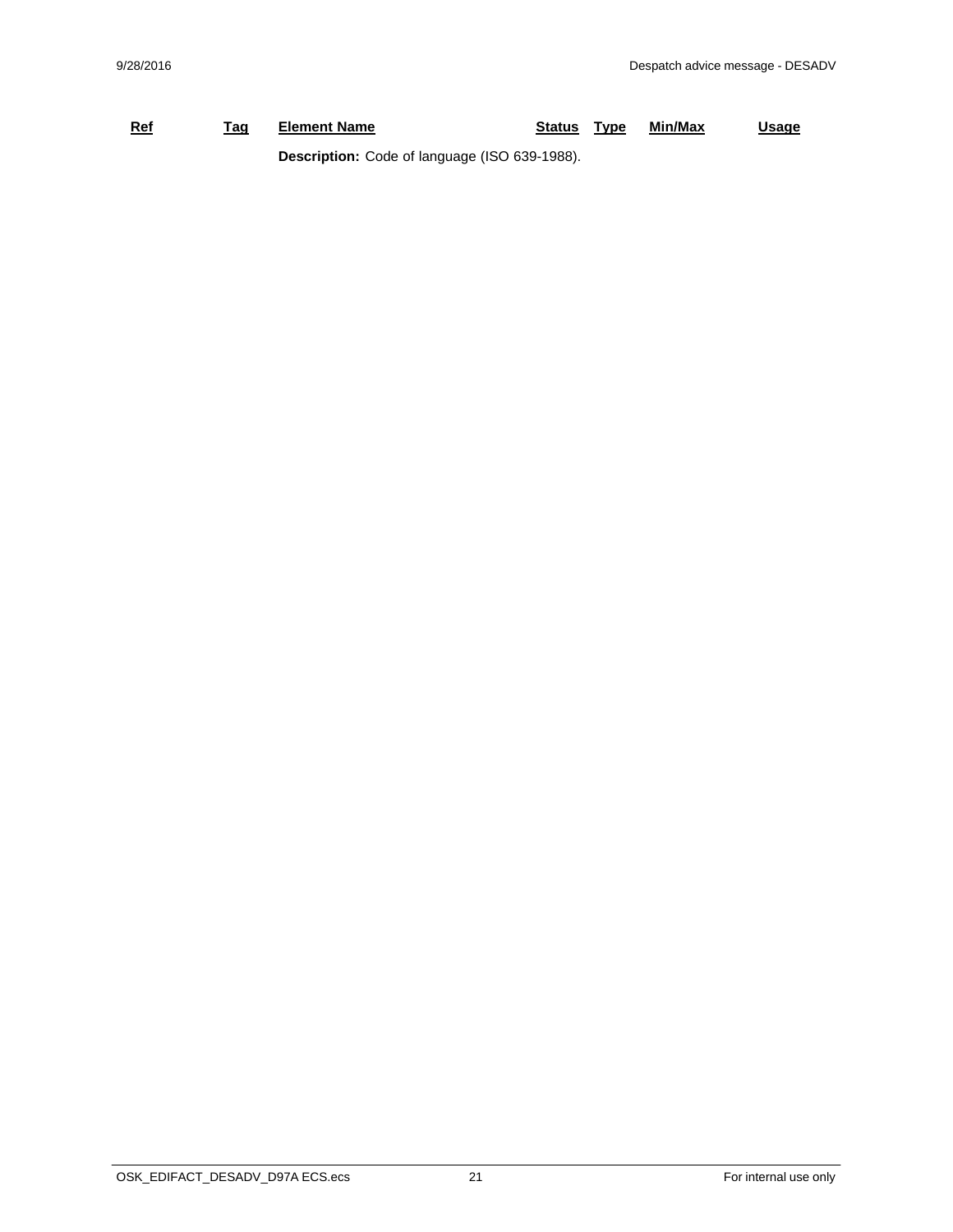### Segment Group 6 **Pos: 0230 Repeat: 10 Conditional**

**Conditional Group: 6 Elements: N/A**

**User Option (Usage):** Used

| <u>Pos</u> | Taq        | <b>Segment Name</b>  | <b>Status</b> | Rep | <u> Jsage</u> |
|------------|------------|----------------------|---------------|-----|---------------|
| 0240       | TDT        | DETAILS OF TRANSPORT | М             |     | Must use      |
| 0250       | <b>PCD</b> | PERCENTAGE DETAILS   |               |     | Jsed          |
| 0260       |            | Segment Group 7      |               | 10  | Jsed          |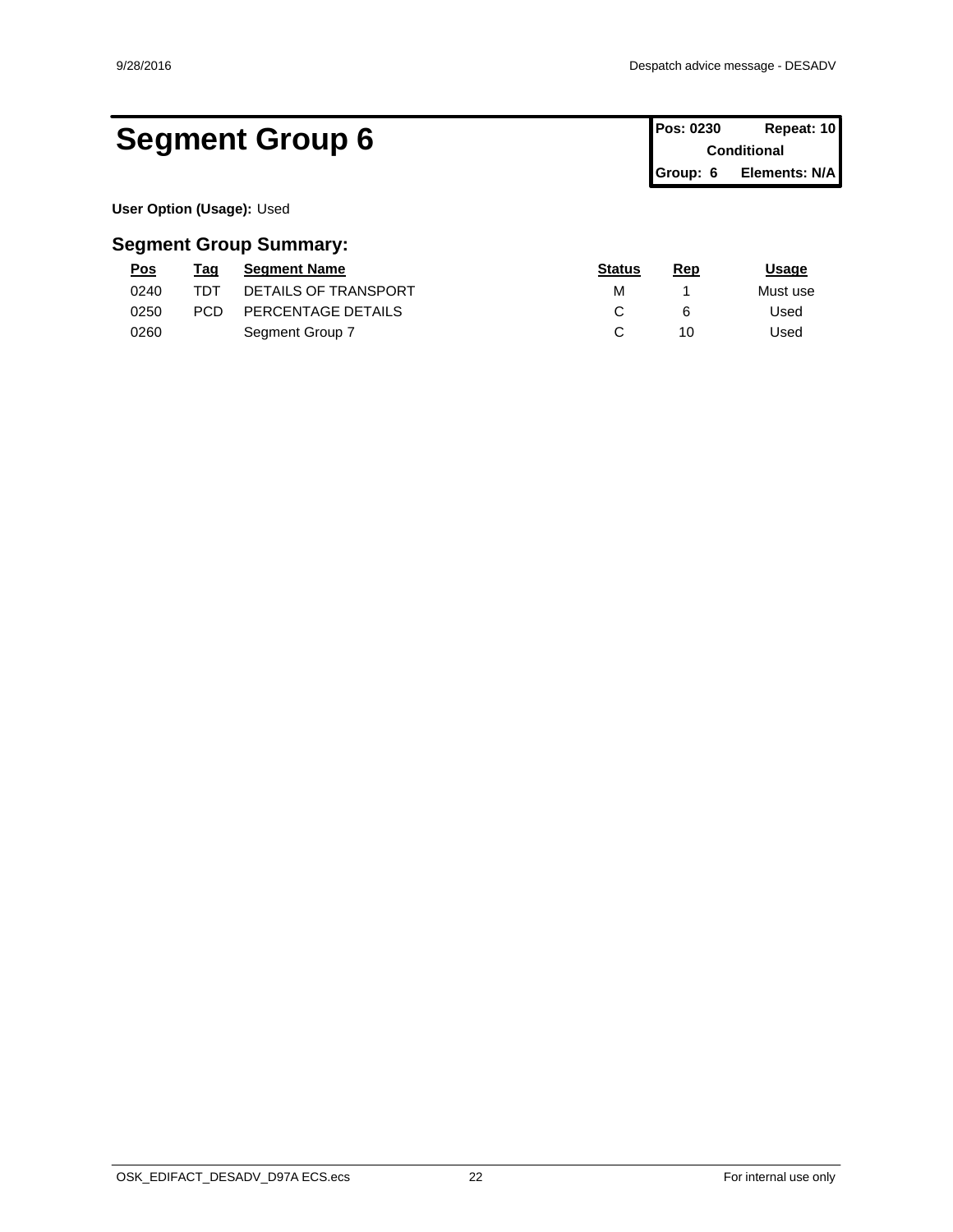### **TDT DETAILS OF TRANSPORT Pos: 0240 Max: 1**

**Mandatory Group: 6 Elements: 9**

#### **User Option (Usage):** Must use

Function: To specify the transport details such as mode of transport, means of transport, its conveyance reference number and the identification of the means of transport. The segment may be pointed to by the TPL segment.

| <b>Element Summary:</b> |                  |                                                                                                                                           |               |             |                |              |
|-------------------------|------------------|-------------------------------------------------------------------------------------------------------------------------------------------|---------------|-------------|----------------|--------------|
| $Ref$                   | <u>Taq</u>       | <b>Element Name</b>                                                                                                                       | <b>Status</b> | <b>Type</b> | <b>Min/Max</b> | <b>Usage</b> |
| <b>TDT010</b>           | 8051             | <b>Transport stage qualifier</b>                                                                                                          | M             | an          | 1/3            | Must use     |
|                         |                  | <b>Description:</b> Qualifier giving a specific meaning to the transport details.<br>All valid standard codes are used. (Total Codes: 17) |               |             |                |              |
| <b>TDT020</b>           | 8028             | Conveyance reference number                                                                                                               | C             | an          | 1/17           | Used         |
|                         |                  | Description: Unique reference given by the carrier to a certain journey or departure of a<br>means of transport (generic term).           |               |             |                |              |
| <b>TDT030</b>           | C220             | <b>MODE OF TRANSPORT</b>                                                                                                                  | C             | Comp        |                | Used         |
|                         |                  | <b>Description:</b> Method of transport code or name. Code preferred.                                                                     |               |             |                |              |
| TDT030-010              | 8067             | Mode of transport, coded                                                                                                                  | C             | an          | 1/3            | Used         |
|                         |                  | Description: Coded method of transport used for the carriage of the goods.                                                                |               |             |                |              |
| TDT030-020              | 8066             | Mode of transport                                                                                                                         | C             | an          | 1/17           | Used         |
|                         |                  | Description: Method of transport used for the carriage of the goods.                                                                      |               |             |                |              |
| <b>TDT040</b>           | C <sub>228</sub> | <b>TRANSPORT MEANS</b>                                                                                                                    | C             | Comp        |                | Used         |
|                         |                  | <b>Description:</b> Code and/or name identifying the type of means of transport.                                                          |               |             |                |              |
| TDT040-010              | 8179             | Type of means of transport<br>identification                                                                                              | C             | an          | 1/8            | Used         |
|                         |                  | Description: Code defining the type of the means of transport being utilized.<br>All valid standard codes are used. (Total Codes: 30)     |               |             |                |              |
| TDT040-020              | 8178             | Type of means of transport                                                                                                                | С             | an          | 1/17           | Used         |
|                         |                  | Description: Description of the type of the means of transport being utilized.                                                            |               |             |                |              |
| <b>TDT050</b>           | C040             | <b>CARRIER</b>                                                                                                                            | С             | Comp        |                | Used         |
|                         |                  | Description: Identification of a carrier by code and/or by name. Code preferred.                                                          |               |             |                |              |
| TDT050-010              | 3127             | <b>Carrier identification</b>                                                                                                             | C             | an          | 1/17           | Used         |
|                         |                  | <b>Description:</b> Identification of party undertaking or arranging transport of goods between<br>named points.                          |               |             |                |              |
| TDT050-020 1131         |                  | Code list qualifier                                                                                                                       | C             | an          | 1/3            | Used         |
|                         |                  | Description: Identification of a code list.<br>All valid standard codes are used. (Total Codes: 123)                                      |               |             |                |              |
| TDT050-030              | 3055             | Code list responsible agency, coded                                                                                                       | C             | an          | 1/3            | Used         |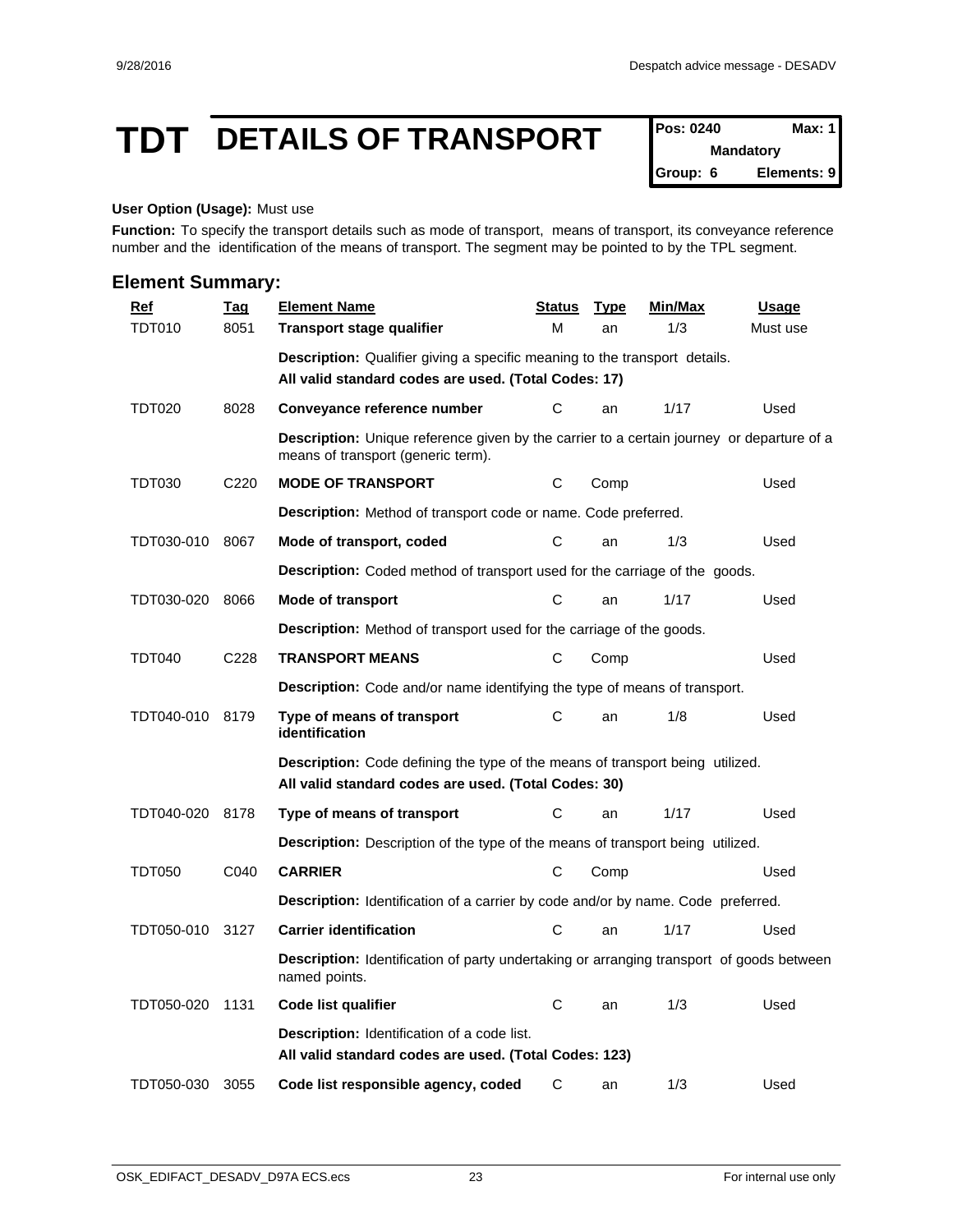| <b>Ref</b>      | <u>Tag</u>       | <b>Element Name</b><br><b>Description:</b> Code identifying the agency responsible for a code list.                                                                                                                  | <b>Status</b> | <b>Type</b> | <b>Min/Max</b> | <b>Usage</b> |  |
|-----------------|------------------|----------------------------------------------------------------------------------------------------------------------------------------------------------------------------------------------------------------------|---------------|-------------|----------------|--------------|--|
|                 |                  | All valid standard codes are used. (Total Codes: 195)                                                                                                                                                                |               |             |                |              |  |
| TDT050-040      | 3128             | <b>Carrier name</b>                                                                                                                                                                                                  | С             | an          | 1/35           | Used         |  |
|                 |                  | <b>Description:</b> Name of party undertaking or arranging transport of goods between<br>named points.                                                                                                               |               |             |                |              |  |
| TDT060          | 8101             | <b>Transit direction, coded</b>                                                                                                                                                                                      | С             | an          | 1/3            | Used         |  |
|                 |                  | <b>Description:</b> Identification of the point of origin and point of direction.<br>All valid standard codes are used. (Total Codes: 7)                                                                             |               |             |                |              |  |
| <b>TDT070</b>   | C401             | <b>EXCESS TRANSPORTATION</b><br><b>INFORMATION</b>                                                                                                                                                                   | C             | Comp        |                | Used         |  |
|                 |                  | <b>Description:</b> To provide details of reason for, and responsibility for, use of<br>transportation other than normally utilized.                                                                                 |               |             |                |              |  |
| TDT070-010 8457 |                  | <b>Excess transportation reason, coded</b>                                                                                                                                                                           | М             | an          | 1/3            | Must use     |  |
|                 |                  | Description: Indication of reason for excess transportation.<br>All valid standard codes are used. (Total Codes: 23)                                                                                                 |               |             |                |              |  |
| TDT070-020      | 8459             | <b>Excess transportation responsibility,</b><br>coded                                                                                                                                                                | м             | an          | 1/3            | Must use     |  |
|                 |                  | <b>Description:</b> Indication of responsibility for excess transportation.<br>All valid standard codes are used. (Total Codes: 5)                                                                                   |               |             |                |              |  |
| TDT070-030      | 7130             | <b>Customer authorization number</b>                                                                                                                                                                                 | С             | an          | 1/17           | Used         |  |
|                 |                  | <b>Description:</b> Customer provided authorization number to allow supplier to ship goods<br>under specific freight conditions. This number will be transmitted back to customer in<br>the dispatch advice message. |               |             |                |              |  |
| TDT080          | C <sub>222</sub> | <b>TRANSPORT IDENTIFICATION</b>                                                                                                                                                                                      | С             | Comp        |                | Used         |  |
|                 |                  | Description: Code and/or name identifying the means of transport.                                                                                                                                                    |               |             |                |              |  |
| TDT080-010      | 8213             | Id. of means of transport<br>identification                                                                                                                                                                          | С             | an          | 1/9            | Used         |  |
|                 |                  | Description: Identification of the means of transport by name or number.                                                                                                                                             |               |             |                |              |  |
| TDT080-020      | 1131             | Code list qualifier                                                                                                                                                                                                  | С             | an          | 1/3            | Used         |  |
|                 |                  | Description: Identification of a code list.<br>All valid standard codes are used. (Total Codes: 123)                                                                                                                 |               |             |                |              |  |
| TDT080-030      | 3055             | Code list responsible agency, coded                                                                                                                                                                                  | C             | an          | 1/3            | Used         |  |
|                 |                  | Description: Code identifying the agency responsible for a code list.<br>All valid standard codes are used. (Total Codes: 195)                                                                                       |               |             |                |              |  |
| TDT080-040      | 8212             | Id. of the means of transport                                                                                                                                                                                        | C             | an          | 1/35           | Used         |  |
|                 |                  | Description: Identification of the means of transport by name or number.                                                                                                                                             |               |             |                |              |  |
| TDT080-050      | 8453             | Nationality of means of transport,<br>coded                                                                                                                                                                          | C             | an          | 1/3            | Used         |  |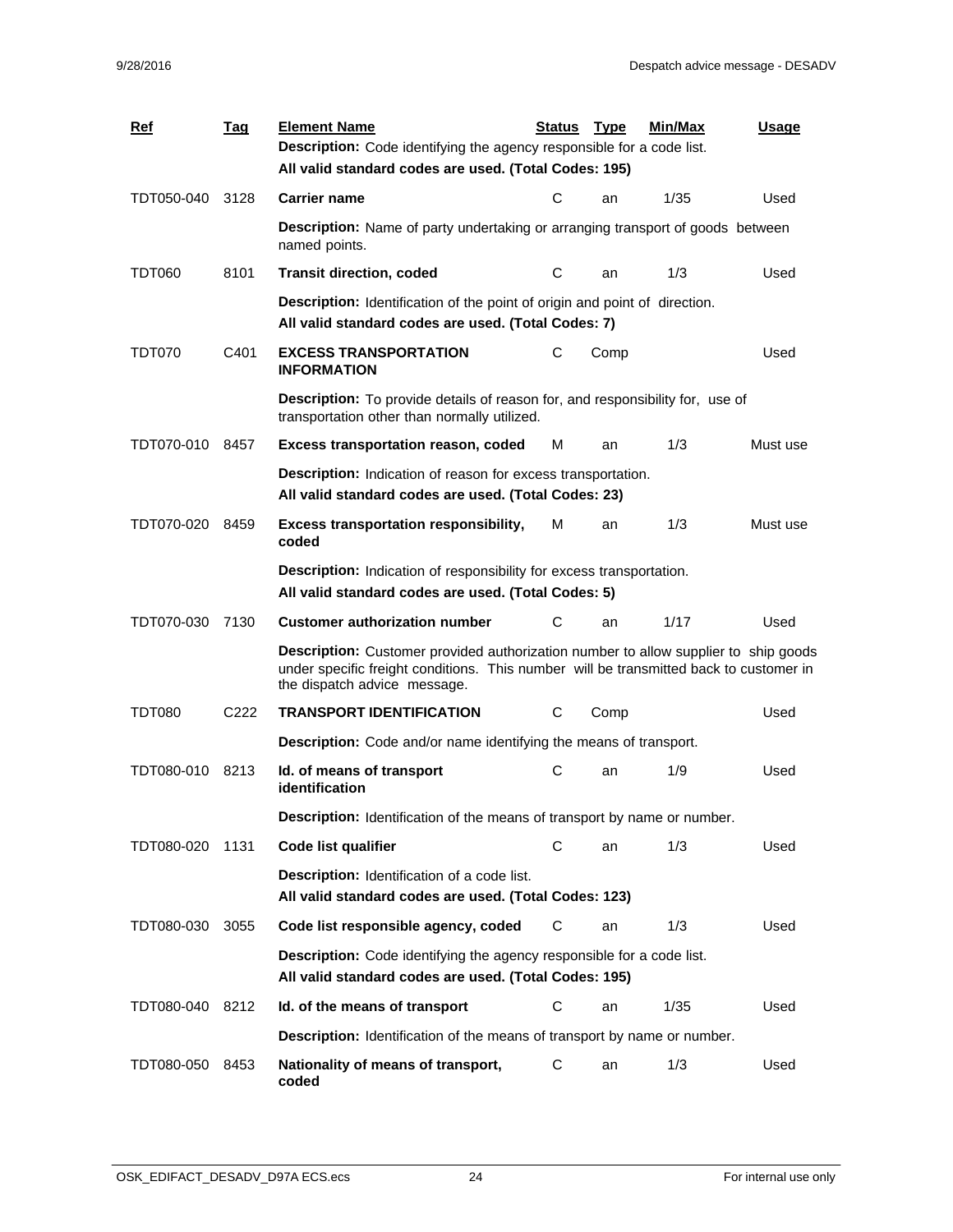| <b>Ref</b> | Tag  | <b>Element Name</b>                                                                                                                 | <b>Status</b> | <b>Type</b> | Min/Max | Usage |
|------------|------|-------------------------------------------------------------------------------------------------------------------------------------|---------------|-------------|---------|-------|
|            |      | <b>Description:</b> Coded name of the country in which a means of transport is registered.                                          |               |             |         |       |
| TDT090     | 8281 | Transport ownership, coded                                                                                                          |               | an          | 1/3     | Used  |
|            |      | <b>Description:</b> Code indicating the ownership of the means of transport.<br>All valid standard codes are used. (Total Codes: 3) |               |             |         |       |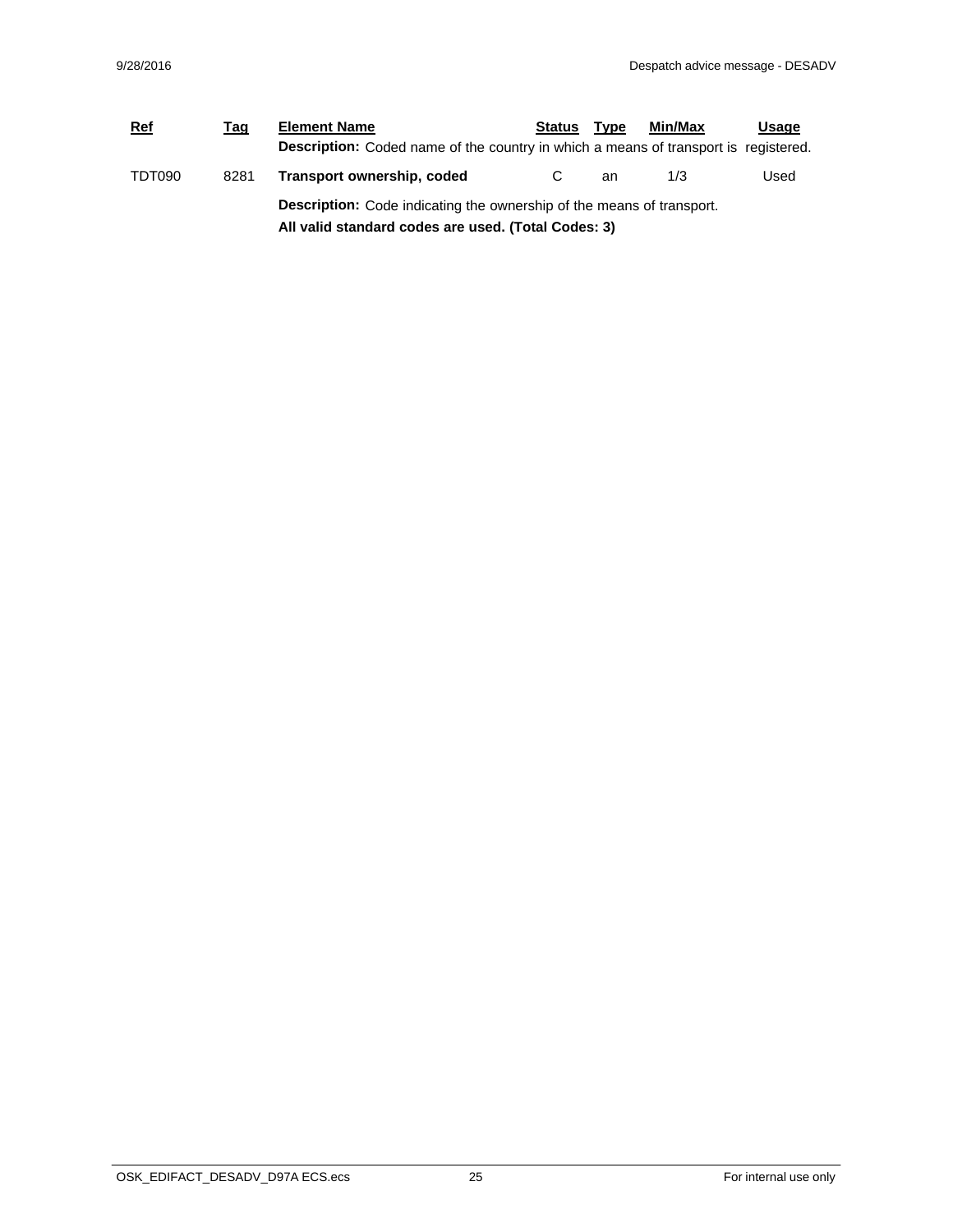## **PCD** PERCENTAGE DETAILS Pos: 0250 Max: 6

**Conditional Group: 6 Elements: 1**

#### **User Option (Usage):** Used

**Function:** To specify percentage information.

| $Ref$<br>PCD <sub>010</sub> | <u>Tag</u><br>C501 | <b>Element Name</b><br>PERCENTAGE DETAILS                                                                                             | <b>Status</b><br>м | <b>Type</b><br>Comp | Min/Max | <b>Usage</b><br>Must use |
|-----------------------------|--------------------|---------------------------------------------------------------------------------------------------------------------------------------|--------------------|---------------------|---------|--------------------------|
|                             |                    | <b>Description:</b> Percentage relating to a specified basis.                                                                         |                    |                     |         |                          |
| PCD010-010 5245             |                    | Percentage qualifier                                                                                                                  | М                  | an                  | 1/3     | Must use                 |
|                             |                    | <b>Description:</b> Identification of the usage of a percentage.<br>All valid standard codes are used. (Total Codes: 48)              |                    |                     |         |                          |
| PCD010-020 5482             |                    | Percentage                                                                                                                            | С                  | n                   | 1/10    | Used                     |
|                             |                    | Description: Value expressed as a percentage of a specified amount.                                                                   |                    |                     |         |                          |
| PCD010-030 5249             |                    | Percentage basis, coded                                                                                                               | С                  | an                  | 1/3     | Used                     |
|                             |                    | <b>Description:</b> Indication of the application of a percentage.<br>All valid standard codes are used. (Total Codes: 14)            |                    |                     |         |                          |
| PCD010-040                  | 1131               | Code list qualifier                                                                                                                   | С                  | an                  | 1/3     | Used                     |
|                             |                    | Description: Identification of a code list.<br>All valid standard codes are used. (Total Codes: 123)                                  |                    |                     |         |                          |
| PCD010-050 3055             |                    | Code list responsible agency, coded                                                                                                   | C                  | an                  | 1/3     | Used                     |
|                             |                    | <b>Description:</b> Code identifying the agency responsible for a code list.<br>All valid standard codes are used. (Total Codes: 195) |                    |                     |         |                          |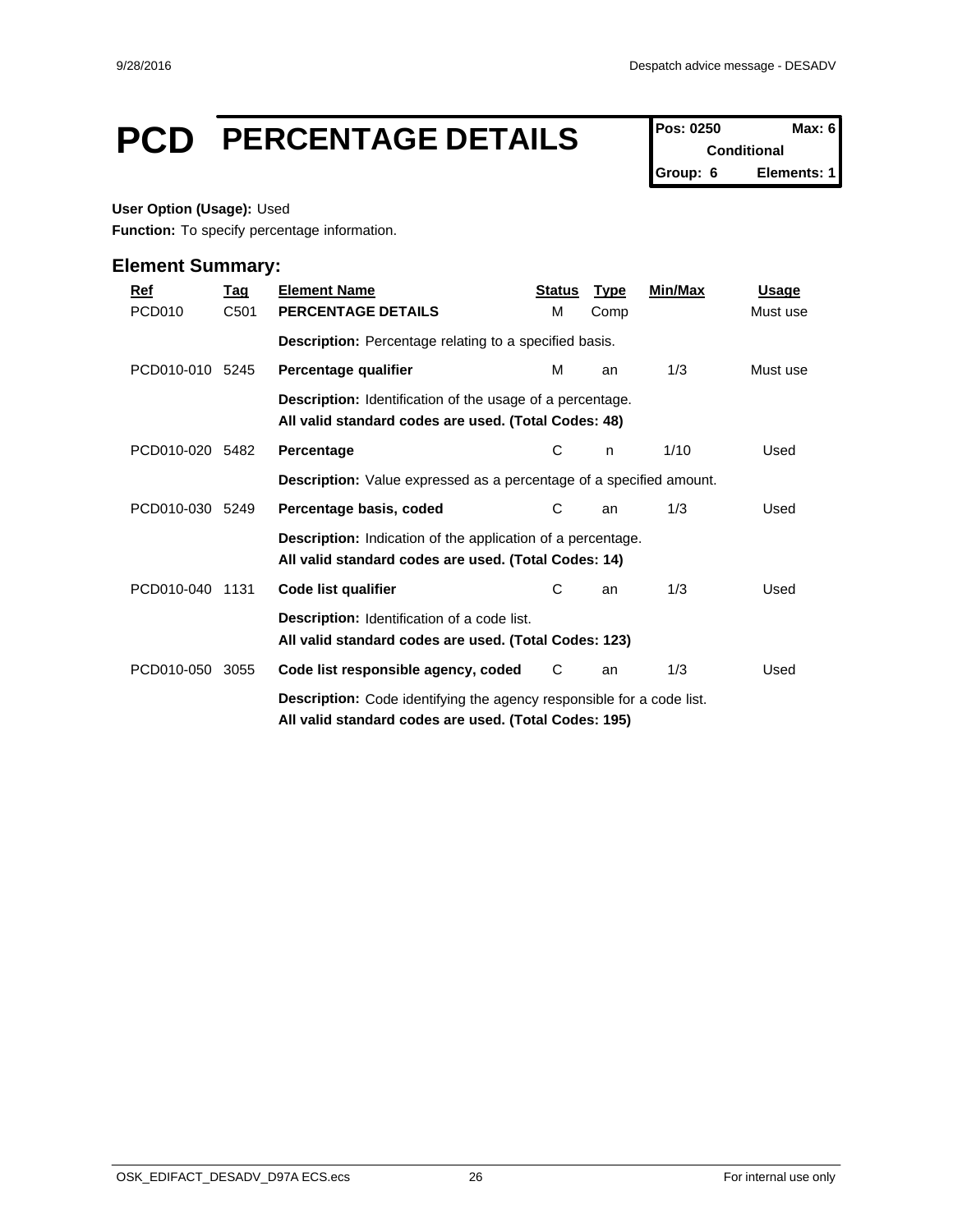### Segment Group 7 **Pos: 0260 Repeat: 10 Pos: 0260 Repeat: 10**

**Conditional Group: 7 Elements: N/A**

**User Option (Usage):** Used

| <u>Pos</u> | Taq  | <b>Seament Name</b>           | <u>Status</u> | Rep | <u>Usage</u> |
|------------|------|-------------------------------|---------------|-----|--------------|
| 0270       | LOC. | PLACE/LOCATION IDENTIFICATION | М             |     | Must use     |
| 0280       | DTM  | DATE/TIME/PERIOD              |               | 10  | Jsed         |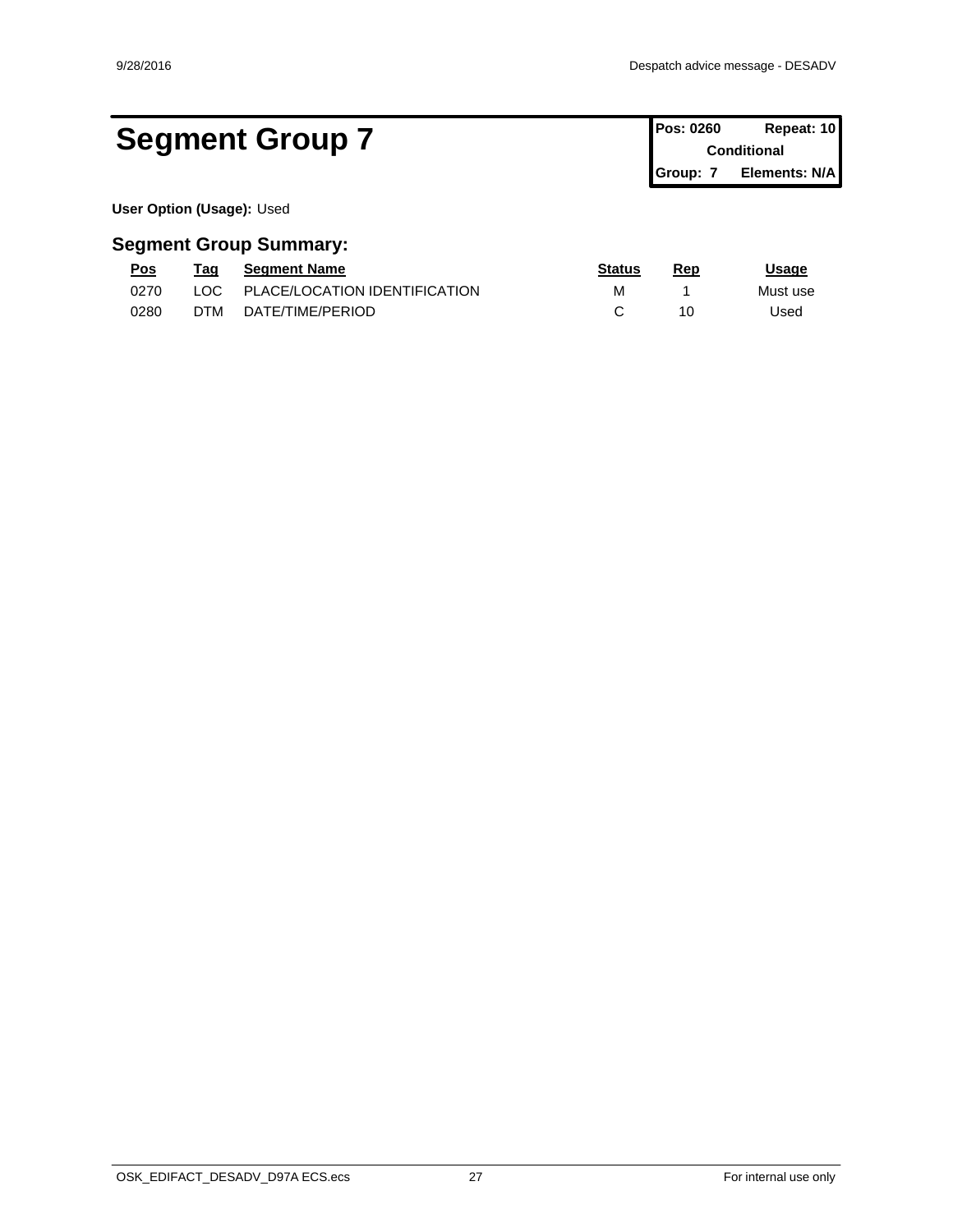### LOC PLACE/LOCATION Pos: 0270 Max: 1 **IDENTIFICATION** STORES

**Pos: 0270 Mandatory Elements: 5** 

**User Option (Usage):** Must use

**Function:** To identify a country/place/location/related location one/related location two.

| $Ref$           | <b>Tag</b>       | <b>Element Name</b>                                                                                                                   | <b>Status</b> | <b>Type</b> | Min/Max | <b>Usage</b> |
|-----------------|------------------|---------------------------------------------------------------------------------------------------------------------------------------|---------------|-------------|---------|--------------|
| LOC010          | 3227             | <b>Place/location qualifier</b>                                                                                                       | М             | an          | 1/3     | Must use     |
|                 |                  | Description: Code identifying the function of a location.                                                                             |               |             |         |              |
|                 |                  | All valid standard codes are used. (Total Codes: 169)                                                                                 |               |             |         |              |
| LOC020          | C <sub>517</sub> | <b>LOCATION IDENTIFICATION</b>                                                                                                        | С             | Comp        |         | Used         |
|                 |                  | Description: Identification of a location by code or name.                                                                            |               |             |         |              |
| LOC020-010 3225 |                  | <b>Place/location identification</b>                                                                                                  | C             | an          | 1/25    | Used         |
|                 |                  | Description: Identification of the name of place/location, other than 3164 City name.                                                 |               |             |         |              |
| LOC020-020 1131 |                  | <b>Code list qualifier</b>                                                                                                            | С             | an          | 1/3     | Used         |
|                 |                  | <b>Description:</b> Identification of a code list.<br>All valid standard codes are used. (Total Codes: 123)                           |               |             |         |              |
| LOC020-030      | 3055             | Code list responsible agency, coded                                                                                                   | C             | an          | 1/3     | Used         |
|                 |                  | <b>Description:</b> Code identifying the agency responsible for a code list.<br>All valid standard codes are used. (Total Codes: 195) |               |             |         |              |
| LOC020-040      | 3224             | <b>Place/location</b>                                                                                                                 | С             | an          | 1/70    | Used         |
|                 |                  | Description: Name of place/location, other than 3164 City name.                                                                       |               |             |         |              |
| LOC030          | C <sub>519</sub> | <b>RELATED LOCATION ONE</b><br><b>IDENTIFICATION</b>                                                                                  | C             | Comp        |         | Used         |
|                 |                  | <b>Description:</b> Identification the first related location by code or name.                                                        |               |             |         |              |
| LOC030-010 3223 |                  | Related place/location one<br>identification                                                                                          | C             | an          | 1/25    | Used         |
|                 |                  | Description: Specification of the first related place/location by code.                                                               |               |             |         |              |
| LOC030-020 1131 |                  | <b>Code list qualifier</b>                                                                                                            | С             | an          | 1/3     | Used         |
|                 |                  | Description: Identification of a code list.<br>All valid standard codes are used. (Total Codes: 123)                                  |               |             |         |              |
| LOC030-030      | 3055             | Code list responsible agency, coded                                                                                                   | С             | an          | 1/3     | Used         |
|                 |                  | Description: Code identifying the agency responsible for a code list.<br>All valid standard codes are used. (Total Codes: 195)        |               |             |         |              |
| LOC030-040 3222 |                  | Related place/location one                                                                                                            | C             | an          | 1/70    | Used         |
|                 |                  | Description: Specification of the first related place/location by name.                                                               |               |             |         |              |
| LOC040          | C553             | <b>RELATED LOCATION TWO</b>                                                                                                           | C             | Comp        |         | Used         |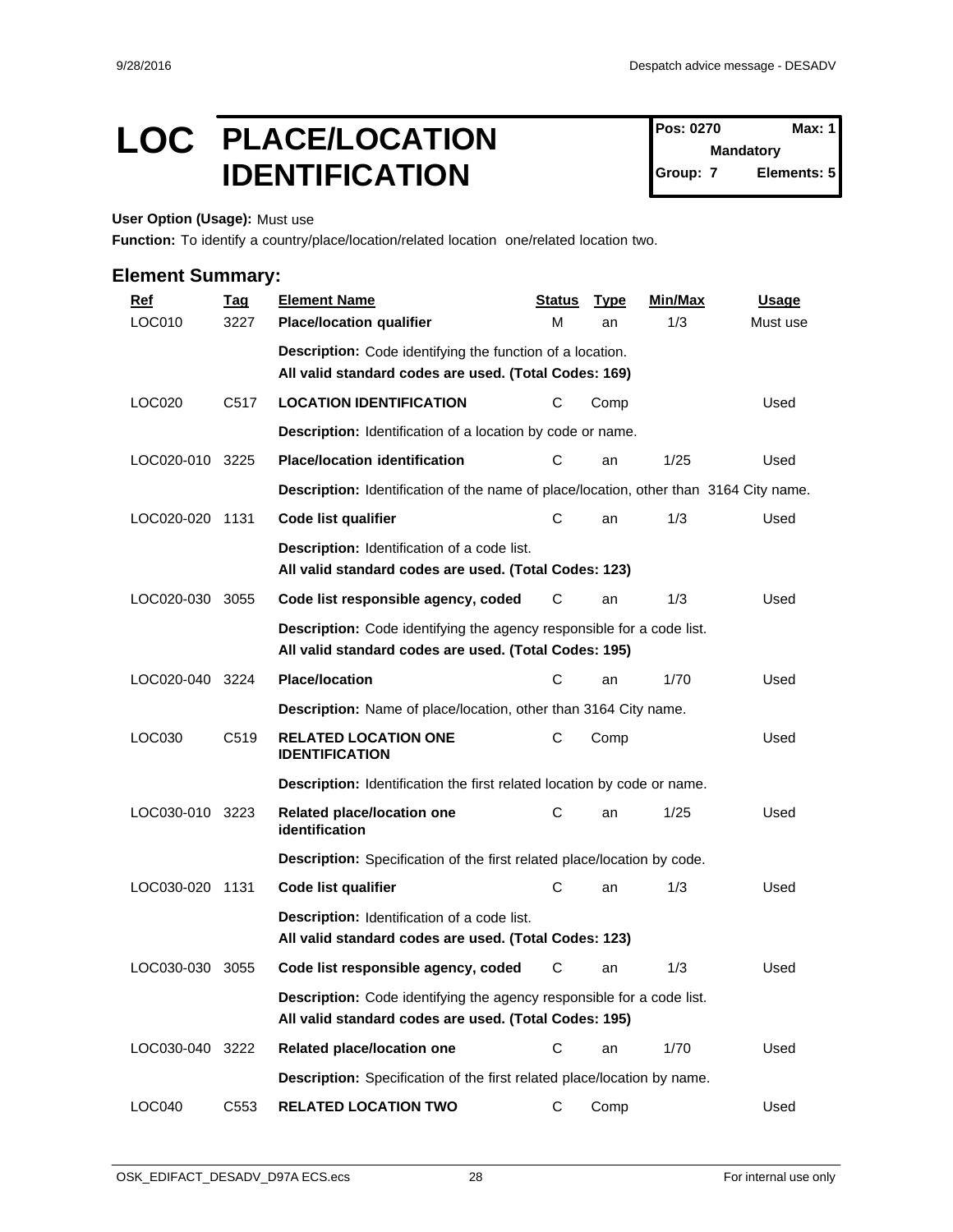| $Ref$      | Tag  | <b>Element Name</b><br><b>IDENTIFICATION</b>                                                                                   | <b>Status</b> | <b>Type</b> | Min/Max | <u>Usage</u> |  |
|------------|------|--------------------------------------------------------------------------------------------------------------------------------|---------------|-------------|---------|--------------|--|
|            |      | Description: Identification of second related location by code or name.                                                        |               |             |         |              |  |
| LOC040-010 | 3233 | Related place/location two<br><i>identification</i>                                                                            | С             | an          | 1/25    | Used         |  |
|            |      | <b>Description:</b> Specification of a second related place/location by code.                                                  |               |             |         |              |  |
| LOC040-020 | 1131 | Code list qualifier                                                                                                            | C             | an          | 1/3     | Used         |  |
|            |      | <b>Description:</b> Identification of a code list.<br>All valid standard codes are used. (Total Codes: 123)                    |               |             |         |              |  |
| LOC040-030 | 3055 | Code list responsible agency, coded                                                                                            | C             | an          | 1/3     | Used         |  |
|            |      | Description: Code identifying the agency responsible for a code list.<br>All valid standard codes are used. (Total Codes: 195) |               |             |         |              |  |
| LOC040-040 | 3232 | <b>Related place/location two</b>                                                                                              | C             | an          | 1/70    | Used         |  |
|            |      | <b>Description:</b> Specification of a second related place/location by name.                                                  |               |             |         |              |  |
| LOC050     | 5479 | Relation, coded                                                                                                                | С             | an          | 1/3     | Used         |  |
|            |      | <b>Description:</b> To specify the relationship between two or more items.                                                     |               |             |         |              |  |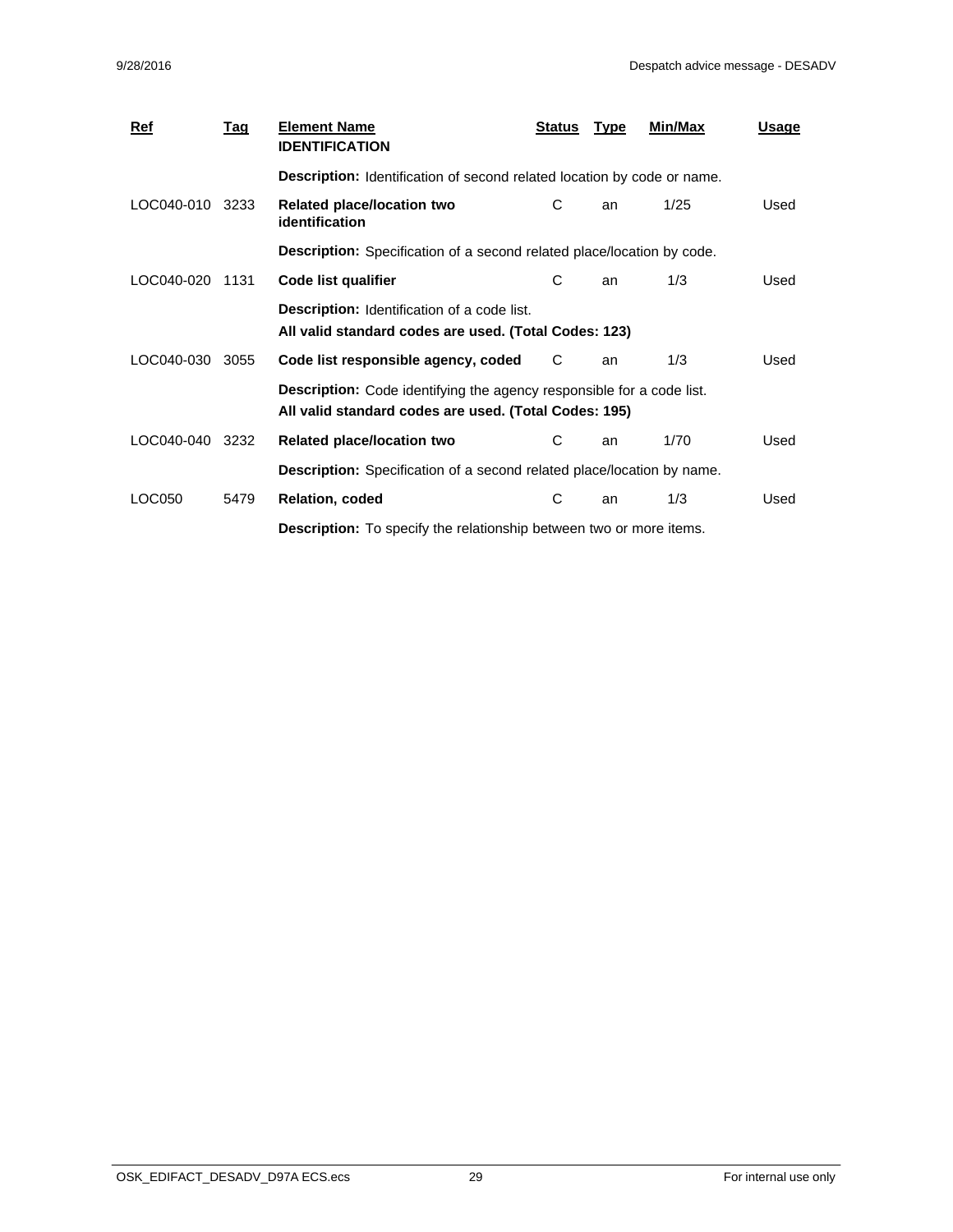### **DTM** DATE/TIME/PERIOD **Pos: 0280** Max: 10

**Conditional Group: 7 Elements: 1**

#### **User Option (Usage):** Used

**Function:** To specify date, and/or time, or period.

| Ref<br>DTM010 | <u>Tag</u><br>C507 | <b>Element Name</b><br>DATE/TIME/PERIOD                                                                                                                       | Status<br>м | <b>Type</b><br>Comp | Min/Max | Usage<br>Must use |  |
|---------------|--------------------|---------------------------------------------------------------------------------------------------------------------------------------------------------------|-------------|---------------------|---------|-------------------|--|
|               |                    | <b>Description:</b> Date and/or time, or period relevant to the specified date/time/period type.                                                              |             |                     |         |                   |  |
| DTM010-010    | 2005               | Date/time/period qualifier                                                                                                                                    | м           | an                  | 1/3     | Must use          |  |
|               |                    | <b>Description:</b> Code giving specific meaning to a date, time or period.<br>All valid standard codes are used. (Total Codes: 364)                          |             |                     |         |                   |  |
| DTM010-020    | 2380               | Date/time/period                                                                                                                                              | С           | an                  | 1/35    | Used              |  |
|               |                    | <b>Description:</b> The value of a date, a date and time, a time or of a period in a specified<br>representation.                                             |             |                     |         |                   |  |
| DTM010-030    | 2379               | Date/time/period format qualifier                                                                                                                             | C           | an                  | 1/3     | Used              |  |
|               |                    | <b>Description:</b> Specification of the representation of a date, a date and time or of a<br>period.<br>All valid standard codes are used. (Total Codes: 70) |             |                     |         |                   |  |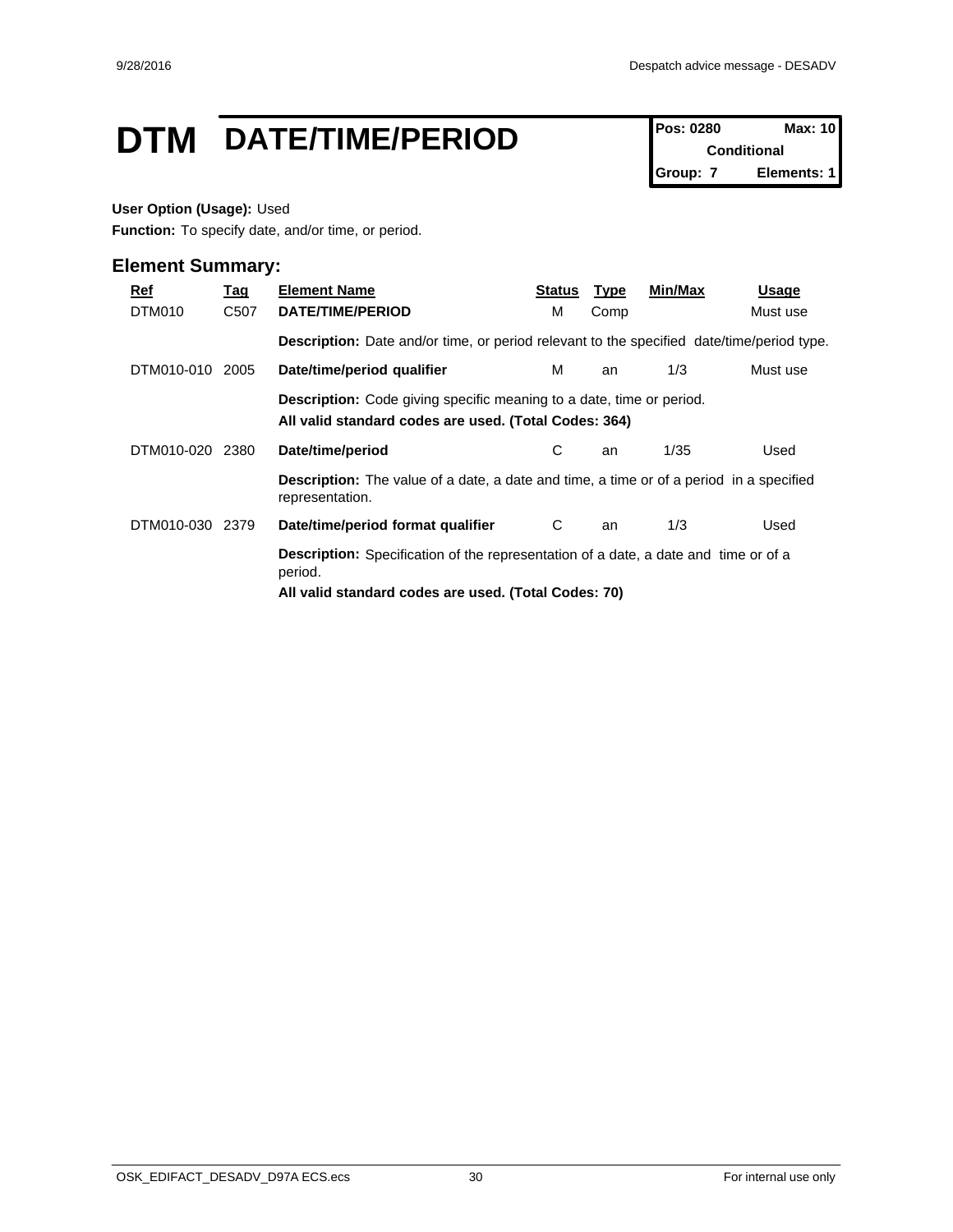### Segment Group 8 **Pos: 0290 Repeat: 10 Pos: 0290 Repeat: 10**

**Conditional Group: 8 Elements: N/A**

**User Option (Usage):** Used

| <u>Pos</u> | <u>Tag</u> | <b>Segment Name</b>       | <b>Status</b> | Rep          | <u>Usage</u> |
|------------|------------|---------------------------|---------------|--------------|--------------|
| 0300       | <b>EQD</b> | EQUIPMENT DETAILS         | M             |              | Must use     |
| 0310       | <b>MEA</b> | <b>MEASUREMENTS</b>       | ັ             | 5            | Used         |
| 0320       | SEL        | <b>SEAL NUMBER</b>        | $\sim$<br>ັ   | 25           | Used         |
| 0330       | EQA        | <b>ATTACHED EQUIPMENT</b> | ັ             | $\mathbf{D}$ | Used         |
| 0340       |            | Segment Group 9           | ັ             | 10           | Used         |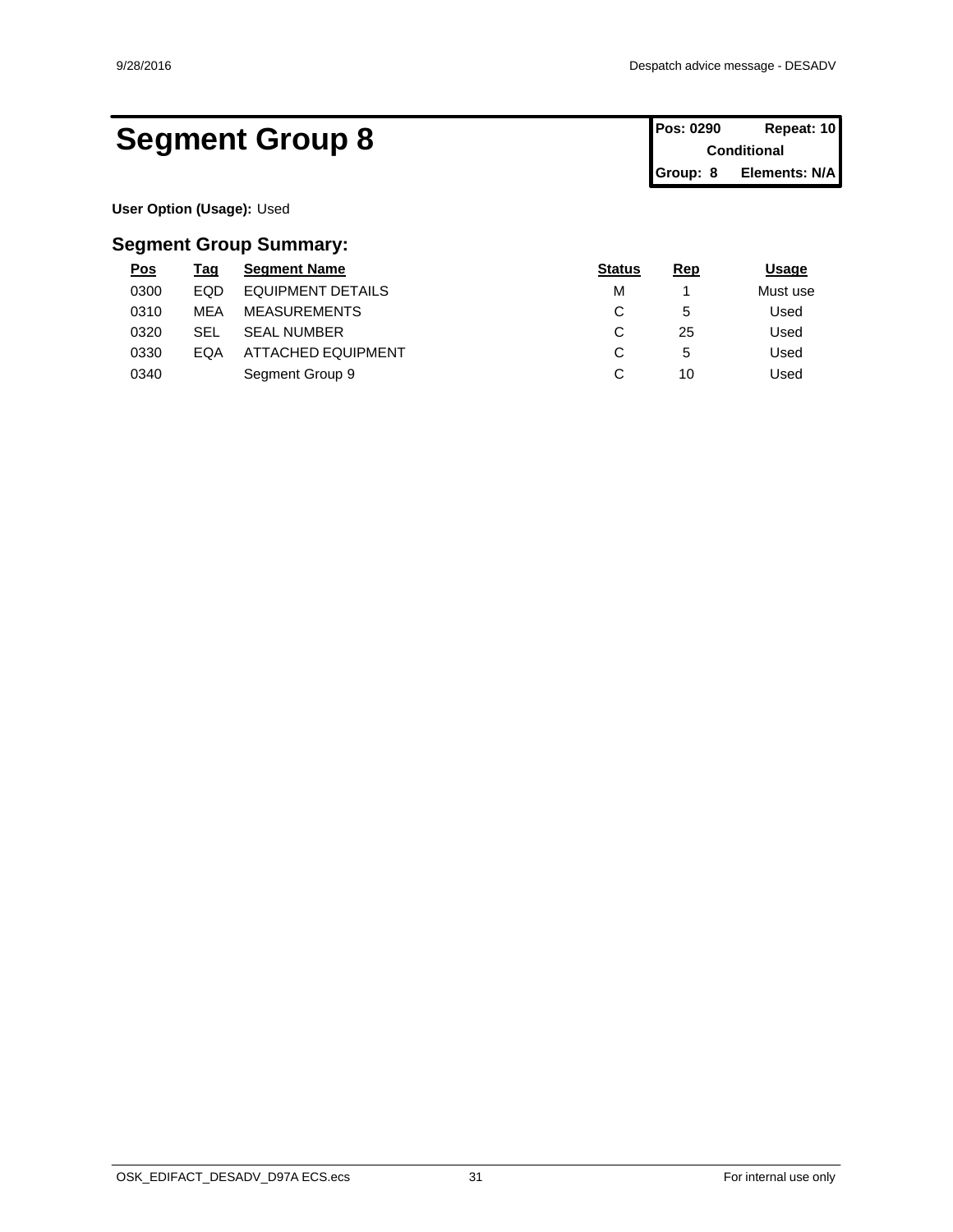### **EQD EQUIPMENT DETAILS Pos: 0300 Max: 1**

**Mandatory Group: 8 Elements: 6**

#### **User Option (Usage):** Must use

**Function:** To identify a unit of equipment.

| <b>Ref</b>      | <u>Tag</u>       | <b>Element Name</b>                                                                                                                             | Status | <b>Type</b> | Min/Max | <b>Usage</b> |
|-----------------|------------------|-------------------------------------------------------------------------------------------------------------------------------------------------|--------|-------------|---------|--------------|
| EQD010          | 8053             | <b>Equipment qualifier</b>                                                                                                                      | М      | an          | 1/3     | Must use     |
|                 |                  | <b>Description:</b> Code identifying type of equipment.<br>All valid standard codes are used. (Total Codes: 46)                                 |        |             |         |              |
| EQD020          | C <sub>237</sub> | <b>EQUIPMENT IDENTIFICATION</b>                                                                                                                 | С      | Comp        |         | Used         |
|                 |                  | <b>Description:</b> Marks (letters and/or numbers) identifying equipment used for transport<br>such as a container.                             |        |             |         |              |
| EQD020-010 8260 |                  | <b>Equipment identification number</b>                                                                                                          | С      | an          | 1/17    | Used         |
|                 |                  | Description: Marks (letters and/or numbers) which identify equipment e.g. unit load<br>device.                                                  |        |             |         |              |
| EQD020-020 1131 |                  | Code list qualifier                                                                                                                             | С      | an          | 1/3     | Used         |
|                 |                  | <b>Description:</b> Identification of a code list.<br>All valid standard codes are used. (Total Codes: 123)                                     |        |             |         |              |
| EQD020-030 3055 |                  | Code list responsible agency, coded                                                                                                             | С      | an          | 1/3     | Used         |
|                 |                  | <b>Description:</b> Code identifying the agency responsible for a code list.<br>All valid standard codes are used. (Total Codes: 195)           |        |             |         |              |
| EQD020-040 3207 |                  | Country, coded                                                                                                                                  | С      | an          | 1/3     | Used         |
|                 |                  | <b>Description:</b> Identification of the name of a country or other geographical entity as<br>specified in ISO 3166.                           |        |             |         |              |
| EQD030          | C224             | <b>EQUIPMENT SIZE AND TYPE</b>                                                                                                                  | С      | Comp        |         | Used         |
|                 |                  | <b>Description:</b> Code and/or name identifying size and type of equipment used in<br>transport. Code preferred.                               |        |             |         |              |
| EQD030-010 8155 |                  | <b>Equipment size and type</b><br>identification                                                                                                | C      | an          | 1/10    | Used         |
|                 |                  | Description: Coded description of the size and type of equipment e.g. unit load device.<br>All valid standard codes are used. (Total Codes: 42) |        |             |         |              |
| EQD030-020 1131 |                  | Code list qualifier                                                                                                                             | С      | an          | 1/3     | Used         |
|                 |                  | <b>Description:</b> Identification of a code list.<br>All valid standard codes are used. (Total Codes: 123)                                     |        |             |         |              |
| EQD030-030 3055 |                  | Code list responsible agency, coded                                                                                                             | C      | an          | 1/3     | Used         |
|                 |                  | Description: Code identifying the agency responsible for a code list.<br>All valid standard codes are used. (Total Codes: 195)                  |        |             |         |              |
| EQD030-040 8154 |                  | <b>Equipment size and type</b>                                                                                                                  | С      | an          | 1/35    | Used         |
|                 |                  |                                                                                                                                                 |        |             |         |              |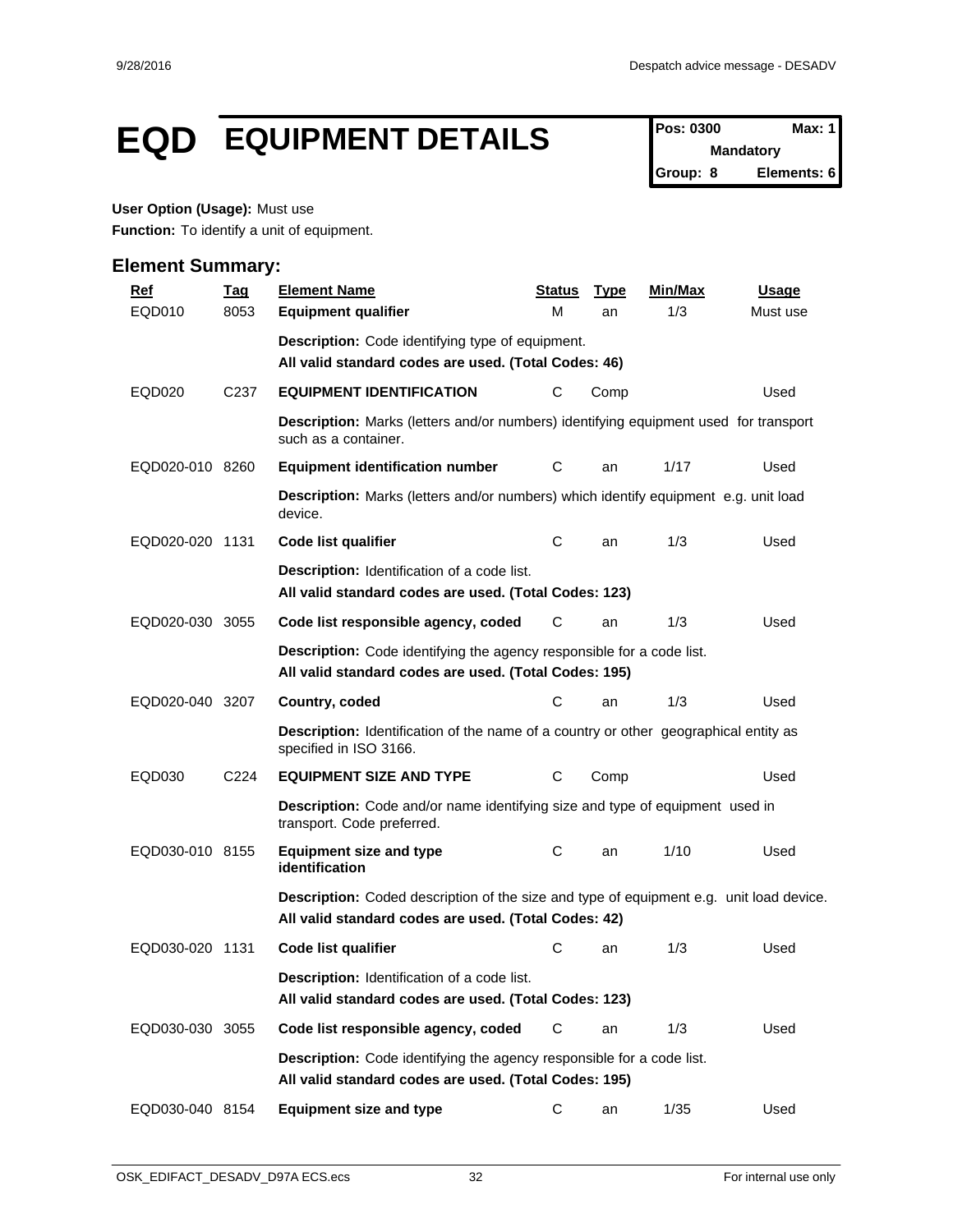| Ref    | <u>Tag</u> | <b>Element Name</b>                                                                                                                        | Status | Type | Min/Max | Usage |
|--------|------------|--------------------------------------------------------------------------------------------------------------------------------------------|--------|------|---------|-------|
|        |            | <b>Description:</b> Plain language description of the size and type of equipment e.g. unit load<br>device.                                 |        |      |         |       |
| EQD040 | 8077       | Equipment supplier, coded                                                                                                                  | C.     | an   | 1/3     | Used  |
|        |            | <b>Description:</b> To indicate the party that is the supplier of the equipment.<br>All valid standard codes are used. (Total Codes: 5)    |        |      |         |       |
| EQD050 | 8249       | Equipment status, coded                                                                                                                    | С      | an   | 1/3     | Used  |
|        |            | <b>Description:</b> Indication of the action related to the equipment.<br>All valid standard codes are used. (Total Codes: 13)             |        |      |         |       |
| EQD060 | 8169       | <b>Full/empty indicator, coded</b>                                                                                                         | C      | an   | 1/3     | Used  |
|        |            | <b>Description:</b> To indicate the extent to which the equipment is full or empty.<br>All valid standard codes are used. (Total Codes: 8) |        |      |         |       |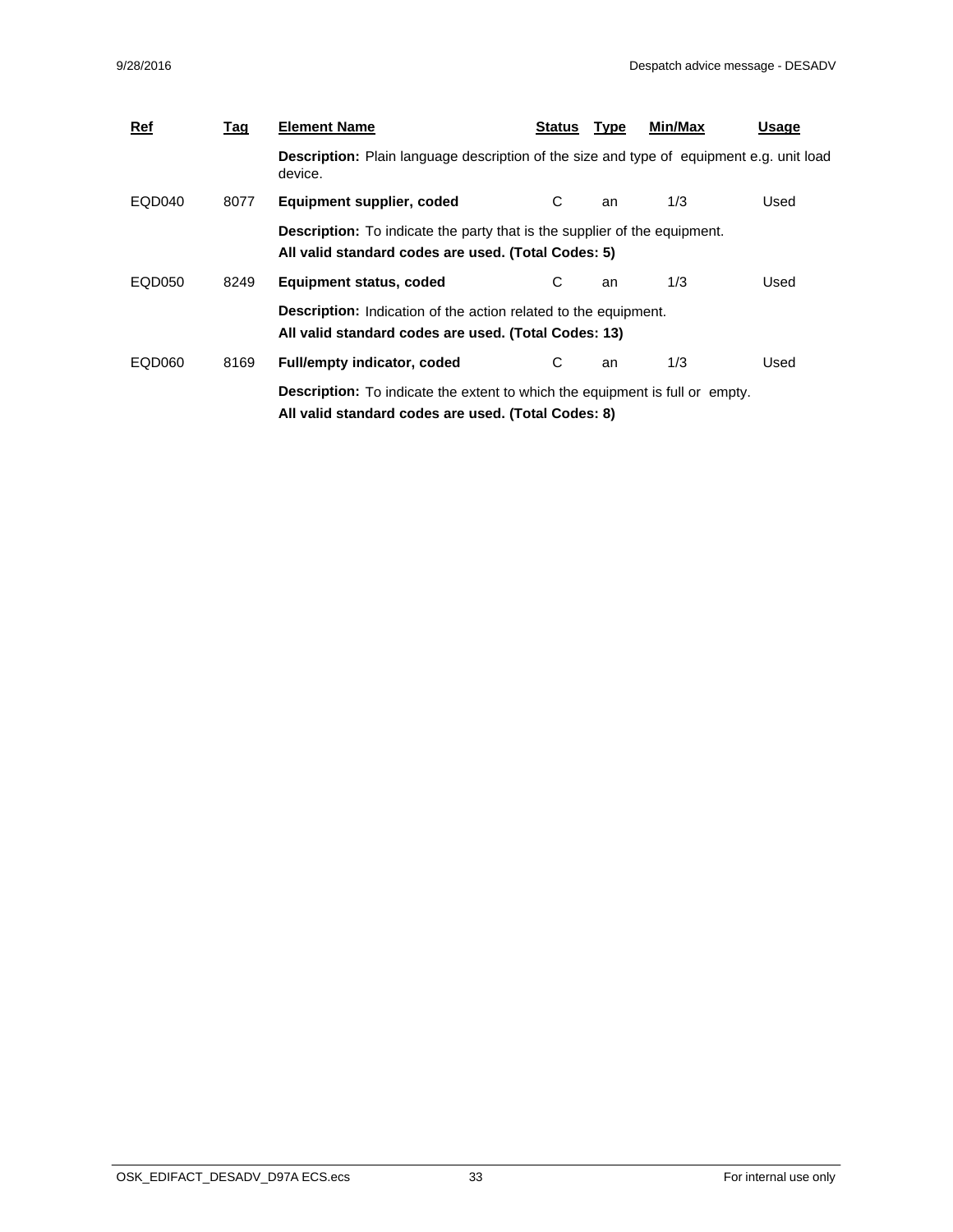# **MEA MEASUREMENTS Pos: 0310 Max: 5**

**Conditional Group: 8 Elements: 4**

#### **User Option (Usage):** Used

**Function:** To specify physical measurements, including dimension tolerances, weights and counts.

| <b>Ref</b>      | <u>Tag</u>       | <b>Element Name</b>                                                                                                                          | <b>Status</b> | <b>Type</b> | <b>Min/Max</b> | <b>Usage</b> |  |  |  |
|-----------------|------------------|----------------------------------------------------------------------------------------------------------------------------------------------|---------------|-------------|----------------|--------------|--|--|--|
| <b>MEA010</b>   | 6311             | Measurement purpose qualifier                                                                                                                | м             | an          | 1/3            | Must use     |  |  |  |
|                 |                  | <b>Description:</b> Specification of the purpose of the measurement.                                                                         |               |             |                |              |  |  |  |
|                 |                  | All valid standard codes are used. (Total Codes: 88)                                                                                         |               |             |                |              |  |  |  |
| <b>MEA020</b>   | C <sub>502</sub> | <b>MEASUREMENT DETAILS</b>                                                                                                                   | С             | Comp        |                | Used         |  |  |  |
|                 |                  | Description: Identification of measurement type.                                                                                             |               |             |                |              |  |  |  |
| MEA020-010 6313 |                  | Property measured, coded                                                                                                                     | С             | an          | 1/3            | Used         |  |  |  |
|                 |                  | Description: Specification of the property measured.<br>All valid standard codes are used. (Total Codes: 229)                                |               |             |                |              |  |  |  |
| MEA020-020 6321 |                  | Measurement significance, coded                                                                                                              | С             | an          | 1/3            | Used         |  |  |  |
|                 |                  | Description: Code specifying the significance of a measurement value.<br>All valid standard codes are used. (Total Codes: 11)                |               |             |                |              |  |  |  |
| MEA020-030 6155 |                  | <b>Measurement attribute identification</b>                                                                                                  | С             | an          | 1/17           | Used         |  |  |  |
|                 |                  | Description: Code used to specify non-discrete measurement values.<br>All valid standard codes are used. (Total Codes: 42)                   |               |             |                |              |  |  |  |
| MEA020-040 6154 |                  | <b>Measurement attribute</b>                                                                                                                 | С             | an          | 1/70           | Used         |  |  |  |
|                 |                  | Description: To specify non-discrete measurement values.                                                                                     |               |             |                |              |  |  |  |
| <b>MEA030</b>   | C174             | <b>VALUE/RANGE</b>                                                                                                                           | С             | Comp        |                | Used         |  |  |  |
|                 |                  | <b>Description:</b> Measurement value and relevant minimum and maximum tolerances in<br>that order.                                          |               |             |                |              |  |  |  |
| MEA030-010 6411 |                  | <b>Measure unit qualifier</b>                                                                                                                | м             | an          | 1/3            | Must use     |  |  |  |
|                 |                  | Description: Indication of the unit of measurement in which weight (mass), capacity,<br>length, area, volume or other quantity is expressed. |               |             |                |              |  |  |  |
| MEA030-020 6314 |                  | <b>Measurement value</b>                                                                                                                     | С             | an          | 1/18           | Used         |  |  |  |
|                 |                  | Description: Value of the measured unit.                                                                                                     |               |             |                |              |  |  |  |
| MEA030-030 6162 |                  | Range minimum                                                                                                                                | C             | n           | 1/18           | Used         |  |  |  |
|                 |                  | Description: Minimum of a range.                                                                                                             |               |             |                |              |  |  |  |
| MEA030-040 6152 |                  | Range maximum                                                                                                                                | C             | n           | 1/18           | Used         |  |  |  |
|                 |                  | Description: Maximum of a range.                                                                                                             |               |             |                |              |  |  |  |
| MEA030-050 6432 |                  | <b>Significant digits</b>                                                                                                                    | $\mathbf C$   | n           | 1/2            | Used         |  |  |  |
|                 |                  | Description: To specify the number of significant digits.                                                                                    |               |             |                |              |  |  |  |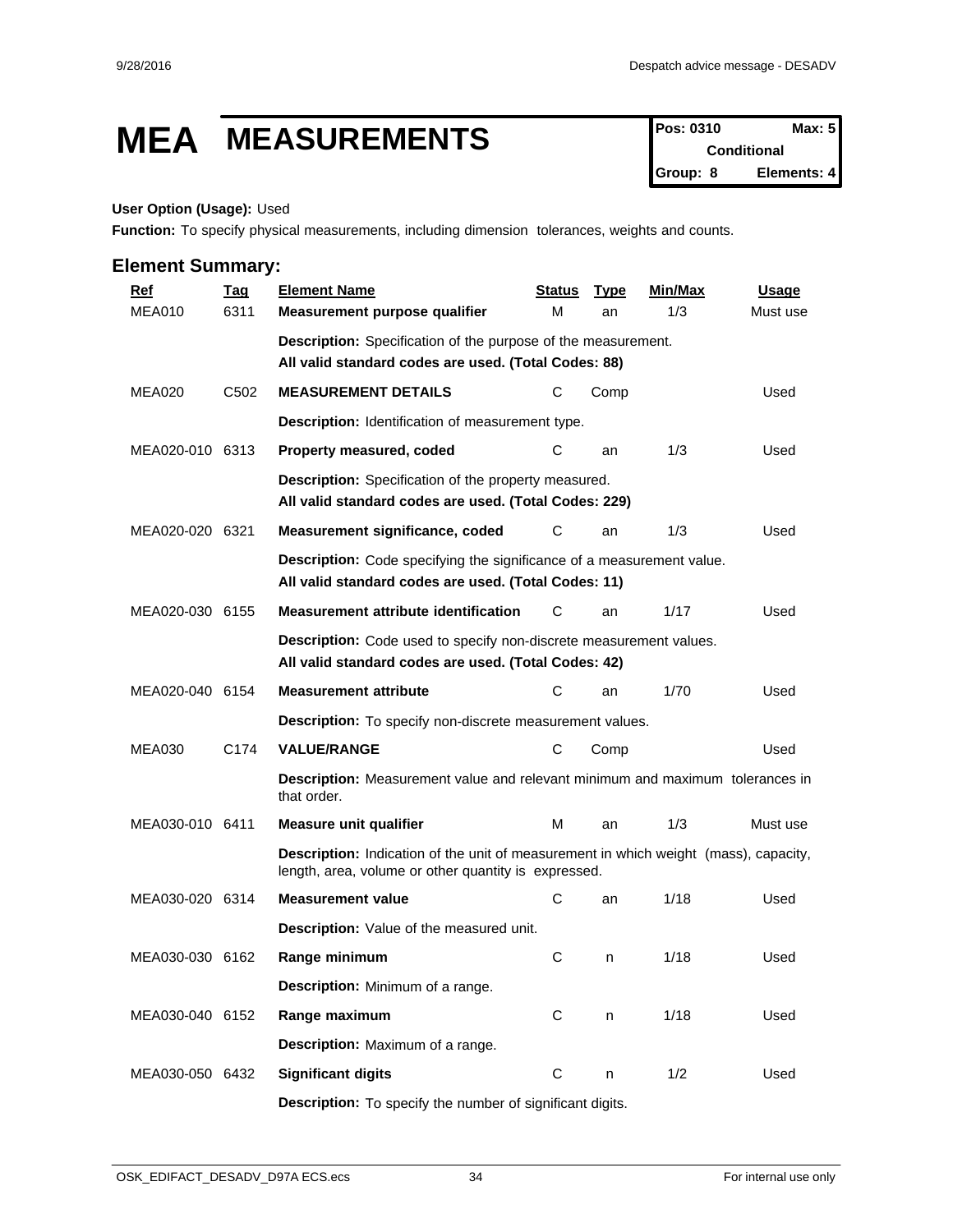| <b>Ref</b> | Tag  | <b>Element Name</b>                                                                            | <b>Status</b> | Type | Min/Max | <u>Usage</u> |  |
|------------|------|------------------------------------------------------------------------------------------------|---------------|------|---------|--------------|--|
| MEA040     | 7383 | Surface/layer indicator, coded                                                                 |               | an   | 1/3     | Used         |  |
|            |      | <b>Description:</b> Code indicating the surface or layer of a product that is being described. |               |      |         |              |  |
|            |      | All valid standard codes are used. (Total Codes: 24)                                           |               |      |         |              |  |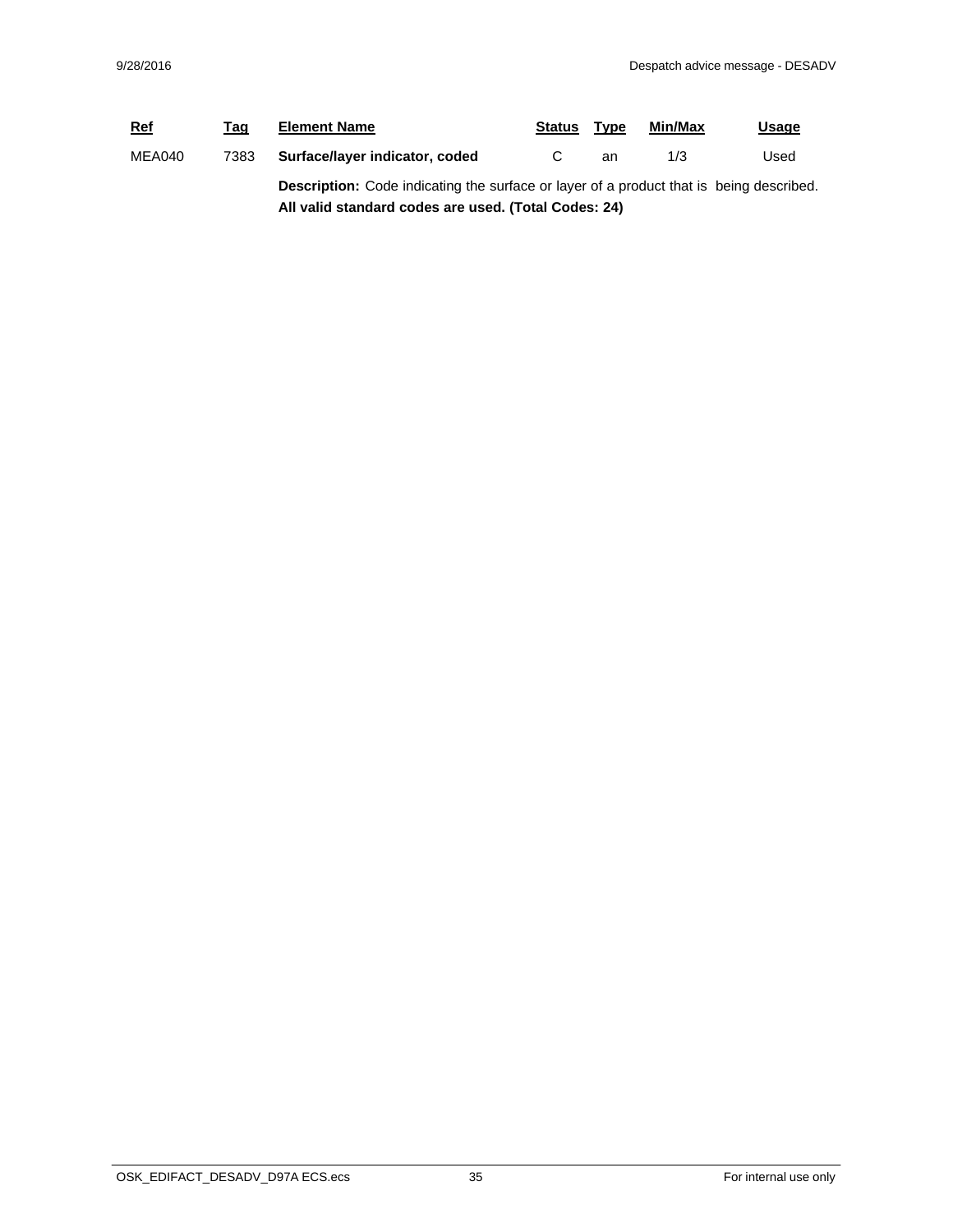# **SEL SEAL NUMBER Pos: 0320 Max: 25**

**Conditional Group: 8 Elements: 3**

#### **User Option (Usage):** Used

**Function:** To specify a seal number related to equipment.

| Ref                | <b>Tag</b>       | <b>Element Name</b>                                                                                                            | <b>Status</b> | <b>Type</b> | Min/Max | <b>Usage</b> |  |  |
|--------------------|------------------|--------------------------------------------------------------------------------------------------------------------------------|---------------|-------------|---------|--------------|--|--|
| SEL010             | 9308             | Seal number                                                                                                                    | M             | an          | 1/10    | Must use     |  |  |
|                    |                  | <b>Description:</b> The number of a custom seal or another seal affixed to the containers or<br>other transport unit.          |               |             |         |              |  |  |
| <b>SEL020</b>      | C <sub>215</sub> | <b>SEAL ISSUER</b>                                                                                                             | C             | Comp        |         | Used         |  |  |
|                    |                  | <b>Description:</b> Identification of the issuer of a seal on equipment either by code or by<br>name.                          |               |             |         |              |  |  |
| SEL020-010         | 9303             | Sealing party, coded                                                                                                           | C             | an          | 1/3     | Used         |  |  |
|                    |                  | Description: Identification of the issuer of the seal number.<br>All valid standard codes are used. (Total Codes: 6)           |               |             |         |              |  |  |
| SEL020-020         | 1131             | Code list qualifier                                                                                                            | С             | an          | 1/3     | Used         |  |  |
|                    |                  | <b>Description:</b> Identification of a code list.<br>All valid standard codes are used. (Total Codes: 123)                    |               |             |         |              |  |  |
| SEL020-030         | 3055             | Code list responsible agency, coded                                                                                            | C             | an          | 1/3     | Used         |  |  |
|                    |                  | Description: Code identifying the agency responsible for a code list.<br>All valid standard codes are used. (Total Codes: 195) |               |             |         |              |  |  |
| SEL020-040         | 9302             | <b>Sealing party</b>                                                                                                           | С             | an          | 1/35    | Used         |  |  |
|                    |                  | <b>Description:</b> Clear text, representing the name of the issuer of the seal number.                                        |               |             |         |              |  |  |
| SEL <sub>030</sub> | 4517             | Seal condition, coded                                                                                                          | С             | an          | 1/3     | Used         |  |  |
|                    |                  | <b>Description:</b> To indicate the condition of a seal.<br>All valid standard codes are used. (Total Codes: 2)                |               |             |         |              |  |  |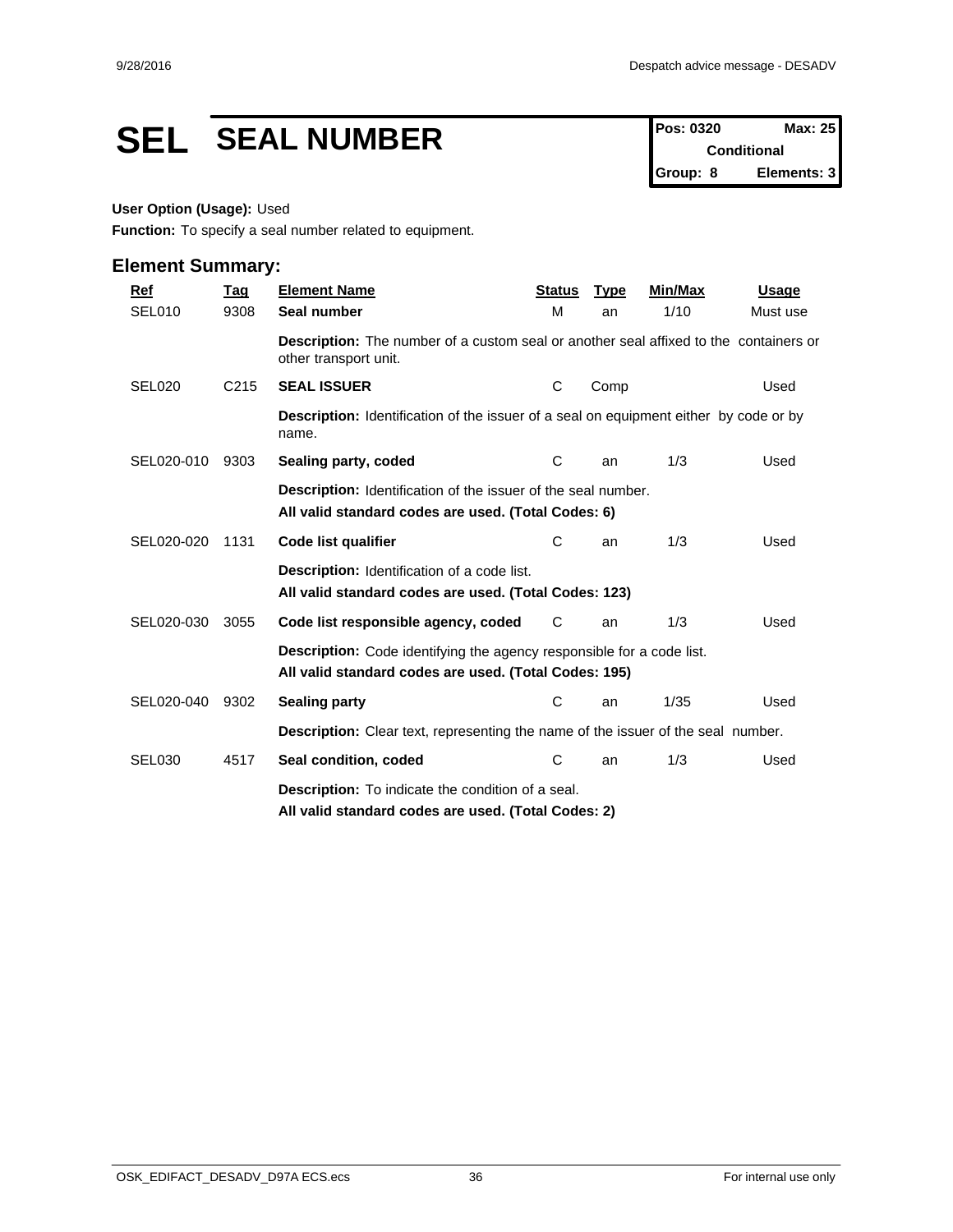# **EQA ATTACHED EQUIPMENT Pos: 0330 Max: 5**

**Conditional Group: 8 Elements: 2**

#### **User Option (Usage):** Used

**Function:** To specify attached or related equipment.

| $Ref$         | Tag              | <b>Element Name</b>                                                                                                                   | <b>Status</b> | <b>Type</b> | Min/Max | <b>Usage</b> |
|---------------|------------------|---------------------------------------------------------------------------------------------------------------------------------------|---------------|-------------|---------|--------------|
| EQA010        | 8053             | <b>Equipment qualifier</b>                                                                                                            | м             | an          | 1/3     | Must use     |
|               |                  | Description: Code identifying type of equipment.<br>All valid standard codes are used. (Total Codes: 46)                              |               |             |         |              |
| <b>EQA020</b> | C <sub>237</sub> | <b>EQUIPMENT IDENTIFICATION</b>                                                                                                       | C             | Comp        |         | Used         |
|               |                  | <b>Description:</b> Marks (letters and/or numbers) identifying equipment used for transport<br>such as a container.                   |               |             |         |              |
| EQA020-010    | 8260             | <b>Equipment identification number</b>                                                                                                | C             | an          | 1/17    | Used         |
|               |                  | <b>Description:</b> Marks (letters and/or numbers) which identify equipment e.g. unit load<br>device.                                 |               |             |         |              |
| EQA020-020    | 1131             | Code list qualifier                                                                                                                   | C             | an          | 1/3     | Used         |
|               |                  | <b>Description:</b> Identification of a code list.<br>All valid standard codes are used. (Total Codes: 123)                           |               |             |         |              |
| EQA020-030    | 3055             | Code list responsible agency, coded                                                                                                   | C             | an          | 1/3     | Used         |
|               |                  | <b>Description:</b> Code identifying the agency responsible for a code list.<br>All valid standard codes are used. (Total Codes: 195) |               |             |         |              |
| EQA020-040    | 3207             | Country, coded                                                                                                                        | С             | an          | 1/3     | Used         |
|               |                  | <b>Description:</b> Identification of the name of a country or other geographical entity as<br>specified in ISO 3166.                 |               |             |         |              |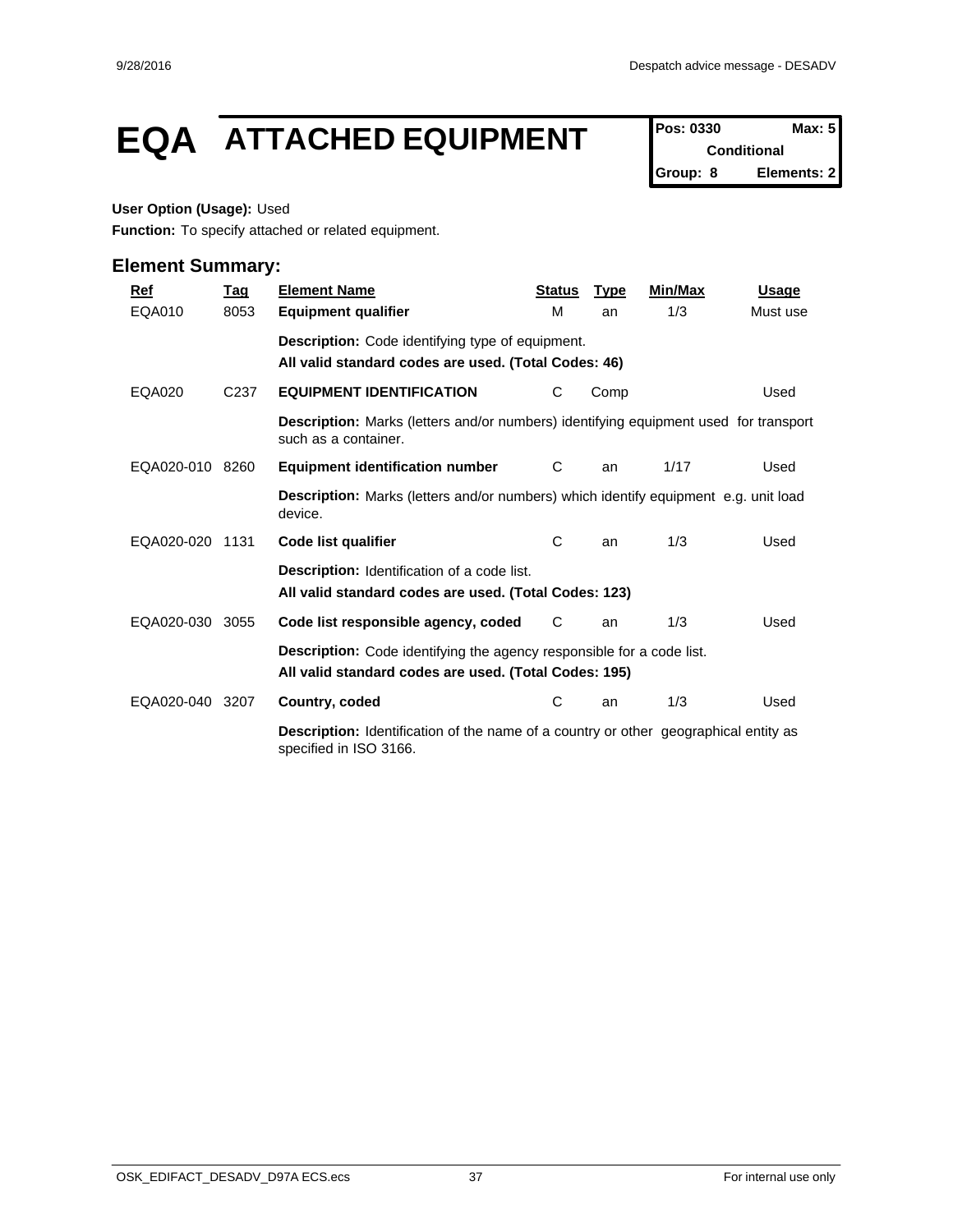# Segment Group 9 **Pos: 0340 Repeat: 10 Conditional**

**Conditional Group: 9 Elements: N/A**

**User Option (Usage):** Used

| Pos  | Taq        | <b>Segment Name</b>          | <b>Status</b> | Rep | <u>Usage</u> |
|------|------------|------------------------------|---------------|-----|--------------|
| 0350 | HAN        | <b>HANDLING INSTRUCTIONS</b> | Μ             |     | Must use     |
| 0360 | <b>FTX</b> | <b>FREE TEXT</b>             |               | 10  | Jsed         |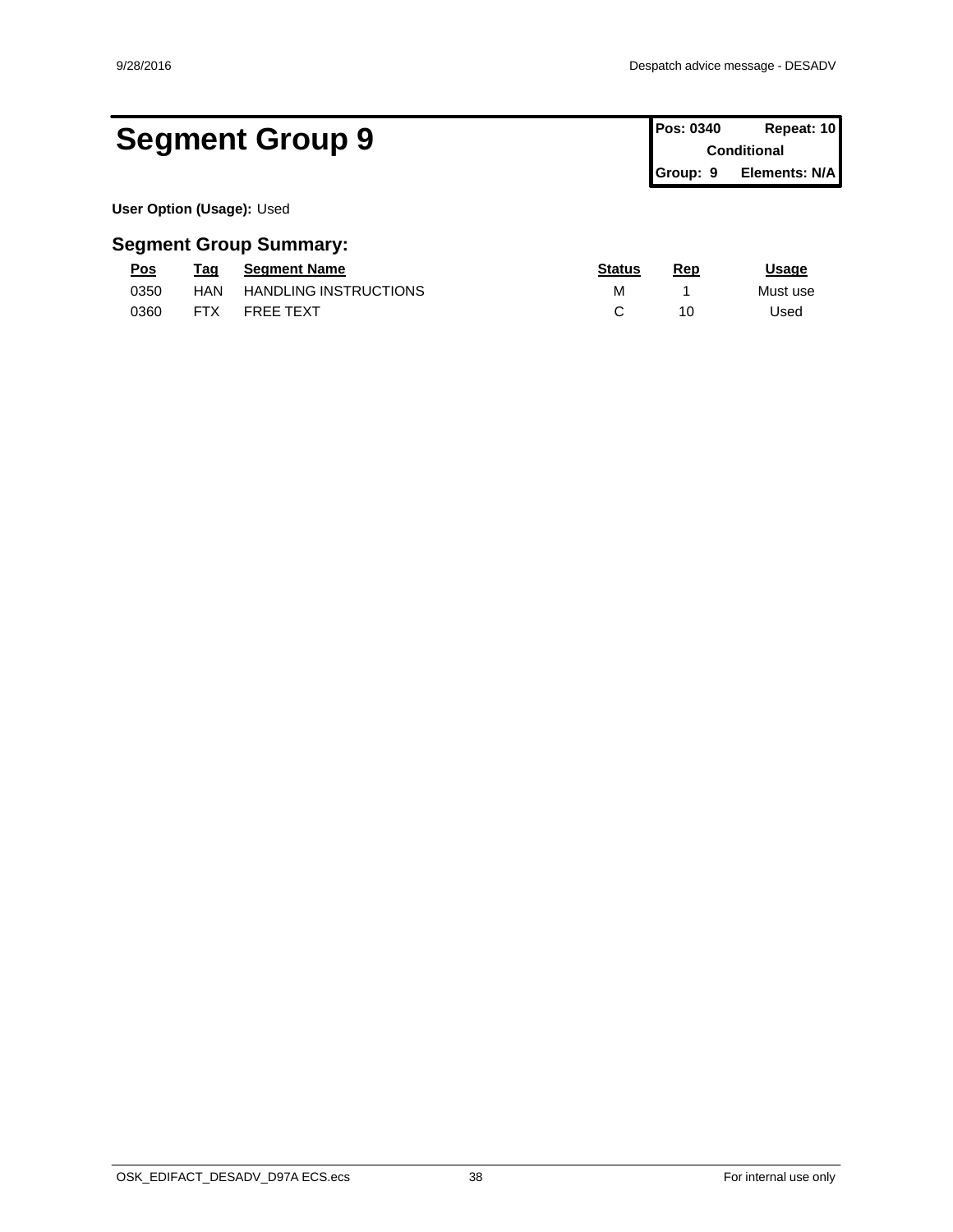# **HAN HANDLING INSTRUCTIONS**  $\int_{\text{Pois: 0350}}^{\text{Pos: 0350}}$  Max: 1

**Mandatory**

**Group: 9 Elements: 2**

### **User Option (Usage):** Must use

**Function:** To specify handling and where necessary, notify hazards.

| <b>Ref</b>      | <b>Tag</b> | <b>Element Name</b>                                                                                                                   | <u>Status</u> | <b>Type</b> | <u>Min/Max</u> | <u>Usage</u> |
|-----------------|------------|---------------------------------------------------------------------------------------------------------------------------------------|---------------|-------------|----------------|--------------|
| <b>HAN010</b>   | C524       | <b>HANDLING INSTRUCTIONS</b>                                                                                                          | C             | Comp        |                | Used         |
|                 |            | <b>Description:</b> Instruction for the handling of goods, products or articles in shipment,<br>storage etc.                          |               |             |                |              |
| HAN010-010 4079 |            | Handling instructions, coded                                                                                                          | С             | an          | 1/3            | Used         |
|                 |            | Description: Identification of the instructions on how specified goods, packages or<br>containers should be handled.                  |               |             |                |              |
| HAN010-020 1131 |            | Code list qualifier                                                                                                                   | С             | an          | 1/3            | Used         |
|                 |            | <b>Description:</b> Identification of a code list.<br>All valid standard codes are used. (Total Codes: 123)                           |               |             |                |              |
| HAN010-030 3055 |            | Code list responsible agency, coded                                                                                                   | С             | an          | 1/3            | Used         |
|                 |            | <b>Description:</b> Code identifying the agency responsible for a code list.<br>All valid standard codes are used. (Total Codes: 195) |               |             |                |              |
| HAN010-040 4078 |            | <b>Handling instructions</b>                                                                                                          | С             | an          | 1/70           | Used         |
|                 |            | <b>Description:</b> Instructions on how specified goods, packages or containers should be<br>handled.                                 |               |             |                |              |
| <b>HAN020</b>   | C218       | <b>HAZARDOUS MATERIAL</b>                                                                                                             | С             | Comp        |                | Used         |
|                 |            | <b>Description:</b> To specify a hazardous material.                                                                                  |               |             |                |              |
| HAN020-010 7419 |            | Hazardous material class code,<br>identification                                                                                      | С             | an          | 1/4            | Used         |
|                 |            | <b>Description:</b> Code specifying the kind of hazard for a material.                                                                |               |             |                |              |
| HAN020-020 1131 |            | Code list qualifier                                                                                                                   | C             | an          | 1/3            | Used         |
|                 |            | <b>Description:</b> Identification of a code list.<br>All valid standard codes are used. (Total Codes: 123)                           |               |             |                |              |
| HAN020-030 3055 |            | Code list responsible agency, coded                                                                                                   | C             | an          | 1/3            | Used         |
|                 |            | Description: Code identifying the agency responsible for a code list.<br>All valid standard codes are used. (Total Codes: 195)        |               |             |                |              |
| HAN020-040 7418 |            | <b>Hazardous material class</b>                                                                                                       | C             | an          | 1/35           | Used         |
|                 |            | <b>Description:</b> To specify the kind of hazard for a material.                                                                     |               |             |                |              |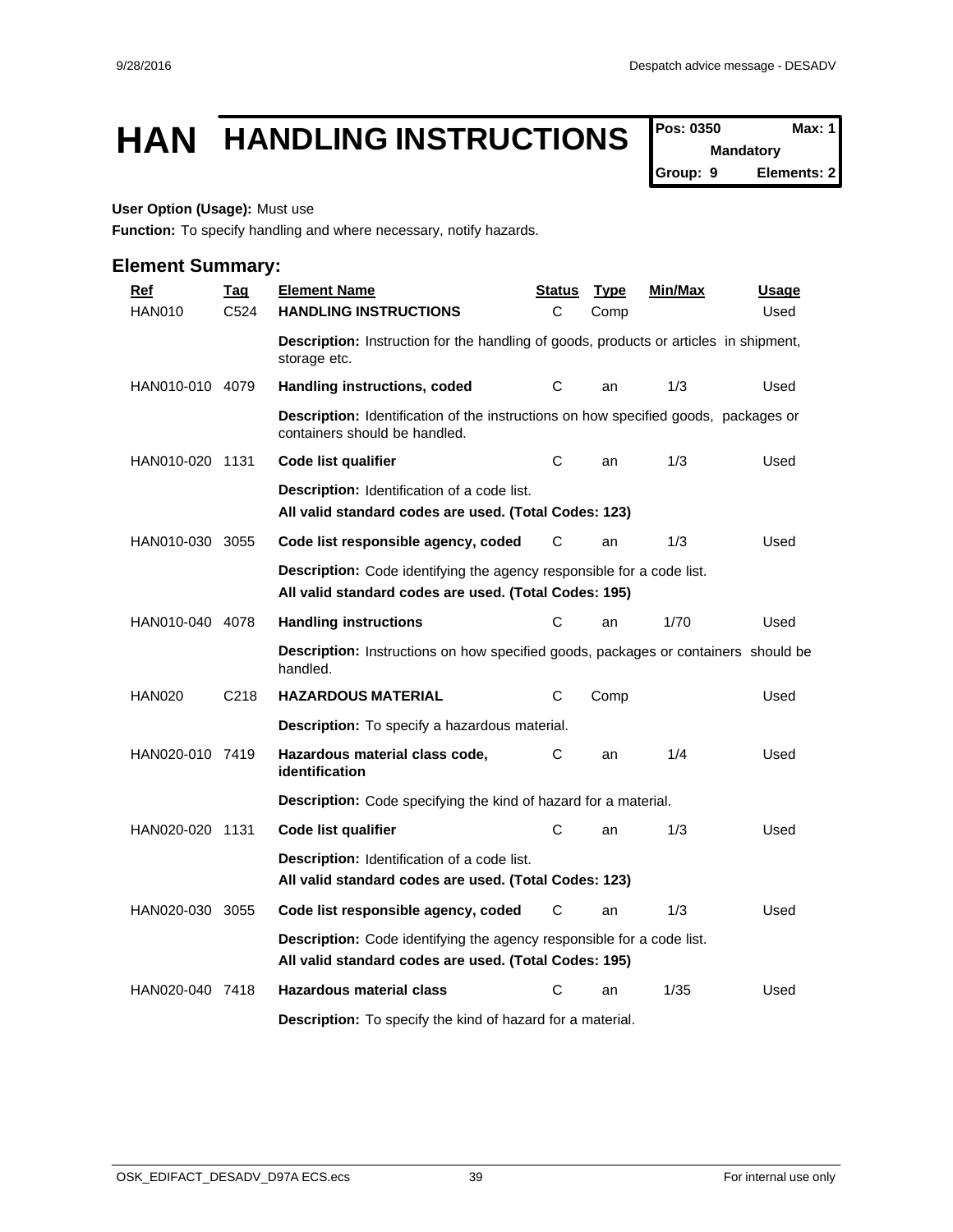# **FTX FREE TEXT Pos: 0360 Max: 10**<br>Conditional

**Conditional Group: 9 Elements: 5**

## **User Option (Usage):** Used

**Function:** To provide free form or coded text information.

| <b>Ref</b>    | <b>Tag</b>       | <b>Element Name</b>                                                                                                            | <b>Status</b> | <b>Type</b> | Min/Max | <b>Usage</b> |
|---------------|------------------|--------------------------------------------------------------------------------------------------------------------------------|---------------|-------------|---------|--------------|
| <b>FTX010</b> | 4451             | Text subject qualifier                                                                                                         | М             | an          | 1/3     | Must use     |
|               |                  | Description: Code specifying subject of a free text.                                                                           |               |             |         |              |
|               |                  | All valid standard codes are used. (Total Codes: 189)                                                                          |               |             |         |              |
| <b>FTX020</b> | 4453             | <b>Text function, coded</b>                                                                                                    | C             | an          | 1/3     | Used         |
|               |                  | <b>Description:</b> Code specifying how to handle the text.<br>All valid standard codes are used. (Total Codes: 4)             |               |             |         |              |
| FTX030        | C <sub>107</sub> | <b>TEXT REFERENCE</b>                                                                                                          | С             | Comp        |         | Used         |
|               |                  | Description: Coded reference to a standard text and its source.                                                                |               |             |         |              |
| FTX030-010    | 4441             | <b>Free text identification</b>                                                                                                | м             | an          | 1/17    | Must use     |
|               |                  | Description: Free text in coded form.                                                                                          |               |             |         |              |
| FTX030-020    | 1131             | Code list qualifier                                                                                                            | C             | an          | 1/3     | Used         |
|               |                  | Description: Identification of a code list.<br>All valid standard codes are used. (Total Codes: 123)                           |               |             |         |              |
| FTX030-030    | 3055             | Code list responsible agency, coded                                                                                            | С             | an          | 1/3     | Used         |
|               |                  | Description: Code identifying the agency responsible for a code list.<br>All valid standard codes are used. (Total Codes: 195) |               |             |         |              |
| <b>FTX040</b> | C <sub>108</sub> | <b>TEXT LITERAL</b>                                                                                                            | C             | Comp        |         | Used         |
|               |                  | Description: Free text; one to five lines.                                                                                     |               |             |         |              |
| FTX040-010    | 4440             | Free text                                                                                                                      | M             | an          | 1/70    | Must use     |
|               |                  | Description: Free text field available to the message sender for information.                                                  |               |             |         |              |
| FTX040-020    | 4440             | Free text                                                                                                                      | С             | an          | 1/70    | Used         |
|               |                  | Description: Free text field available to the message sender for information.                                                  |               |             |         |              |
| FTX040-030    | 4440             | <b>Free text</b>                                                                                                               | C             | an          | 1/70    | Used         |
|               |                  | Description: Free text field available to the message sender for information.                                                  |               |             |         |              |
| FTX040-040    | 4440             | <b>Free text</b>                                                                                                               |               | C an        | 1/70    | Used         |
|               |                  | Description: Free text field available to the message sender for information.                                                  |               |             |         |              |
| FTX040-050    | 4440             | Free text                                                                                                                      | $\mathbf C$   | an          | 1/70    | Used         |
|               |                  | Description: Free text field available to the message sender for information.                                                  |               |             |         |              |
| <b>FTX050</b> | 3453             | Language, coded                                                                                                                | C             | an          | 1/3     | Used         |
|               |                  |                                                                                                                                |               |             |         |              |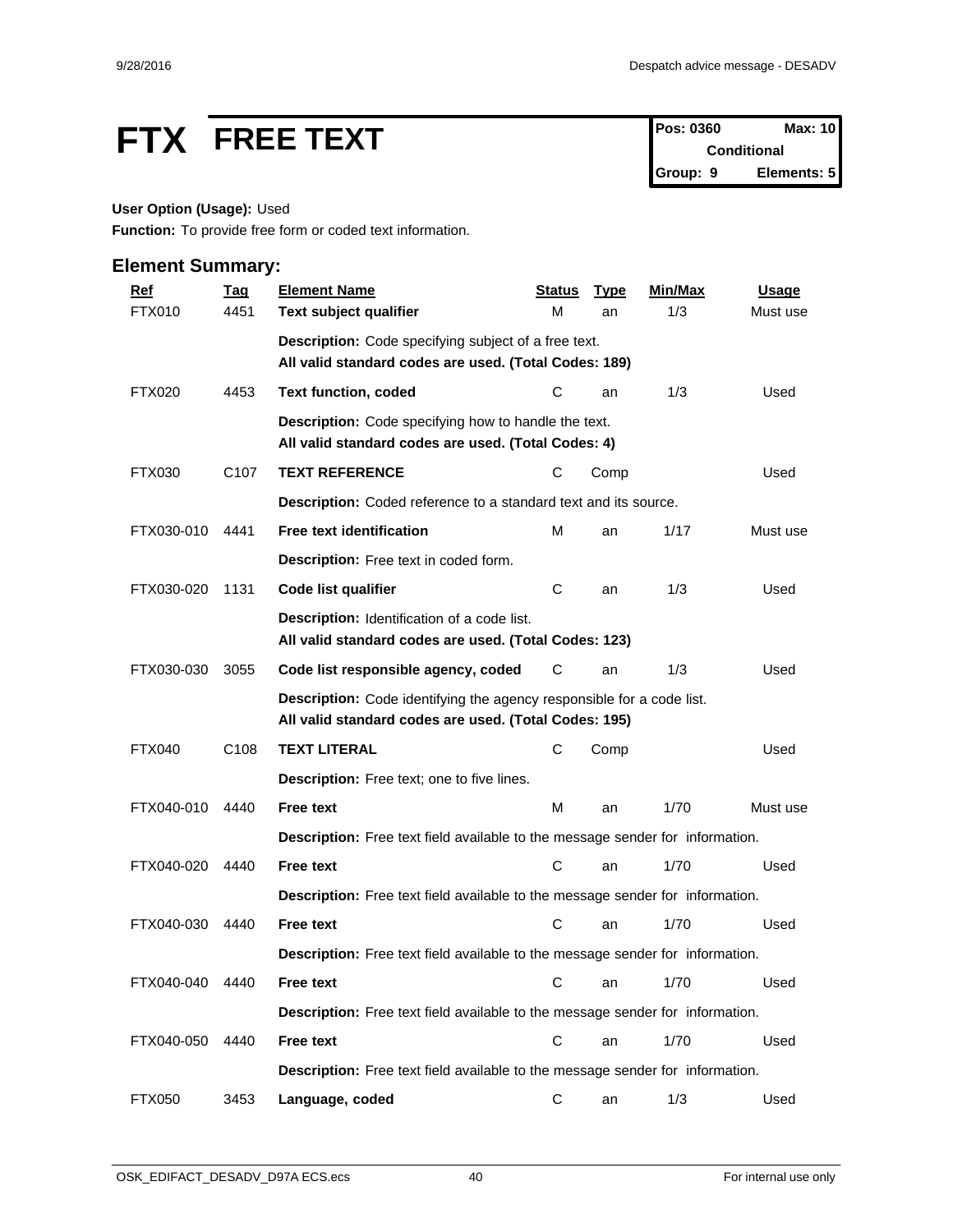## **Ref Tag Element Name Status Type Min/Max Usage Description:** Code of language (ISO 639-1988).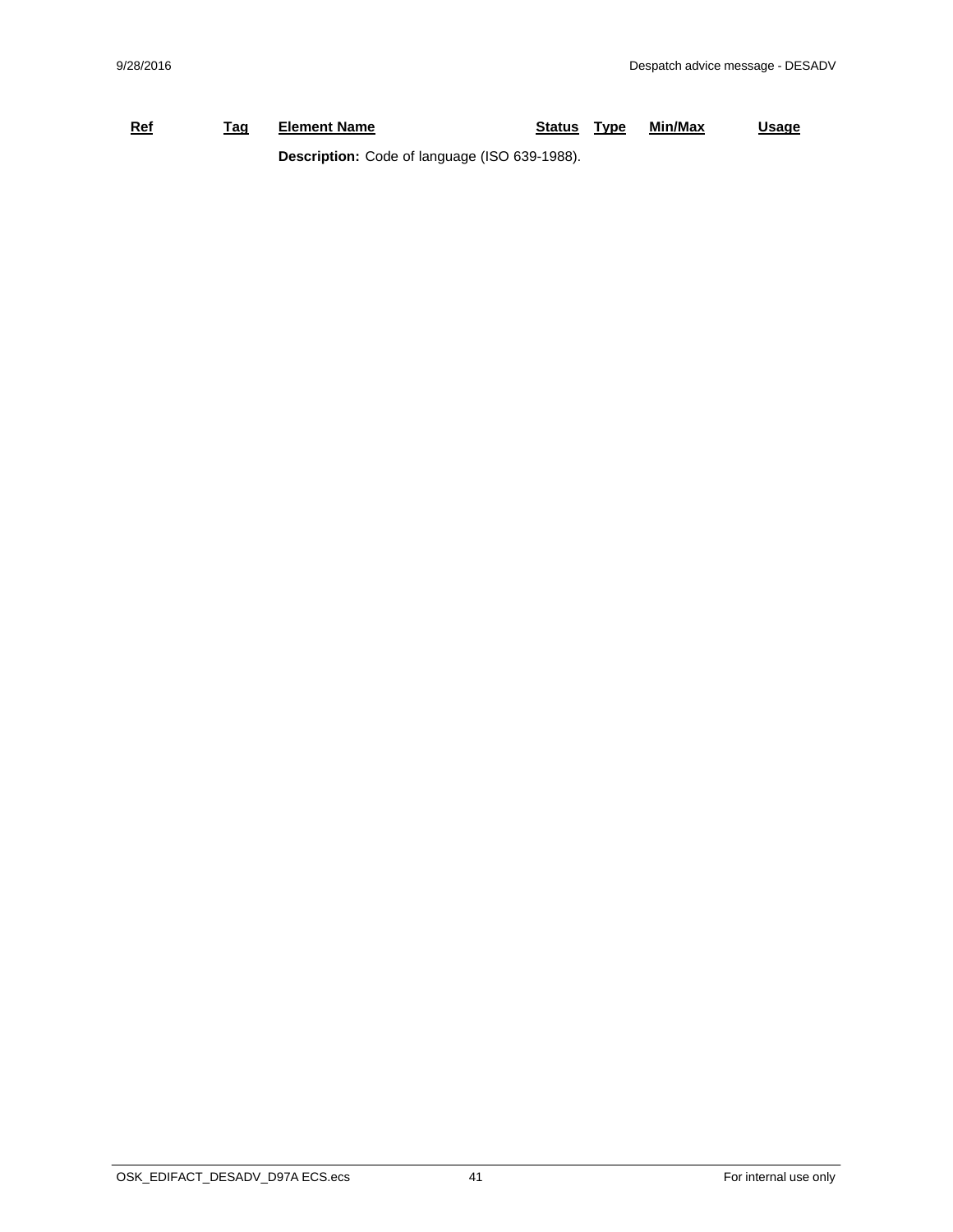# Segment Group 10 **Pos: 0370** Repeat: 9999

**Conditional Group: 10 Elements: N/A**

**User Option (Usage):** Used

| <u>Pos</u> | Tag        | <b>Segment Name</b>                 | <b>Status</b> | Rep  | <u>Usage</u> |
|------------|------------|-------------------------------------|---------------|------|--------------|
| 0380       | CPS        | <b>CONSIGNMENT PACKING SEQUENCE</b> | М             |      | Must use     |
| 0390       | <b>FTX</b> | FREE TEXT                           |               |      | Used         |
| 0400       |            | Segment Group 11                    |               | 9999 | Used         |
| 0550       |            | Segment Group 15                    |               | 9999 | Used         |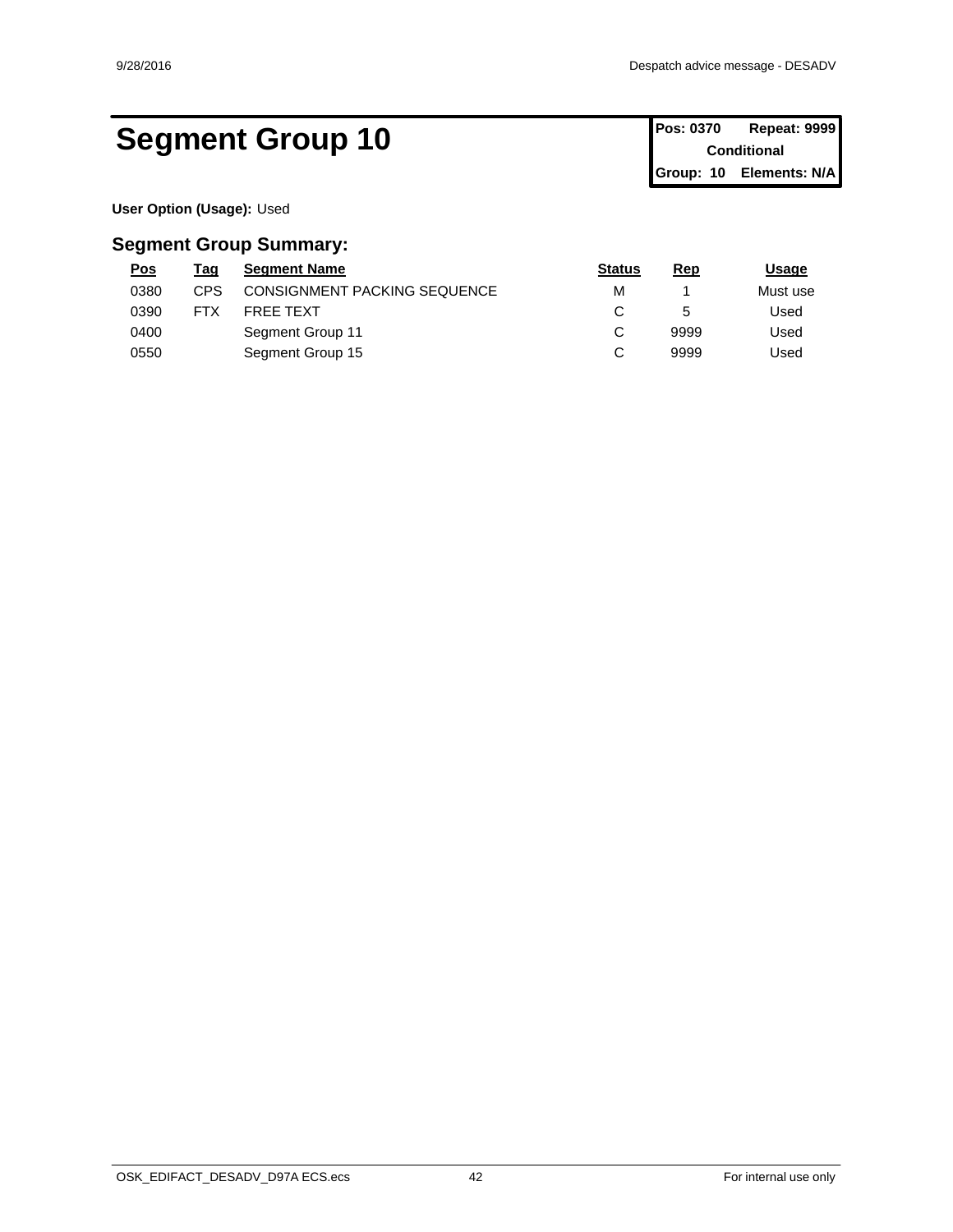**Mandatory**

Elements: 3

**Pos: 0380** 

# **CPS** CONSIGNMENT PACKING Pos: 0380 Max: 1 **SEQUENCE**

#### **User Option (Usage):** Must use

**Function:** To identify the sequence in which physical packing is presented in the consignment, and optionally to identify the hierarchical relationship between packing layers.

| <u>Ref</u>    | <u>Taq</u> | <b>Element Name</b>                                                                                                    | <b>Status</b> | <b>Type</b> | Min/Max | <u>Usage</u> |
|---------------|------------|------------------------------------------------------------------------------------------------------------------------|---------------|-------------|---------|--------------|
| CPS010        | 7164       | Hierarchical id. number                                                                                                | м             | an          | 1/12    | Must use     |
|               |            | <b>Description:</b> A unique number assigned by the sender to identify a level within a<br>hierarchical structure.     |               |             |         |              |
| <b>CPS020</b> | 7166       | Hierarchical parent id.                                                                                                | С             | an          | 1/12    | Used         |
|               |            | <b>Description:</b> Identification number of the next higher hierarchical data segment in a<br>hierarchical structure. |               |             |         |              |
| CPS030        | 7075       | Packaging level, coded                                                                                                 | С             | an          | 1/3     | Used         |
|               |            | <b>Description:</b> Indication of level of packaging specified.                                                        |               |             |         |              |
|               |            | All valid standard codes are used. (Total Codes: 4)                                                                    |               |             |         |              |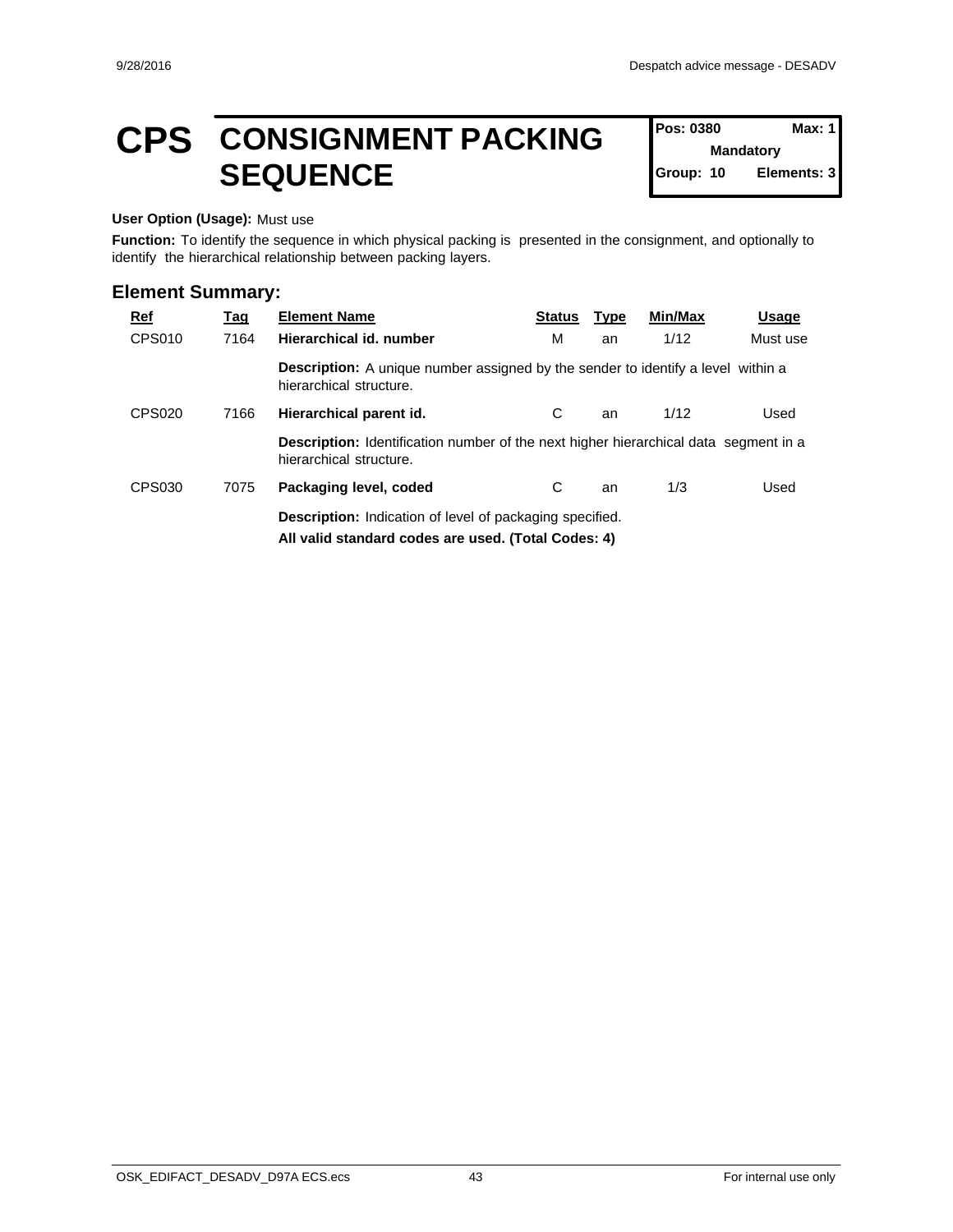# **FTX** FREE TEXT Pos: 0390 Max: 5

**Conditional Group: 10 Elements: 5**

#### **User Option (Usage):** Used

**Function:** To provide free form or coded text information.

| <b>Ref</b>    | <b>Tag</b>       | <b>Element Name</b>                                                                                                                   | <b>Status</b> | <b>Type</b> | Min/Max | <b>Usage</b> |
|---------------|------------------|---------------------------------------------------------------------------------------------------------------------------------------|---------------|-------------|---------|--------------|
| <b>FTX010</b> | 4451             | Text subject qualifier                                                                                                                | M             | an          | 1/3     | Must use     |
|               |                  | Description: Code specifying subject of a free text.                                                                                  |               |             |         |              |
|               |                  | All valid standard codes are used. (Total Codes: 189)                                                                                 |               |             |         |              |
| <b>FTX020</b> | 4453             | <b>Text function, coded</b>                                                                                                           | С             | an          | 1/3     | Used         |
|               |                  | <b>Description:</b> Code specifying how to handle the text.<br>All valid standard codes are used. (Total Codes: 4)                    |               |             |         |              |
| FTX030        | C <sub>107</sub> | <b>TEXT REFERENCE</b>                                                                                                                 | С             | Comp        |         | Used         |
|               |                  | Description: Coded reference to a standard text and its source.                                                                       |               |             |         |              |
| FTX030-010    | 4441             | <b>Free text identification</b>                                                                                                       | M             | an          | 1/17    | Must use     |
|               |                  | Description: Free text in coded form.                                                                                                 |               |             |         |              |
| FTX030-020    | 1131             | Code list qualifier                                                                                                                   | C             | an          | 1/3     | Used         |
|               |                  | Description: Identification of a code list.<br>All valid standard codes are used. (Total Codes: 123)                                  |               |             |         |              |
| FTX030-030    | 3055             | Code list responsible agency, coded                                                                                                   | С             | an          | 1/3     | Used         |
|               |                  | <b>Description:</b> Code identifying the agency responsible for a code list.<br>All valid standard codes are used. (Total Codes: 195) |               |             |         |              |
| <b>FTX040</b> | C <sub>108</sub> | <b>TEXT LITERAL</b>                                                                                                                   | С             | Comp        |         | Used         |
|               |                  | Description: Free text; one to five lines.                                                                                            |               |             |         |              |
| FTX040-010    | 4440             | <b>Free text</b>                                                                                                                      | M             | an          | 1/70    | Must use     |
|               |                  | Description: Free text field available to the message sender for information.                                                         |               |             |         |              |
| FTX040-020    | 4440             | <b>Free text</b>                                                                                                                      | C             | an          | 1/70    | Used         |
|               |                  | Description: Free text field available to the message sender for information.                                                         |               |             |         |              |
| FTX040-030    | 4440             | <b>Free text</b>                                                                                                                      | C             | an          | 1/70    | Used         |
|               |                  | Description: Free text field available to the message sender for information.                                                         |               |             |         |              |
| FTX040-040    | 4440             | <b>Free text</b>                                                                                                                      |               | C an        | 1/70    | Used         |
|               |                  | Description: Free text field available to the message sender for information.                                                         |               |             |         |              |
| FTX040-050    | 4440             | Free text                                                                                                                             | $\mathbf C$   | an          | 1/70    | Used         |
|               |                  | Description: Free text field available to the message sender for information.                                                         |               |             |         |              |
| <b>FTX050</b> | 3453             | Language, coded                                                                                                                       | C             | an          | 1/3     | Used         |
|               |                  |                                                                                                                                       |               |             |         |              |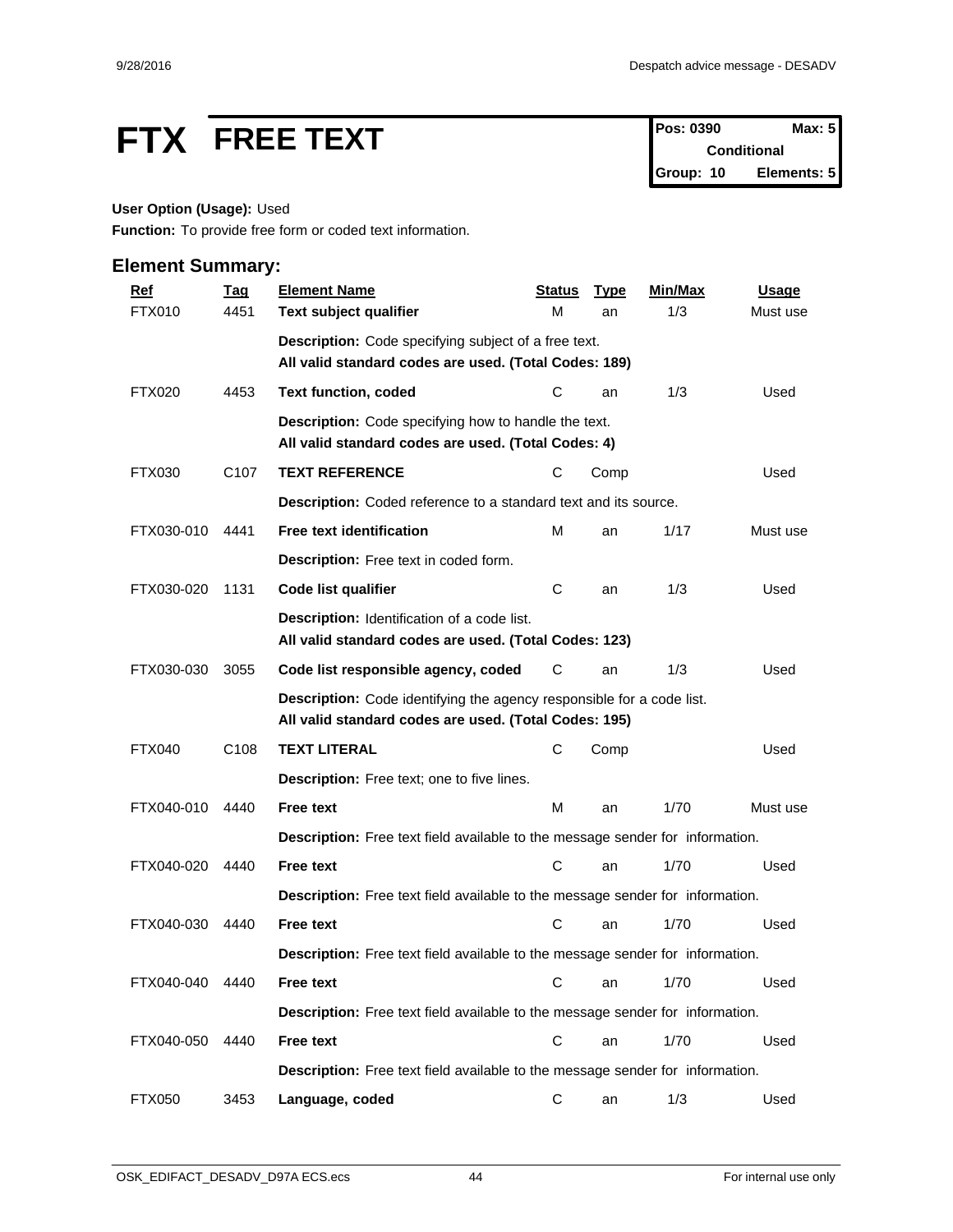## **Ref Tag Element Name Status Type Min/Max Usage Description:** Code of language (ISO 639-1988).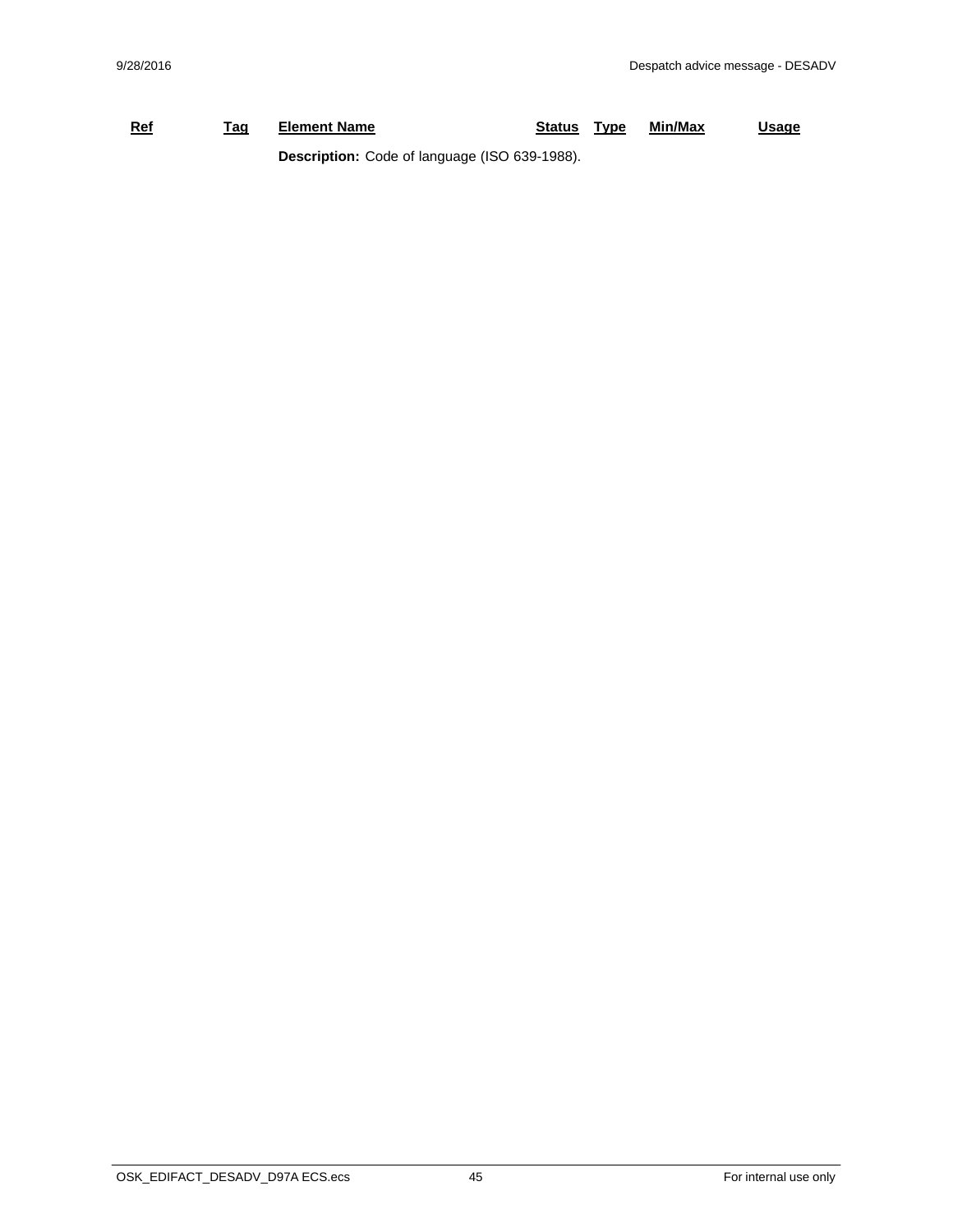# Segment Group 11 **Pos: 0400 Repeat: 9999**

**User Option (Usage):** Used

| <u>Pos</u> | <u>Tag</u> | <b>Segment Name</b> | <b>Status</b> | <b>Rep</b> | <b>Usage</b> |
|------------|------------|---------------------|---------------|------------|--------------|
| 0410       | <b>PAC</b> | PACKAGE             | M             |            | Must use     |
| 0420       | <b>MEA</b> | <b>MEASUREMENTS</b> | ⌒<br>ັ        | 10         | Used         |
| 0430       | QTY        | <b>QUANTITY</b>     | ⌒<br>ັ        | 10         | Used         |
| 0440       |            | Segment Group 12    | ⌒<br>ັ        | 10         | Used         |
| 0470       |            | Segment Group 13    | ⌒<br>ັ        | 1000       | Used         |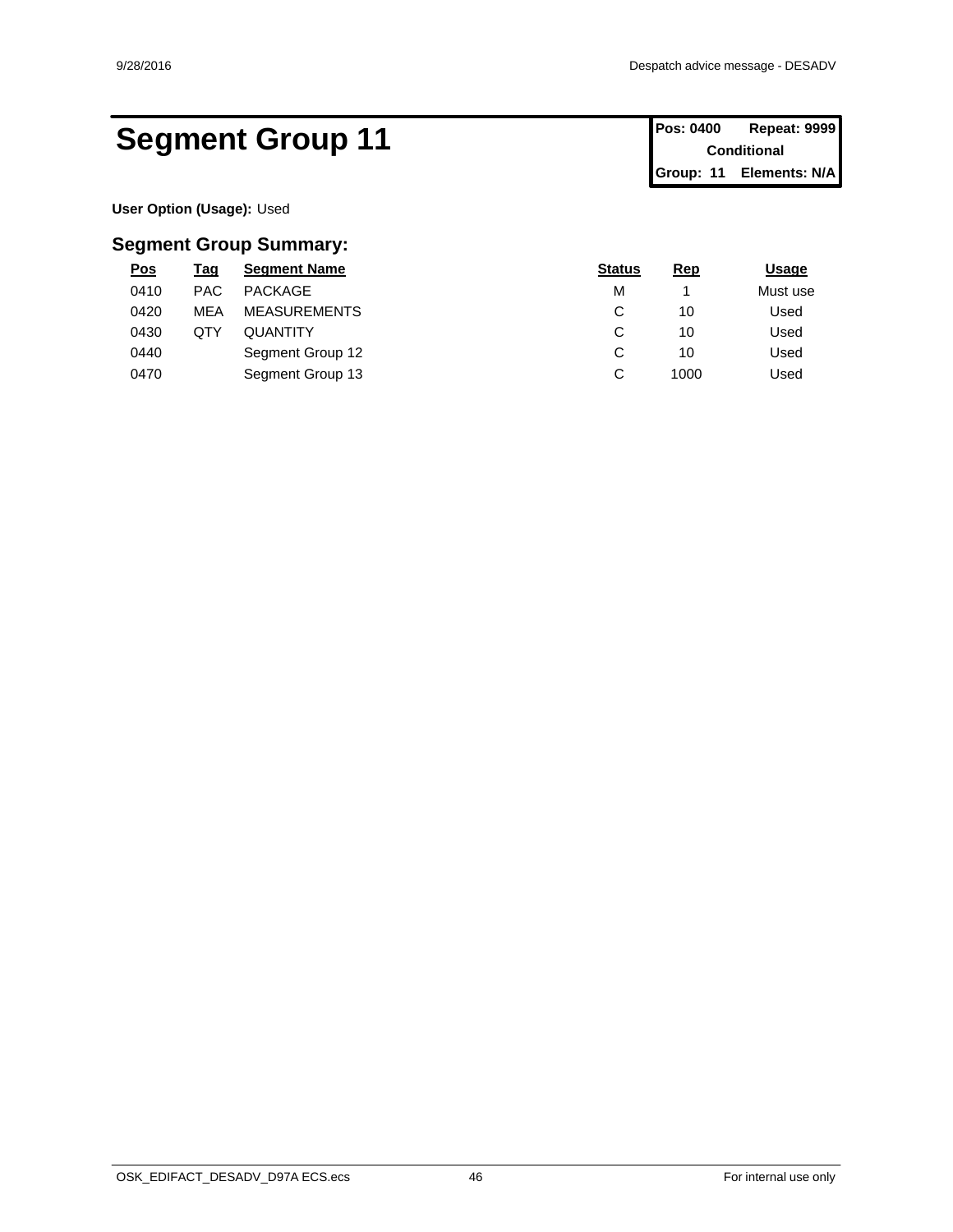# **PAC PACKAGE PACKAGE PACKAGE Pos: 0410 Max: 1**

**Mandatory Group: 11 Elements: 5**

#### **User Option (Usage):** Must use

**Function:** To describe the number and type of packages/physical units.

| <b>Element Summary:</b> |                  |                                                                                                                                                                  |        |             |                |       |
|-------------------------|------------------|------------------------------------------------------------------------------------------------------------------------------------------------------------------|--------|-------------|----------------|-------|
| Ref                     | <b>Tag</b>       | <b>Element Name</b>                                                                                                                                              | Status | <b>Type</b> | <b>Min/Max</b> | Usage |
| <b>PAC010</b>           | 7224             | Number of packages                                                                                                                                               | C      | n           | 1/8            | Used  |
|                         |                  | Description: Number of individual parts of a shipment either unpacked, or packed in<br>such a way that they cannot be divided without first undoing the packing. |        |             |                |       |
| <b>PAC020</b>           | C531             | <b>PACKAGING DETAILS</b>                                                                                                                                         | C      | Comp        |                | Used  |
|                         |                  | Description: Packaging level and details, terms and conditions.                                                                                                  |        |             |                |       |
| PAC020-010 7075         |                  | Packaging level, coded                                                                                                                                           | C      | an          | 1/3            | Used  |
|                         |                  | Description: Indication of level of packaging specified.<br>All valid standard codes are used. (Total Codes: 4)                                                  |        |             |                |       |
| PAC020-020 7233         |                  | Packaging related information,<br>coded                                                                                                                          | C      | an          | 1/3            | Used  |
|                         |                  | <b>Description:</b> Code giving packaging, handling and marking related information.<br>All valid standard codes are used. (Total Codes: 38)                     |        |             |                |       |
| PAC020-030 7073         |                  | Packaging terms and conditions,<br>coded                                                                                                                         | C      | an          | 1/3            | Used  |
|                         |                  | <b>Description:</b> Code identifying packaging terms and conditions.<br>All valid standard codes are used. (Total Codes: 23)                                     |        |             |                |       |
| <b>PAC030</b>           | C <sub>202</sub> | <b>PACKAGE TYPE</b>                                                                                                                                              | C      | Comp        |                | Used  |
|                         |                  | <b>Description:</b> Type of package by name or by code from a specified source.                                                                                  |        |             |                |       |
| PAC030-010 7065         |                  | Type of packages identification                                                                                                                                  | C      | an          | 1/17           | Used  |
|                         |                  | Description: Coded description of the form in which goods are presented.                                                                                         |        |             |                |       |
| PAC030-020 1131         |                  | Code list qualifier                                                                                                                                              | С      | an          | 1/3            | Used  |
|                         |                  | <b>Description:</b> Identification of a code list.<br>All valid standard codes are used. (Total Codes: 123)                                                      |        |             |                |       |
| PAC030-030 3055         |                  | Code list responsible agency, coded                                                                                                                              | C      | an          | 1/3            | Used  |
|                         |                  | <b>Description:</b> Code identifying the agency responsible for a code list.<br>All valid standard codes are used. (Total Codes: 195)                            |        |             |                |       |
| PAC030-040              | 7064             | Type of packages                                                                                                                                                 | C      | an          | 1/35           | Used  |
|                         |                  | Description: Description of the form in which goods are presented.                                                                                               |        |             |                |       |
| <b>PAC040</b>           | C402             | PACKAGE TYPE IDENTIFICATION                                                                                                                                      | C      | Comp        |                | Used  |
|                         |                  | Description: Identification of the form in which goods are described.                                                                                            |        |             |                |       |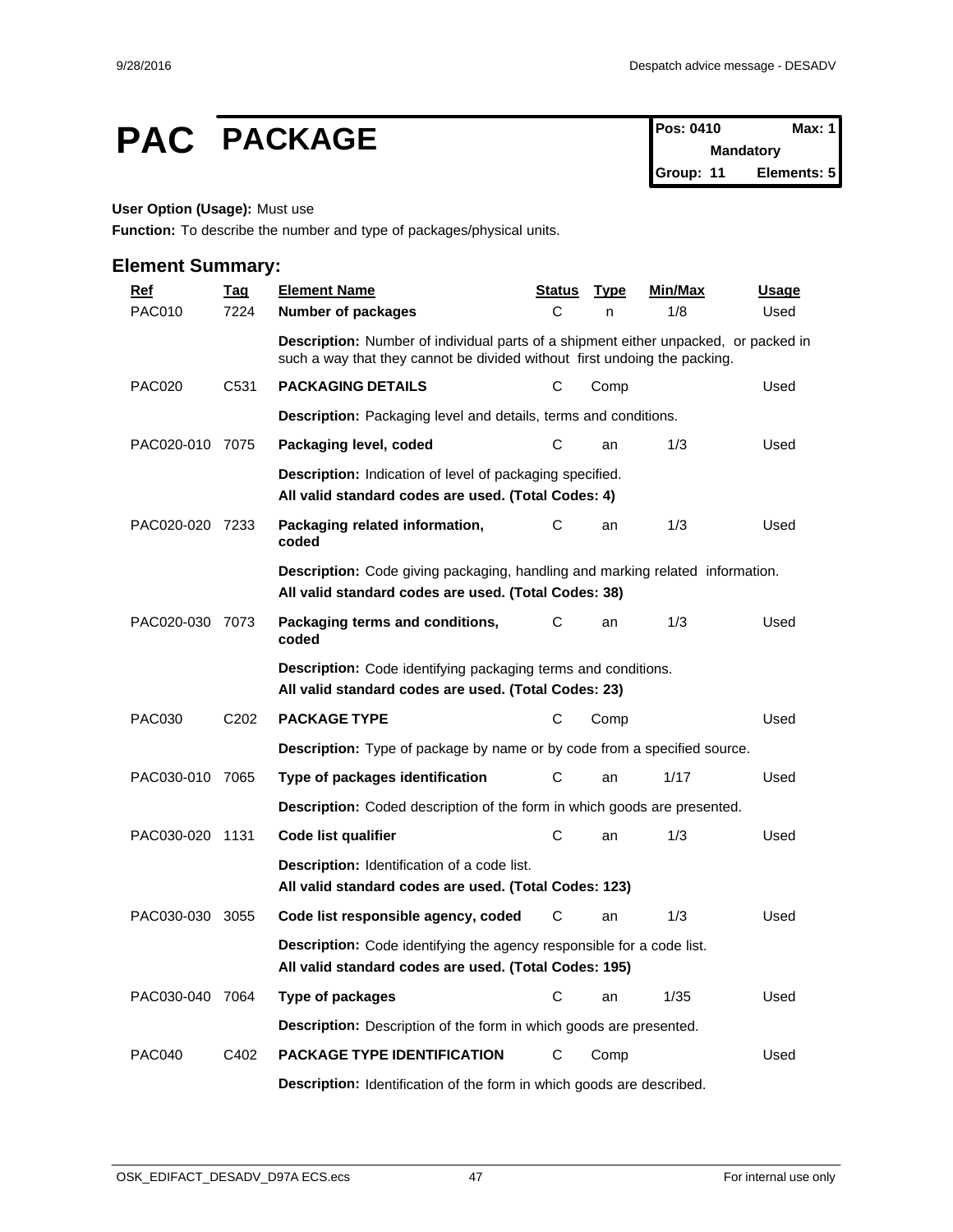| <b>Ref</b>      | <b>Tag</b> | <b>Element Name</b>                                                                                                                                                       | <b>Status</b> | <b>Type</b> | Min/Max | <b>Usage</b> |  |  |  |  |  |
|-----------------|------------|---------------------------------------------------------------------------------------------------------------------------------------------------------------------------|---------------|-------------|---------|--------------|--|--|--|--|--|
| PAC040-010 7077 |            | Item description type, coded                                                                                                                                              | M             | an          | 1/3     | Must use     |  |  |  |  |  |
|                 |            | <b>Description:</b> Code indicating the format of a description.                                                                                                          |               |             |         |              |  |  |  |  |  |
|                 |            | All valid standard codes are used. (Total Codes: 8)                                                                                                                       |               |             |         |              |  |  |  |  |  |
| PAC040-020      | 7064       | <b>Type of packages</b>                                                                                                                                                   | м             | an          | 1/35    | Must use     |  |  |  |  |  |
|                 |            | <b>Description:</b> Description of the form in which goods are presented.                                                                                                 |               |             |         |              |  |  |  |  |  |
| PAC040-030 7143 |            | Item number type, coded                                                                                                                                                   | C             | an          | 1/3     | Used         |  |  |  |  |  |
|                 |            | Description: Identification of the type of item number.<br>All valid standard codes are used. (Total Codes: 86)                                                           |               |             |         |              |  |  |  |  |  |
| PAC040-040      | 7064       | Type of packages                                                                                                                                                          | C             | an          | 1/35    | Used         |  |  |  |  |  |
|                 |            | <b>Description:</b> Description of the form in which goods are presented.                                                                                                 |               |             |         |              |  |  |  |  |  |
| PAC040-050 7143 |            | Item number type, coded                                                                                                                                                   | C             | an          | 1/3     | Used         |  |  |  |  |  |
|                 |            | Description: Identification of the type of item number.<br>All valid standard codes are used. (Total Codes: 86)                                                           |               |             |         |              |  |  |  |  |  |
| <b>PAC050</b>   | C532       | RETURNABLE PACKAGE DETAILS                                                                                                                                                | С             | Comp        |         | Used         |  |  |  |  |  |
|                 |            | <b>Description:</b> Indication of responsibility for payment and load contents of returnable<br>packages.                                                                 |               |             |         |              |  |  |  |  |  |
| PAC050-010 8395 |            | Returnable package freight payment<br>responsibility, coded                                                                                                               | C             | an          | 1/3     | Used         |  |  |  |  |  |
|                 |            | Description: To indicate responsibility for payment of return freight charges for<br>packaging that is returnable.<br>All valid standard codes are used. (Total Codes: 4) |               |             |         |              |  |  |  |  |  |
| PAC050-020      | 8393       | Returnable package load contents,<br>coded                                                                                                                                | С             | an          | 1/3     | Used         |  |  |  |  |  |
|                 |            | <b>Description:</b> To indicate the composition of goods loaded into a returnable package.<br>All valid standard codes are used. (Total Codes: 10)                        |               |             |         |              |  |  |  |  |  |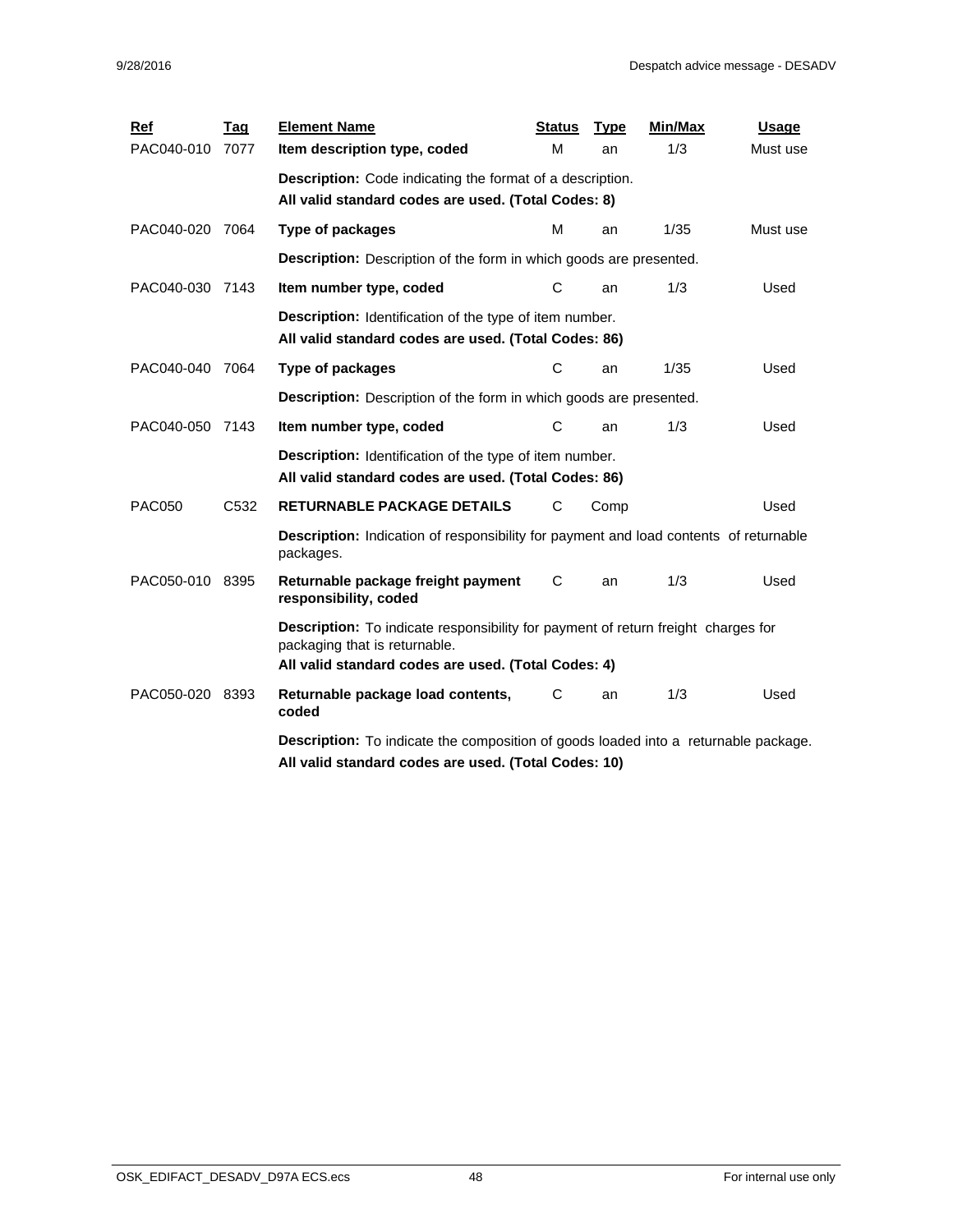# **MEA MEASUREMENTS Pos: 0420 Max: 10**

**Conditional Group: 11 Elements: 4**

#### **User Option (Usage):** Used

**Function:** To specify physical measurements, including dimension tolerances, weights and counts.

| <b>Ref</b>      | <u>Tag</u>       | <b>Element Name</b>                                                                                                                          | <b>Status</b> | <b>Type</b> | <b>Min/Max</b> | <b>Usage</b> |  |  |  |  |  |
|-----------------|------------------|----------------------------------------------------------------------------------------------------------------------------------------------|---------------|-------------|----------------|--------------|--|--|--|--|--|
| <b>MEA010</b>   | 6311             | Measurement purpose qualifier                                                                                                                | м             | an          | 1/3            | Must use     |  |  |  |  |  |
|                 |                  | <b>Description:</b> Specification of the purpose of the measurement.                                                                         |               |             |                |              |  |  |  |  |  |
|                 |                  | All valid standard codes are used. (Total Codes: 88)                                                                                         |               |             |                |              |  |  |  |  |  |
| <b>MEA020</b>   | C <sub>502</sub> | <b>MEASUREMENT DETAILS</b>                                                                                                                   | С             | Comp        |                | Used         |  |  |  |  |  |
|                 |                  | Description: Identification of measurement type.                                                                                             |               |             |                |              |  |  |  |  |  |
| MEA020-010 6313 |                  | Property measured, coded                                                                                                                     | С             | an          | 1/3            | Used         |  |  |  |  |  |
|                 |                  | Description: Specification of the property measured.<br>All valid standard codes are used. (Total Codes: 229)                                |               |             |                |              |  |  |  |  |  |
| MEA020-020 6321 |                  | Measurement significance, coded                                                                                                              | С             | an          | 1/3            | Used         |  |  |  |  |  |
|                 |                  | Description: Code specifying the significance of a measurement value.<br>All valid standard codes are used. (Total Codes: 11)                |               |             |                |              |  |  |  |  |  |
| MEA020-030 6155 |                  | <b>Measurement attribute identification</b>                                                                                                  | С             | an          | 1/17           | Used         |  |  |  |  |  |
|                 |                  | Description: Code used to specify non-discrete measurement values.<br>All valid standard codes are used. (Total Codes: 42)                   |               |             |                |              |  |  |  |  |  |
| MEA020-040 6154 |                  | <b>Measurement attribute</b>                                                                                                                 | С             | an          | 1/70           | Used         |  |  |  |  |  |
|                 |                  | Description: To specify non-discrete measurement values.                                                                                     |               |             |                |              |  |  |  |  |  |
| <b>MEA030</b>   | C174             | <b>VALUE/RANGE</b>                                                                                                                           | С             | Comp        |                | Used         |  |  |  |  |  |
|                 |                  | <b>Description:</b> Measurement value and relevant minimum and maximum tolerances in<br>that order.                                          |               |             |                |              |  |  |  |  |  |
| MEA030-010 6411 |                  | <b>Measure unit qualifier</b>                                                                                                                | м             | an          | 1/3            | Must use     |  |  |  |  |  |
|                 |                  | Description: Indication of the unit of measurement in which weight (mass), capacity,<br>length, area, volume or other quantity is expressed. |               |             |                |              |  |  |  |  |  |
| MEA030-020 6314 |                  | <b>Measurement value</b>                                                                                                                     | С             | an          | 1/18           | Used         |  |  |  |  |  |
|                 |                  | Description: Value of the measured unit.                                                                                                     |               |             |                |              |  |  |  |  |  |
| MEA030-030 6162 |                  | Range minimum                                                                                                                                | C             | n           | 1/18           | Used         |  |  |  |  |  |
|                 |                  | Description: Minimum of a range.                                                                                                             |               |             |                |              |  |  |  |  |  |
| MEA030-040 6152 |                  | Range maximum                                                                                                                                | C             | n           | 1/18           | Used         |  |  |  |  |  |
|                 |                  | Description: Maximum of a range.                                                                                                             |               |             |                |              |  |  |  |  |  |
| MEA030-050 6432 |                  | <b>Significant digits</b>                                                                                                                    | $\mathbf C$   | n           | 1/2            | Used         |  |  |  |  |  |
|                 |                  | Description: To specify the number of significant digits.                                                                                    |               |             |                |              |  |  |  |  |  |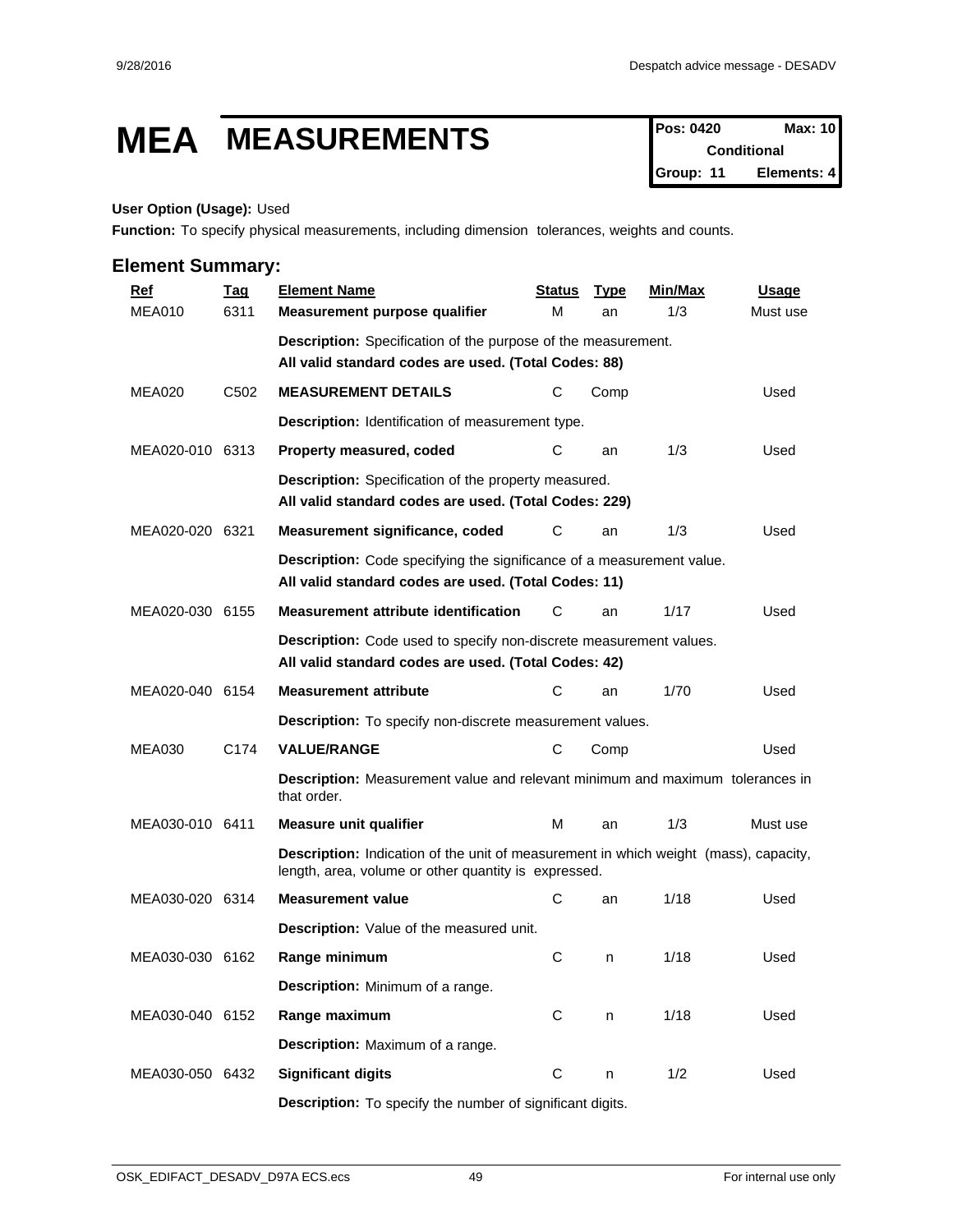| <b>Ref</b> | Tag  | <b>Element Name</b>                                                                            | <b>Status</b> | Type | Min/Max | <u>Usage</u> |  |  |
|------------|------|------------------------------------------------------------------------------------------------|---------------|------|---------|--------------|--|--|
| MEA040     | 7383 | Surface/layer indicator, coded                                                                 |               | an   | 1/3     | Used         |  |  |
|            |      | <b>Description:</b> Code indicating the surface or layer of a product that is being described. |               |      |         |              |  |  |
|            |      | All valid standard codes are used. (Total Codes: 24)                                           |               |      |         |              |  |  |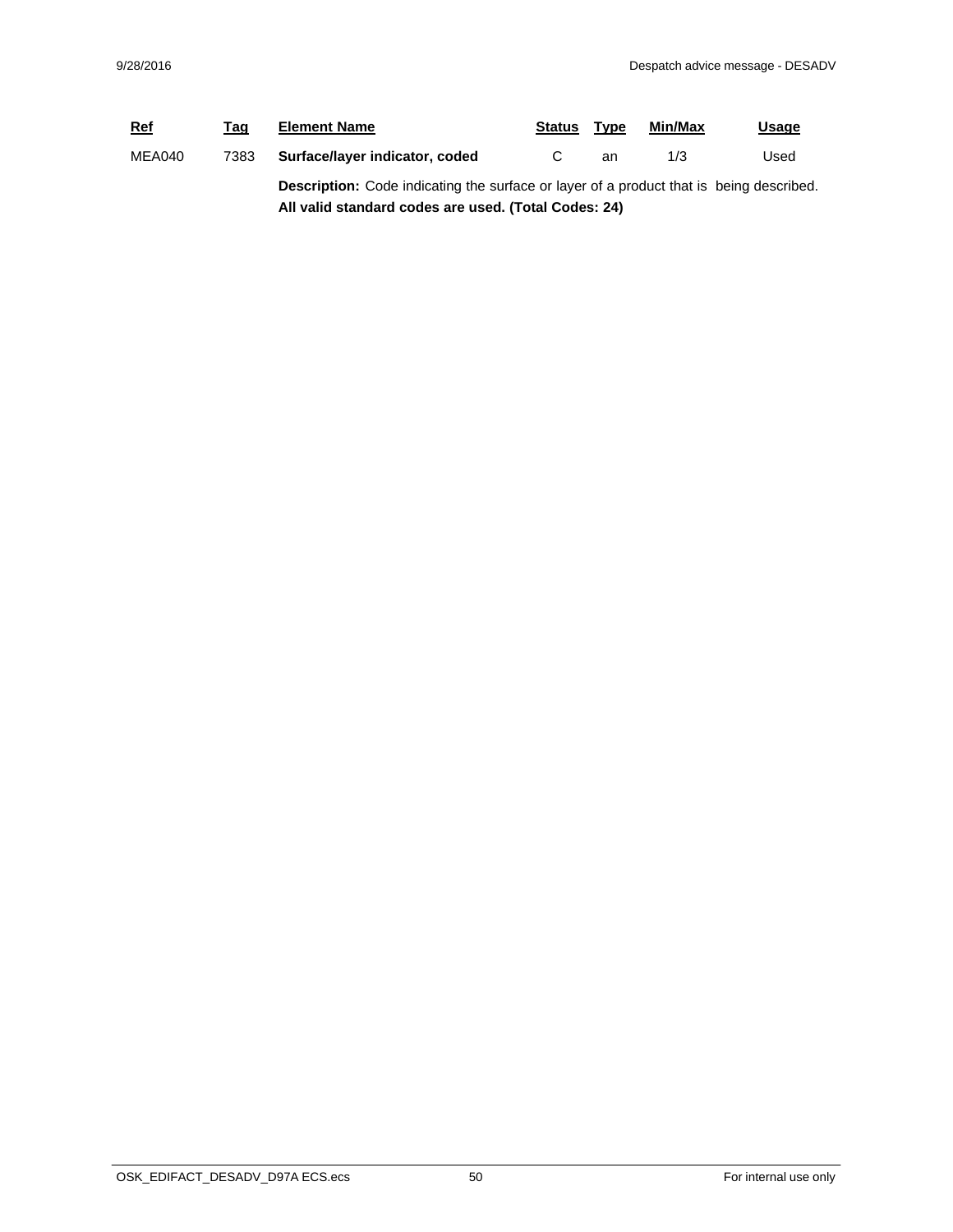# **QTY QUANTITY Pos: 0430 Max: 10**<br>Conditional

**Conditional Group: 11 Elements: 1**

#### **User Option (Usage):** Used

**Function:** To specify a pertinent quantity.

| $Ref$      | <u>Tag</u>       | <b>Element Name</b>                                                                                                                                 | <b>Status</b> | <b>Type</b> | Min/Max | Usage    |  |  |  |
|------------|------------------|-----------------------------------------------------------------------------------------------------------------------------------------------------|---------------|-------------|---------|----------|--|--|--|
| QTY010     | C <sub>186</sub> | <b>QUANTITY DETAILS</b>                                                                                                                             | М             | Comp        |         | Must use |  |  |  |
|            |                  | <b>Description:</b> Quantity information in a transaction, qualified when relevant.                                                                 |               |             |         |          |  |  |  |
| QTY010-010 | 6063             | <b>Quantity qualifier</b>                                                                                                                           | м             | an          | 1/3     | Must use |  |  |  |
|            |                  | <b>Description:</b> Code giving specific meaning to a quantity.<br>All valid standard codes are used. (Total Codes: 199)                            |               |             |         |          |  |  |  |
| QTY010-020 | 6060             | Quantity                                                                                                                                            | м             | n.          | 1/15    | Must use |  |  |  |
|            |                  | <b>Description:</b> Numeric value of a quantity.                                                                                                    |               |             |         |          |  |  |  |
| QTY010-030 | 6411             | Measure unit qualifier                                                                                                                              | С             | an          | 1/3     | Used     |  |  |  |
|            |                  | <b>Description:</b> Indication of the unit of measurement in which weight (mass), capacity,<br>length, area, volume or other quantity is expressed. |               |             |         |          |  |  |  |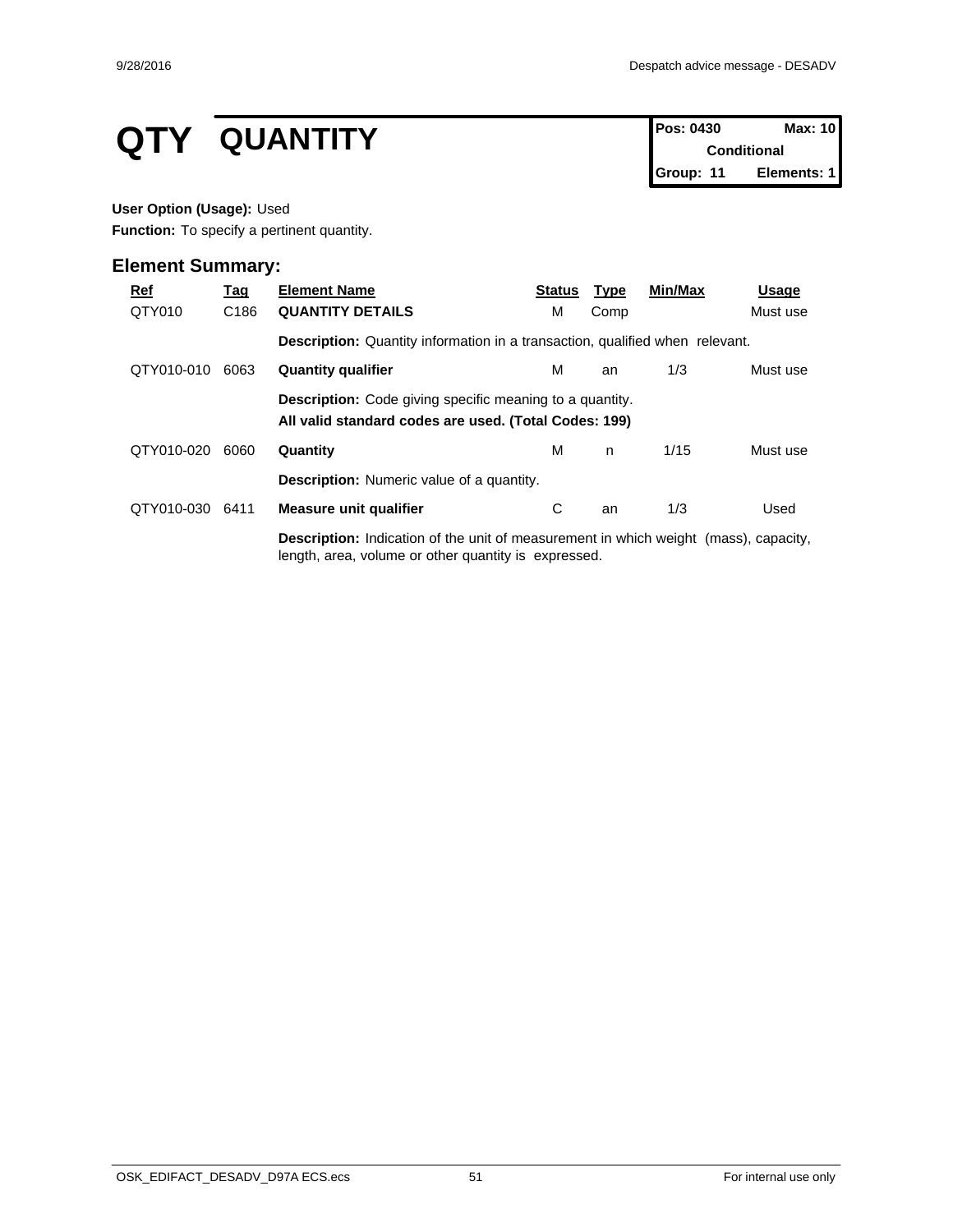# Segment Group 12 **Pos: 0440 Repeat: 10 Conditional**

**Conditional Group: 12 Elements: N/A**

**User Option (Usage):** Used

| Pos  | Taq        | <b>Seament Name</b>          | <b>Status</b> | Rep        | Jsage    |
|------|------------|------------------------------|---------------|------------|----------|
| 0450 | HAN        | <b>HANDLING INSTRUCTIONS</b> |               |            | Must use |
| 0460 | <b>FTX</b> | <b>FREE TEXT</b>             |               | 1 C<br>. U | Jsed     |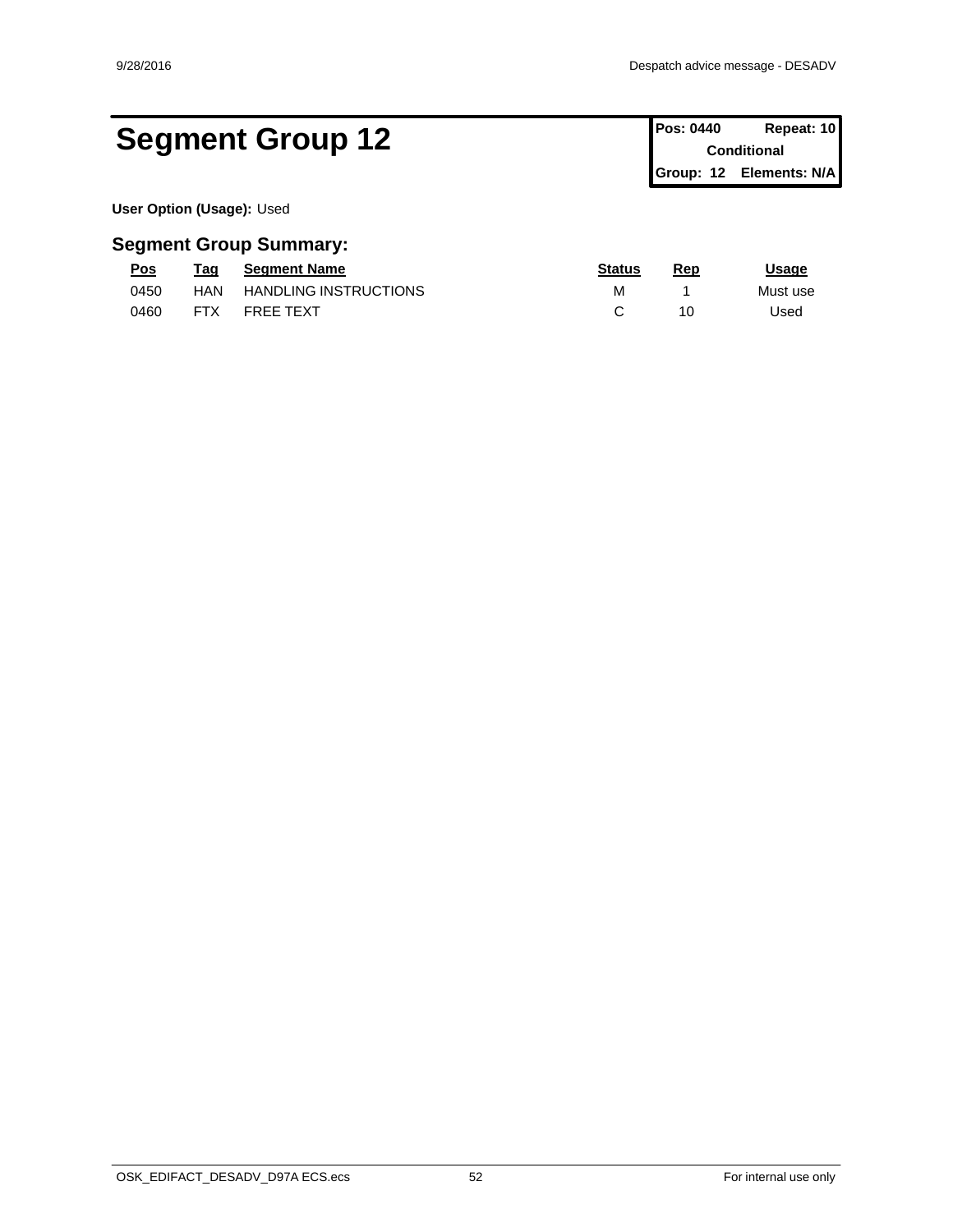# **HAN HANDLING INSTRUCTIONS**  $\int_{\text{Pois: 0450}}^{\text{Pos: 0450}}$  Max: 1

**Mandatory**

**Group: 12 Elements: 2**

### **User Option (Usage):** Must use

**Function:** To specify handling and where necessary, notify hazards.

| <b>Ref</b>      | <b>Tag</b>        | <b>Element Name</b>                                                                                                                   | <u>Status</u> | <b>Type</b> | <u>Min/Max</u> | <u>Usage</u> |
|-----------------|-------------------|---------------------------------------------------------------------------------------------------------------------------------------|---------------|-------------|----------------|--------------|
| <b>HAN010</b>   | C <sub>524</sub>  | <b>HANDLING INSTRUCTIONS</b>                                                                                                          | C             | Comp        |                | Used         |
|                 |                   | <b>Description:</b> Instruction for the handling of goods, products or articles in shipment,<br>storage etc.                          |               |             |                |              |
| HAN010-010 4079 |                   | Handling instructions, coded                                                                                                          | С             | an          | 1/3            | Used         |
|                 |                   | Description: Identification of the instructions on how specified goods, packages or<br>containers should be handled.                  |               |             |                |              |
| HAN010-020 1131 |                   | <b>Code list qualifier</b>                                                                                                            | С             | an          | 1/3            | Used         |
|                 |                   | <b>Description:</b> Identification of a code list.<br>All valid standard codes are used. (Total Codes: 123)                           |               |             |                |              |
| HAN010-030 3055 |                   | Code list responsible agency, coded                                                                                                   | С             | an          | 1/3            | Used         |
|                 |                   | <b>Description:</b> Code identifying the agency responsible for a code list.<br>All valid standard codes are used. (Total Codes: 195) |               |             |                |              |
| HAN010-040 4078 |                   | <b>Handling instructions</b>                                                                                                          | С             | an          | 1/70           | Used         |
|                 |                   | <b>Description:</b> Instructions on how specified goods, packages or containers should be<br>handled.                                 |               |             |                |              |
| <b>HAN020</b>   | C <sub>2</sub> 18 | <b>HAZARDOUS MATERIAL</b>                                                                                                             | С             | Comp        |                | Used         |
|                 |                   | <b>Description:</b> To specify a hazardous material.                                                                                  |               |             |                |              |
| HAN020-010 7419 |                   | Hazardous material class code,<br>identification                                                                                      | С             | an          | 1/4            | Used         |
|                 |                   | Description: Code specifying the kind of hazard for a material.                                                                       |               |             |                |              |
| HAN020-020 1131 |                   | <b>Code list qualifier</b>                                                                                                            | C             | an          | 1/3            | Used         |
|                 |                   | <b>Description:</b> Identification of a code list.<br>All valid standard codes are used. (Total Codes: 123)                           |               |             |                |              |
| HAN020-030 3055 |                   | Code list responsible agency, coded                                                                                                   | С             | an          | 1/3            | Used         |
|                 |                   | Description: Code identifying the agency responsible for a code list.<br>All valid standard codes are used. (Total Codes: 195)        |               |             |                |              |
| HAN020-040 7418 |                   | <b>Hazardous material class</b>                                                                                                       | С             | an          | 1/35           | Used         |
|                 |                   | <b>Description:</b> To specify the kind of hazard for a material.                                                                     |               |             |                |              |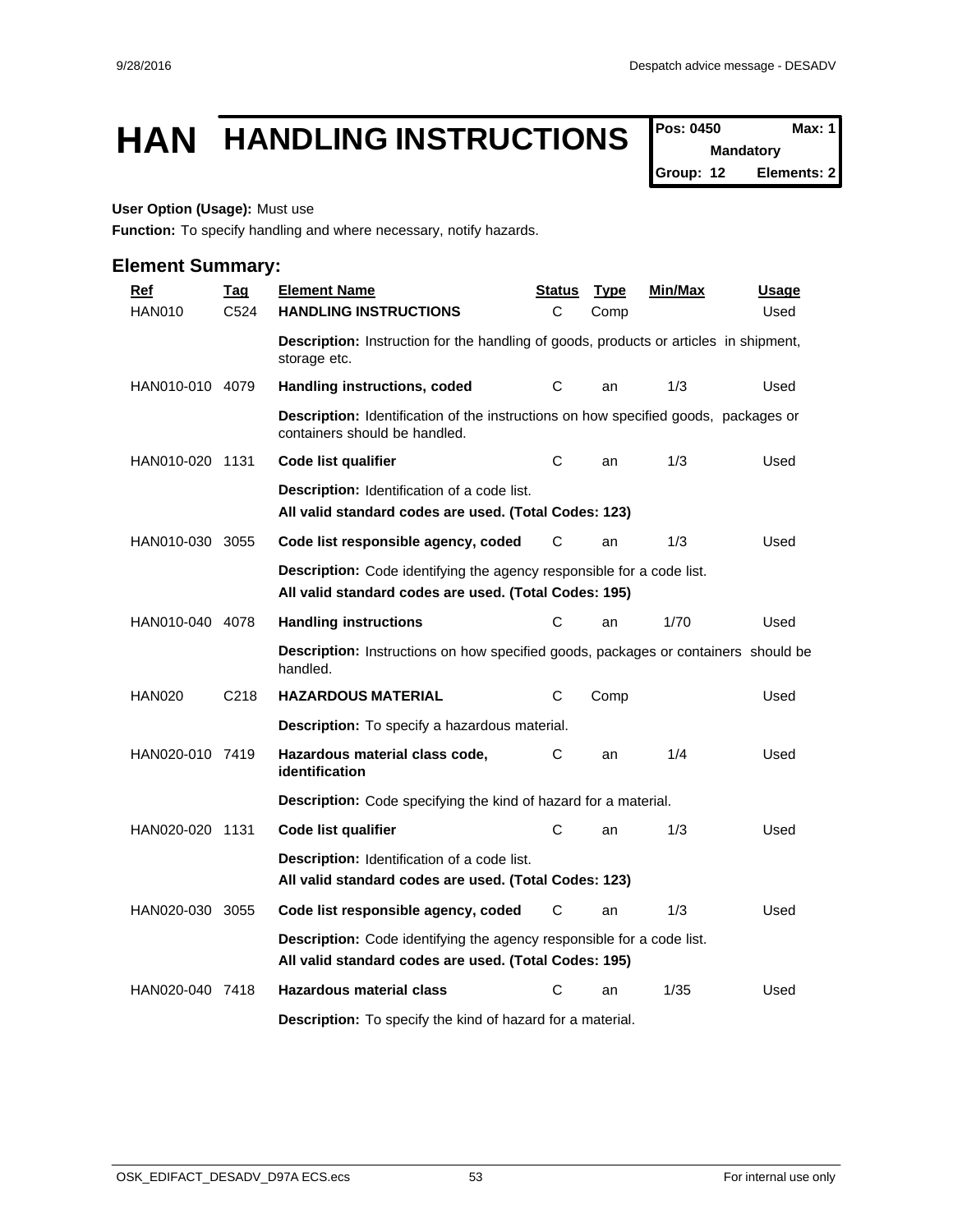# **FTX FREE TEXT Pos: 0460 Max: 10**<br>Conditional

**Conditional Group: 12 Elements: 5**

#### **User Option (Usage):** Used

**Function:** To provide free form or coded text information.

| <b>Ref</b>    | <b>Tag</b>       | <b>Element Name</b>                                                                                                                   | <b>Status</b> | <b>Type</b> | Min/Max | <b>Usage</b> |
|---------------|------------------|---------------------------------------------------------------------------------------------------------------------------------------|---------------|-------------|---------|--------------|
| <b>FTX010</b> | 4451             | Text subject qualifier                                                                                                                | M             | an          | 1/3     | Must use     |
|               |                  | Description: Code specifying subject of a free text.                                                                                  |               |             |         |              |
|               |                  | All valid standard codes are used. (Total Codes: 189)                                                                                 |               |             |         |              |
| <b>FTX020</b> | 4453             | <b>Text function, coded</b>                                                                                                           | С             | an          | 1/3     | Used         |
|               |                  | <b>Description:</b> Code specifying how to handle the text.<br>All valid standard codes are used. (Total Codes: 4)                    |               |             |         |              |
| FTX030        | C <sub>107</sub> | <b>TEXT REFERENCE</b>                                                                                                                 | С             | Comp        |         | Used         |
|               |                  | Description: Coded reference to a standard text and its source.                                                                       |               |             |         |              |
| FTX030-010    | 4441             | <b>Free text identification</b>                                                                                                       | M             | an          | 1/17    | Must use     |
|               |                  | Description: Free text in coded form.                                                                                                 |               |             |         |              |
| FTX030-020    | 1131             | Code list qualifier                                                                                                                   | C             | an          | 1/3     | Used         |
|               |                  | Description: Identification of a code list.<br>All valid standard codes are used. (Total Codes: 123)                                  |               |             |         |              |
| FTX030-030    | 3055             | Code list responsible agency, coded                                                                                                   | С             | an          | 1/3     | Used         |
|               |                  | <b>Description:</b> Code identifying the agency responsible for a code list.<br>All valid standard codes are used. (Total Codes: 195) |               |             |         |              |
| <b>FTX040</b> | C <sub>108</sub> | <b>TEXT LITERAL</b>                                                                                                                   | С             | Comp        |         | Used         |
|               |                  | Description: Free text; one to five lines.                                                                                            |               |             |         |              |
| FTX040-010    | 4440             | <b>Free text</b>                                                                                                                      | M             | an          | 1/70    | Must use     |
|               |                  | Description: Free text field available to the message sender for information.                                                         |               |             |         |              |
| FTX040-020    | 4440             | <b>Free text</b>                                                                                                                      | C             | an          | 1/70    | Used         |
|               |                  | Description: Free text field available to the message sender for information.                                                         |               |             |         |              |
| FTX040-030    | 4440             | <b>Free text</b>                                                                                                                      | C             | an          | 1/70    | Used         |
|               |                  | Description: Free text field available to the message sender for information.                                                         |               |             |         |              |
| FTX040-040    | 4440             | <b>Free text</b>                                                                                                                      |               | C an        | 1/70    | Used         |
|               |                  | Description: Free text field available to the message sender for information.                                                         |               |             |         |              |
| FTX040-050    | 4440             | Free text                                                                                                                             | $\mathbf C$   | an          | 1/70    | Used         |
|               |                  | Description: Free text field available to the message sender for information.                                                         |               |             |         |              |
| <b>FTX050</b> | 3453             | Language, coded                                                                                                                       | C             | an          | 1/3     | Used         |
|               |                  |                                                                                                                                       |               |             |         |              |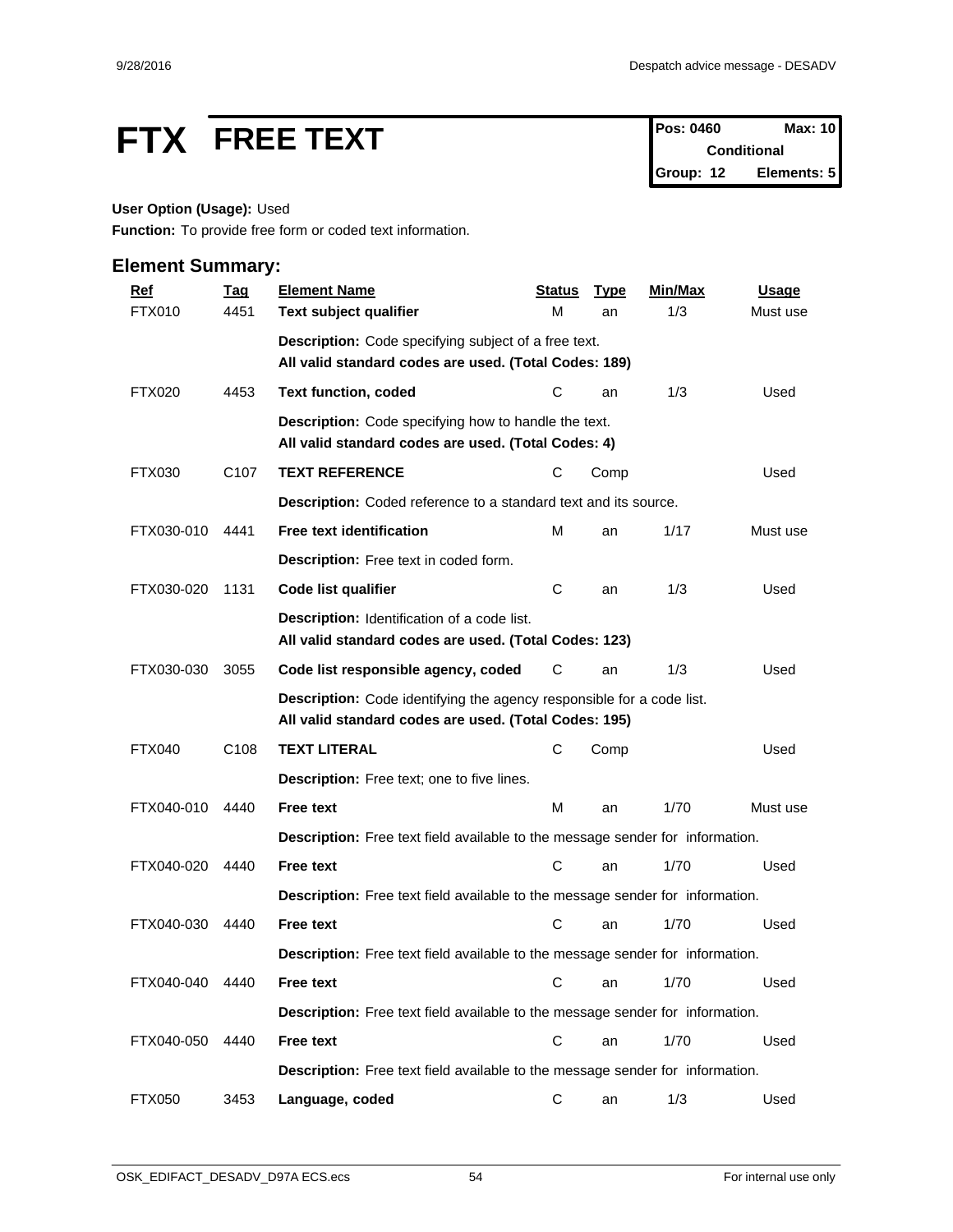## **Ref Tag Element Name Status Type Min/Max Usage Description:** Code of language (ISO 639-1988).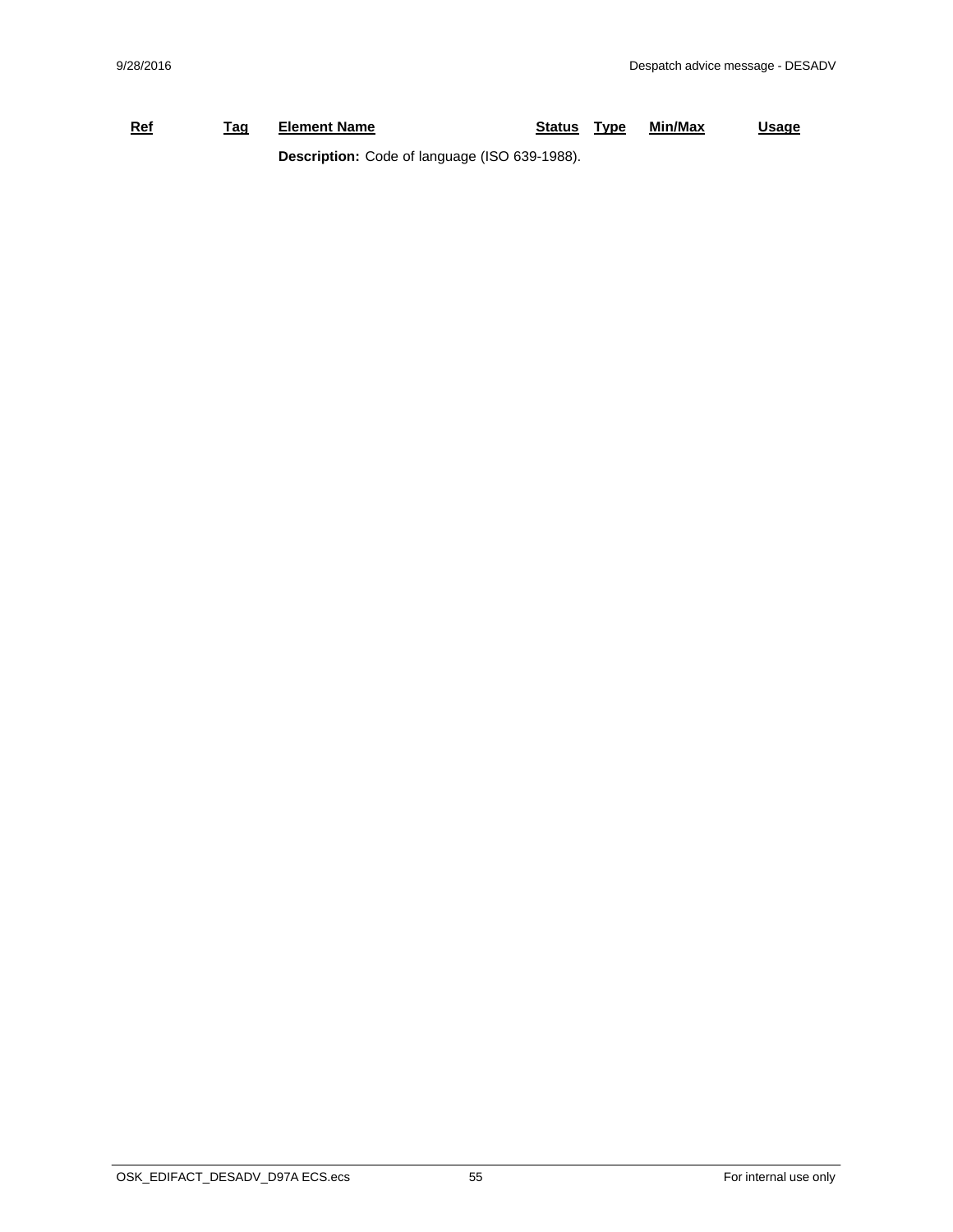# **Segment Group 13** Pos: 0470 Repeat: 1000

**Conditional Group: 13 Elements: N/A**

**User Option (Usage):** Used

| <u>Pos</u> | Tag        | <b>Segment Name</b>                   | <b>Status</b> | Rep | Usage    |
|------------|------------|---------------------------------------|---------------|-----|----------|
| 0480       | <b>PCI</b> | <b>PACKAGE IDENTIFICATION</b>         | М             |     | Must use |
| 0490       | <b>RFF</b> | REFERENCE                             | ັ             |     | Used     |
| 0500       | DTM        | DATE/TIME/PERIOD                      | ັ             | 5   | Used     |
| 0510       | GIR        | <b>RELATED IDENTIFICATION NUMBERS</b> | ັ             | 99  | Used     |
| 0520       |            | Segment Group 14                      | ັ             | 99  | Used     |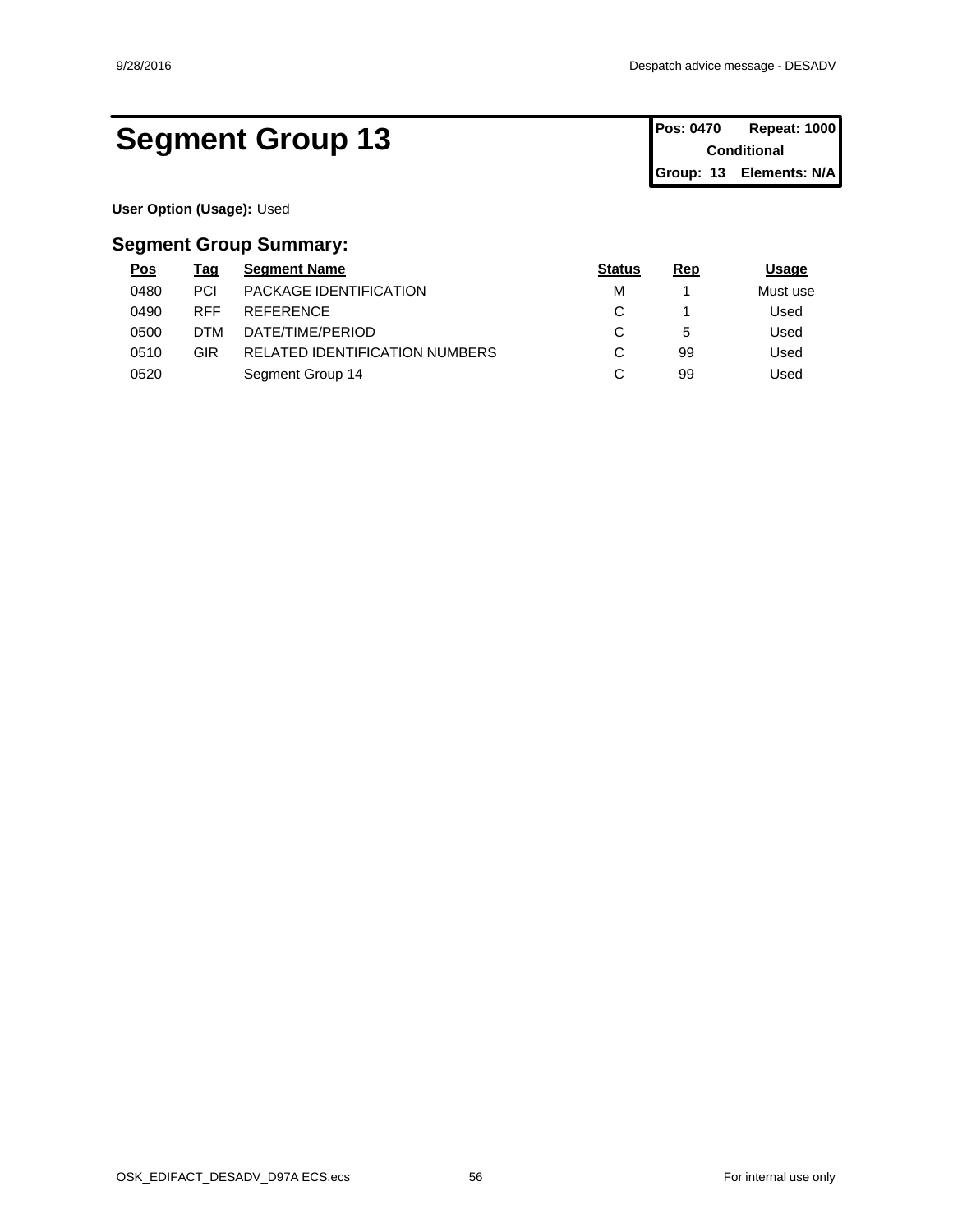# **PCI PACKAGE IDENTIFICATION Pos: 0480 Max: 1**

**Mandatory Group: 13 Elements: 4**

#### **User Option (Usage):** Must use

**Function:** To specify markings and labels on individual packages or physical units.

### **Element Summary:**

| <u>Ref</u>    | <b>Tag</b>        | <b>Element Name</b>                                                                                                                                                | <u>Status</u> | <b>Type</b> | Min/Max | <u>Usage</u> |  |  |  |
|---------------|-------------------|--------------------------------------------------------------------------------------------------------------------------------------------------------------------|---------------|-------------|---------|--------------|--|--|--|
| <b>PCI010</b> | 4233              | <b>Marking instructions, coded</b>                                                                                                                                 | C             | an          | 1/3     | Used         |  |  |  |
|               |                   | Description: Code indicating instructions on how specified packages or physical units<br>should be marked.<br>All valid standard codes are used. (Total Codes: 31) |               |             |         |              |  |  |  |
| <b>PCI020</b> | C <sub>2</sub> 10 | <b>MARKS &amp; LABELS</b>                                                                                                                                          | С             | Comp        |         | Used         |  |  |  |
|               |                   | Description: Shipping marks on packages in free text; one to ten lines.                                                                                            |               |             |         |              |  |  |  |
| PCI020-010    | 7102              | <b>Shipping marks</b>                                                                                                                                              | м             | an          | 1/35    | Must use     |  |  |  |
|               |                   | Description: Marks and numbers identifying individual packages.                                                                                                    |               |             |         |              |  |  |  |
| PCI020-020    | 7102              | <b>Shipping marks</b>                                                                                                                                              | С             | an          | 1/35    | Used         |  |  |  |
|               |                   | Description: Marks and numbers identifying individual packages.                                                                                                    |               |             |         |              |  |  |  |
| PCI020-030    | 7102              | <b>Shipping marks</b>                                                                                                                                              | С             | an          | 1/35    | Used         |  |  |  |
|               |                   | Description: Marks and numbers identifying individual packages.                                                                                                    |               |             |         |              |  |  |  |
| PCI020-040    | 7102              | <b>Shipping marks</b>                                                                                                                                              | C             | an          | 1/35    | Used         |  |  |  |
|               |                   | Description: Marks and numbers identifying individual packages.                                                                                                    |               |             |         |              |  |  |  |
| PCI020-050    | 7102              | <b>Shipping marks</b>                                                                                                                                              | $\mathbf C$   | an          | 1/35    | Used         |  |  |  |
|               |                   | Description: Marks and numbers identifying individual packages.                                                                                                    |               |             |         |              |  |  |  |
| PCI020-060    | 7102              | <b>Shipping marks</b>                                                                                                                                              | $\mathbf C$   | an          | 1/35    | Used         |  |  |  |
|               |                   | Description: Marks and numbers identifying individual packages.                                                                                                    |               |             |         |              |  |  |  |
| PCI020-070    | 7102              | <b>Shipping marks</b>                                                                                                                                              | C             | an          | 1/35    | Used         |  |  |  |
|               |                   | Description: Marks and numbers identifying individual packages.                                                                                                    |               |             |         |              |  |  |  |
| PCI020-080    | 7102              | <b>Shipping marks</b>                                                                                                                                              | C             | an          | 1/35    | Used         |  |  |  |
|               |                   | Description: Marks and numbers identifying individual packages.                                                                                                    |               |             |         |              |  |  |  |
| PCI020-090    | 7102              | <b>Shipping marks</b>                                                                                                                                              | С             | an          | 1/35    | Used         |  |  |  |
|               |                   | Description: Marks and numbers identifying individual packages.                                                                                                    |               |             |         |              |  |  |  |
| PCI020-100    | 7102              | <b>Shipping marks</b>                                                                                                                                              | $\mathbf C$   | an          | 1/35    | Used         |  |  |  |
|               |                   | Description: Marks and numbers identifying individual packages.                                                                                                    |               |             |         |              |  |  |  |
| <b>PCI030</b> | 8275              | Container/package status, coded                                                                                                                                    | С             | an          | 1/3     | Used         |  |  |  |
|               |                   | <b>Description:</b> Code to identify whether goods of separate description or comprising                                                                           |               |             |         |              |  |  |  |

separate consignments are contained in the same external packaging or to indicate that a container or similar unit load device is empty.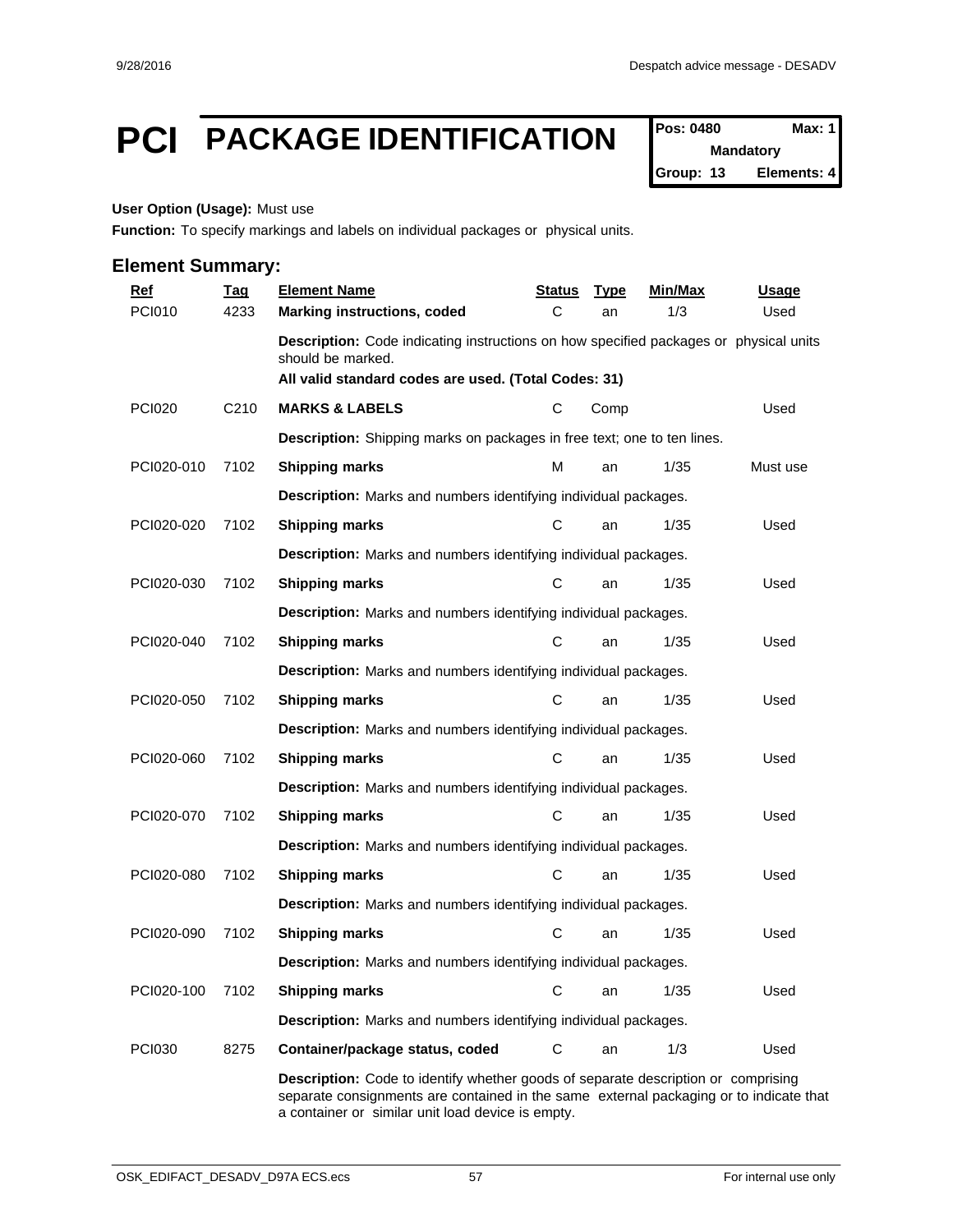| <u>Ref</u>    | Tag  | <b>Element Name</b><br>All valid standard codes are used. (Total Codes: 8)                                                                                        | Status | Type | Min/Max | Usage    |  |  |  |  |
|---------------|------|-------------------------------------------------------------------------------------------------------------------------------------------------------------------|--------|------|---------|----------|--|--|--|--|
| <b>PCI040</b> | C827 | <b>TYPE OF MARKING</b>                                                                                                                                            | С      | Comp |         | Used     |  |  |  |  |
|               |      | <b>Description:</b> Specification of the type of marking that reflects the method that was used<br>and the conventions adhered to for marking (e.g. of packages). |        |      |         |          |  |  |  |  |
| PCI040-010    | 7511 | Type of marking, coded                                                                                                                                            | м      | an   | 1/3     | Must use |  |  |  |  |
|               |      | <b>Description:</b> To specify the type of marking that reflects the method and the<br>conventions adhered to for marking.                                        |        |      |         |          |  |  |  |  |
| PCI040-020    | 1131 | Code list qualifier                                                                                                                                               | С      | an   | 1/3     | Used     |  |  |  |  |
|               |      | <b>Description:</b> Identification of a code list.<br>All valid standard codes are used. (Total Codes: 123)                                                       |        |      |         |          |  |  |  |  |
| PCI040-030    | 3055 | Code list responsible agency, coded                                                                                                                               | C      | an   | 1/3     | Used     |  |  |  |  |
|               |      | <b>Description:</b> Code identifying the agency responsible for a code list.<br>All valid standard codes are used. (Total Codes: 195)                             |        |      |         |          |  |  |  |  |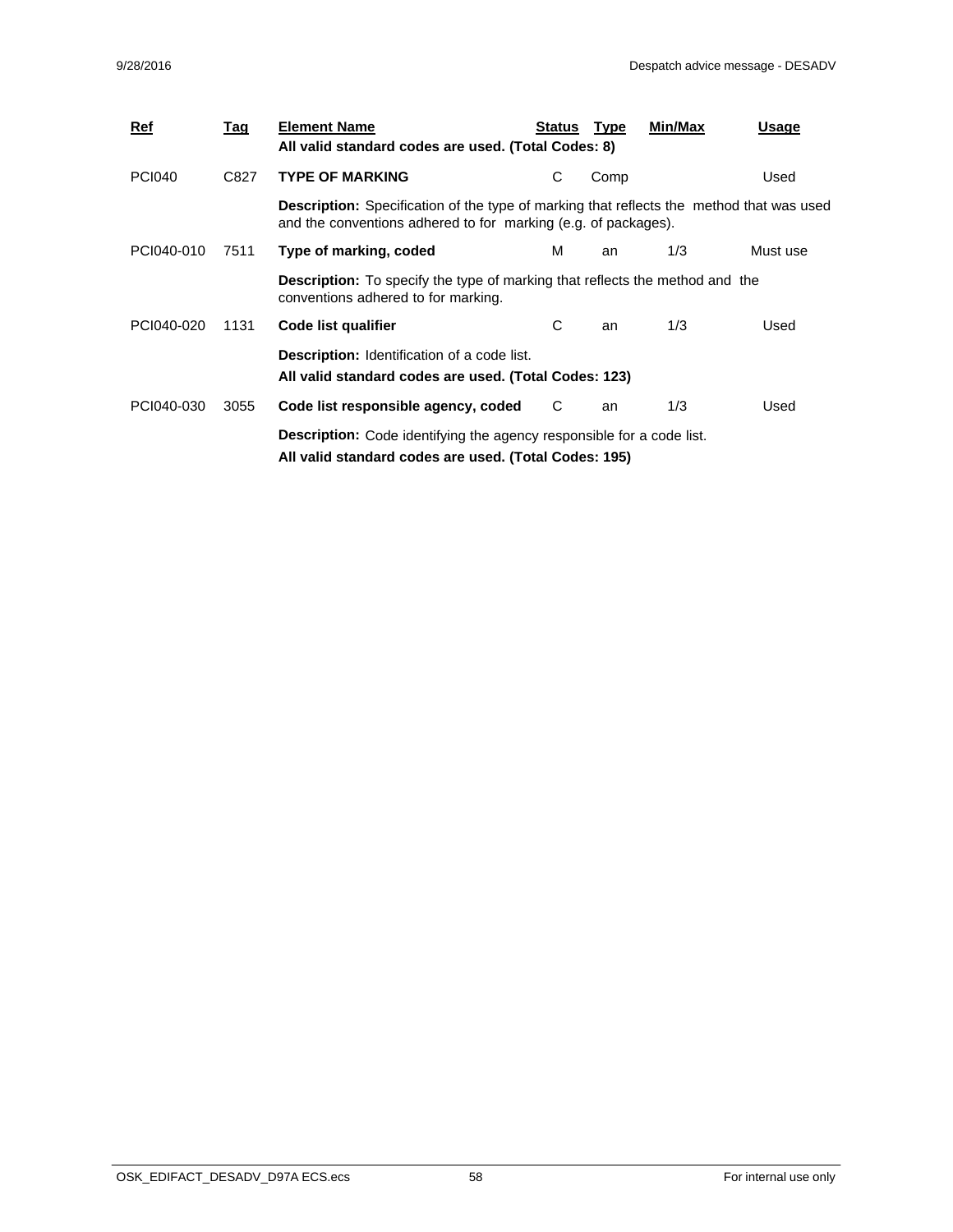# **RFF** REFERENCE Pos: 0490 Max: 1

**Conditional Group: 13 Elements: 1**

#### **User Option (Usage):** Used

Function: To specify a reference.

| Ref<br>RFF010 | Tag<br>C <sub>506</sub> | <b>Element Name</b><br><b>REFERENCE</b>                                                                                                                    | <b>Status</b><br>м | <b>Type</b><br>Comp | Min/Max | Usage<br>Must use |  |
|---------------|-------------------------|------------------------------------------------------------------------------------------------------------------------------------------------------------|--------------------|---------------------|---------|-------------------|--|
|               |                         | Description: Identification of a reference.                                                                                                                |                    |                     |         |                   |  |
| RFF010-010    | 1153                    | Reference qualifier                                                                                                                                        | м                  | an                  | 1/3     | Must use          |  |
|               |                         | <b>Description:</b> Code giving specific meaning to a reference segment or a reference<br>number.<br>All valid standard codes are used. (Total Codes: 504) |                    |                     |         |                   |  |
| RFF010-020    | 1154                    | Reference number                                                                                                                                           | С                  | an                  | 1/35    | Used              |  |
|               |                         | <b>Description:</b> Identification number the nature and function of which can be qualified by<br>an entry in data element 1153 Reference qualifier.       |                    |                     |         |                   |  |
| RFF010-030    | 1156                    | Line number                                                                                                                                                | С                  | an                  | 1/6     | Used              |  |
|               |                         | <b>Description:</b> Number of the line in the document/message referenced in 1154<br>Reference number.                                                     |                    |                     |         |                   |  |
| RFF010-040    | 4000                    | Reference version number                                                                                                                                   | С                  | an                  | 1/35    | Used              |  |
|               |                         | <b>Description:</b> To uniquely identify a reference by its revision number.                                                                               |                    |                     |         |                   |  |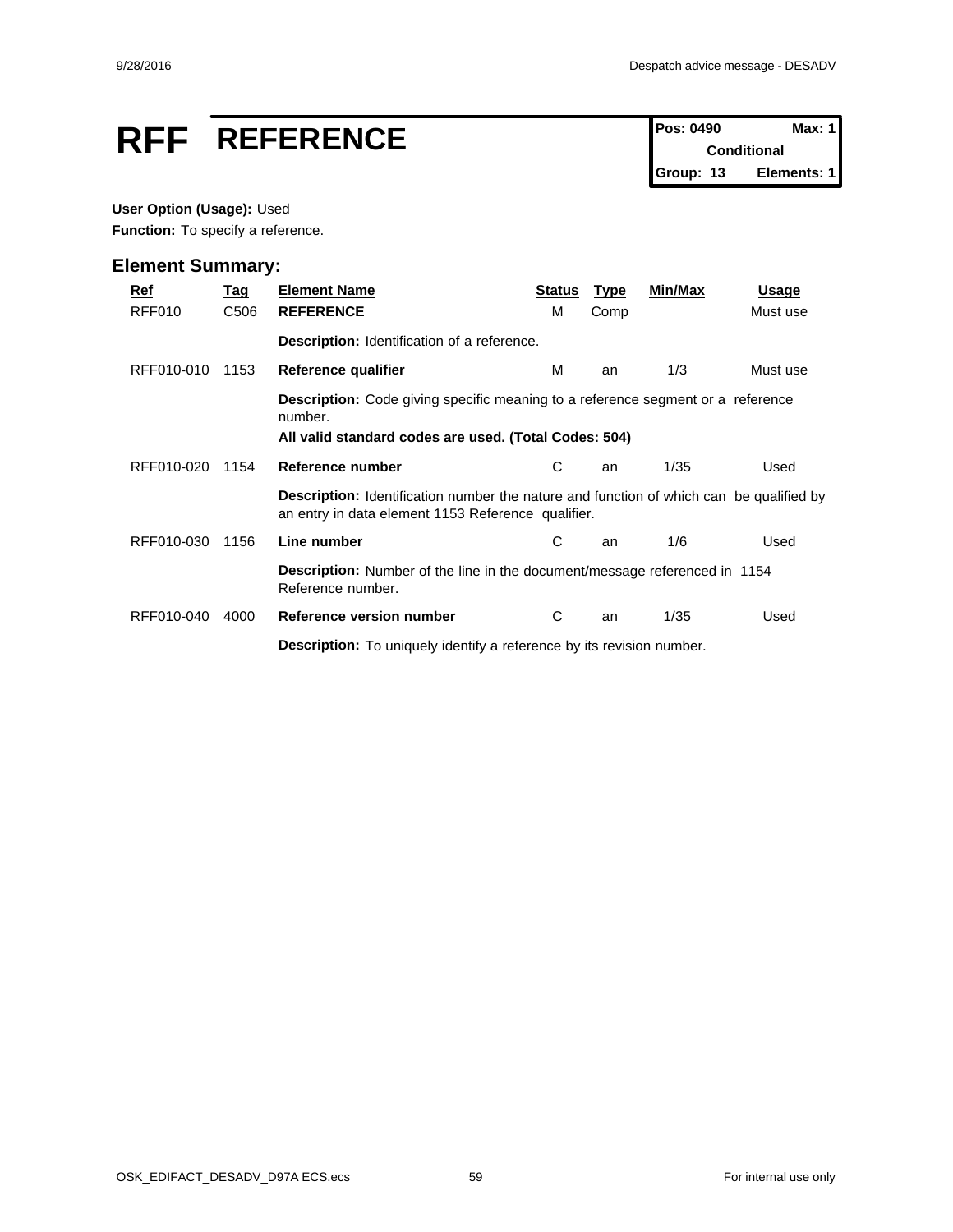# **DTM** DATE/TIME/PERIOD **Pos: 0500 Max: 5**

**Conditional Group: 13 Elements: 1**

#### **User Option (Usage):** Used

**Function:** To specify date, and/or time, or period.

| Ref<br>DTM010   | <u>Tag</u><br>C507 | <b>Element Name</b><br><b>DATE/TIME/PERIOD</b>                                                                                                                | Status<br>м | <b>Type</b><br>Comp | Min/Max | Usage<br>Must use |  |  |  |
|-----------------|--------------------|---------------------------------------------------------------------------------------------------------------------------------------------------------------|-------------|---------------------|---------|-------------------|--|--|--|
|                 |                    | <b>Description:</b> Date and/or time, or period relevant to the specified date/time/period type.                                                              |             |                     |         |                   |  |  |  |
| DTM010-010 2005 |                    | Date/time/period qualifier                                                                                                                                    | м           | an                  | 1/3     | Must use          |  |  |  |
|                 |                    | <b>Description:</b> Code giving specific meaning to a date, time or period.<br>All valid standard codes are used. (Total Codes: 364)                          |             |                     |         |                   |  |  |  |
| DTM010-020      | 2380               | Date/time/period                                                                                                                                              | C.          | an                  | 1/35    | Used              |  |  |  |
|                 |                    | <b>Description:</b> The value of a date, a date and time, a time or of a period in a specified<br>representation.                                             |             |                     |         |                   |  |  |  |
| DTM010-030 2379 |                    | Date/time/period format qualifier                                                                                                                             | C           | an                  | 1/3     | Used              |  |  |  |
|                 |                    | <b>Description:</b> Specification of the representation of a date, a date and time or of a<br>period.<br>All valid standard codes are used. (Total Codes: 70) |             |                     |         |                   |  |  |  |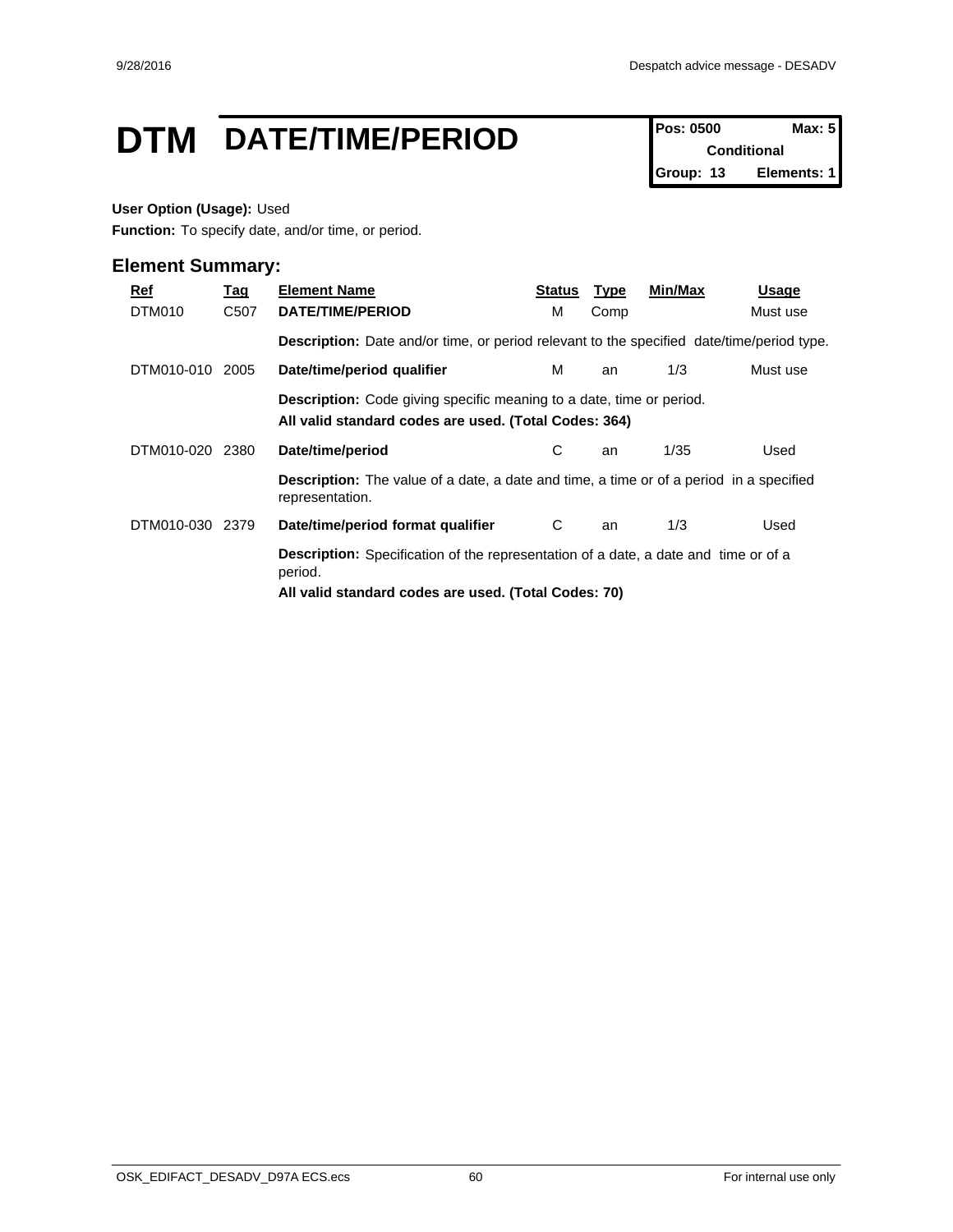# **GIR** RELATED IDENTIFICATION  $\int_{\text{Conditional}}^{\text{Pos: 0510}}$ **NUMBERS Example 13 Crown:** 13

**Pos: 0510 Conditional Elements: 6** 

**User Option (Usage):** Used

**Function:** To specify a related set of identification numbers.

| <u>Ref</u> | <b>Tag</b>       | <b>Element Name</b>                                                                                                      | <b>Status</b> | <b>Type</b> | Min/Max | <b>Usage</b> |
|------------|------------------|--------------------------------------------------------------------------------------------------------------------------|---------------|-------------|---------|--------------|
| GIR010     | 7297             | Set identification qualifier                                                                                             | М             | an          | 1/3     | Must use     |
|            |                  | Description: Identification of the type of set.                                                                          |               |             |         |              |
|            |                  | All valid standard codes are used. (Total Codes: 10)                                                                     |               |             |         |              |
| GIR020     | C <sub>206</sub> | <b>IDENTIFICATION NUMBER</b>                                                                                             | м             | Comp        |         | Must use     |
|            |                  | Description: The identification of an object.                                                                            |               |             |         |              |
| GIR020-010 | 7402             | <b>Identity number</b>                                                                                                   | м             | an          | 1/35    | Must use     |
|            |                  | <b>Description:</b> The number given to an object for its unique identification.                                         |               |             |         |              |
| GIR020-020 | 7405             | Identity number qualifier                                                                                                | С             | an          | 1/3     | Used         |
|            |                  | Description: Code specifying the type/source of identity number.<br>All valid standard codes are used. (Total Codes: 55) |               |             |         |              |
| GIR020-030 | 4405             | Status, coded                                                                                                            | C             | an          | 1/3     | Used         |
|            |                  | Description: Provides information regarding a status.<br>All valid standard codes are used. (Total Codes: 25)            |               |             |         |              |
| GIR030     | C <sub>206</sub> | <b>IDENTIFICATION NUMBER</b>                                                                                             | С             | Comp        |         | Used         |
|            |                  | Description: The identification of an object.                                                                            |               |             |         |              |
| GIR030-010 | 7402             | <b>Identity number</b>                                                                                                   | м             | an          | 1/35    | Must use     |
|            |                  | <b>Description:</b> The number given to an object for its unique identification.                                         |               |             |         |              |
| GIR030-020 | 7405             | Identity number qualifier                                                                                                | С             | an          | 1/3     | Used         |
|            |                  | Description: Code specifying the type/source of identity number.<br>All valid standard codes are used. (Total Codes: 55) |               |             |         |              |
| GIR030-030 | 4405             | Status, coded                                                                                                            | С             | an          | 1/3     | Used         |
|            |                  | Description: Provides information regarding a status.<br>All valid standard codes are used. (Total Codes: 25)            |               |             |         |              |
| GIR040     | C <sub>206</sub> | <b>IDENTIFICATION NUMBER</b>                                                                                             | С             | Comp        |         | Used         |
|            |                  | Description: The identification of an object.                                                                            |               |             |         |              |
| GIR040-010 | 7402             | <b>Identity number</b>                                                                                                   | М             | an          | 1/35    | Must use     |
|            |                  | <b>Description:</b> The number given to an object for its unique identification.                                         |               |             |         |              |
| GIR040-020 | 7405             | Identity number qualifier                                                                                                | ${\bf C}$     | an          | 1/3     | Used         |
|            |                  | Description: Code specifying the type/source of identity number.                                                         |               |             |         |              |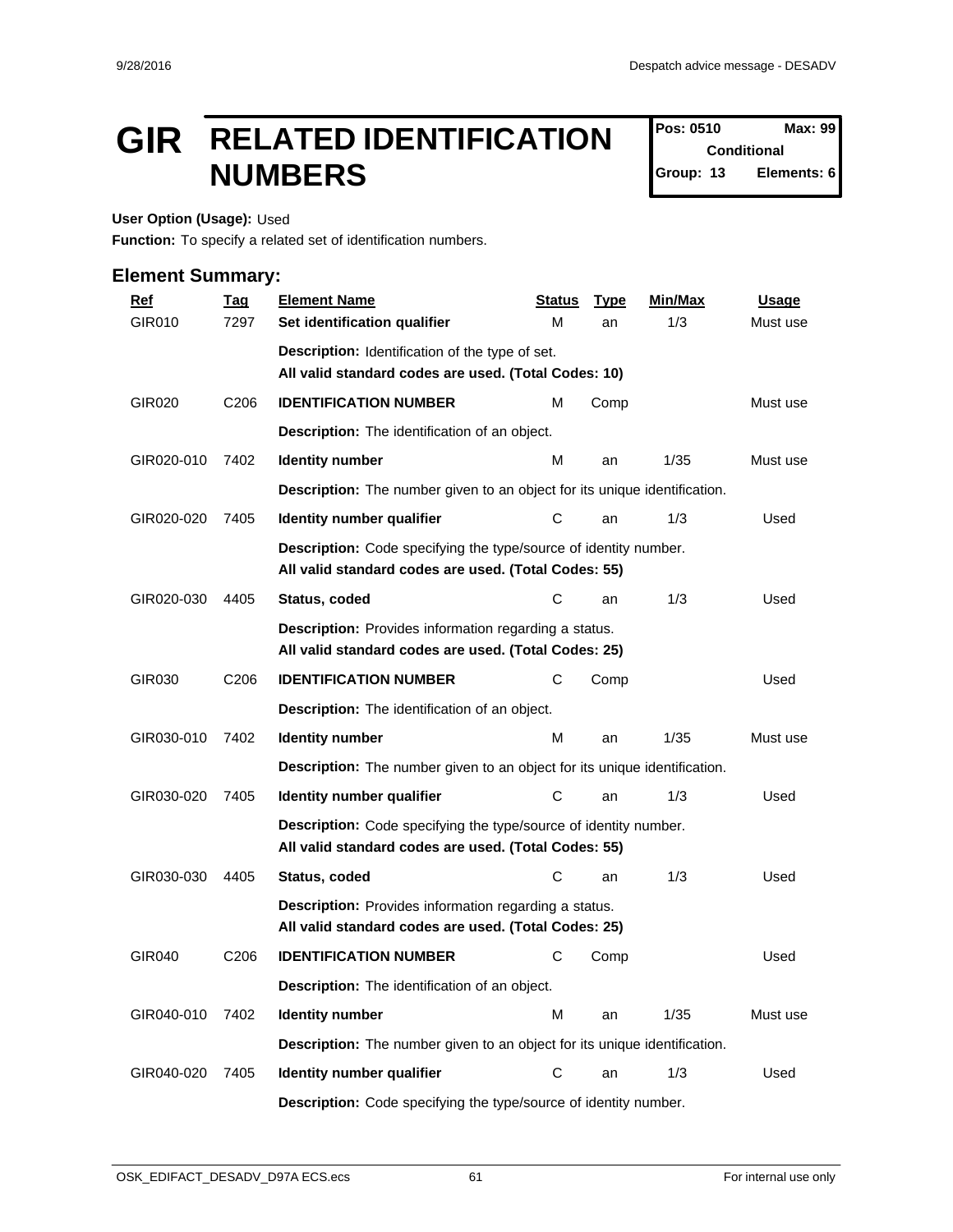| Ref        | <b>Tag</b>       | <b>Element Name</b><br>All valid standard codes are used. (Total Codes: 55)                                              | <b>Status</b> | <b>Type</b> | Min/Max | Usage    |  |
|------------|------------------|--------------------------------------------------------------------------------------------------------------------------|---------------|-------------|---------|----------|--|
| GIR040-030 | 4405             | Status, coded                                                                                                            | С             | an          | 1/3     | Used     |  |
|            |                  | Description: Provides information regarding a status.<br>All valid standard codes are used. (Total Codes: 25)            |               |             |         |          |  |
| GIR050     | C206             | <b>IDENTIFICATION NUMBER</b>                                                                                             | С             | Comp        |         | Used     |  |
|            |                  | <b>Description:</b> The identification of an object.                                                                     |               |             |         |          |  |
| GIR050-010 | 7402             | <b>Identity number</b>                                                                                                   | м             | an          | 1/35    | Must use |  |
|            |                  | Description: The number given to an object for its unique identification.                                                |               |             |         |          |  |
| GIR050-020 | 7405             | Identity number qualifier                                                                                                | C             | an          | 1/3     | Used     |  |
|            |                  | Description: Code specifying the type/source of identity number.<br>All valid standard codes are used. (Total Codes: 55) |               |             |         |          |  |
| GIR050-030 | 4405             | Status, coded                                                                                                            | С             | an          | 1/3     | Used     |  |
|            |                  | <b>Description:</b> Provides information regarding a status.<br>All valid standard codes are used. (Total Codes: 25)     |               |             |         |          |  |
| GIR060     | C <sub>206</sub> | <b>IDENTIFICATION NUMBER</b>                                                                                             | С             | Comp        |         | Used     |  |
|            |                  | Description: The identification of an object.                                                                            |               |             |         |          |  |
| GIR060-010 | 7402             | <b>Identity number</b>                                                                                                   | м             | an          | 1/35    | Must use |  |
|            |                  | <b>Description:</b> The number given to an object for its unique identification.                                         |               |             |         |          |  |
| GIR060-020 | 7405             | Identity number qualifier                                                                                                | С             | an          | 1/3     | Used     |  |
|            |                  | Description: Code specifying the type/source of identity number.<br>All valid standard codes are used. (Total Codes: 55) |               |             |         |          |  |
| GIR060-030 | 4405             | Status, coded                                                                                                            | С             | an          | 1/3     | Used     |  |
|            |                  | <b>Description:</b> Provides information regarding a status.<br>All valid standard codes are used. (Total Codes: 25)     |               |             |         |          |  |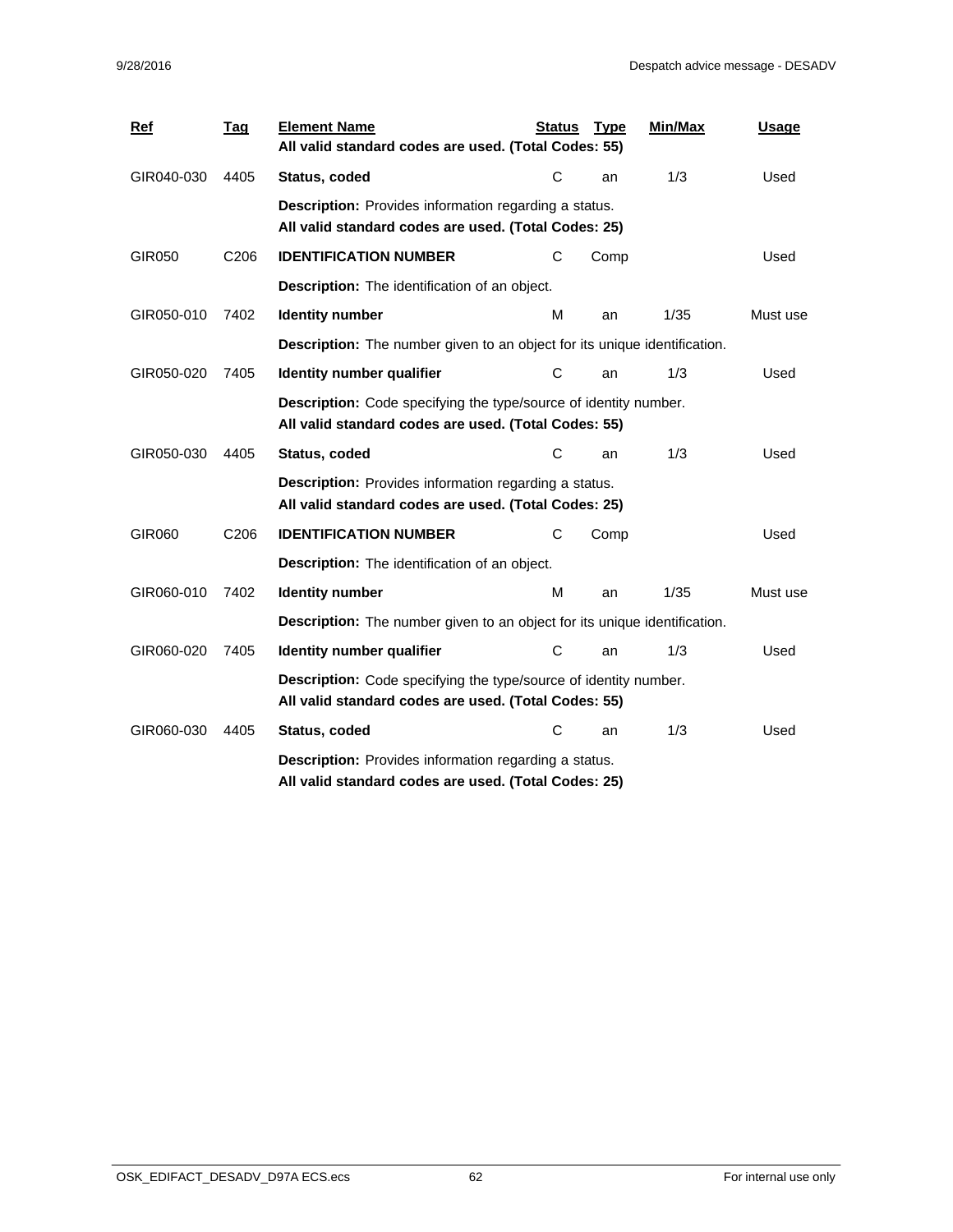# Segment Group 14 **Pos: 0520 Repeat: 99 Conditional**

**Conditional Group: 14 Elements: N/A**

**User Option (Usage):** Used

| Pos  | rag        | <b>Seament Name</b>          | <b>Status</b> | Rep | Jsaqe    |
|------|------------|------------------------------|---------------|-----|----------|
| 0530 | GIN        | <b>GOODS IDENTITY NUMBER</b> | M             |     | Must use |
| 0540 | <b>DLM</b> | DELIVERY LIMITATIONS         |               | 10  | Jsed     |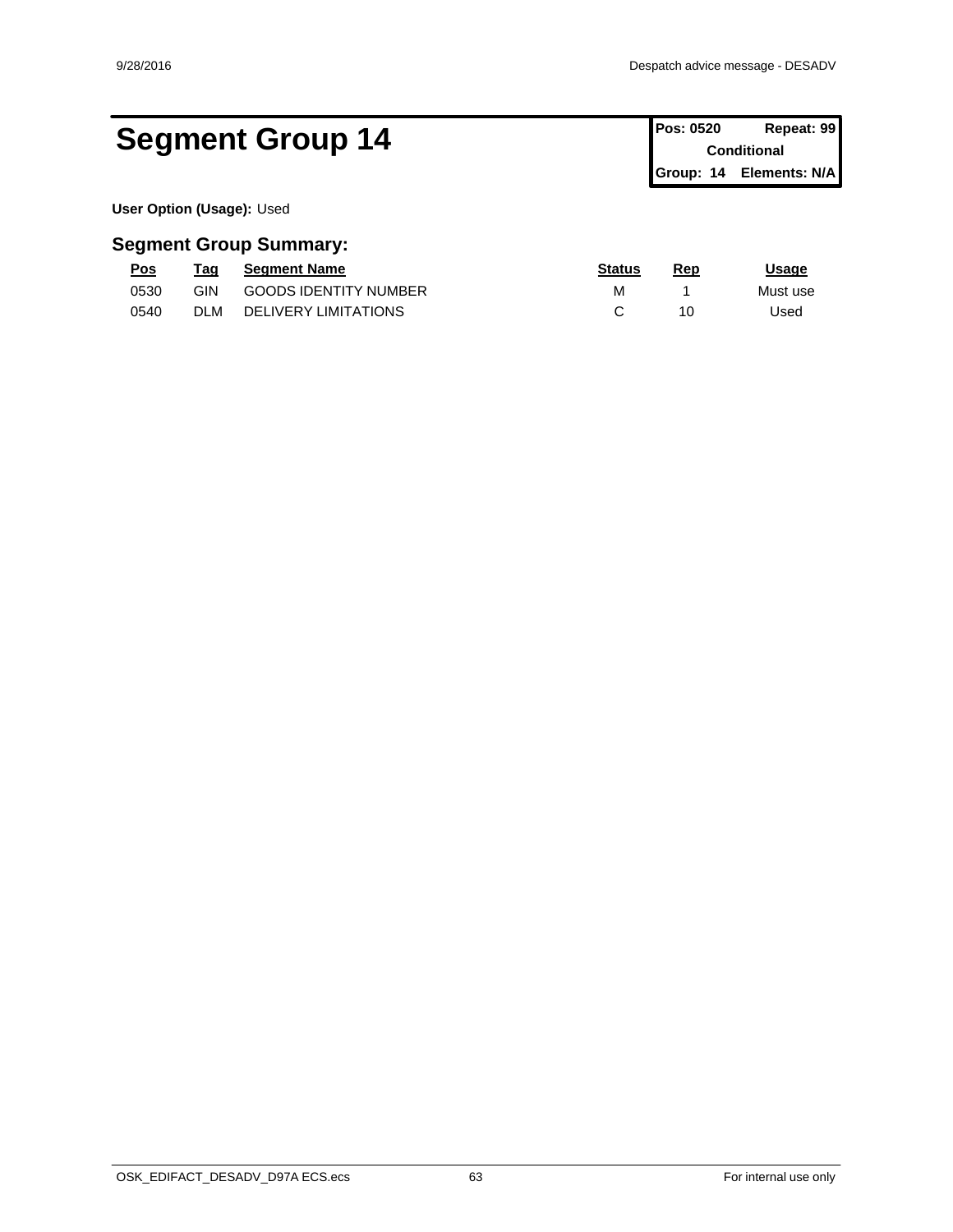# **GIN GOODS IDENTITY NUMBER**  $\int_{\text{Nandatory}}^{\text{Pos: 0530}}$

**Mandatory Group: 14 Elements: 6**

#### **User Option (Usage):** Must use

**Function:** To give specific identification numbers, either as single numbers or ranges.

| <b>Ref</b>    | <u>Tag</u>       | <b>Element Name</b>                                                                                      | <b>Status</b> | <b>Type</b> | Min/Max | <b>Usage</b> |
|---------------|------------------|----------------------------------------------------------------------------------------------------------|---------------|-------------|---------|--------------|
| GIN010        | 7405             | Identity number qualifier                                                                                | м             | an          | 1/3     | Must use     |
|               |                  | Description: Code specifying the type/source of identity number.                                         |               |             |         |              |
|               |                  | All valid standard codes are used. (Total Codes: 55)                                                     |               |             |         |              |
| <b>GIN020</b> | C <sub>208</sub> | <b>IDENTITY NUMBER RANGE</b>                                                                             | м             | Comp        |         | Must use     |
|               |                  | Description: Goods item identification numbers, start and end of consecutively<br>numbered range.        |               |             |         |              |
| GIN020-010    | 7402             | <b>Identity number</b>                                                                                   | м             | an          | 1/35    | Must use     |
|               |                  | <b>Description:</b> The number given to an object for its unique identification.                         |               |             |         |              |
| GIN020-020    | 7402             | <b>Identity number</b>                                                                                   | C             | an          | 1/35    | Used         |
|               |                  | <b>Description:</b> The number given to an object for its unique identification.                         |               |             |         |              |
| GIN030        | C208             | <b>IDENTITY NUMBER RANGE</b>                                                                             | С             | Comp        |         | Used         |
|               |                  | <b>Description:</b> Goods item identification numbers, start and end of consecutively<br>numbered range. |               |             |         |              |
| GIN030-010    | 7402             | <b>Identity number</b>                                                                                   | м             | an          | 1/35    | Must use     |
|               |                  | <b>Description:</b> The number given to an object for its unique identification.                         |               |             |         |              |
| GIN030-020    | 7402             | <b>Identity number</b>                                                                                   | С             | an          | 1/35    | Used         |
|               |                  | <b>Description:</b> The number given to an object for its unique identification.                         |               |             |         |              |
| <b>GIN040</b> | C208             | <b>IDENTITY NUMBER RANGE</b>                                                                             | С             | Comp        |         | Used         |
|               |                  | <b>Description:</b> Goods item identification numbers, start and end of consecutively<br>numbered range. |               |             |         |              |
| GIN040-010    | 7402             | <b>Identity number</b>                                                                                   | м             | an          | 1/35    | Must use     |
|               |                  | <b>Description:</b> The number given to an object for its unique identification.                         |               |             |         |              |
| GIN040-020    | 7402             | <b>Identity number</b>                                                                                   | C             | an          | 1/35    | Used         |
|               |                  | <b>Description:</b> The number given to an object for its unique identification.                         |               |             |         |              |
| GIN050        | C <sub>208</sub> | <b>IDENTITY NUMBER RANGE</b>                                                                             | С             | Comp        |         | Used         |
|               |                  | Description: Goods item identification numbers, start and end of consecutively<br>numbered range.        |               |             |         |              |
| GIN050-010    | 7402             | <b>Identity number</b>                                                                                   | M             | an          | 1/35    | Must use     |
|               |                  | <b>Description:</b> The number given to an object for its unique identification.                         |               |             |         |              |
| GIN050-020    | 7402             | <b>Identity number</b>                                                                                   | С             | an          | 1/35    | Used         |
|               |                  |                                                                                                          |               |             |         |              |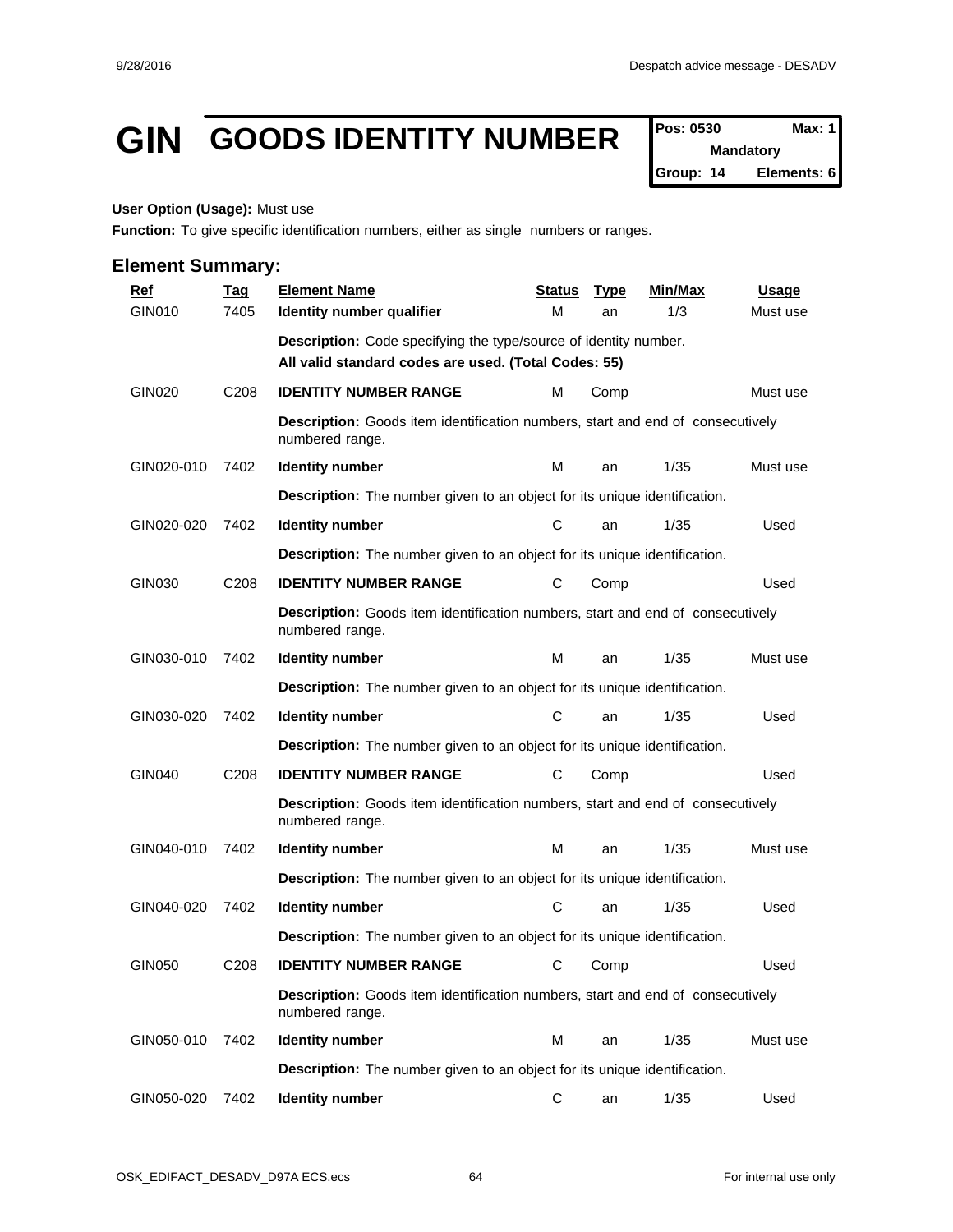| <b>Ref</b> | <u>Tag</u>       | <b>Element Name</b>                                                                                      | <b>Status</b> | <b>Type</b> | Min/Max | Usage    |
|------------|------------------|----------------------------------------------------------------------------------------------------------|---------------|-------------|---------|----------|
|            |                  | <b>Description:</b> The number given to an object for its unique identification.                         |               |             |         |          |
| GIN060     | C <sub>208</sub> | <b>IDENTITY NUMBER RANGE</b>                                                                             | С             | Comp        |         | Used     |
|            |                  | <b>Description:</b> Goods item identification numbers, start and end of consecutively<br>numbered range. |               |             |         |          |
| GIN060-010 | 7402             | <b>Identity number</b>                                                                                   | м             | an          | 1/35    | Must use |
|            |                  | <b>Description:</b> The number given to an object for its unique identification.                         |               |             |         |          |
| GIN060-020 | 7402             | <b>Identity number</b>                                                                                   | С             | an          | 1/35    | Used     |
|            |                  | <b>Description:</b> The number given to an object for its unique identification.                         |               |             |         |          |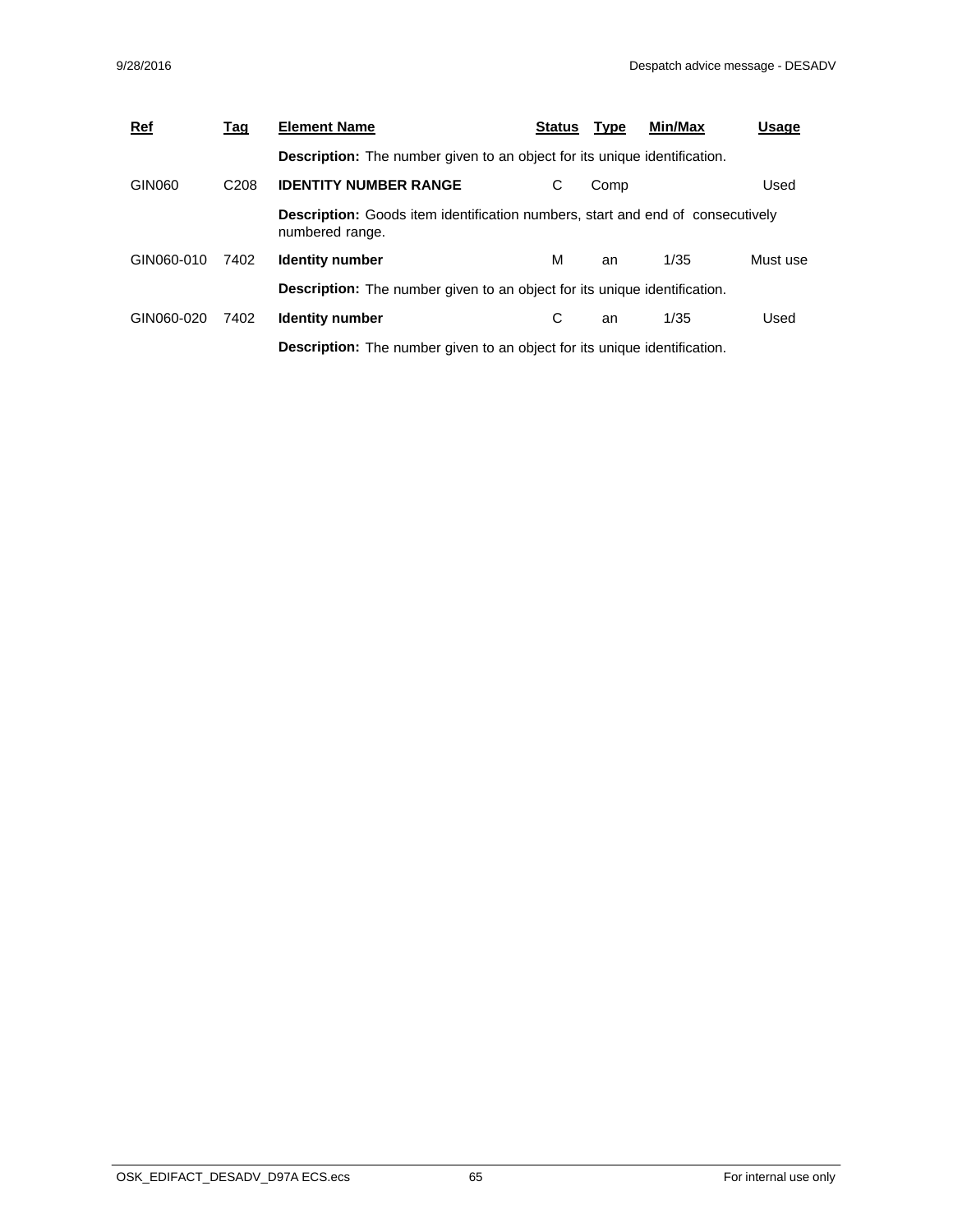# **DLM** DELIVERY LIMITATIONS Pos: 0540 Max: 10

**Conditional Group: 14 Elements: 4**

#### **User Option (Usage):** Used

**Function:** To specify limitations on deliveries.

| <b>Ref</b>      | <b>Tag</b>        | <b>Element Name</b>                                                                                                                         | <u>Status</u> | <b>Type</b> | Min/Max | <b>Usage</b> |
|-----------------|-------------------|---------------------------------------------------------------------------------------------------------------------------------------------|---------------|-------------|---------|--------------|
| <b>DLM010</b>   | 4455              | Back order, coded                                                                                                                           | C             | an          | 1/3     | Used         |
|                 |                   | <b>Description:</b> Code to identify the back order agreement.                                                                              |               |             |         |              |
|                 |                   | All valid standard codes are used. (Total Codes: 6)                                                                                         |               |             |         |              |
| <b>DLM020</b>   | C522              | <b>INSTRUCTION</b>                                                                                                                          | С             | Comp        |         | Used         |
|                 |                   | <b>Description:</b> To specify an instruction.                                                                                              |               |             |         |              |
| DLM020-010 4403 |                   | Instruction qualifier                                                                                                                       | М             | an          | 1/3     | Must use     |
|                 |                   | <b>Description:</b> Code giving specific meaning to the type of instructions.<br>All valid standard codes are used. (Total Codes: 9)        |               |             |         |              |
| DLM020-020 4401 |                   | Instruction, coded                                                                                                                          | С             | an          | 1/3     | Used         |
|                 |                   | Description: Specification of an action to be taken by the receiver of the message.<br>All valid standard codes are used. (Total Codes: 36) |               |             |         |              |
| DLM020-030 1131 |                   | Code list qualifier                                                                                                                         | С             | an          | 1/3     | Used         |
|                 |                   | <b>Description:</b> Identification of a code list.<br>All valid standard codes are used. (Total Codes: 123)                                 |               |             |         |              |
| DLM020-040 3055 |                   | Code list responsible agency, coded                                                                                                         | С             | an          | 1/3     | Used         |
|                 |                   | Description: Code identifying the agency responsible for a code list.<br>All valid standard codes are used. (Total Codes: 195)              |               |             |         |              |
| DLM020-050 4400 |                   | <b>Instruction</b>                                                                                                                          | С             | an          | 1/35    | Used         |
|                 |                   | <b>Description:</b> Description of an instruction.                                                                                          |               |             |         |              |
| <b>DLM030</b>   | C <sub>2</sub> 14 | <b>SPECIAL SERVICES</b><br><b>IDENTIFICATION</b>                                                                                            | C             | Comp        |         | Used         |
|                 |                   | <b>Description:</b> Identification of a special service by a code from a specified source or by<br>description.                             |               |             |         |              |
| DLM030-010 7161 |                   | Special services, coded                                                                                                                     | С             | an          | 1/3     | Used         |
|                 |                   | Description: Code identifying a special service.<br>All valid standard codes are used. (Total Codes: 262)                                   |               |             |         |              |
| DLM030-020 1131 |                   | Code list qualifier                                                                                                                         | С             | an          | 1/3     | Used         |
|                 |                   | <b>Description:</b> Identification of a code list.<br>All valid standard codes are used. (Total Codes: 123)                                 |               |             |         |              |
| DLM030-030 3055 |                   | Code list responsible agency, coded                                                                                                         | С             | an          | 1/3     | Used         |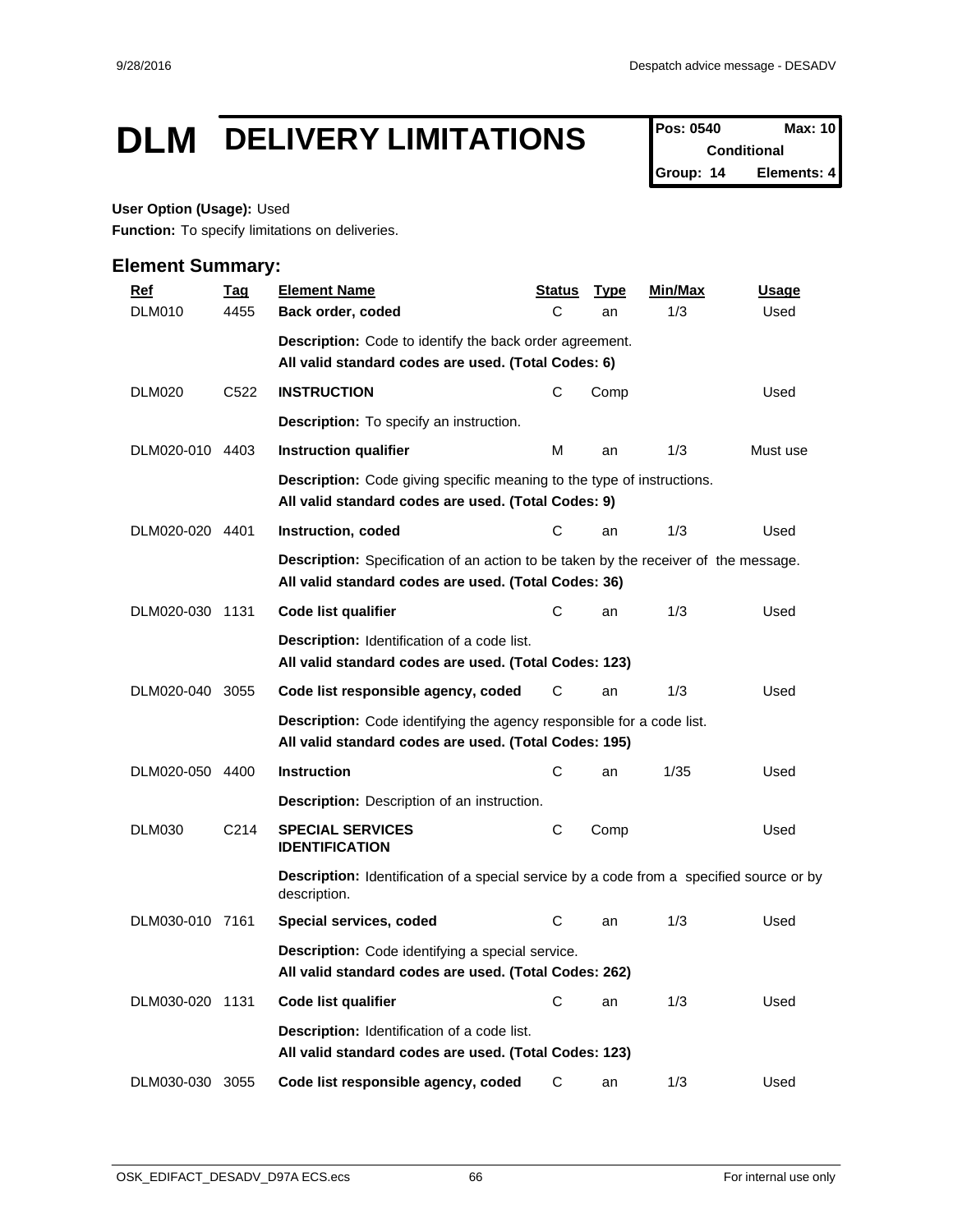| $Ref$           | <u>Tag</u> | <b>Element Name</b>                                                             | <b>Status</b> | <b>Type</b> | Min/Max | Usage |
|-----------------|------------|---------------------------------------------------------------------------------|---------------|-------------|---------|-------|
|                 |            | <b>Description:</b> Code identifying the agency responsible for a code list.    |               |             |         |       |
|                 |            | All valid standard codes are used. (Total Codes: 195)                           |               |             |         |       |
| DLM030-040 7160 |            | <b>Special service</b>                                                          | С             | an          | 1/35    | Used  |
|                 |            | <b>Description:</b> Description of a special service.                           |               |             |         |       |
| DLM030-050 7160 |            | <b>Special service</b>                                                          | С             | an          | 1/35    | Used  |
|                 |            | <b>Description:</b> Description of a special service.                           |               |             |         |       |
| DLM040          | 4457       | Product/service substitution, coded                                             | C             | an          | 1/3     | Used  |
|                 |            | <b>Description:</b> Code indicating product or service substitution conditions. |               |             |         |       |
|                 |            | All valid standard codes are used. (Total Codes: 8)                             |               |             |         |       |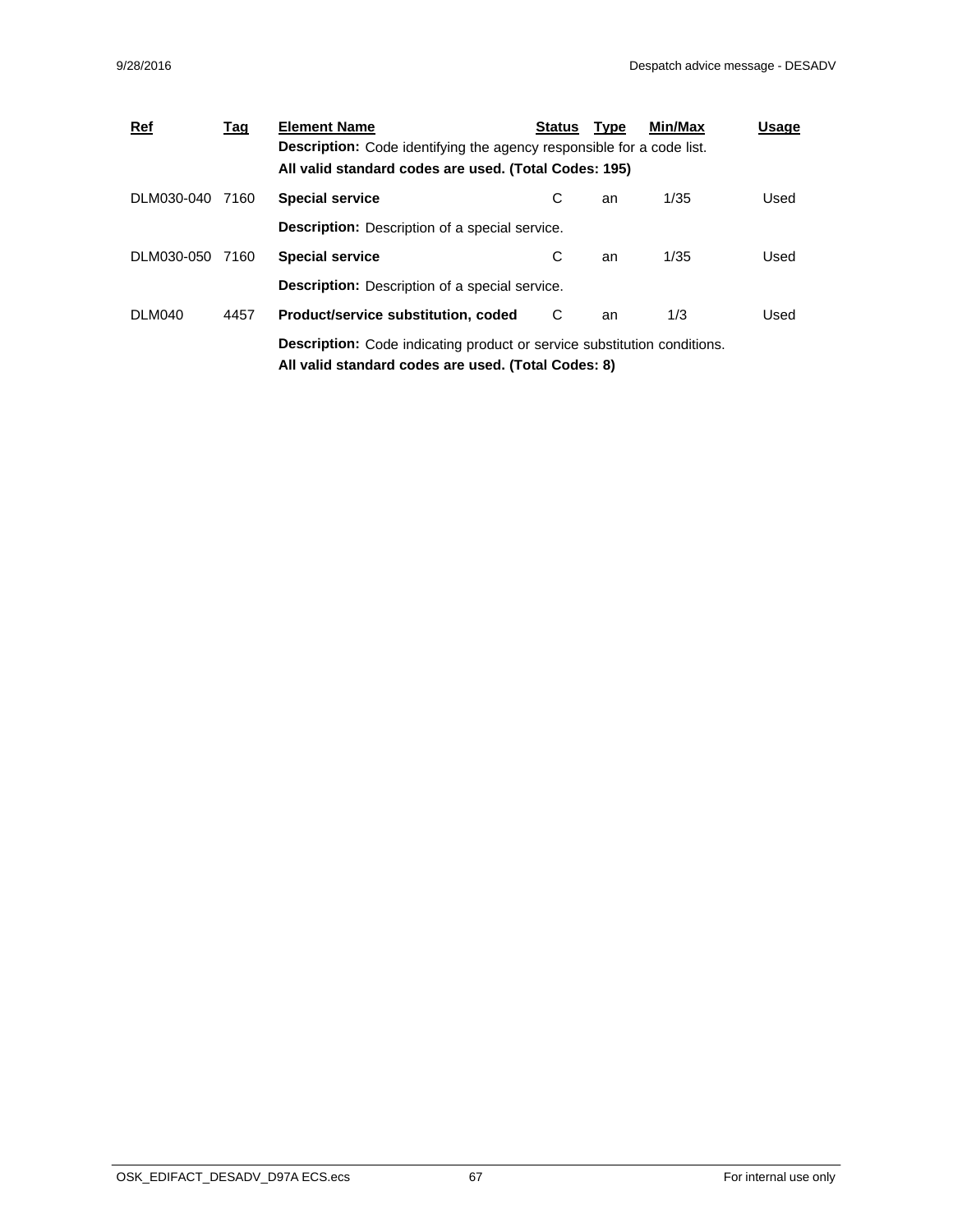# Segment Group 15 **Pos: 0550 Repeat: 9999**

**Conditional Group: 15 Elements: N/A**

**User Option (Usage):** Used

| $\underline{\mathsf{Pos}}$ | <b>Tag</b> | <b>Segment Name</b>                   | <b>Status</b> | <b>Rep</b> | <b>Usage</b> |  |
|----------------------------|------------|---------------------------------------|---------------|------------|--------------|--|
| 0560                       | LIN        | LINE ITEM                             | M             |            | Must use     |  |
| 0570                       | <b>PIA</b> | ADDITIONAL PRODUCT ID                 | С             | 10         | Used         |  |
| 0580                       | IMD        | <b>ITEM DESCRIPTION</b>               | С             | 25         | Used         |  |
| 0590                       | MEA        | <b>MEASUREMENTS</b>                   | С             | 10         | Used         |  |
| 0600                       | QTY        | <b>QUANTITY</b>                       | С             | 10         | Used         |  |
| 0610                       | ALI        | ADDITIONAL INFORMATION                | С             | 10         | Used         |  |
| 0620                       | GIN        | <b>GOODS IDENTITY NUMBER</b>          | С             | 100        | Used         |  |
| 0630                       | GIR        | <b>RELATED IDENTIFICATION NUMBERS</b> | C             | 100        | Used         |  |
| 0640                       | <b>DLM</b> | <b>DELIVERY LIMITATIONS</b>           | С             | 100        | Used         |  |
| 0650                       | <b>DTM</b> | DATE/TIME/PERIOD                      | С             | 5          | Used         |  |
| 0660                       | <b>NAD</b> | NAME AND ADDRESS                      | С             | 5          | Used         |  |
| 0670                       | <b>TDT</b> | <b>DETAILS OF TRANSPORT</b>           | С             |            | Used         |  |
| 0680                       | <b>HAN</b> | HANDLING INSTRUCTIONS                 | С             | 20         | Used         |  |
| 0690                       | <b>FTX</b> | FREE TEXT                             | С             | 99         | Used         |  |
| 0700                       | <b>MOA</b> | MONETARY AMOUNT                       | С             | 5          | Used         |  |
| 0710                       |            | Segment Group 16                      | С             | 99         | Used         |  |
| 0760                       |            | Segment Group 17                      | С             | 10         | Used         |  |
| 0800                       |            | Segment Group 18                      | С             | 100        | Used         |  |
| 0850                       |            | Segment Group 19                      | С             | 1000       | Used         |  |
| 0880                       |            | Segment Group 20                      | С             | 9999       | Used         |  |
| 1000                       |            | Segment Group 23                      | С             | 10         | Used         |  |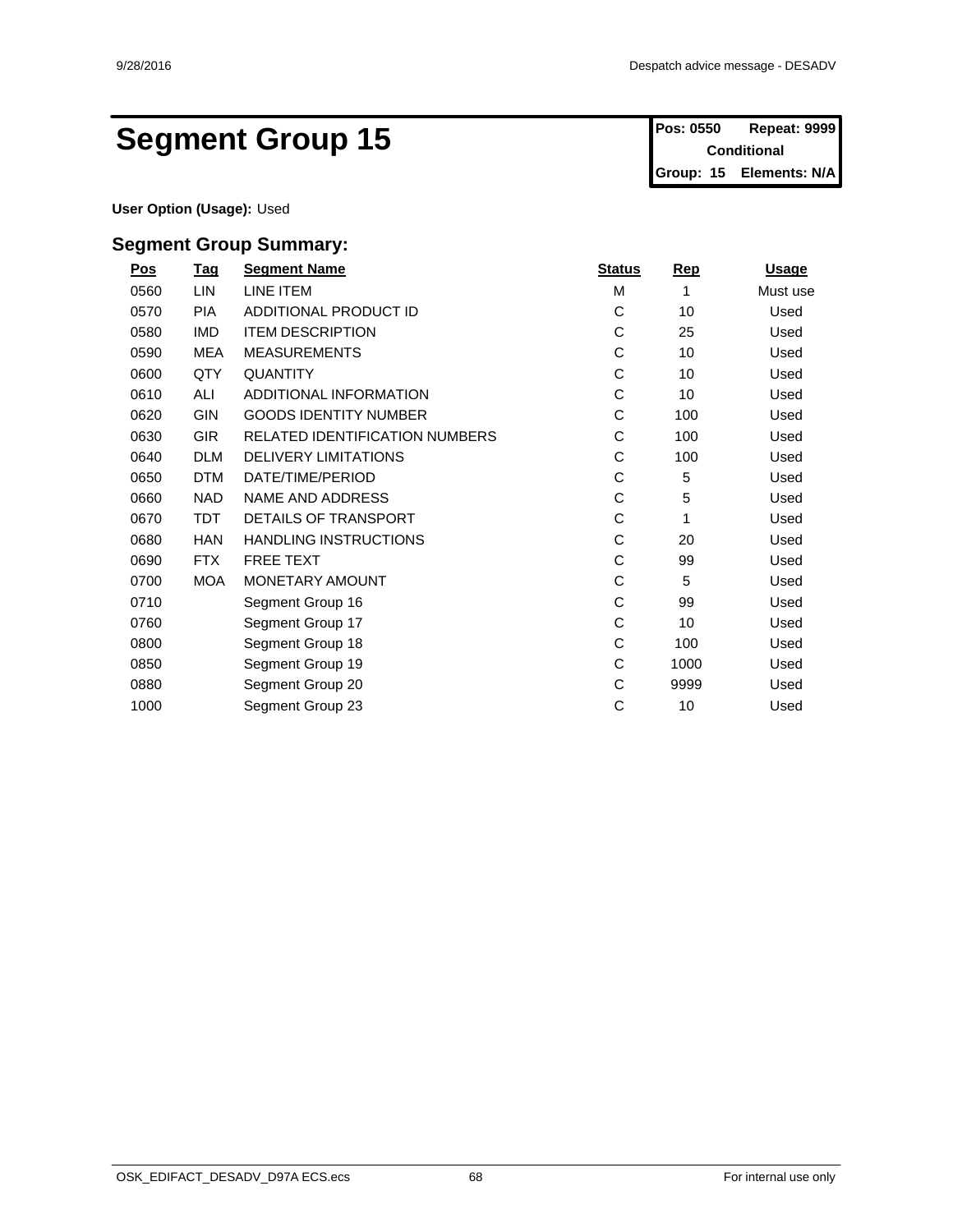# **LIN LINE ITEM Pos: 0560 Max: 1**

**Mandatory Group: 15 Elements: 6**

## **User Option (Usage):** Must use

**Function:** To identify a line item and configuration.

| <b>Ref</b>    | <b>Tag</b>        | <b>Element Name</b>                                                                                                                                                                                 | <u>Status</u> | <u>Type</u> | <u>Min/Max</u> | <u>Usage</u> |
|---------------|-------------------|-----------------------------------------------------------------------------------------------------------------------------------------------------------------------------------------------------|---------------|-------------|----------------|--------------|
| <b>LIN010</b> | 1082              | Line item number                                                                                                                                                                                    | C             | an          | 1/6            | Used         |
|               |                   | Description: Serial number designating each separate item within a series of articles.                                                                                                              |               |             |                |              |
| LIN020        | 1229              | Action request/notification, coded                                                                                                                                                                  | C             | an          | 1/3            | Used         |
|               |                   | Description: Code specifying the action to be taken or already taken.                                                                                                                               |               |             |                |              |
|               |                   | All valid standard codes are used. (Total Codes: 25)                                                                                                                                                |               |             |                |              |
| LIN030        | C <sub>2</sub> 12 | <b>ITEM NUMBER IDENTIFICATION</b>                                                                                                                                                                   | С             | Comp        |                | Used         |
|               |                   | <b>Description:</b> Goods identification for a specified source.                                                                                                                                    |               |             |                |              |
| LIN030-010    | 7140              | Item number                                                                                                                                                                                         | C             | an          | 1/35           | Used         |
|               |                   | <b>Description:</b> A number allocated to a group or item.                                                                                                                                          |               |             |                |              |
| LIN030-020    | 7143              | Item number type, coded                                                                                                                                                                             | C             | an          | 1/3            | Used         |
|               |                   | <b>Description:</b> Identification of the type of item number.<br>All valid standard codes are used. (Total Codes: 86)                                                                              |               |             |                |              |
| LIN030-030    | 1131              | Code list qualifier                                                                                                                                                                                 | C             | an          | 1/3            | Used         |
|               |                   | <b>Description:</b> Identification of a code list.<br>All valid standard codes are used. (Total Codes: 123)                                                                                         |               |             |                |              |
| LIN030-040    | 3055              | Code list responsible agency, coded                                                                                                                                                                 | C             | an          | 1/3            | Used         |
|               |                   | <b>Description:</b> Code identifying the agency responsible for a code list.<br>All valid standard codes are used. (Total Codes: 195)                                                               |               |             |                |              |
| <b>LIN040</b> | C829              | <b>SUB-LINE INFORMATION</b>                                                                                                                                                                         | С             | Comp        |                | Used         |
|               |                   | <b>Description:</b> To provide an indication that a segment or segment group is used to<br>contain sub-line or sub-line item information and to optionally enable the sub-line to be<br>identified. |               |             |                |              |
| LIN040-010    | 5495              | Sub-line indicator, coded                                                                                                                                                                           | C             | an          | 1/3            | Used         |
|               |                   | <b>Description:</b> Indication that the segment and/or segment group is used for sub-line item<br>information.<br>All valid standard codes are used. (Total Codes: 1)                               |               |             |                |              |
| LIN040-020    | 1082              | Line item number                                                                                                                                                                                    | С             | an          | 1/6            | Used         |
|               |                   | Description: Serial number designating each separate item within a series of articles.                                                                                                              |               |             |                |              |
| <b>LIN050</b> | 1222              | <b>Configuration level</b>                                                                                                                                                                          | C             |             | 1/2            | Used         |
|               |                   | <b>Description:</b> Number indicating the level of an object which is in a hierarchy.                                                                                                               |               |             |                |              |
|               |                   |                                                                                                                                                                                                     |               |             |                |              |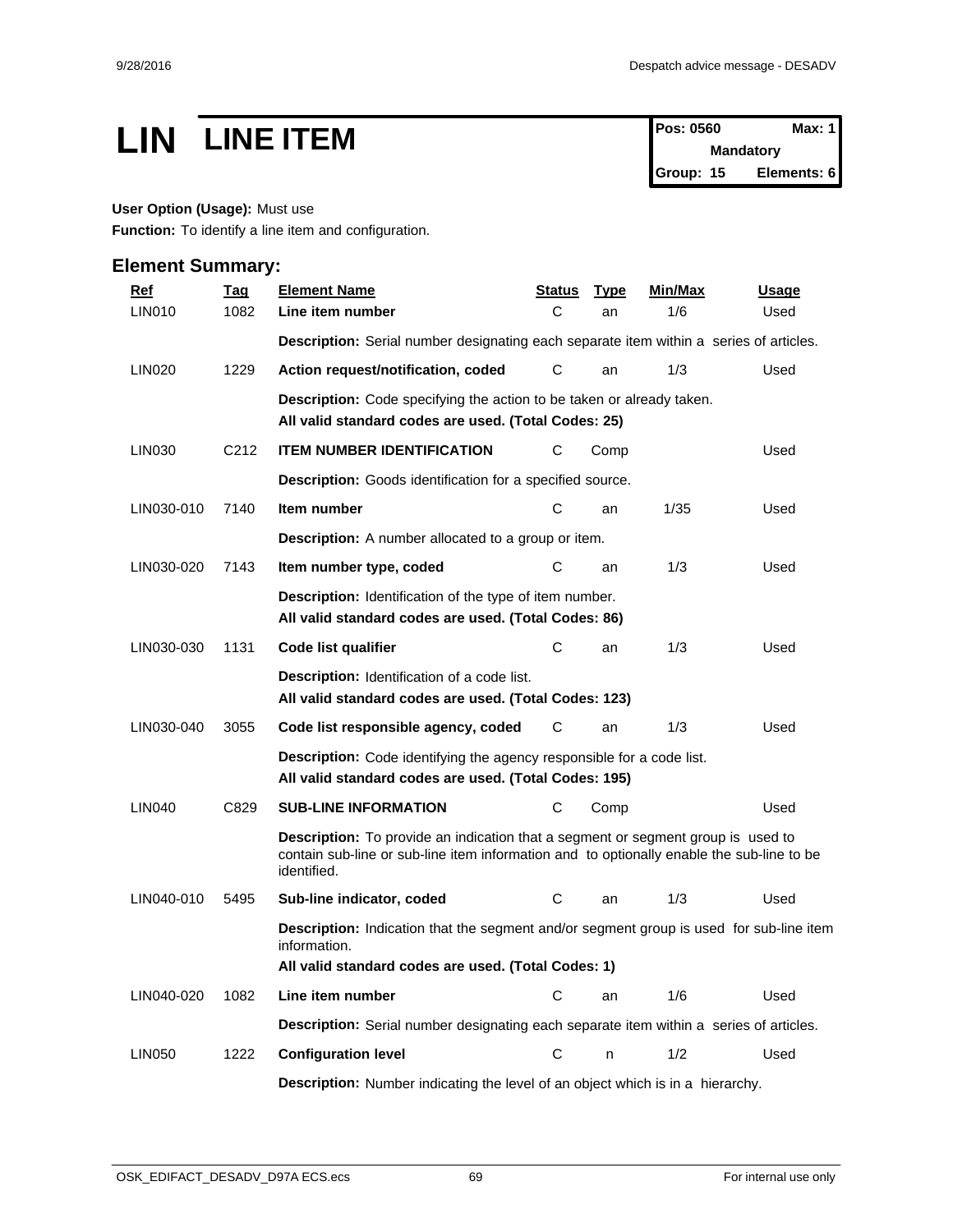| <u>Ref</u> | Taq  | <b>Element Name</b>                                                                       | Status | Type | Min/Max | <u>Usage</u> |
|------------|------|-------------------------------------------------------------------------------------------|--------|------|---------|--------------|
| LIN060     | 7083 | <b>Configuration, coded</b>                                                               |        | an   | 1/3     | Used         |
|            |      | <b>Description:</b> Code indicating the status of the sub-line item in the configuration. |        |      |         |              |

**All valid standard codes are used. (Total Codes: 3)**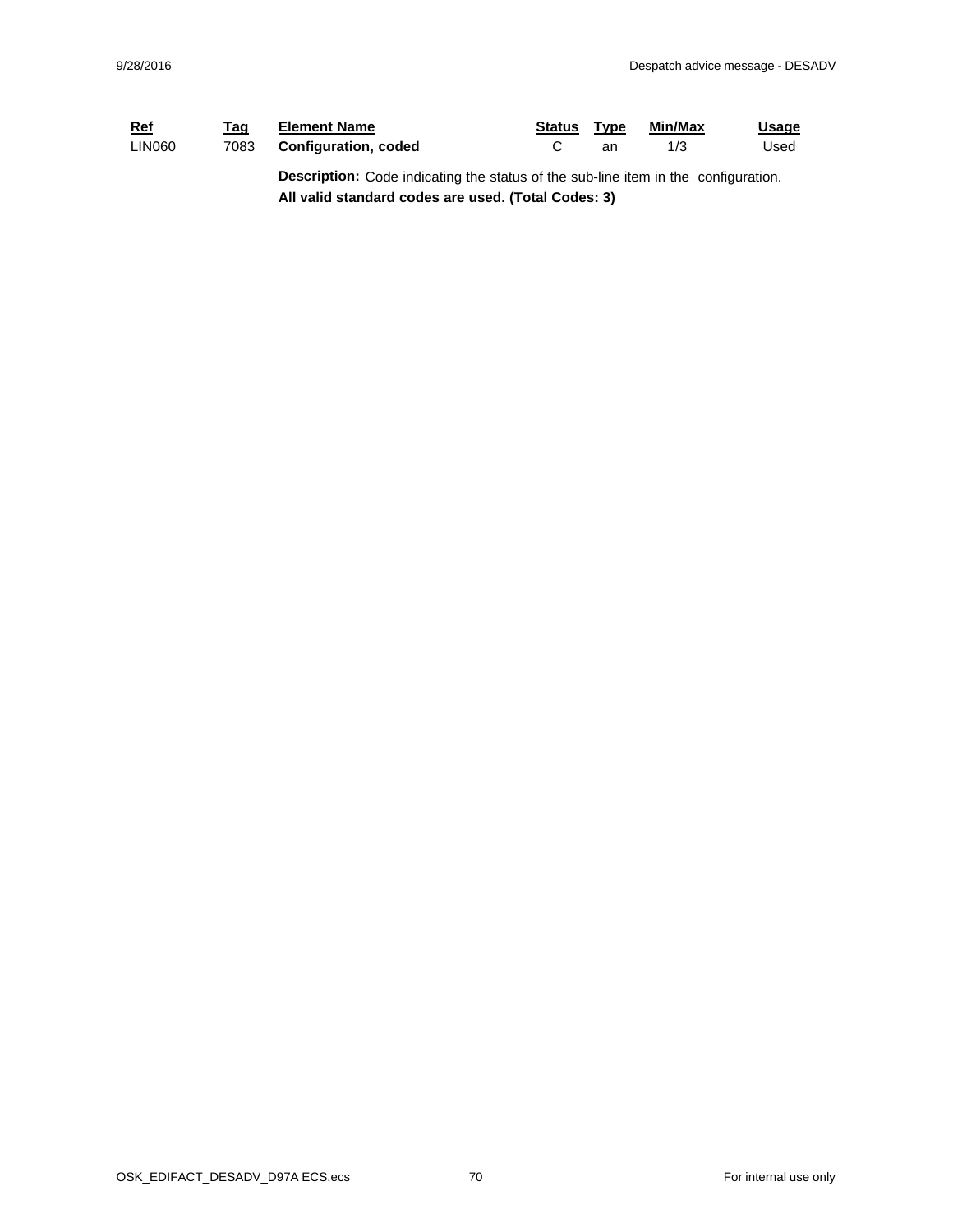## **PIA** ADDITIONAL PRODUCT ID **Pos: 0570** Max: 10

**Conditional Group: 15 Elements: 6**

#### **User Option (Usage):** Used

**Function:** To specify additional or substitutional item identification codes.

| <b>Ref</b>    | <b>Tag</b>        | <b>Element Name</b>                                                                                                            | <b>Status</b> | <b>Type</b> | Min/Max | <b>Usage</b> |
|---------------|-------------------|--------------------------------------------------------------------------------------------------------------------------------|---------------|-------------|---------|--------------|
| <b>PIA010</b> | 4347              | Product id. function qualifier                                                                                                 | М             | an          | 1/3     | Must use     |
|               |                   | Description: Indication of the function of the product code.                                                                   |               |             |         |              |
|               |                   | All valid standard codes are used. (Total Codes: 9)                                                                            |               |             |         |              |
| <b>PIA020</b> | C <sub>2</sub> 12 | <b>ITEM NUMBER IDENTIFICATION</b>                                                                                              | м             | Comp        |         | Must use     |
|               |                   | Description: Goods identification for a specified source.                                                                      |               |             |         |              |
| PIA020-010    | 7140              | Item number                                                                                                                    | С             | an          | 1/35    | Used         |
|               |                   | <b>Description:</b> A number allocated to a group or item.                                                                     |               |             |         |              |
| PIA020-020    | 7143              | Item number type, coded                                                                                                        | С             | an          | 1/3     | Used         |
|               |                   | Description: Identification of the type of item number.<br>All valid standard codes are used. (Total Codes: 86)                |               |             |         |              |
| PIA020-030    | 1131              | <b>Code list qualifier</b>                                                                                                     | С             | an          | 1/3     | Used         |
|               |                   | Description: Identification of a code list.<br>All valid standard codes are used. (Total Codes: 123)                           |               |             |         |              |
| PIA020-040    | 3055              | Code list responsible agency, coded                                                                                            | С             | an          | 1/3     | Used         |
|               |                   | Description: Code identifying the agency responsible for a code list.<br>All valid standard codes are used. (Total Codes: 195) |               |             |         |              |
| <b>PIA030</b> | C <sub>2</sub> 12 | <b>ITEM NUMBER IDENTIFICATION</b>                                                                                              | С             | Comp        |         | Used         |
|               |                   | Description: Goods identification for a specified source.                                                                      |               |             |         |              |
| PIA030-010    | 7140              | Item number                                                                                                                    | С             | an          | 1/35    | Used         |
|               |                   | Description: A number allocated to a group or item.                                                                            |               |             |         |              |
| PIA030-020    | 7143              | Item number type, coded                                                                                                        | C             | an          | 1/3     | Used         |
|               |                   | Description: Identification of the type of item number.<br>All valid standard codes are used. (Total Codes: 86)                |               |             |         |              |
| PIA030-030    | 1131              | Code list qualifier                                                                                                            | C             | an          | 1/3     | Used         |
|               |                   | Description: Identification of a code list.<br>All valid standard codes are used. (Total Codes: 123)                           |               |             |         |              |
| PIA030-040    | 3055              | Code list responsible agency, coded                                                                                            | C             | an          | 1/3     | Used         |
|               |                   | Description: Code identifying the agency responsible for a code list.<br>All valid standard codes are used. (Total Codes: 195) |               |             |         |              |
| <b>PIA040</b> | C <sub>2</sub> 12 | <b>ITEM NUMBER IDENTIFICATION</b>                                                                                              | C             | Comp        |         | Used         |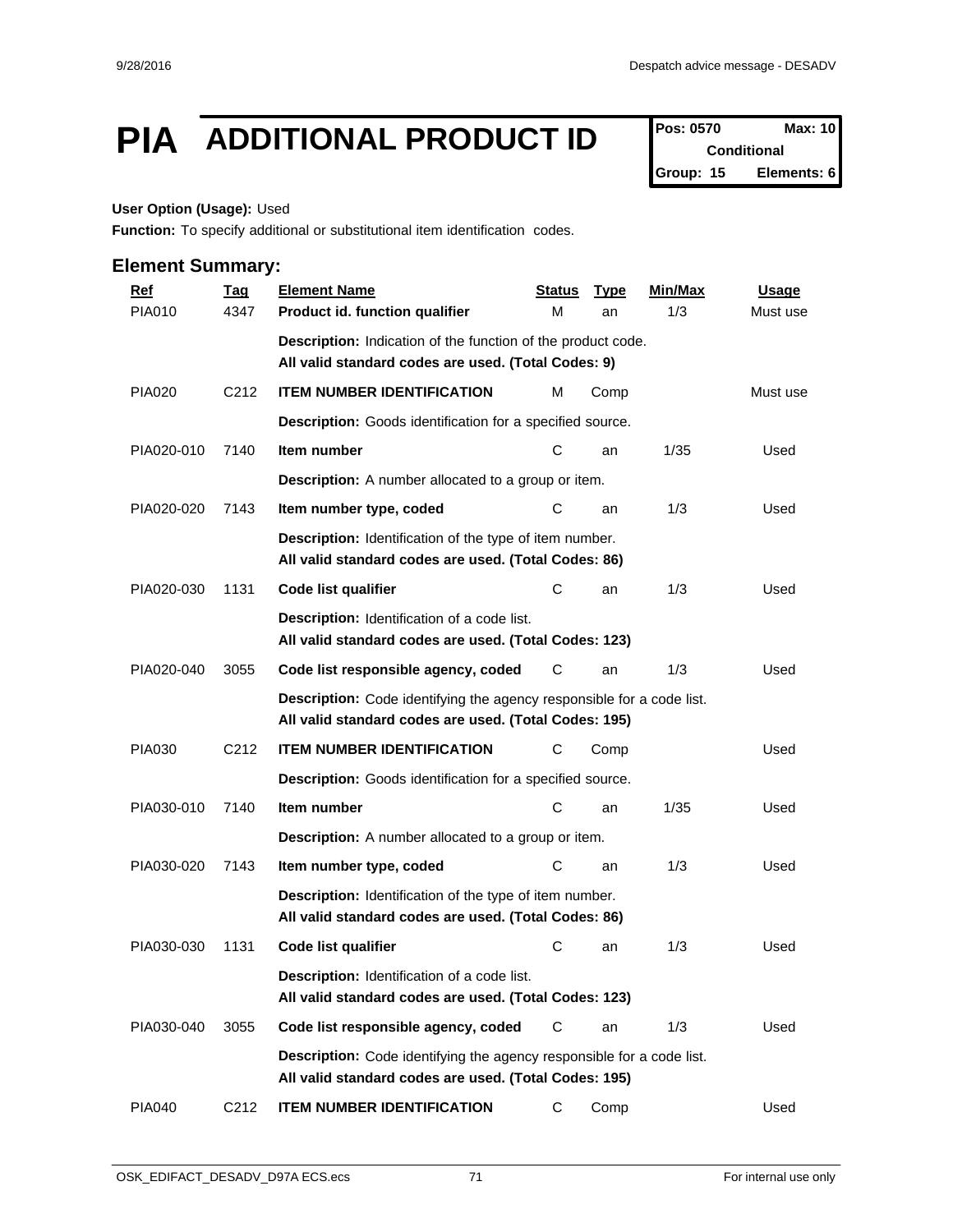| <b>Ref</b>    | <u>Tag</u>        | <b>Element Name</b>                                                                                                                   | <u>Status</u> | <b>Type</b> | Min/Max | Usage |
|---------------|-------------------|---------------------------------------------------------------------------------------------------------------------------------------|---------------|-------------|---------|-------|
|               |                   | Description: Goods identification for a specified source.                                                                             |               |             |         |       |
| PIA040-010    | 7140              | Item number                                                                                                                           | С             | an          | 1/35    | Used  |
|               |                   | <b>Description:</b> A number allocated to a group or item.                                                                            |               |             |         |       |
| PIA040-020    | 7143              | Item number type, coded                                                                                                               | С             | an          | 1/3     | Used  |
|               |                   | Description: Identification of the type of item number.<br>All valid standard codes are used. (Total Codes: 86)                       |               |             |         |       |
| PIA040-030    | 1131              | <b>Code list qualifier</b>                                                                                                            | С             | an          | 1/3     | Used  |
|               |                   | Description: Identification of a code list.<br>All valid standard codes are used. (Total Codes: 123)                                  |               |             |         |       |
| PIA040-040    | 3055              | Code list responsible agency, coded                                                                                                   | C             | an          | 1/3     | Used  |
|               |                   | <b>Description:</b> Code identifying the agency responsible for a code list.<br>All valid standard codes are used. (Total Codes: 195) |               |             |         |       |
| <b>PIA050</b> | C <sub>2</sub> 12 | <b>ITEM NUMBER IDENTIFICATION</b>                                                                                                     | С             | Comp        |         | Used  |
|               |                   | Description: Goods identification for a specified source.                                                                             |               |             |         |       |
| PIA050-010    | 7140              | Item number                                                                                                                           | С             | an          | 1/35    | Used  |
|               |                   | <b>Description:</b> A number allocated to a group or item.                                                                            |               |             |         |       |
| PIA050-020    | 7143              | Item number type, coded                                                                                                               | С             | an          | 1/3     | Used  |
|               |                   | Description: Identification of the type of item number.<br>All valid standard codes are used. (Total Codes: 86)                       |               |             |         |       |
| PIA050-030    | 1131              | Code list qualifier                                                                                                                   | С             | an          | 1/3     | Used  |
|               |                   | Description: Identification of a code list.<br>All valid standard codes are used. (Total Codes: 123)                                  |               |             |         |       |
| PIA050-040    | 3055              | Code list responsible agency, coded                                                                                                   | С             | an          | 1/3     | Used  |
|               |                   | <b>Description:</b> Code identifying the agency responsible for a code list.<br>All valid standard codes are used. (Total Codes: 195) |               |             |         |       |
| <b>PIA060</b> | C <sub>2</sub> 12 | <b>ITEM NUMBER IDENTIFICATION</b>                                                                                                     | С             | Comp        |         | Used  |
|               |                   | Description: Goods identification for a specified source.                                                                             |               |             |         |       |
| PIA060-010    | 7140              | Item number                                                                                                                           | C             | an          | 1/35    | Used  |
|               |                   | <b>Description:</b> A number allocated to a group or item.                                                                            |               |             |         |       |
| PIA060-020    | 7143              | Item number type, coded                                                                                                               | С             | an          | 1/3     | Used  |
|               |                   | Description: Identification of the type of item number.<br>All valid standard codes are used. (Total Codes: 86)                       |               |             |         |       |
| PIA060-030    | 1131              | Code list qualifier                                                                                                                   | С             | an          | 1/3     | Used  |
|               |                   | Description: Identification of a code list.<br>All valid standard codes are used. (Total Codes: 123)                                  |               |             |         |       |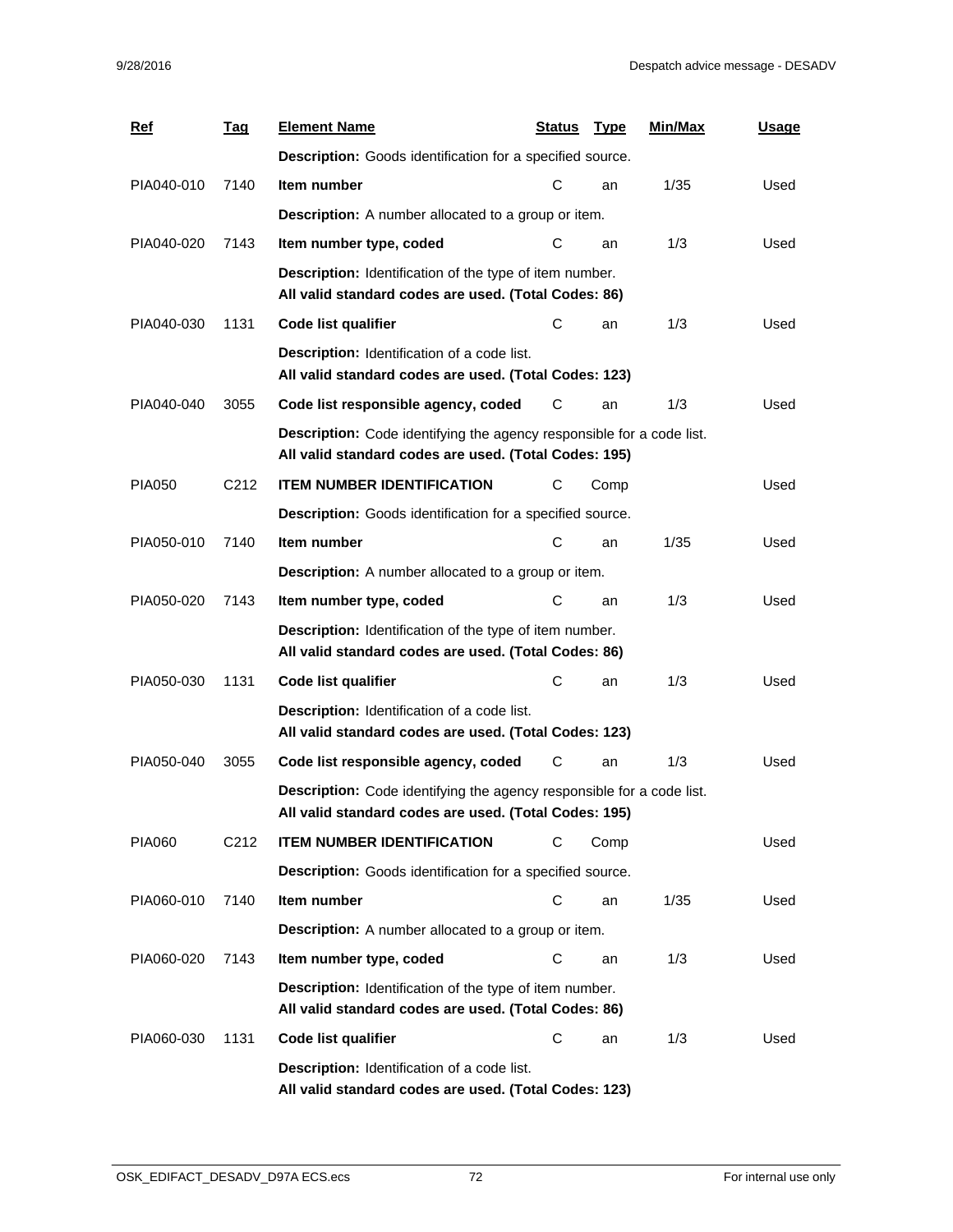| <u>Ref</u> | Taq  | <b>Element Name</b>                                                          | Status | Type | Min/Max | <u>Usage</u> |  |  |  |
|------------|------|------------------------------------------------------------------------------|--------|------|---------|--------------|--|--|--|
| PIA060-040 | 3055 | Code list responsible agency, coded                                          |        | an   | 1/3     | Used         |  |  |  |
|            |      | <b>Description:</b> Code identifying the agency responsible for a code list. |        |      |         |              |  |  |  |
|            |      | All valid standard codes are used. (Total Codes: 195)                        |        |      |         |              |  |  |  |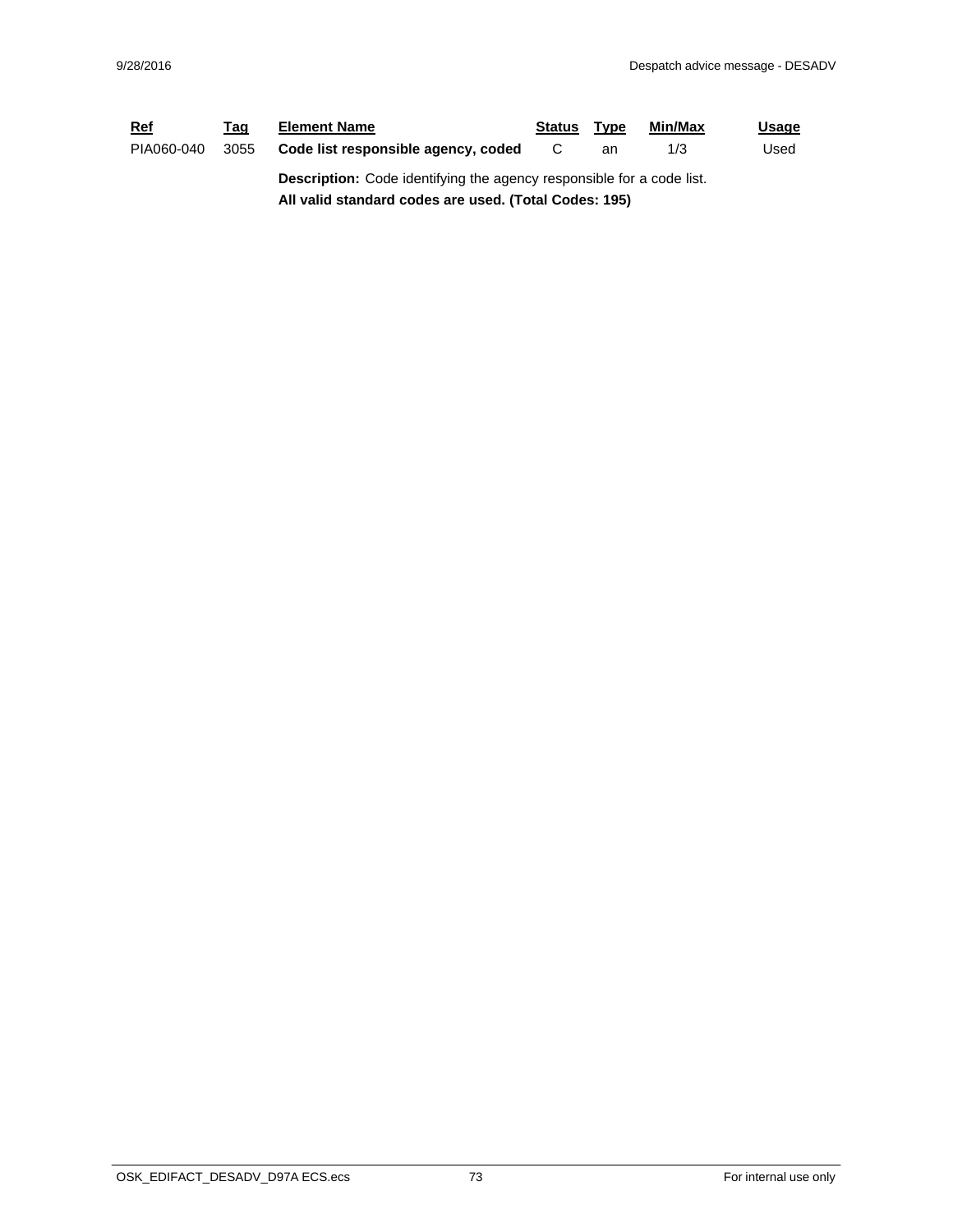## **IMD ITEM DESCRIPTION Pos: 0580 Max: 25**<br>Conditional

**Conditional Group: 15 Elements: 4**

### **User Option (Usage):** Used

**Function:** To describe an item in either an industry or free format.

| <b>Ref</b>    | <b>Tag</b>       | <b>Element Name</b>                                                                                                                             | Status | <b>Type</b> | Min/Max | Usage |
|---------------|------------------|-------------------------------------------------------------------------------------------------------------------------------------------------|--------|-------------|---------|-------|
| <b>IMD010</b> | 7077             | Item description type, coded                                                                                                                    | C      | an          | 1/3     | Used  |
|               |                  | Description: Code indicating the format of a description.<br>All valid standard codes are used. (Total Codes: 8)                                |        |             |         |       |
| <b>IMD020</b> | 7081             | Item characteristic, coded                                                                                                                      | С      | an          | 1/3     | Used  |
|               |                  | <b>Description:</b> Code specifying the item characteristic being described.<br>All valid standard codes are used. (Total Codes: 156)           |        |             |         |       |
| <b>IMD030</b> | C <sub>273</sub> | <b>ITEM DESCRIPTION</b>                                                                                                                         | C      | Comp        |         | Used  |
|               |                  | Description: Description of an item.                                                                                                            |        |             |         |       |
| IMD030-010    | 7009             | Item description identification                                                                                                                 | С      | an          | 1/17    | Used  |
|               |                  | Description: Code from an industry code list which provides specific data about a<br>product characteristic.                                    |        |             |         |       |
| IMD030-020    | 1131             | <b>Code list qualifier</b>                                                                                                                      | С      | an          | 1/3     | Used  |
|               |                  | Description: Identification of a code list.<br>All valid standard codes are used. (Total Codes: 123)                                            |        |             |         |       |
| IMD030-030    | 3055             | Code list responsible agency, coded                                                                                                             | С      | an          | 1/3     | Used  |
|               |                  | <b>Description:</b> Code identifying the agency responsible for a code list.<br>All valid standard codes are used. (Total Codes: 195)           |        |             |         |       |
| IMD030-040    | 7008             | Item description                                                                                                                                | C      | an          | 1/35    | Used  |
|               |                  | Description: Plain language description of articles or products.                                                                                |        |             |         |       |
| IMD030-050    | 7008             | Item description                                                                                                                                | C      | an          | 1/35    | Used  |
|               |                  | Description: Plain language description of articles or products.                                                                                |        |             |         |       |
| IMD030-060    | 3453             | Language, coded                                                                                                                                 | С      | an          | 1/3     | Used  |
|               |                  | Description: Code of language (ISO 639-1988).                                                                                                   |        |             |         |       |
| IMD040        | 7383             | Surface/layer indicator, coded                                                                                                                  | С      | an          | 1/3     | Used  |
|               |                  | Description: Code indicating the surface or layer of a product that is being described.<br>All valid standard codes are used. (Total Codes: 24) |        |             |         |       |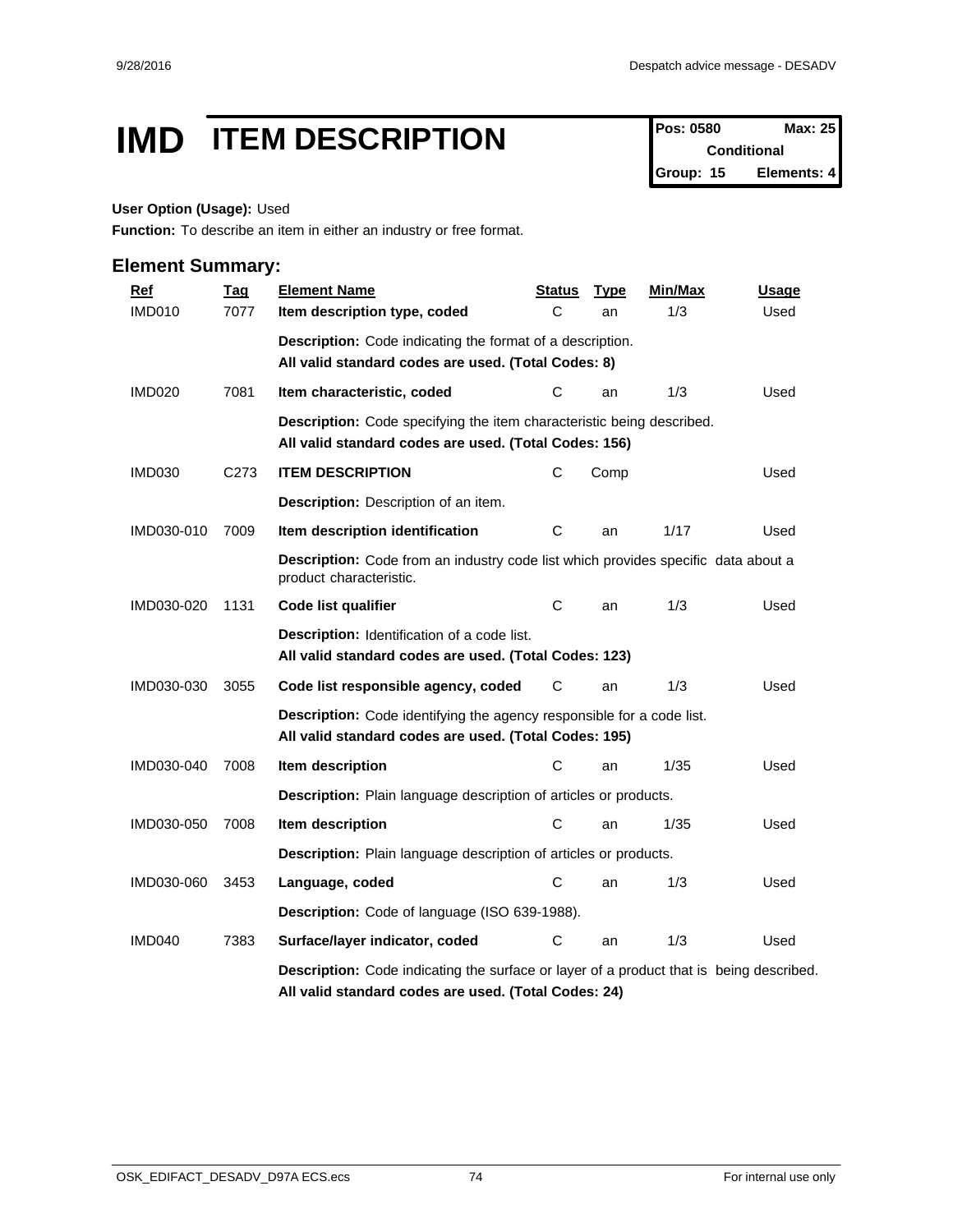## **MEA MEASUREMENTS Pos: 0590 Max: 10**

**Conditional Group: 15 Elements: 4**

#### **User Option (Usage):** Used

**Function:** To specify physical measurements, including dimension tolerances, weights and counts.

| <b>Ref</b>      | <u>Tag</u>       | <b>Element Name</b>                                                                                                                          | <b>Status</b> | <b>Type</b> | <b>Min/Max</b> | Usage    |  |  |  |  |  |
|-----------------|------------------|----------------------------------------------------------------------------------------------------------------------------------------------|---------------|-------------|----------------|----------|--|--|--|--|--|
| <b>MEA010</b>   | 6311             | Measurement purpose qualifier                                                                                                                | м             | an          | 1/3            | Must use |  |  |  |  |  |
|                 |                  | <b>Description:</b> Specification of the purpose of the measurement.                                                                         |               |             |                |          |  |  |  |  |  |
|                 |                  | All valid standard codes are used. (Total Codes: 88)                                                                                         |               |             |                |          |  |  |  |  |  |
| <b>MEA020</b>   | C <sub>502</sub> | <b>MEASUREMENT DETAILS</b>                                                                                                                   | С             | Comp        |                | Used     |  |  |  |  |  |
|                 |                  | Description: Identification of measurement type.                                                                                             |               |             |                |          |  |  |  |  |  |
| MEA020-010 6313 |                  | Property measured, coded                                                                                                                     | С             | an          | 1/3            | Used     |  |  |  |  |  |
|                 |                  | Description: Specification of the property measured.<br>All valid standard codes are used. (Total Codes: 229)                                |               |             |                |          |  |  |  |  |  |
| MEA020-020 6321 |                  | Measurement significance, coded                                                                                                              | С             | an          | 1/3            | Used     |  |  |  |  |  |
|                 |                  | Description: Code specifying the significance of a measurement value.<br>All valid standard codes are used. (Total Codes: 11)                |               |             |                |          |  |  |  |  |  |
| MEA020-030 6155 |                  | <b>Measurement attribute identification</b>                                                                                                  | С             | an          | 1/17           | Used     |  |  |  |  |  |
|                 |                  | Description: Code used to specify non-discrete measurement values.<br>All valid standard codes are used. (Total Codes: 42)                   |               |             |                |          |  |  |  |  |  |
| MEA020-040 6154 |                  | <b>Measurement attribute</b>                                                                                                                 | С             | an          | 1/70           | Used     |  |  |  |  |  |
|                 |                  | Description: To specify non-discrete measurement values.                                                                                     |               |             |                |          |  |  |  |  |  |
| <b>MEA030</b>   | C174             | <b>VALUE/RANGE</b>                                                                                                                           | С             | Comp        |                | Used     |  |  |  |  |  |
|                 |                  | <b>Description:</b> Measurement value and relevant minimum and maximum tolerances in<br>that order.                                          |               |             |                |          |  |  |  |  |  |
| MEA030-010 6411 |                  | <b>Measure unit qualifier</b>                                                                                                                | м             | an          | 1/3            | Must use |  |  |  |  |  |
|                 |                  | Description: Indication of the unit of measurement in which weight (mass), capacity,<br>length, area, volume or other quantity is expressed. |               |             |                |          |  |  |  |  |  |
| MEA030-020 6314 |                  | <b>Measurement value</b>                                                                                                                     | С             | an          | 1/18           | Used     |  |  |  |  |  |
|                 |                  | Description: Value of the measured unit.                                                                                                     |               |             |                |          |  |  |  |  |  |
| MEA030-030 6162 |                  | Range minimum                                                                                                                                | C             | n           | 1/18           | Used     |  |  |  |  |  |
|                 |                  | Description: Minimum of a range.                                                                                                             |               |             |                |          |  |  |  |  |  |
| MEA030-040 6152 |                  | Range maximum                                                                                                                                | C             | n           | 1/18           | Used     |  |  |  |  |  |
|                 |                  | Description: Maximum of a range.                                                                                                             |               |             |                |          |  |  |  |  |  |
| MEA030-050 6432 |                  | <b>Significant digits</b>                                                                                                                    | $\mathbf C$   | n           | 1/2            | Used     |  |  |  |  |  |
|                 |                  | Description: To specify the number of significant digits.                                                                                    |               |             |                |          |  |  |  |  |  |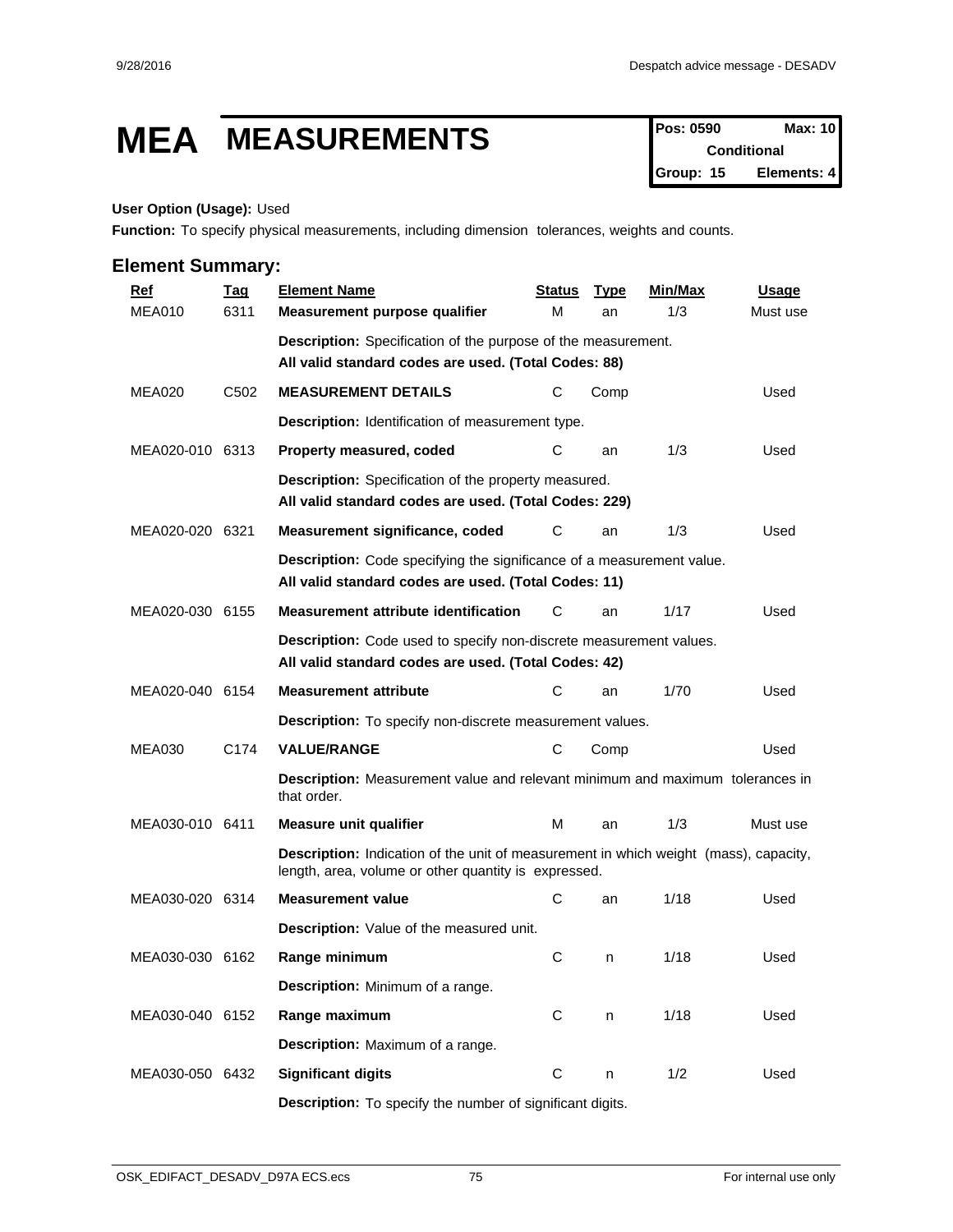| <b>Ref</b> | Tag  | <b>Element Name</b>                                                                            | <b>Status</b> | Type | Min/Max | <u>Usage</u> |  |
|------------|------|------------------------------------------------------------------------------------------------|---------------|------|---------|--------------|--|
| MEA040     | 7383 | Surface/layer indicator, coded                                                                 |               | an   | 1/3     | Used         |  |
|            |      | <b>Description:</b> Code indicating the surface or layer of a product that is being described. |               |      |         |              |  |
|            |      | All valid standard codes are used. (Total Codes: 24)                                           |               |      |         |              |  |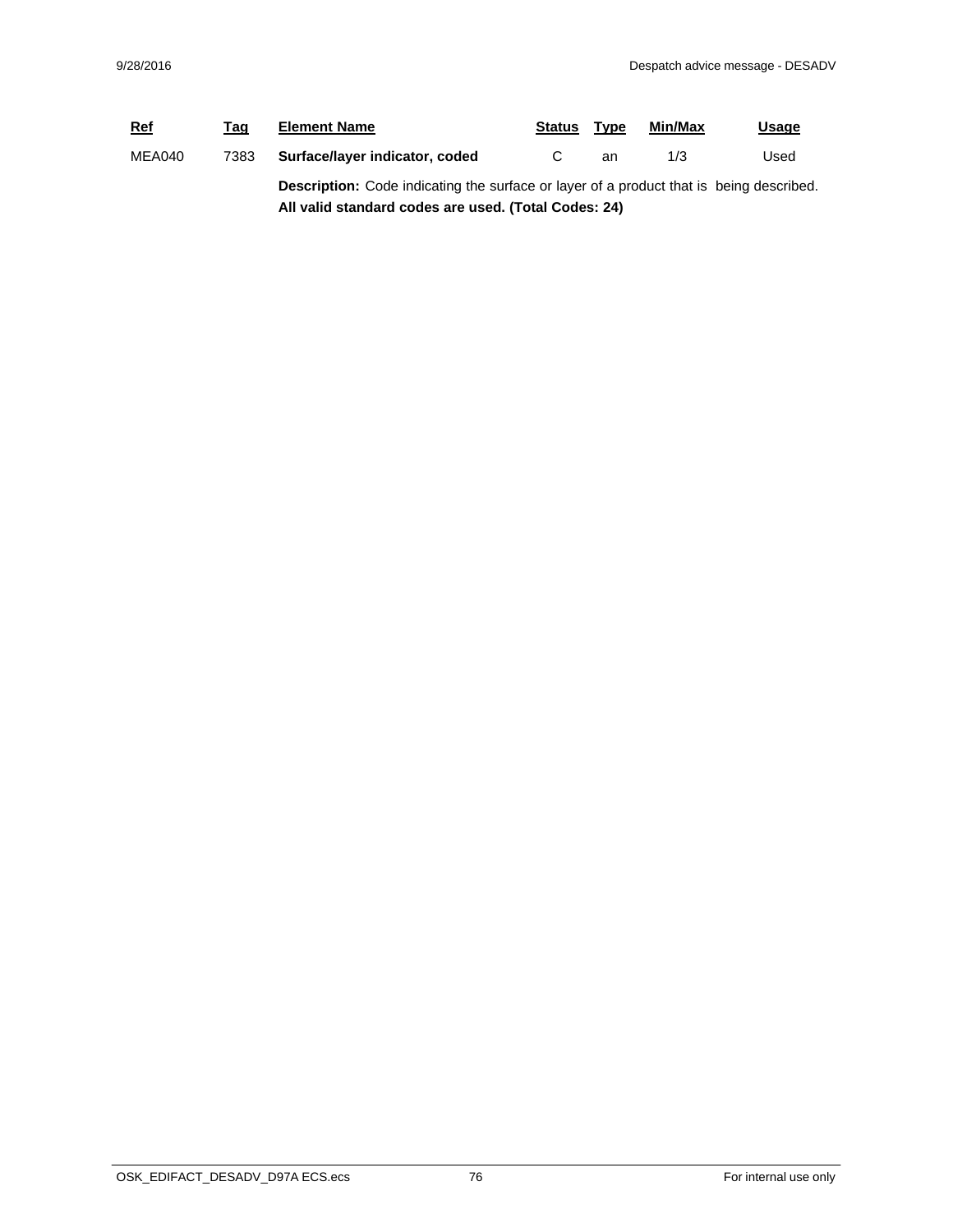# **QTY QUANTITY Pos: 0600 Max: 10**<br>Conditional

**Conditional Group: 15 Elements: 1**

### **User Option (Usage):** Used

**Function:** To specify a pertinent quantity.

| <u>Ref</u> | <u>Tag</u>       | <b>Element Name</b>                                                                                                                                 | <b>Status</b> | <u>Type</u> | Min/Max | Usage    |
|------------|------------------|-----------------------------------------------------------------------------------------------------------------------------------------------------|---------------|-------------|---------|----------|
| QTY010     | C <sub>186</sub> | <b>QUANTITY DETAILS</b>                                                                                                                             | м             | Comp        |         | Must use |
|            |                  | <b>Description:</b> Quantity information in a transaction, qualified when relevant.                                                                 |               |             |         |          |
| QTY010-010 | 6063             | <b>Quantity qualifier</b>                                                                                                                           | м             | an          | 1/3     | Must use |
|            |                  | <b>Description:</b> Code giving specific meaning to a quantity.<br>All valid standard codes are used. (Total Codes: 199)                            |               |             |         |          |
| QTY010-020 | 6060             | Quantity                                                                                                                                            | М             | n.          | 1/15    | Must use |
|            |                  | <b>Description:</b> Numeric value of a quantity.                                                                                                    |               |             |         |          |
| QTY010-030 | 6411             | <b>Measure unit qualifier</b>                                                                                                                       | С             | an          | 1/3     | Used     |
|            |                  | <b>Description:</b> Indication of the unit of measurement in which weight (mass), capacity,<br>length, area, volume or other quantity is expressed. |               |             |         |          |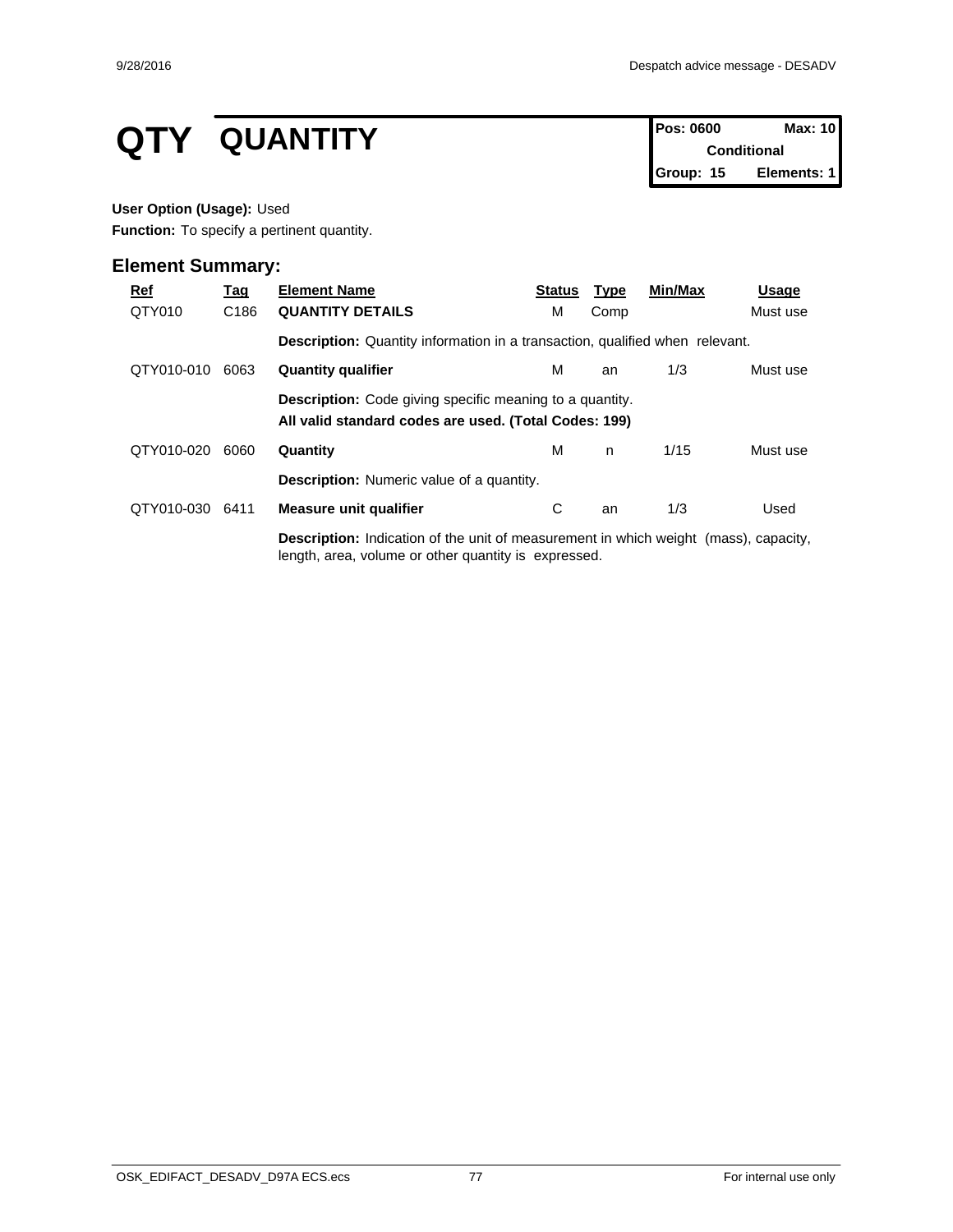## **ALI ADDITIONAL INFORMATION Pos: 0610 Max: 10**

**Conditional Group: 15 Elements: 7**

### **User Option (Usage):** Used

**Function:** To indicate that special conditions due to the origin, customs preference, fiscal or commercial factors are applicable.

| <b>Ref</b>    | <u>Tag</u> | <b>Element Name</b>                                                                                                                                                                                                                                     | <b>Status</b> | <b>Type</b> | Min/Max | Usage |  |  |  |  |
|---------------|------------|---------------------------------------------------------------------------------------------------------------------------------------------------------------------------------------------------------------------------------------------------------|---------------|-------------|---------|-------|--|--|--|--|
| ALI010        | 3239       | Country of origin, coded                                                                                                                                                                                                                                | C             | an          | 1/3     | Used  |  |  |  |  |
|               |            | <b>Description:</b> Country in which the goods have been produced or manufactured,<br>according to criteria laid down for the purposes of application of the Customs tariff, of<br>quantitative restrictions, or of any other measure related to trade. |               |             |         |       |  |  |  |  |
| <b>ALI020</b> | 9213       | Type of duty regime, coded                                                                                                                                                                                                                              | C             | an          | 1/3     | Used  |  |  |  |  |
|               |            | Description: Identification of the statement of the full/preferential regime according to<br>which duty is assessed.<br>All valid standard codes are used. (Total Codes: 5)                                                                             |               |             |         |       |  |  |  |  |
| ALI030        | 4183       | Special conditions, coded                                                                                                                                                                                                                               | С             | an          | 1/3     | Used  |  |  |  |  |
|               |            | <b>Description:</b> Indication of a specific condition.<br>All valid standard codes are used. (Total Codes: 117)                                                                                                                                        |               |             |         |       |  |  |  |  |
| <b>ALI040</b> | 4183       | Special conditions, coded                                                                                                                                                                                                                               | С             | an          | 1/3     | Used  |  |  |  |  |
|               |            | <b>Description:</b> Indication of a specific condition.<br>All valid standard codes are used. (Total Codes: 117)                                                                                                                                        |               |             |         |       |  |  |  |  |
| <b>ALI050</b> | 4183       | Special conditions, coded                                                                                                                                                                                                                               | С             | an          | 1/3     | Used  |  |  |  |  |
|               |            | <b>Description:</b> Indication of a specific condition.<br>All valid standard codes are used. (Total Codes: 117)                                                                                                                                        |               |             |         |       |  |  |  |  |
| ALI060        | 4183       | Special conditions, coded                                                                                                                                                                                                                               | С             | an          | 1/3     | Used  |  |  |  |  |
|               |            | <b>Description:</b> Indication of a specific condition.<br>All valid standard codes are used. (Total Codes: 117)                                                                                                                                        |               |             |         |       |  |  |  |  |
| <b>ALI070</b> | 4183       | Special conditions, coded                                                                                                                                                                                                                               | С             | an          | 1/3     | Used  |  |  |  |  |
|               |            | <b>Description:</b> Indication of a specific condition.<br>All valid standard codes are used. (Total Codes: 117)                                                                                                                                        |               |             |         |       |  |  |  |  |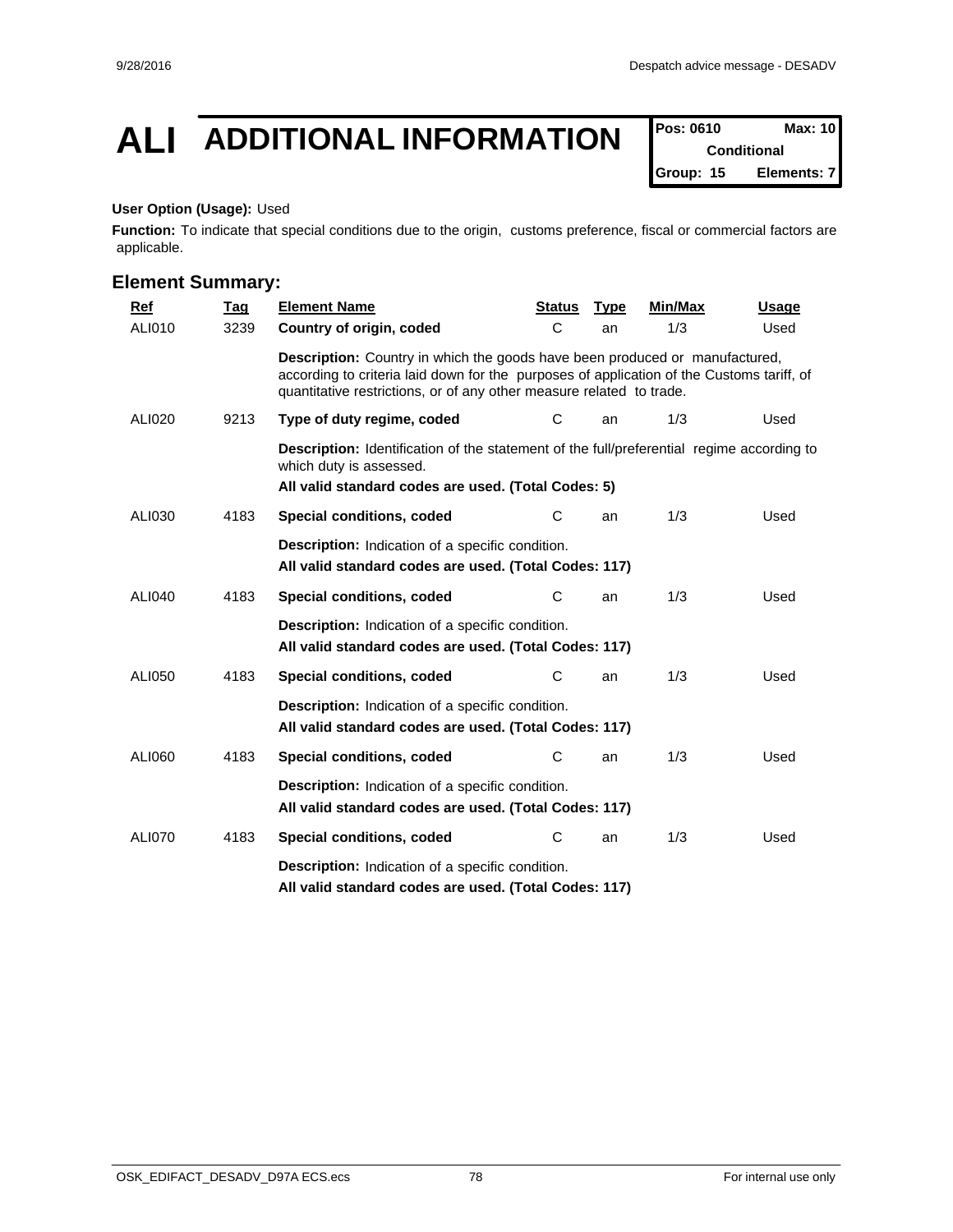## GIN GOODS IDENTITY NUMBER  $\int_{\text{Conditional}}^{\text{Pos: 0620}}$  Max: 100

**Conditional Group: 15 Elements: 6**

#### **User Option (Usage):** Used

**Function:** To give specific identification numbers, either as single numbers or ranges.

| <b>Ref</b>    | <u>Tag</u>       | <b>Element Name</b>                                                                                      | <b>Status</b> | <b>Type</b> | <b>Min/Max</b> | <b>Usage</b> |  |  |  |  |  |
|---------------|------------------|----------------------------------------------------------------------------------------------------------|---------------|-------------|----------------|--------------|--|--|--|--|--|
| GIN010        | 7405             | Identity number qualifier                                                                                | м             | an          | 1/3            | Must use     |  |  |  |  |  |
|               |                  | Description: Code specifying the type/source of identity number.                                         |               |             |                |              |  |  |  |  |  |
|               |                  | All valid standard codes are used. (Total Codes: 55)                                                     |               |             |                |              |  |  |  |  |  |
| <b>GIN020</b> | C <sub>208</sub> | <b>IDENTITY NUMBER RANGE</b>                                                                             | м             | Comp        |                | Must use     |  |  |  |  |  |
|               |                  | Description: Goods item identification numbers, start and end of consecutively<br>numbered range.        |               |             |                |              |  |  |  |  |  |
| GIN020-010    | 7402             | <b>Identity number</b>                                                                                   | м             | an          | 1/35           | Must use     |  |  |  |  |  |
|               |                  | <b>Description:</b> The number given to an object for its unique identification.                         |               |             |                |              |  |  |  |  |  |
| GIN020-020    | 7402             | <b>Identity number</b>                                                                                   | C             | an          | 1/35           | Used         |  |  |  |  |  |
|               |                  | <b>Description:</b> The number given to an object for its unique identification.                         |               |             |                |              |  |  |  |  |  |
| GIN030        | C208             | <b>IDENTITY NUMBER RANGE</b>                                                                             | С             | Comp        |                | Used         |  |  |  |  |  |
|               |                  | <b>Description:</b> Goods item identification numbers, start and end of consecutively<br>numbered range. |               |             |                |              |  |  |  |  |  |
| GIN030-010    | 7402             | <b>Identity number</b>                                                                                   | м             | an          | 1/35           | Must use     |  |  |  |  |  |
|               |                  | <b>Description:</b> The number given to an object for its unique identification.                         |               |             |                |              |  |  |  |  |  |
| GIN030-020    | 7402             | <b>Identity number</b>                                                                                   | С             | an          | 1/35           | Used         |  |  |  |  |  |
|               |                  | <b>Description:</b> The number given to an object for its unique identification.                         |               |             |                |              |  |  |  |  |  |
| <b>GIN040</b> | C208             | <b>IDENTITY NUMBER RANGE</b>                                                                             | С             | Comp        |                | Used         |  |  |  |  |  |
|               |                  | <b>Description:</b> Goods item identification numbers, start and end of consecutively<br>numbered range. |               |             |                |              |  |  |  |  |  |
| GIN040-010    | 7402             | <b>Identity number</b>                                                                                   | м             | an          | 1/35           | Must use     |  |  |  |  |  |
|               |                  | <b>Description:</b> The number given to an object for its unique identification.                         |               |             |                |              |  |  |  |  |  |
| GIN040-020    | 7402             | <b>Identity number</b>                                                                                   | C             | an          | 1/35           | Used         |  |  |  |  |  |
|               |                  | <b>Description:</b> The number given to an object for its unique identification.                         |               |             |                |              |  |  |  |  |  |
| GIN050        | C <sub>208</sub> | <b>IDENTITY NUMBER RANGE</b>                                                                             | С             | Comp        |                | Used         |  |  |  |  |  |
|               |                  | Description: Goods item identification numbers, start and end of consecutively<br>numbered range.        |               |             |                |              |  |  |  |  |  |
| GIN050-010    | 7402             | <b>Identity number</b>                                                                                   | M             | an          | 1/35           | Must use     |  |  |  |  |  |
|               |                  | <b>Description:</b> The number given to an object for its unique identification.                         |               |             |                |              |  |  |  |  |  |
| GIN050-020    | 7402             | <b>Identity number</b>                                                                                   | С             | an          | 1/35           | Used         |  |  |  |  |  |
|               |                  |                                                                                                          |               |             |                |              |  |  |  |  |  |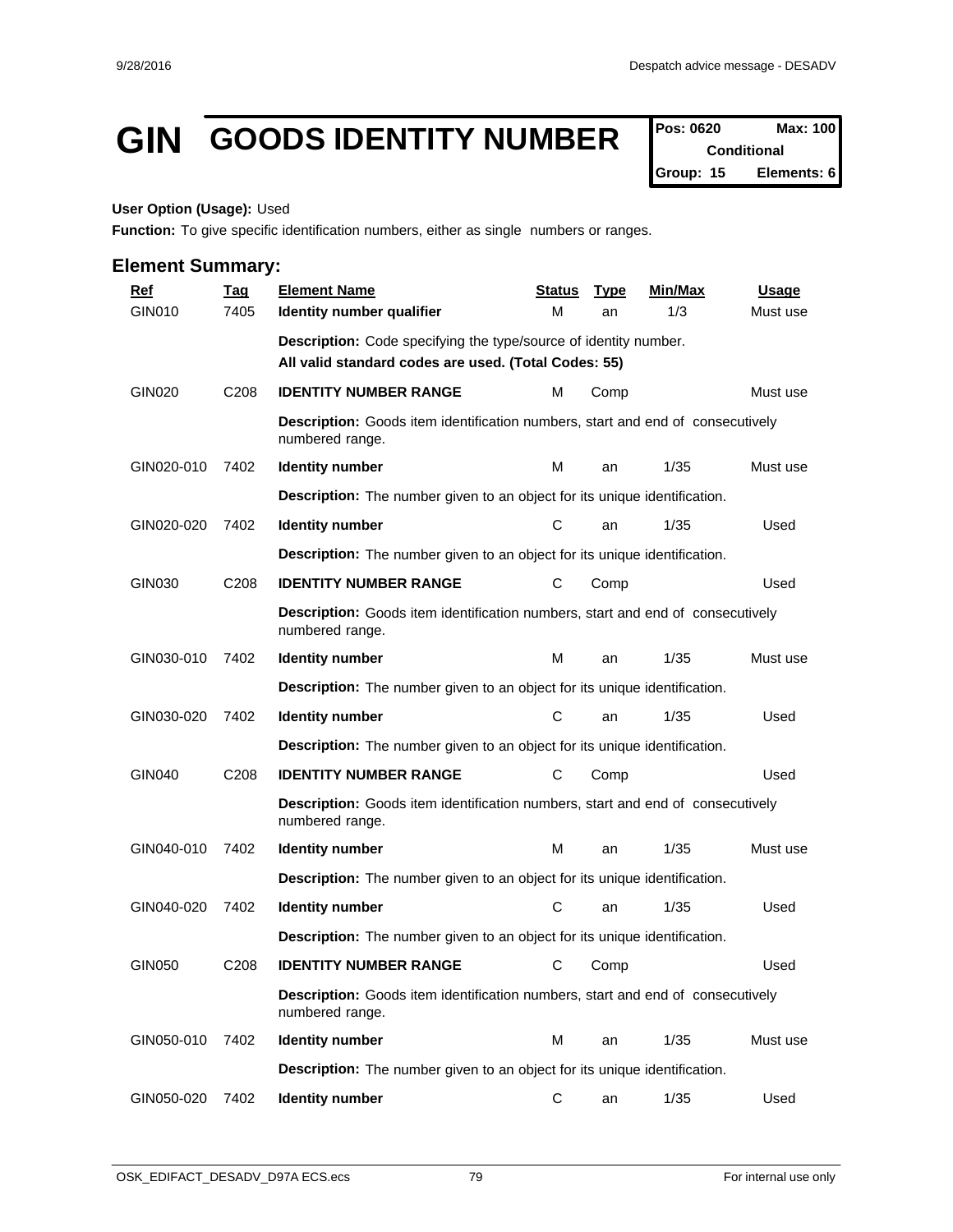| <b>Ref</b> | <u>Tag</u>       | <b>Element Name</b>                                                                                      | <b>Status</b> | <b>Type</b> | Min/Max | Usage    |
|------------|------------------|----------------------------------------------------------------------------------------------------------|---------------|-------------|---------|----------|
|            |                  | <b>Description:</b> The number given to an object for its unique identification.                         |               |             |         |          |
| GIN060     | C <sub>208</sub> | <b>IDENTITY NUMBER RANGE</b>                                                                             | С             | Comp        |         | Used     |
|            |                  | <b>Description:</b> Goods item identification numbers, start and end of consecutively<br>numbered range. |               |             |         |          |
| GIN060-010 | 7402             | <b>Identity number</b>                                                                                   | м             | an          | 1/35    | Must use |
|            |                  | <b>Description:</b> The number given to an object for its unique identification.                         |               |             |         |          |
| GIN060-020 | 7402             | <b>Identity number</b>                                                                                   | С             | an          | 1/35    | Used     |
|            |                  | <b>Description:</b> The number given to an object for its unique identification.                         |               |             |         |          |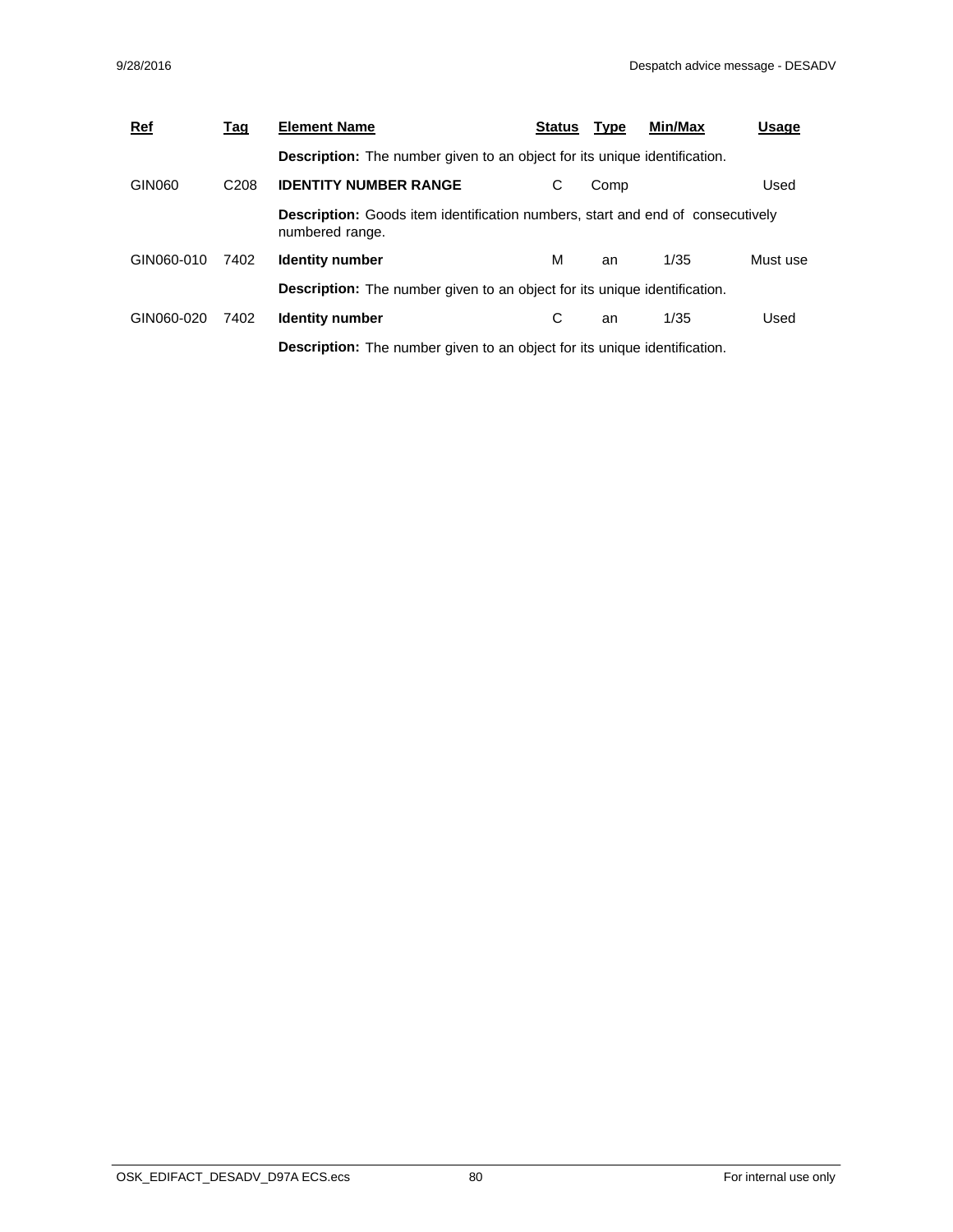## **GIR** RELATED IDENTIFICATION  $\int_{\text{Conditional}}^{\text{Pos: 1630}}$ **NUMBERS and Service SCI (Scoup: 15)**

**Pos: 0630 Conditional Elements: 6** 

**User Option (Usage):** Used

**Function:** To specify a related set of identification numbers.

| <u>Ref</u>    | <b>Tag</b>       | <b>Element Name</b>                                                                                                      | <b>Status</b> | <b>Type</b> | Min/Max | <b>Usage</b> |
|---------------|------------------|--------------------------------------------------------------------------------------------------------------------------|---------------|-------------|---------|--------------|
| <b>GIR010</b> | 7297             | Set identification qualifier                                                                                             | М             | an          | 1/3     | Must use     |
|               |                  | Description: Identification of the type of set.                                                                          |               |             |         |              |
|               |                  | All valid standard codes are used. (Total Codes: 10)                                                                     |               |             |         |              |
| GIR020        | C <sub>206</sub> | <b>IDENTIFICATION NUMBER</b>                                                                                             | м             | Comp        |         | Must use     |
|               |                  | Description: The identification of an object.                                                                            |               |             |         |              |
| GIR020-010    | 7402             | <b>Identity number</b>                                                                                                   | м             | an          | 1/35    | Must use     |
|               |                  | <b>Description:</b> The number given to an object for its unique identification.                                         |               |             |         |              |
| GIR020-020    | 7405             | Identity number qualifier                                                                                                | С             | an          | 1/3     | Used         |
|               |                  | Description: Code specifying the type/source of identity number.<br>All valid standard codes are used. (Total Codes: 55) |               |             |         |              |
| GIR020-030    | 4405             | Status, coded                                                                                                            | C             | an          | 1/3     | Used         |
|               |                  | Description: Provides information regarding a status.<br>All valid standard codes are used. (Total Codes: 25)            |               |             |         |              |
| GIR030        | C <sub>206</sub> | <b>IDENTIFICATION NUMBER</b>                                                                                             | С             | Comp        |         | Used         |
|               |                  | Description: The identification of an object.                                                                            |               |             |         |              |
| GIR030-010    | 7402             | <b>Identity number</b>                                                                                                   | м             | an          | 1/35    | Must use     |
|               |                  | <b>Description:</b> The number given to an object for its unique identification.                                         |               |             |         |              |
| GIR030-020    | 7405             | Identity number qualifier                                                                                                | С             | an          | 1/3     | Used         |
|               |                  | Description: Code specifying the type/source of identity number.<br>All valid standard codes are used. (Total Codes: 55) |               |             |         |              |
| GIR030-030    | 4405             | Status, coded                                                                                                            | С             | an          | 1/3     | Used         |
|               |                  | Description: Provides information regarding a status.<br>All valid standard codes are used. (Total Codes: 25)            |               |             |         |              |
| GIR040        | C <sub>206</sub> | <b>IDENTIFICATION NUMBER</b>                                                                                             | С             | Comp        |         | Used         |
|               |                  | Description: The identification of an object.                                                                            |               |             |         |              |
| GIR040-010    | 7402             | <b>Identity number</b>                                                                                                   | M             | an          | 1/35    | Must use     |
|               |                  | <b>Description:</b> The number given to an object for its unique identification.                                         |               |             |         |              |
| GIR040-020    | 7405             | Identity number qualifier                                                                                                | ${\bf C}$     | an          | 1/3     | Used         |
|               |                  | Description: Code specifying the type/source of identity number.                                                         |               |             |         |              |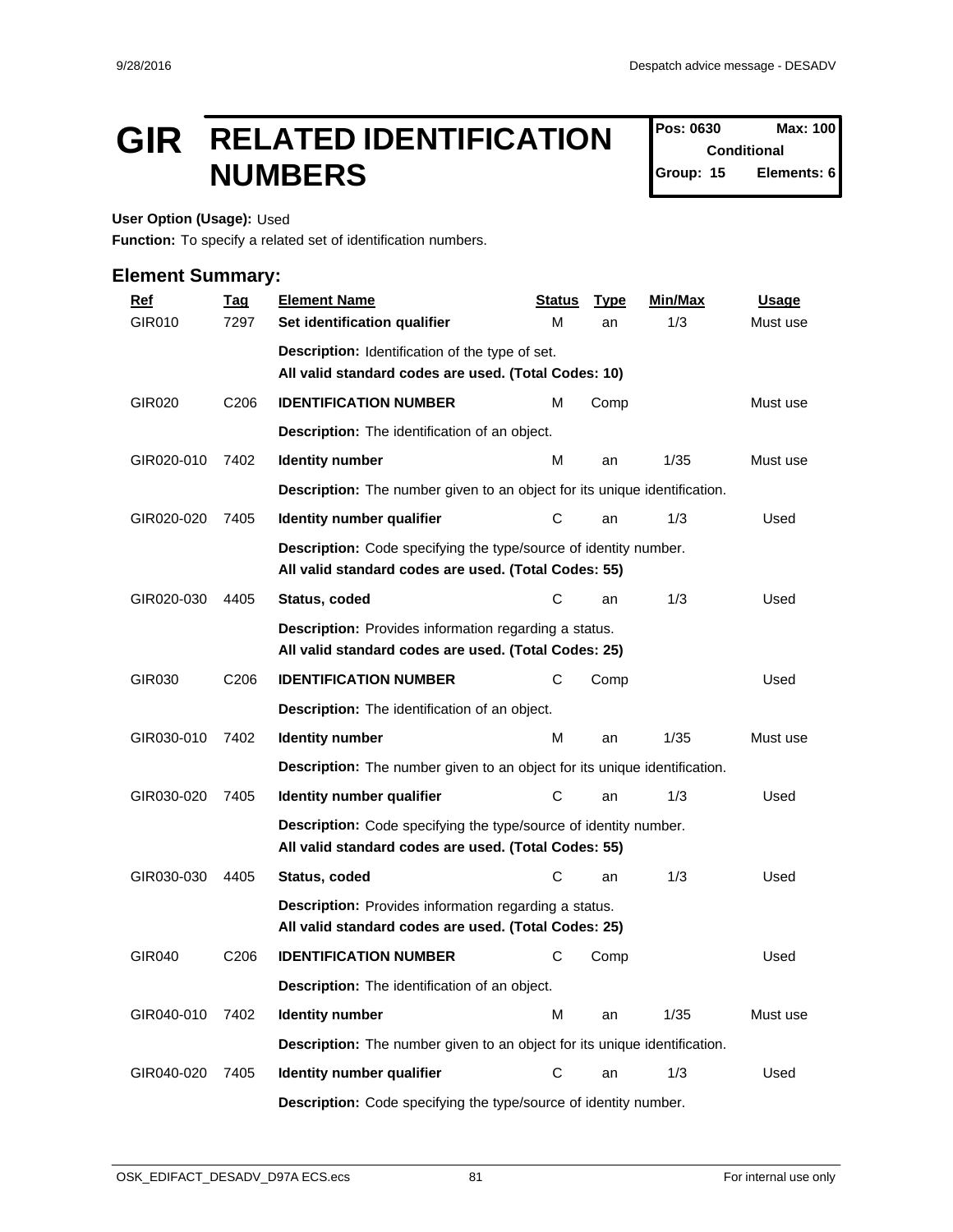| Ref        | <b>Tag</b>       | <b>Element Name</b><br>All valid standard codes are used. (Total Codes: 55)                                              | <b>Status</b> | <b>Type</b> | Min/Max | Usage    |  |  |  |  |
|------------|------------------|--------------------------------------------------------------------------------------------------------------------------|---------------|-------------|---------|----------|--|--|--|--|
| GIR040-030 | 4405             | Status, coded                                                                                                            | С             | an          | 1/3     | Used     |  |  |  |  |
|            |                  | Description: Provides information regarding a status.<br>All valid standard codes are used. (Total Codes: 25)            |               |             |         |          |  |  |  |  |
| GIR050     | C206             | <b>IDENTIFICATION NUMBER</b>                                                                                             | С             | Comp        |         | Used     |  |  |  |  |
|            |                  | <b>Description:</b> The identification of an object.                                                                     |               |             |         |          |  |  |  |  |
| GIR050-010 | 7402             | <b>Identity number</b>                                                                                                   | м             | an          | 1/35    | Must use |  |  |  |  |
|            |                  | Description: The number given to an object for its unique identification.                                                |               |             |         |          |  |  |  |  |
| GIR050-020 | 7405             | Identity number qualifier                                                                                                | C             | an          | 1/3     | Used     |  |  |  |  |
|            |                  | Description: Code specifying the type/source of identity number.<br>All valid standard codes are used. (Total Codes: 55) |               |             |         |          |  |  |  |  |
| GIR050-030 | 4405             | Status, coded                                                                                                            | С             | an          | 1/3     | Used     |  |  |  |  |
|            |                  | <b>Description:</b> Provides information regarding a status.<br>All valid standard codes are used. (Total Codes: 25)     |               |             |         |          |  |  |  |  |
| GIR060     | C <sub>206</sub> | <b>IDENTIFICATION NUMBER</b>                                                                                             | С             | Comp        |         | Used     |  |  |  |  |
|            |                  | Description: The identification of an object.                                                                            |               |             |         |          |  |  |  |  |
| GIR060-010 | 7402             | <b>Identity number</b>                                                                                                   | м             | an          | 1/35    | Must use |  |  |  |  |
|            |                  | <b>Description:</b> The number given to an object for its unique identification.                                         |               |             |         |          |  |  |  |  |
| GIR060-020 | 7405             | Identity number qualifier                                                                                                | С             | an          | 1/3     | Used     |  |  |  |  |
|            |                  | Description: Code specifying the type/source of identity number.<br>All valid standard codes are used. (Total Codes: 55) |               |             |         |          |  |  |  |  |
| GIR060-030 | 4405             | Status, coded                                                                                                            | С             | an          | 1/3     | Used     |  |  |  |  |
|            |                  | <b>Description:</b> Provides information regarding a status.<br>All valid standard codes are used. (Total Codes: 25)     |               |             |         |          |  |  |  |  |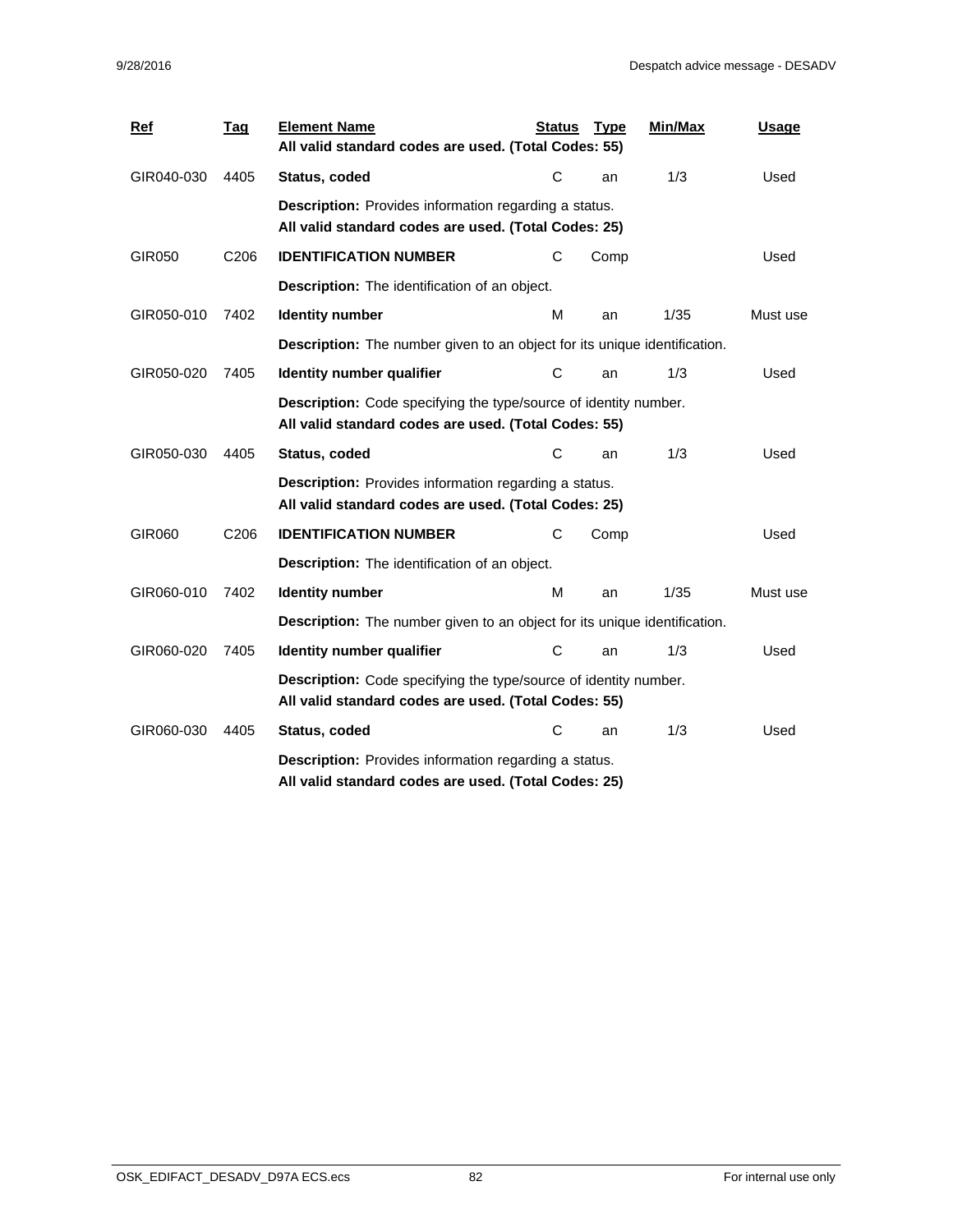## **DLM DELIVERY LIMITATIONS Pos: 0640 Max: 100**

**Conditional Group: 15 Elements: 4**

### **User Option (Usage):** Used

**Function:** To specify limitations on deliveries.

| <b>Ref</b>      | <b>Tag</b>        | <b>Element Name</b>                                                                                                                         | <u>Status</u> | <b>Type</b> | Min/Max | <b>Usage</b> |  |  |  |  |
|-----------------|-------------------|---------------------------------------------------------------------------------------------------------------------------------------------|---------------|-------------|---------|--------------|--|--|--|--|
| <b>DLM010</b>   | 4455              | Back order, coded                                                                                                                           | C             | an          | 1/3     | Used         |  |  |  |  |
|                 |                   | <b>Description:</b> Code to identify the back order agreement.                                                                              |               |             |         |              |  |  |  |  |
|                 |                   | All valid standard codes are used. (Total Codes: 6)                                                                                         |               |             |         |              |  |  |  |  |
| <b>DLM020</b>   | C522              | <b>INSTRUCTION</b>                                                                                                                          | C             | Comp        |         | Used         |  |  |  |  |
|                 |                   | <b>Description:</b> To specify an instruction.                                                                                              |               |             |         |              |  |  |  |  |
| DLM020-010 4403 |                   | 1/3<br>Instruction qualifier<br>м<br>Must use<br>an                                                                                         |               |             |         |              |  |  |  |  |
|                 |                   | <b>Description:</b> Code giving specific meaning to the type of instructions.<br>All valid standard codes are used. (Total Codes: 9)        |               |             |         |              |  |  |  |  |
| DLM020-020 4401 |                   | Instruction, coded                                                                                                                          | C             | an          | 1/3     | Used         |  |  |  |  |
|                 |                   | Description: Specification of an action to be taken by the receiver of the message.<br>All valid standard codes are used. (Total Codes: 36) |               |             |         |              |  |  |  |  |
| DLM020-030 1131 |                   | Code list qualifier                                                                                                                         | С             | an          | 1/3     | Used         |  |  |  |  |
|                 |                   | <b>Description:</b> Identification of a code list.<br>All valid standard codes are used. (Total Codes: 123)                                 |               |             |         |              |  |  |  |  |
| DLM020-040 3055 |                   | Code list responsible agency, coded                                                                                                         | С             | an          | 1/3     | Used         |  |  |  |  |
|                 |                   | Description: Code identifying the agency responsible for a code list.<br>All valid standard codes are used. (Total Codes: 195)              |               |             |         |              |  |  |  |  |
| DLM020-050 4400 |                   | <b>Instruction</b>                                                                                                                          | C             | an          | 1/35    | Used         |  |  |  |  |
|                 |                   | <b>Description:</b> Description of an instruction.                                                                                          |               |             |         |              |  |  |  |  |
| <b>DLM030</b>   | C <sub>2</sub> 14 | <b>SPECIAL SERVICES</b><br><b>IDENTIFICATION</b>                                                                                            | С             | Comp        |         | Used         |  |  |  |  |
|                 |                   | <b>Description:</b> Identification of a special service by a code from a specified source or by<br>description.                             |               |             |         |              |  |  |  |  |
| DLM030-010 7161 |                   | Special services, coded                                                                                                                     | C             | an          | 1/3     | Used         |  |  |  |  |
|                 |                   | <b>Description:</b> Code identifying a special service.<br>All valid standard codes are used. (Total Codes: 262)                            |               |             |         |              |  |  |  |  |
| DLM030-020 1131 |                   | Code list qualifier                                                                                                                         | С             | an          | 1/3     | Used         |  |  |  |  |
|                 |                   | <b>Description:</b> Identification of a code list.<br>All valid standard codes are used. (Total Codes: 123)                                 |               |             |         |              |  |  |  |  |
| DLM030-030 3055 |                   | Code list responsible agency, coded                                                                                                         | С             | an          | 1/3     | Used         |  |  |  |  |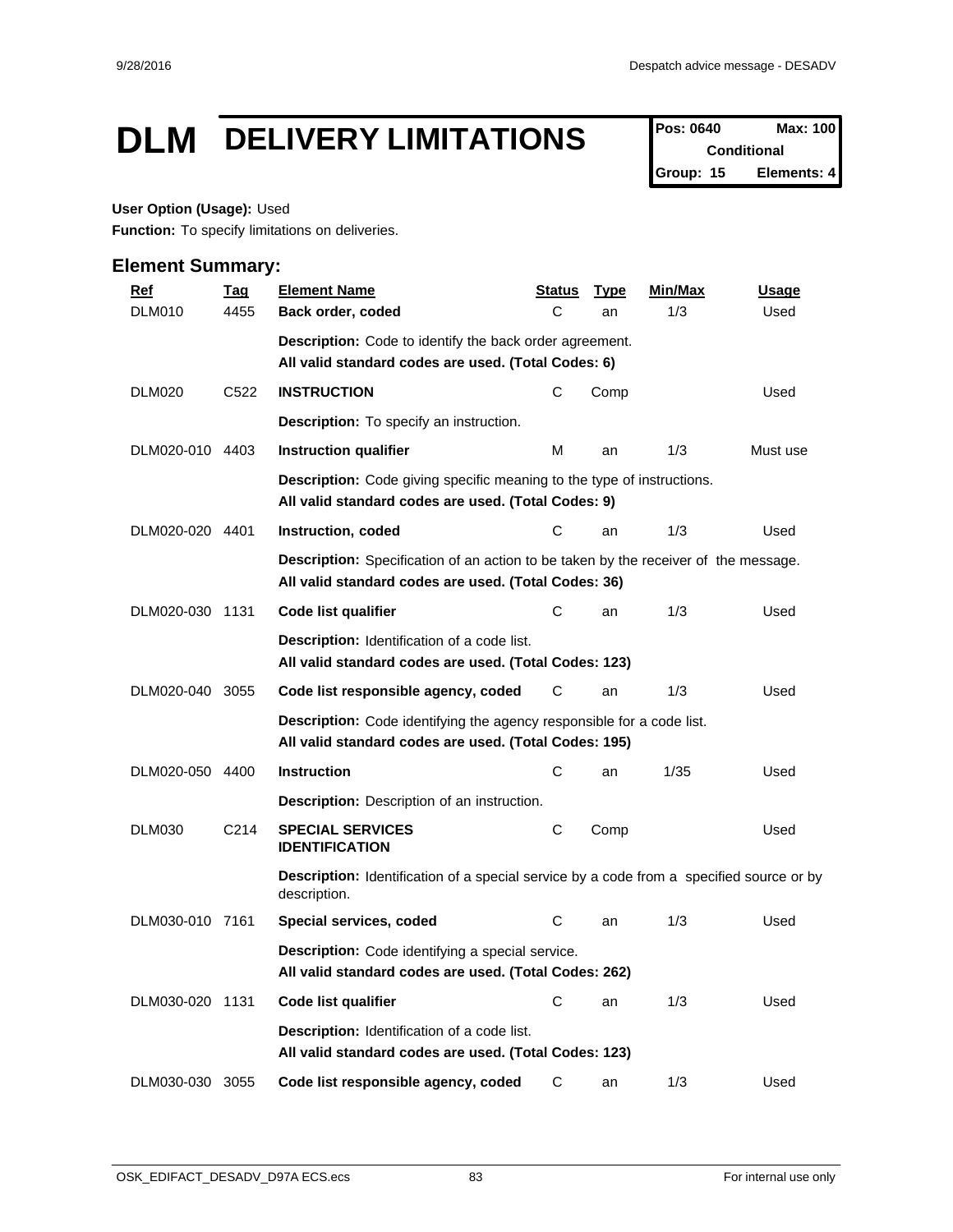| <u>Ref</u>      | <u>Tag</u> | <b>Element Name</b>                                                             | <b>Status</b> | <b>Type</b> | Min/Max | Usage |  |  |  |  |
|-----------------|------------|---------------------------------------------------------------------------------|---------------|-------------|---------|-------|--|--|--|--|
|                 |            | <b>Description:</b> Code identifying the agency responsible for a code list.    |               |             |         |       |  |  |  |  |
|                 |            | All valid standard codes are used. (Total Codes: 195)                           |               |             |         |       |  |  |  |  |
| DLM030-040      | 7160       | <b>Special service</b>                                                          | С             | an          | 1/35    | Used  |  |  |  |  |
|                 |            | <b>Description:</b> Description of a special service.                           |               |             |         |       |  |  |  |  |
| DLM030-050 7160 |            | <b>Special service</b>                                                          | С             | an          | 1/35    | Used  |  |  |  |  |
|                 |            | <b>Description:</b> Description of a special service.                           |               |             |         |       |  |  |  |  |
| DLM040          | 4457       | Product/service substitution, coded                                             | C             | an          | 1/3     | Used  |  |  |  |  |
|                 |            | <b>Description:</b> Code indicating product or service substitution conditions. |               |             |         |       |  |  |  |  |
|                 |            | All valid standard codes are used. (Total Codes: 8)                             |               |             |         |       |  |  |  |  |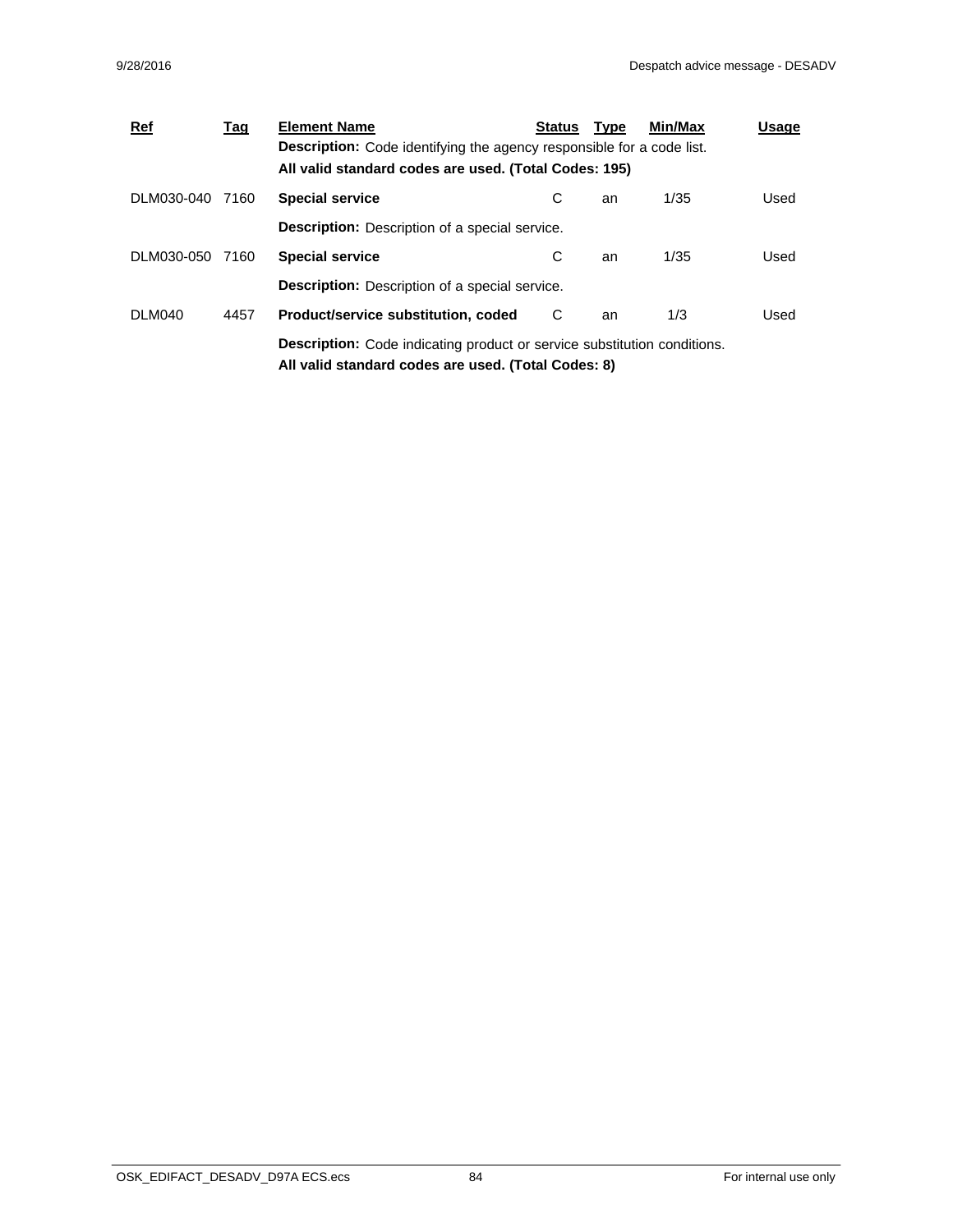## **DTM** DATE/TIME/PERIOD **Pos: 0650 Max: 5**

**Conditional Group: 15 Elements: 1**

### **User Option (Usage):** Used

**Function:** To specify date, and/or time, or period.

| Ref<br>DTM010 | <u>Tag</u><br>C <sub>50</sub> 7 | <b>Element Name</b><br>DATE/TIME/PERIOD                                                                                                                       | <b>Status</b><br>м | <b>Type</b><br>Comp | Min/Max | Usage<br>Must use |  |  |  |  |
|---------------|---------------------------------|---------------------------------------------------------------------------------------------------------------------------------------------------------------|--------------------|---------------------|---------|-------------------|--|--|--|--|
|               |                                 | <b>Description:</b> Date and/or time, or period relevant to the specified date/time/period type.                                                              |                    |                     |         |                   |  |  |  |  |
| DTM010-010    | 2005                            | Date/time/period qualifier                                                                                                                                    | м                  | an                  | 1/3     | Must use          |  |  |  |  |
|               |                                 | <b>Description:</b> Code giving specific meaning to a date, time or period.<br>All valid standard codes are used. (Total Codes: 364)                          |                    |                     |         |                   |  |  |  |  |
| DTM010-020    | 2380                            | Date/time/period                                                                                                                                              | С                  | an                  | 1/35    | Used              |  |  |  |  |
|               |                                 | <b>Description:</b> The value of a date, a date and time, a time or of a period in a specified<br>representation.                                             |                    |                     |         |                   |  |  |  |  |
| DTM010-030    | 2379                            | Date/time/period format qualifier                                                                                                                             | C                  | an                  | 1/3     | Used              |  |  |  |  |
|               |                                 | <b>Description:</b> Specification of the representation of a date, a date and time or of a<br>period.<br>All valid standard codes are used. (Total Codes: 70) |                    |                     |         |                   |  |  |  |  |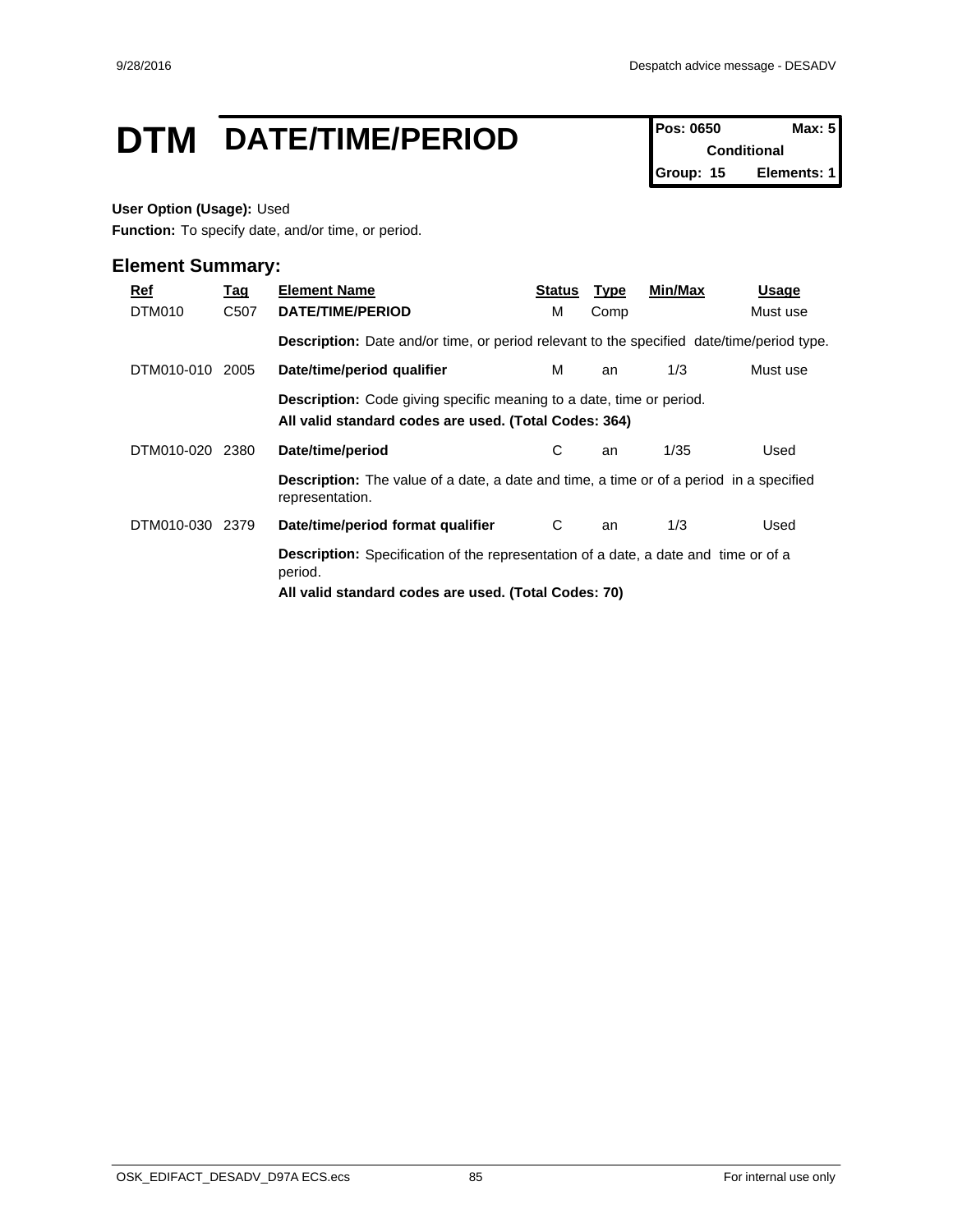## **NAD NAME AND ADDRESS Pos: 0660 Max: 5**

**Conditional Group: 15 Elements: 9**

#### **User Option (Usage):** Used

**Function:** To specify the name/address and their related function, either by CO82 only and/or unstructured by CO58 or structured by CO80 thru 3207.

| <b>Ref</b>      | <u>Tag</u> | <b>Element Name</b>                                                                                                            | <b>Status</b> | <b>Type</b> | Min/Max | Usage    |  |  |  |  |
|-----------------|------------|--------------------------------------------------------------------------------------------------------------------------------|---------------|-------------|---------|----------|--|--|--|--|
| NAD010          | 3035       | Party qualifier                                                                                                                | M             | an          | 1/3     | Must use |  |  |  |  |
|                 |            | <b>Description:</b> Code giving specific meaning to a party.<br>All valid standard codes are used. (Total Codes: 325)          |               |             |         |          |  |  |  |  |
| NAD020          | C082       | PARTY IDENTIFICATION DETAILS                                                                                                   | С             | Comp        |         | Used     |  |  |  |  |
|                 |            | Description: Identification of a transaction party by code.                                                                    |               |             |         |          |  |  |  |  |
| NAD020-010 3039 |            | Party id. identification                                                                                                       | м             | an          | 1/35    | Must use |  |  |  |  |
|                 |            | <b>Description:</b> Code identifying a party involved in a transaction.                                                        |               |             |         |          |  |  |  |  |
| NAD020-020 1131 |            | Code list qualifier                                                                                                            | С             | an          | 1/3     | Used     |  |  |  |  |
|                 |            | <b>Description:</b> Identification of a code list.<br>All valid standard codes are used. (Total Codes: 123)                    |               |             |         |          |  |  |  |  |
| NAD020-030      | 3055       | Code list responsible agency, coded                                                                                            | С             | an          | 1/3     | Used     |  |  |  |  |
|                 |            | Description: Code identifying the agency responsible for a code list.<br>All valid standard codes are used. (Total Codes: 195) |               |             |         |          |  |  |  |  |
| NAD030          | C058       | <b>NAME AND ADDRESS</b>                                                                                                        | С             | Comp        |         | Used     |  |  |  |  |
|                 |            | <b>Description:</b> Unstructured name and address: one to five lines.                                                          |               |             |         |          |  |  |  |  |
| NAD030-010 3124 |            | Name and address line                                                                                                          | M             | an          | 1/35    | Must use |  |  |  |  |
|                 |            | Description: Free form name and address description.                                                                           |               |             |         |          |  |  |  |  |
| NAD030-020 3124 |            | Name and address line                                                                                                          | С             | an          | 1/35    | Used     |  |  |  |  |
|                 |            | Description: Free form name and address description.                                                                           |               |             |         |          |  |  |  |  |
| NAD030-030 3124 |            | Name and address line                                                                                                          | C             | an          | 1/35    | Used     |  |  |  |  |
|                 |            | Description: Free form name and address description.                                                                           |               |             |         |          |  |  |  |  |
| NAD030-040 3124 |            | Name and address line                                                                                                          | С             | an          | 1/35    | Used     |  |  |  |  |
|                 |            | <b>Description:</b> Free form name and address description.                                                                    |               |             |         |          |  |  |  |  |
| NAD030-050 3124 |            | Name and address line                                                                                                          | С             | an          | 1/35    | Used     |  |  |  |  |
|                 |            | Description: Free form name and address description.                                                                           |               |             |         |          |  |  |  |  |
| NAD040          | C080       | <b>PARTY NAME</b>                                                                                                              | С             | Comp        |         | Used     |  |  |  |  |
|                 |            | <b>Description:</b> Identification of a transaction party by name, one to five lines. Party name<br>may be formatted.          |               |             |         |          |  |  |  |  |
| NAD040-010 3036 |            | Party name                                                                                                                     | м             | an          | 1/35    | Must use |  |  |  |  |
|                 |            |                                                                                                                                |               |             |         |          |  |  |  |  |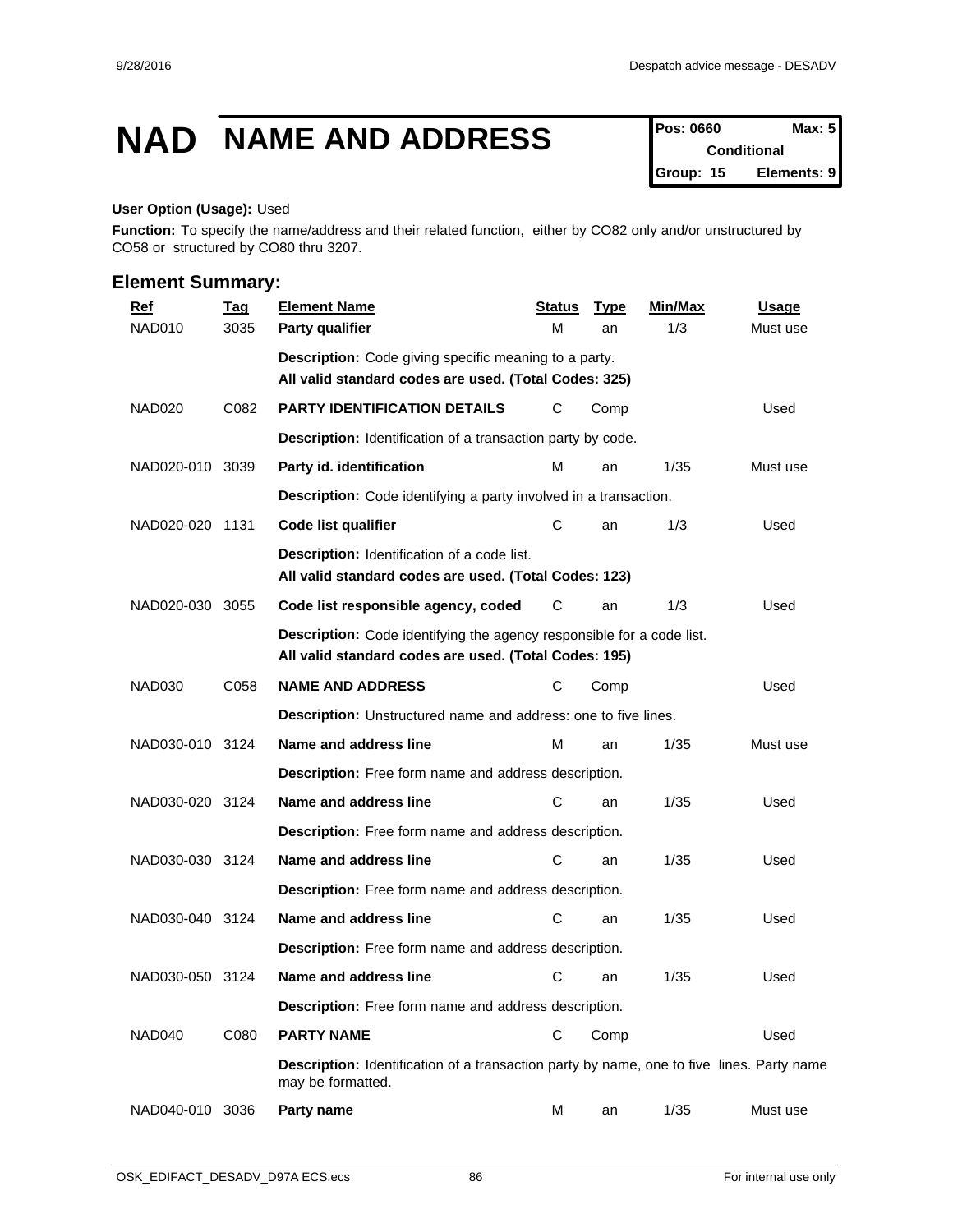| <b>Ref</b>      | <u>Tag</u> | <b>Element Name</b>                                                                                                               | Status | <u>Type</u> | Min/Max | <b>Usage</b> |  |  |  |  |  |
|-----------------|------------|-----------------------------------------------------------------------------------------------------------------------------------|--------|-------------|---------|--------------|--|--|--|--|--|
|                 |            | <b>Description:</b> Name of a party involved in a transaction.                                                                    |        |             |         |              |  |  |  |  |  |
| NAD040-020 3036 |            | Party name                                                                                                                        | С      | an          | 1/35    | Used         |  |  |  |  |  |
|                 |            | <b>Description:</b> Name of a party involved in a transaction.                                                                    |        |             |         |              |  |  |  |  |  |
| NAD040-030 3036 |            | Party name                                                                                                                        | С      | an          | 1/35    | Used         |  |  |  |  |  |
|                 |            | Description: Name of a party involved in a transaction.                                                                           |        |             |         |              |  |  |  |  |  |
| NAD040-040 3036 |            | Party name                                                                                                                        | C      | an          | 1/35    | Used         |  |  |  |  |  |
|                 |            | Description: Name of a party involved in a transaction.                                                                           |        |             |         |              |  |  |  |  |  |
| NAD040-050 3036 |            | Party name                                                                                                                        | C      | an          | 1/35    | Used         |  |  |  |  |  |
|                 |            | Description: Name of a party involved in a transaction.                                                                           |        |             |         |              |  |  |  |  |  |
| NAD040-060 3045 |            | Party name format, coded                                                                                                          | С      | an          | 1/3     | Used         |  |  |  |  |  |
|                 |            | Description: Specification of the representation of a party name.<br>All valid standard codes are used. (Total Codes: 1)          |        |             |         |              |  |  |  |  |  |
| <b>NAD050</b>   | C059       | <b>STREET</b>                                                                                                                     | С      | Comp        |         | Used         |  |  |  |  |  |
|                 |            | Description: Street address and/or PO Box number in a structured address: one to<br>three lines.                                  |        |             |         |              |  |  |  |  |  |
| NAD050-010 3042 |            | Street and number/p.o. box                                                                                                        | M      | an          | 1/35    | Must use     |  |  |  |  |  |
|                 |            | Description: Street and number in plain language, or Post Office Box No.                                                          |        |             |         |              |  |  |  |  |  |
| NAD050-020 3042 |            | Street and number/p.o. box                                                                                                        | С      | an          | 1/35    | Used         |  |  |  |  |  |
|                 |            | Description: Street and number in plain language, or Post Office Box No.                                                          |        |             |         |              |  |  |  |  |  |
| NAD050-030 3042 |            | Street and number/p.o. box                                                                                                        | С      | an          | 1/35    | Used         |  |  |  |  |  |
|                 |            | Description: Street and number in plain language, or Post Office Box No.                                                          |        |             |         |              |  |  |  |  |  |
| NAD050-040 3042 |            | Street and number/p.o. box                                                                                                        | С      | an          | 1/35    | Used         |  |  |  |  |  |
|                 |            | Description: Street and number in plain language, or Post Office Box No.                                                          |        |             |         |              |  |  |  |  |  |
| NAD060          | 3164       | <b>City name</b>                                                                                                                  | С      | an          | 1/35    | Used         |  |  |  |  |  |
|                 |            | <b>Description:</b> Name of a city (a town, a village) for addressing purposes.                                                   |        |             |         |              |  |  |  |  |  |
| NAD070          | 3229       | <b>Country sub-entity identification</b>                                                                                          | С      | an          | 1/9     | Used         |  |  |  |  |  |
|                 |            | <b>Description:</b> Identification of the name of sub-entities (state, province) defined by<br>appropriate governmental agencies. |        |             |         |              |  |  |  |  |  |
| NAD080          | 3251       | <b>Postcode identification</b>                                                                                                    | C      | an          | 1/9     | Used         |  |  |  |  |  |
|                 |            | Description: Code defining postal zones or addresses.                                                                             |        |             |         |              |  |  |  |  |  |
| NAD090          | 3207       | Country, coded                                                                                                                    | C      | an          | 1/3     | Used         |  |  |  |  |  |
|                 |            | <b>Description:</b> Identification of the name of a country or other geographical entity as<br>specified in ISO 3166.             |        |             |         |              |  |  |  |  |  |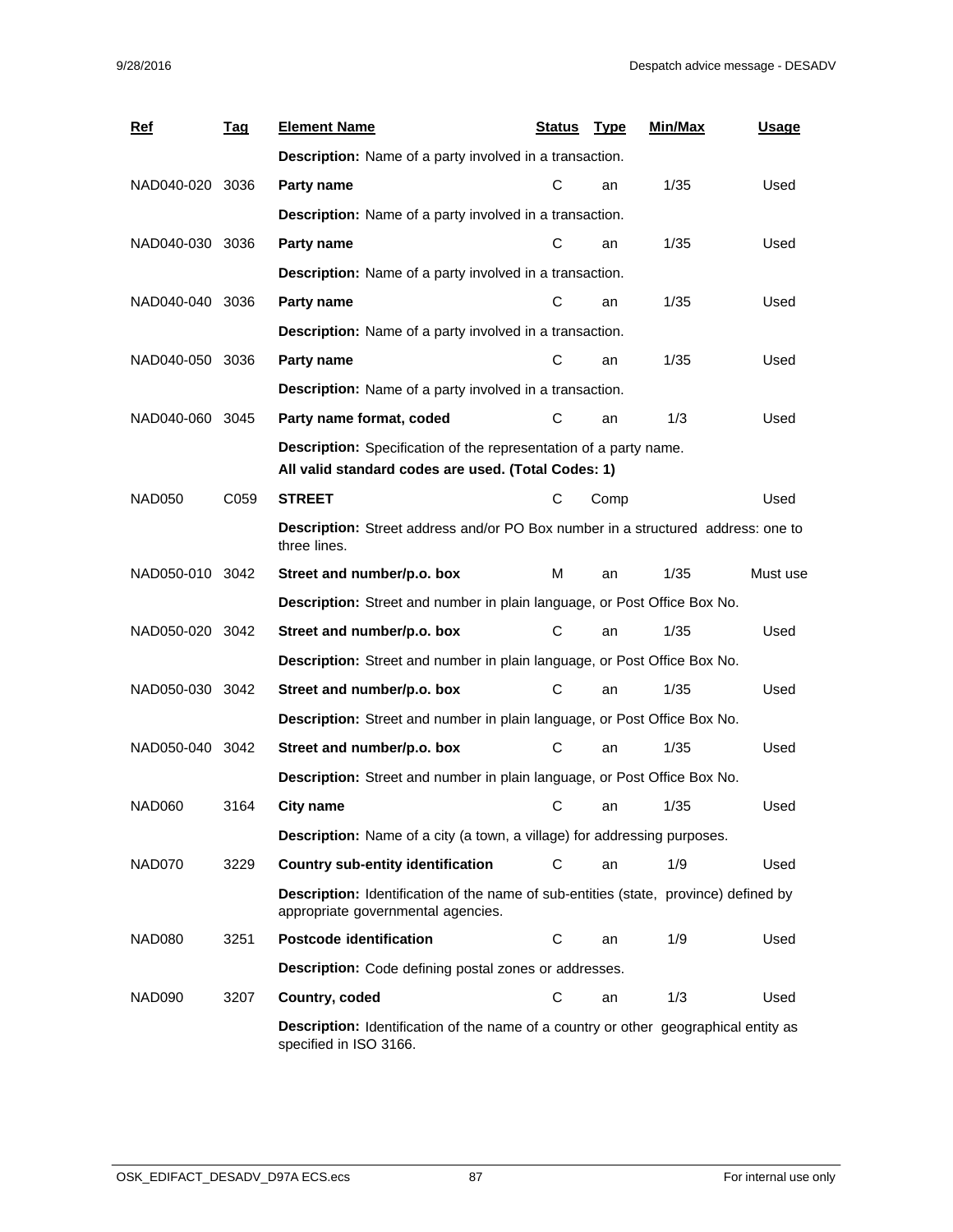## **TDT DETAILS OF TRANSPORT Pos: 0670 Max: 1**

**Conditional Group: 15 Elements: 9**

#### **User Option (Usage):** Used

Function: To specify the transport details such as mode of transport, means of transport, its conveyance reference number and the identification of the means of transport. The segment may be pointed to by the TPL segment.

| <b>Element Summary:</b> |                  |                                                                                                                                           |               |             |                |          |  |  |  |  |  |
|-------------------------|------------------|-------------------------------------------------------------------------------------------------------------------------------------------|---------------|-------------|----------------|----------|--|--|--|--|--|
| $Ref$                   | <u>Taq</u>       | <b>Element Name</b>                                                                                                                       | <b>Status</b> | <b>Type</b> | <b>Min/Max</b> | Usage    |  |  |  |  |  |
| <b>TDT010</b>           | 8051             | <b>Transport stage qualifier</b>                                                                                                          | M             | an          | 1/3            | Must use |  |  |  |  |  |
|                         |                  | <b>Description:</b> Qualifier giving a specific meaning to the transport details.<br>All valid standard codes are used. (Total Codes: 17) |               |             |                |          |  |  |  |  |  |
| <b>TDT020</b>           | 8028             | Conveyance reference number                                                                                                               | C             | an          | 1/17           | Used     |  |  |  |  |  |
|                         |                  | Description: Unique reference given by the carrier to a certain journey or departure of a<br>means of transport (generic term).           |               |             |                |          |  |  |  |  |  |
| <b>TDT030</b>           | C220             | <b>MODE OF TRANSPORT</b>                                                                                                                  | C             | Comp        |                | Used     |  |  |  |  |  |
|                         |                  | <b>Description:</b> Method of transport code or name. Code preferred.                                                                     |               |             |                |          |  |  |  |  |  |
| TDT030-010              | 8067             | Mode of transport, coded                                                                                                                  | C             | an          | 1/3            | Used     |  |  |  |  |  |
|                         |                  | Description: Coded method of transport used for the carriage of the goods.                                                                |               |             |                |          |  |  |  |  |  |
| TDT030-020              | 8066             | Mode of transport                                                                                                                         | C             | an          | 1/17           | Used     |  |  |  |  |  |
|                         |                  | <b>Description:</b> Method of transport used for the carriage of the goods.                                                               |               |             |                |          |  |  |  |  |  |
| <b>TDT040</b>           | C <sub>228</sub> | <b>TRANSPORT MEANS</b>                                                                                                                    | C             | Comp        |                | Used     |  |  |  |  |  |
|                         |                  | <b>Description:</b> Code and/or name identifying the type of means of transport.                                                          |               |             |                |          |  |  |  |  |  |
| TDT040-010              | 8179             | Type of means of transport<br>identification                                                                                              | C             | an          | 1/8            | Used     |  |  |  |  |  |
|                         |                  | Description: Code defining the type of the means of transport being utilized.<br>All valid standard codes are used. (Total Codes: 30)     |               |             |                |          |  |  |  |  |  |
| TDT040-020              | 8178             | Type of means of transport                                                                                                                | С             | an          | 1/17           | Used     |  |  |  |  |  |
|                         |                  | Description: Description of the type of the means of transport being utilized.                                                            |               |             |                |          |  |  |  |  |  |
| <b>TDT050</b>           | C040             | <b>CARRIER</b>                                                                                                                            | С             | Comp        |                | Used     |  |  |  |  |  |
|                         |                  | Description: Identification of a carrier by code and/or by name. Code preferred.                                                          |               |             |                |          |  |  |  |  |  |
| TDT050-010              | 3127             | <b>Carrier identification</b>                                                                                                             | C             | an          | 1/17           | Used     |  |  |  |  |  |
|                         |                  | <b>Description:</b> Identification of party undertaking or arranging transport of goods between<br>named points.                          |               |             |                |          |  |  |  |  |  |
| TDT050-020 1131         |                  | Code list qualifier                                                                                                                       | C             | an          | 1/3            | Used     |  |  |  |  |  |
|                         |                  | Description: Identification of a code list.<br>All valid standard codes are used. (Total Codes: 123)                                      |               |             |                |          |  |  |  |  |  |
| TDT050-030              | 3055             | Code list responsible agency, coded                                                                                                       | C             | an          | 1/3            | Used     |  |  |  |  |  |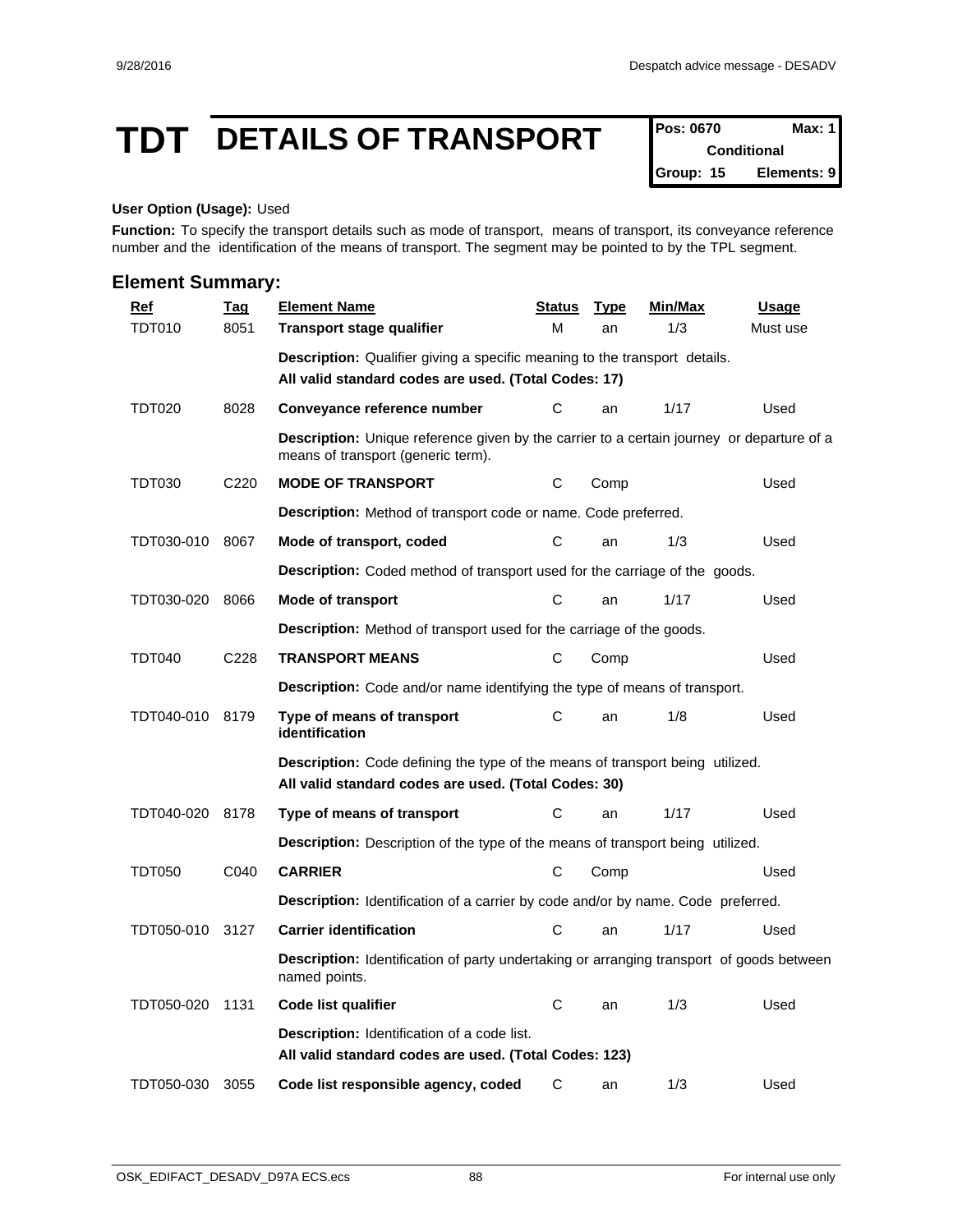| <b>Ref</b>      | <u>Tag</u>       | <b>Element Name</b><br><b>Description:</b> Code identifying the agency responsible for a code list.                                                                                                                  | <b>Status</b> | <b>Type</b> | Min/Max | <b>Usage</b> |  |
|-----------------|------------------|----------------------------------------------------------------------------------------------------------------------------------------------------------------------------------------------------------------------|---------------|-------------|---------|--------------|--|
|                 |                  | All valid standard codes are used. (Total Codes: 195)                                                                                                                                                                |               |             |         |              |  |
| TDT050-040      | 3128             | <b>Carrier name</b>                                                                                                                                                                                                  | С             | an          | 1/35    | Used         |  |
|                 |                  | <b>Description:</b> Name of party undertaking or arranging transport of goods between<br>named points.                                                                                                               |               |             |         |              |  |
| TDT060          | 8101             | <b>Transit direction, coded</b>                                                                                                                                                                                      | С             | an          | 1/3     | Used         |  |
|                 |                  | <b>Description:</b> Identification of the point of origin and point of direction.<br>All valid standard codes are used. (Total Codes: 7)                                                                             |               |             |         |              |  |
| <b>TDT070</b>   | C401             | <b>EXCESS TRANSPORTATION</b><br><b>INFORMATION</b>                                                                                                                                                                   | C             | Comp        |         | Used         |  |
|                 |                  | <b>Description:</b> To provide details of reason for, and responsibility for, use of<br>transportation other than normally utilized.                                                                                 |               |             |         |              |  |
| TDT070-010 8457 |                  | <b>Excess transportation reason, coded</b>                                                                                                                                                                           | М             | an          | 1/3     | Must use     |  |
|                 |                  | Description: Indication of reason for excess transportation.<br>All valid standard codes are used. (Total Codes: 23)                                                                                                 |               |             |         |              |  |
| TDT070-020      | 8459             | <b>Excess transportation responsibility,</b><br>coded                                                                                                                                                                | м             | an          | 1/3     | Must use     |  |
|                 |                  | <b>Description:</b> Indication of responsibility for excess transportation.<br>All valid standard codes are used. (Total Codes: 5)                                                                                   |               |             |         |              |  |
| TDT070-030      | 7130             | <b>Customer authorization number</b>                                                                                                                                                                                 | С             | an          | 1/17    | Used         |  |
|                 |                  | <b>Description:</b> Customer provided authorization number to allow supplier to ship goods<br>under specific freight conditions. This number will be transmitted back to customer in<br>the dispatch advice message. |               |             |         |              |  |
| TDT080          | C <sub>222</sub> | <b>TRANSPORT IDENTIFICATION</b>                                                                                                                                                                                      | С             | Comp        |         | Used         |  |
|                 |                  | Description: Code and/or name identifying the means of transport.                                                                                                                                                    |               |             |         |              |  |
| TDT080-010      | 8213             | Id. of means of transport<br>identification                                                                                                                                                                          | С             | an          | 1/9     | Used         |  |
|                 |                  | Description: Identification of the means of transport by name or number.                                                                                                                                             |               |             |         |              |  |
| TDT080-020      | 1131             | Code list qualifier                                                                                                                                                                                                  | С             | an          | 1/3     | Used         |  |
|                 |                  | Description: Identification of a code list.<br>All valid standard codes are used. (Total Codes: 123)                                                                                                                 |               |             |         |              |  |
| TDT080-030      | 3055             | Code list responsible agency, coded                                                                                                                                                                                  | C             | an          | 1/3     | Used         |  |
|                 |                  | Description: Code identifying the agency responsible for a code list.<br>All valid standard codes are used. (Total Codes: 195)                                                                                       |               |             |         |              |  |
| TDT080-040      | 8212             | Id. of the means of transport                                                                                                                                                                                        | C             | an          | 1/35    | Used         |  |
|                 |                  | Description: Identification of the means of transport by name or number.                                                                                                                                             |               |             |         |              |  |
| TDT080-050      | 8453             | Nationality of means of transport,<br>coded                                                                                                                                                                          | C             | an          | 1/3     | Used         |  |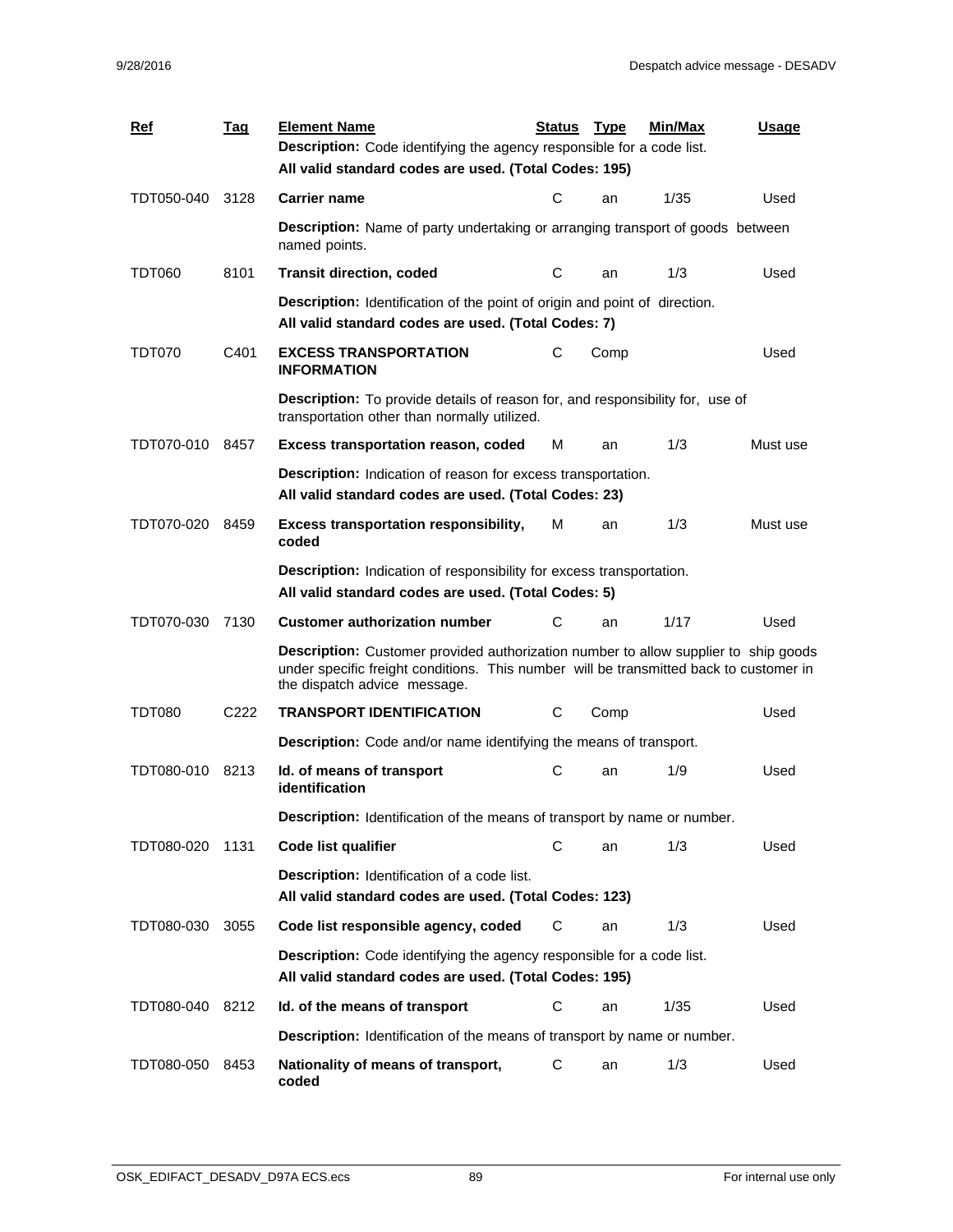| <b>Ref</b> | Tag  | <b>Element Name</b>                                                                                                                 | Status | <b>Type</b> | Min/Max | Usage |  |
|------------|------|-------------------------------------------------------------------------------------------------------------------------------------|--------|-------------|---------|-------|--|
|            |      | <b>Description:</b> Coded name of the country in which a means of transport is registered.                                          |        |             |         |       |  |
| TDT090     | 8281 | Transport ownership, coded                                                                                                          |        | an          | 1/3     | Used  |  |
|            |      | <b>Description:</b> Code indicating the ownership of the means of transport.<br>All valid standard codes are used. (Total Codes: 3) |        |             |         |       |  |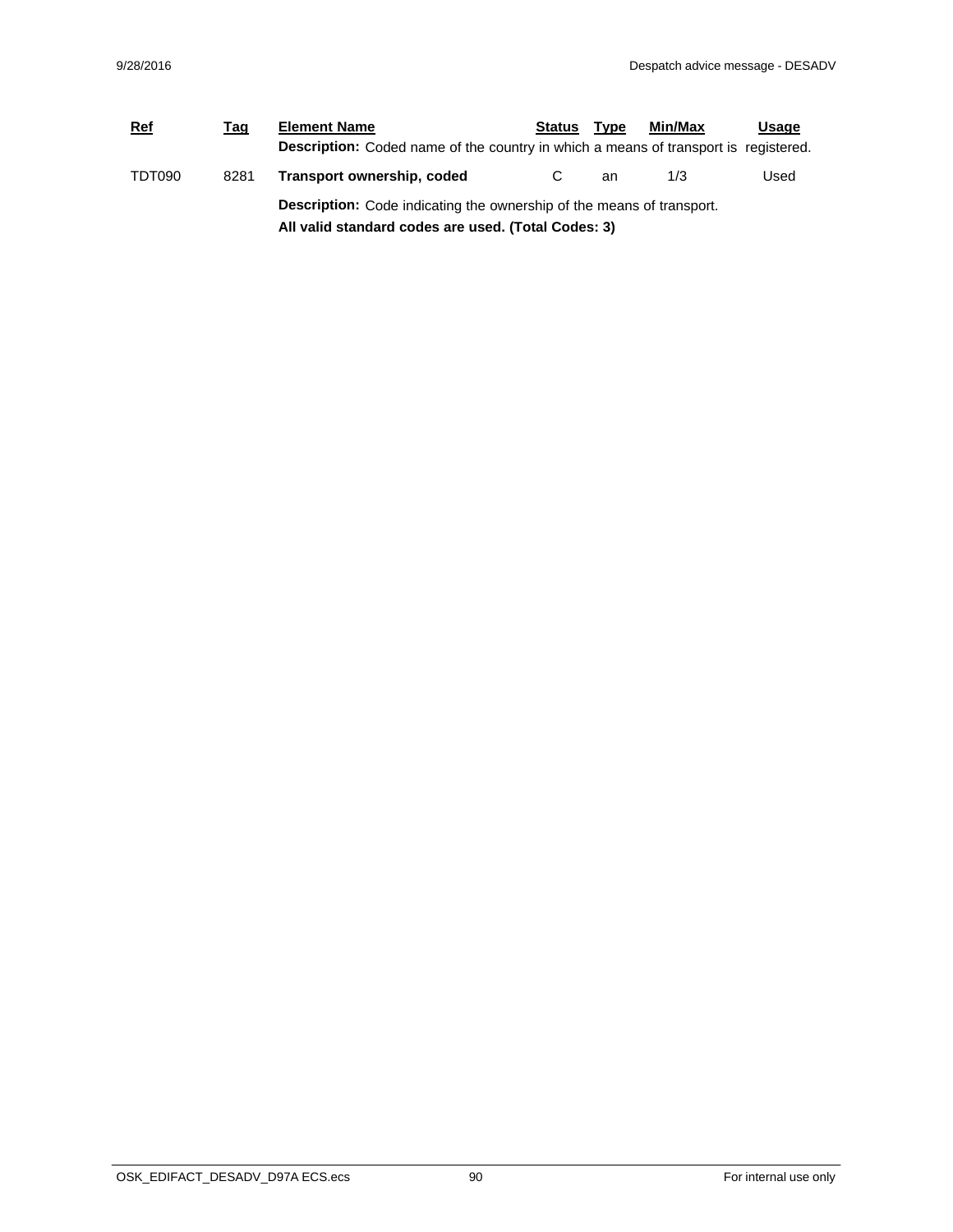## HAN **HANDLING INSTRUCTIONS** Pos: 0680 Max: 20

**Conditional Group: 15 Elements: 2**

#### **User Option (Usage):** Used

**Function:** To specify handling and where necessary, notify hazards.

| <b>Ref</b>      | <b>Tag</b>        | <b>Element Name</b>                                                                                                                   | <u>Status</u> | <b>Type</b> | <u>Min/Max</u> | <u>Usage</u> |  |  |  |  |
|-----------------|-------------------|---------------------------------------------------------------------------------------------------------------------------------------|---------------|-------------|----------------|--------------|--|--|--|--|
| <b>HAN010</b>   | C <sub>524</sub>  | <b>HANDLING INSTRUCTIONS</b>                                                                                                          | C             | Comp        |                | Used         |  |  |  |  |
|                 |                   | <b>Description:</b> Instruction for the handling of goods, products or articles in shipment,<br>storage etc.                          |               |             |                |              |  |  |  |  |
| HAN010-010 4079 |                   | Handling instructions, coded                                                                                                          | С             | an          | 1/3            | Used         |  |  |  |  |
|                 |                   | Description: Identification of the instructions on how specified goods, packages or<br>containers should be handled.                  |               |             |                |              |  |  |  |  |
| HAN010-020 1131 |                   | <b>Code list qualifier</b>                                                                                                            | С             | an          | 1/3            | Used         |  |  |  |  |
|                 |                   | <b>Description:</b> Identification of a code list.<br>All valid standard codes are used. (Total Codes: 123)                           |               |             |                |              |  |  |  |  |
| HAN010-030 3055 |                   | Code list responsible agency, coded                                                                                                   | С             | an          | 1/3            | Used         |  |  |  |  |
|                 |                   | <b>Description:</b> Code identifying the agency responsible for a code list.<br>All valid standard codes are used. (Total Codes: 195) |               |             |                |              |  |  |  |  |
| HAN010-040 4078 |                   | <b>Handling instructions</b>                                                                                                          | С             | an          | 1/70           | Used         |  |  |  |  |
|                 |                   | <b>Description:</b> Instructions on how specified goods, packages or containers should be<br>handled.                                 |               |             |                |              |  |  |  |  |
| <b>HAN020</b>   | C <sub>2</sub> 18 | <b>HAZARDOUS MATERIAL</b>                                                                                                             | С             | Comp        |                | Used         |  |  |  |  |
|                 |                   | <b>Description:</b> To specify a hazardous material.                                                                                  |               |             |                |              |  |  |  |  |
| HAN020-010 7419 |                   | Hazardous material class code,<br>identification                                                                                      | С             | an          | 1/4            | Used         |  |  |  |  |
|                 |                   | Description: Code specifying the kind of hazard for a material.                                                                       |               |             |                |              |  |  |  |  |
| HAN020-020 1131 |                   | <b>Code list qualifier</b>                                                                                                            | C             | an          | 1/3            | Used         |  |  |  |  |
|                 |                   | <b>Description:</b> Identification of a code list.<br>All valid standard codes are used. (Total Codes: 123)                           |               |             |                |              |  |  |  |  |
| HAN020-030 3055 |                   | Code list responsible agency, coded                                                                                                   | С             | an          | 1/3            | Used         |  |  |  |  |
|                 |                   | Description: Code identifying the agency responsible for a code list.<br>All valid standard codes are used. (Total Codes: 195)        |               |             |                |              |  |  |  |  |
| HAN020-040 7418 |                   | <b>Hazardous material class</b>                                                                                                       | С             | an          | 1/35           | Used         |  |  |  |  |
|                 |                   | <b>Description:</b> To specify the kind of hazard for a material.                                                                     |               |             |                |              |  |  |  |  |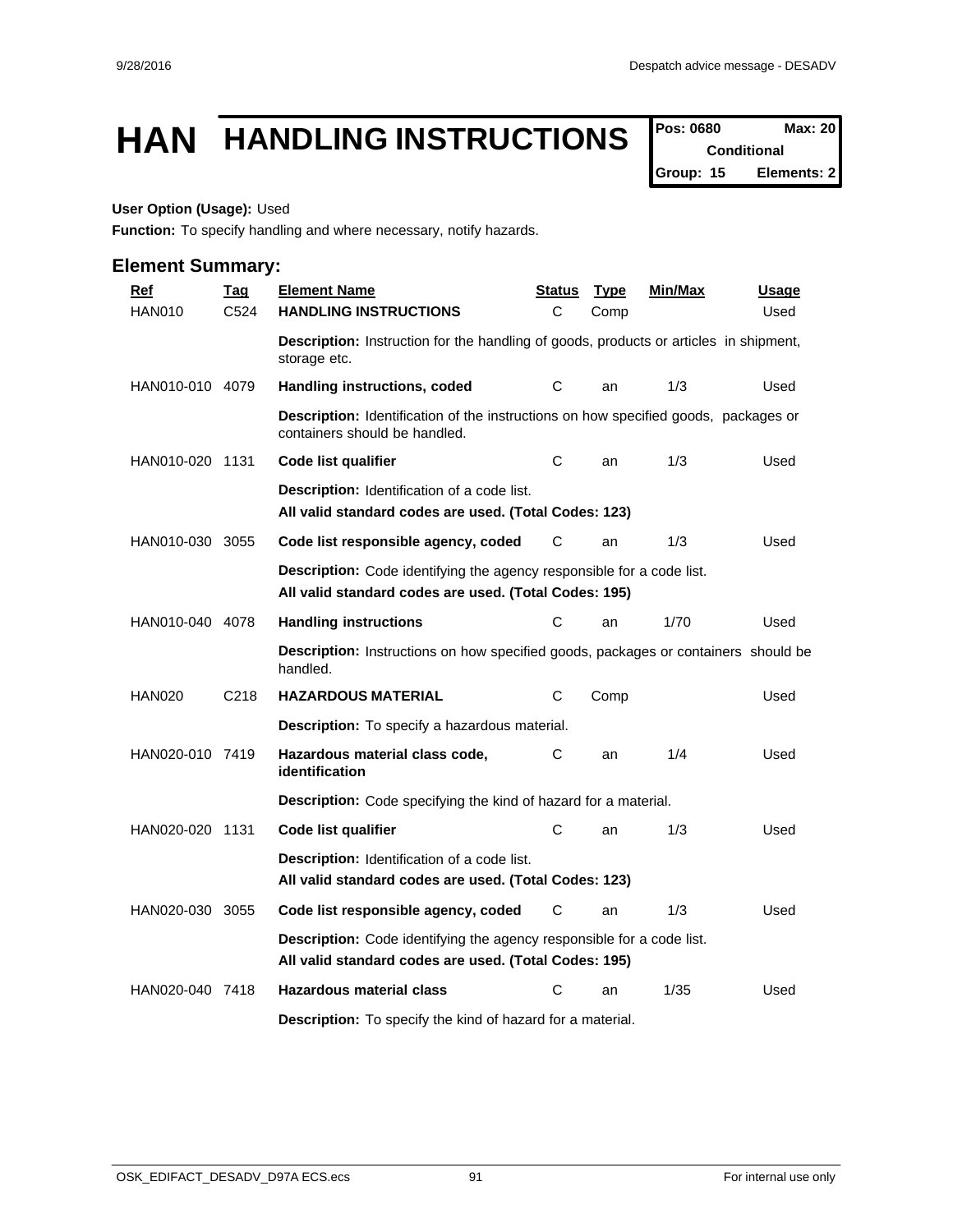# **FTX FREE TEXT Pos: 0690 Max: 99**

**Conditional Group: 15 Elements: 5**

## **User Option (Usage):** Used

**Function:** To provide free form or coded text information.

| <b>Ref</b>    | <b>Tag</b>       | <b>Element Name</b>                                                                                                                   | <b>Status</b> | <b>Type</b> | Min/Max | <b>Usage</b> |
|---------------|------------------|---------------------------------------------------------------------------------------------------------------------------------------|---------------|-------------|---------|--------------|
| FTX010        | 4451             | Text subject qualifier                                                                                                                | М             | an          | 1/3     | Must use     |
|               |                  | Description: Code specifying subject of a free text.                                                                                  |               |             |         |              |
|               |                  | All valid standard codes are used. (Total Codes: 189)                                                                                 |               |             |         |              |
| <b>FTX020</b> | 4453             | <b>Text function, coded</b>                                                                                                           | С             | an          | 1/3     | Used         |
|               |                  | <b>Description:</b> Code specifying how to handle the text.<br>All valid standard codes are used. (Total Codes: 4)                    |               |             |         |              |
| FTX030        | C <sub>107</sub> | <b>TEXT REFERENCE</b>                                                                                                                 | С             | Comp        |         | Used         |
|               |                  | Description: Coded reference to a standard text and its source.                                                                       |               |             |         |              |
| FTX030-010    | 4441             | <b>Free text identification</b>                                                                                                       | M             | an          | 1/17    | Must use     |
|               |                  | Description: Free text in coded form.                                                                                                 |               |             |         |              |
| FTX030-020    | 1131             | Code list qualifier                                                                                                                   | C             | an          | 1/3     | Used         |
|               |                  | Description: Identification of a code list.<br>All valid standard codes are used. (Total Codes: 123)                                  |               |             |         |              |
| FTX030-030    | 3055             | Code list responsible agency, coded                                                                                                   | С             | an          | 1/3     | Used         |
|               |                  | <b>Description:</b> Code identifying the agency responsible for a code list.<br>All valid standard codes are used. (Total Codes: 195) |               |             |         |              |
| <b>FTX040</b> | C <sub>108</sub> | <b>TEXT LITERAL</b>                                                                                                                   | С             | Comp        |         | Used         |
|               |                  | Description: Free text; one to five lines.                                                                                            |               |             |         |              |
| FTX040-010    | 4440             | <b>Free text</b>                                                                                                                      | M             | an          | 1/70    | Must use     |
|               |                  | Description: Free text field available to the message sender for information.                                                         |               |             |         |              |
| FTX040-020    | 4440             | <b>Free text</b>                                                                                                                      | C             | an          | 1/70    | Used         |
|               |                  | Description: Free text field available to the message sender for information.                                                         |               |             |         |              |
| FTX040-030    | 4440             | <b>Free text</b>                                                                                                                      | C             | an          | 1/70    | Used         |
|               |                  | <b>Description:</b> Free text field available to the message sender for information.                                                  |               |             |         |              |
| FTX040-040    | 4440             | <b>Free text</b>                                                                                                                      |               | C an        | 1/70    | Used         |
|               |                  | Description: Free text field available to the message sender for information.                                                         |               |             |         |              |
| FTX040-050    | 4440             | Free text                                                                                                                             | $\mathbf C$   | an          | 1/70    | Used         |
|               |                  | Description: Free text field available to the message sender for information.                                                         |               |             |         |              |
| <b>FTX050</b> | 3453             | Language, coded                                                                                                                       | C             | an          | 1/3     | Used         |
|               |                  |                                                                                                                                       |               |             |         |              |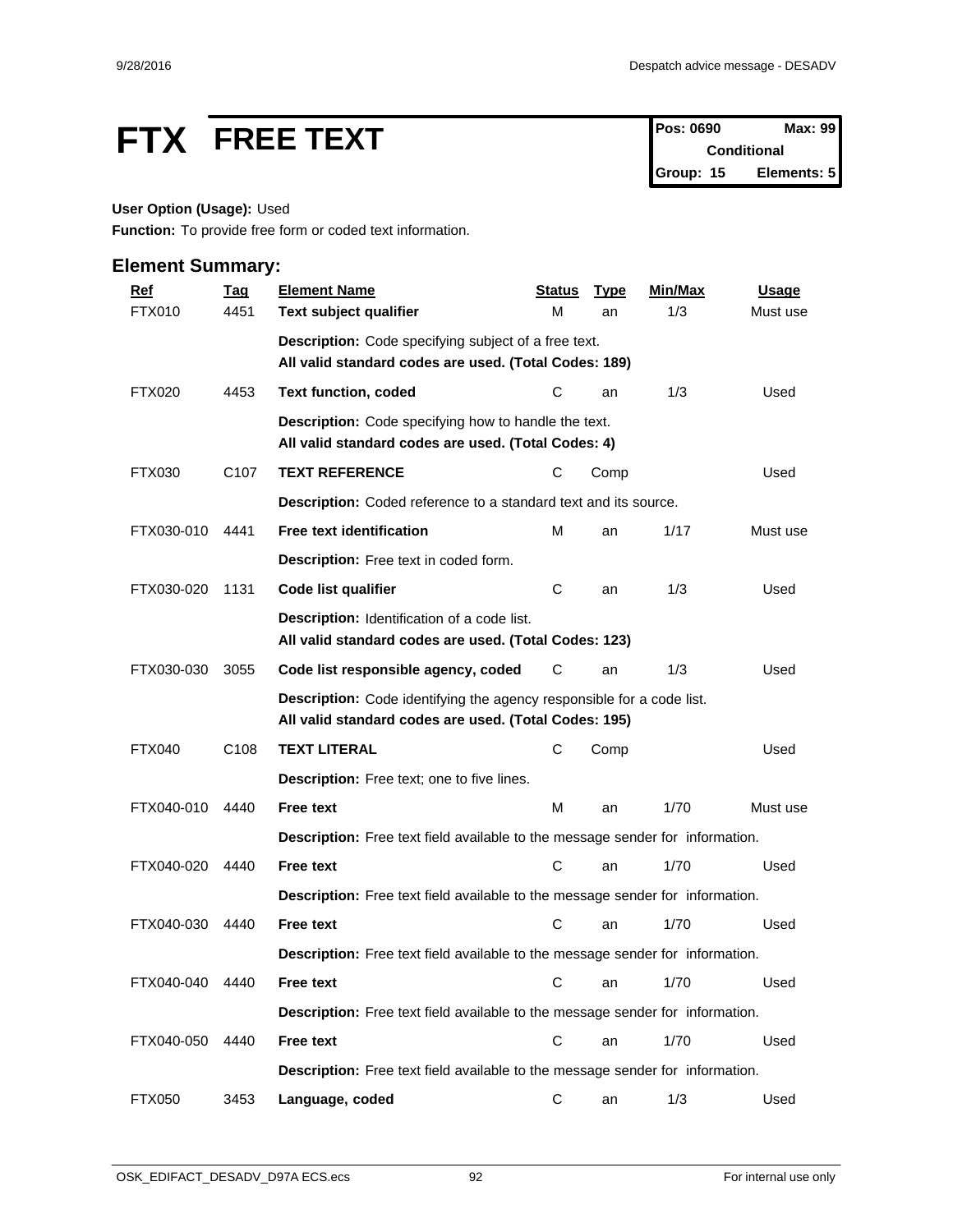## **Ref Tag Element Name Status Type Min/Max Usage Description:** Code of language (ISO 639-1988).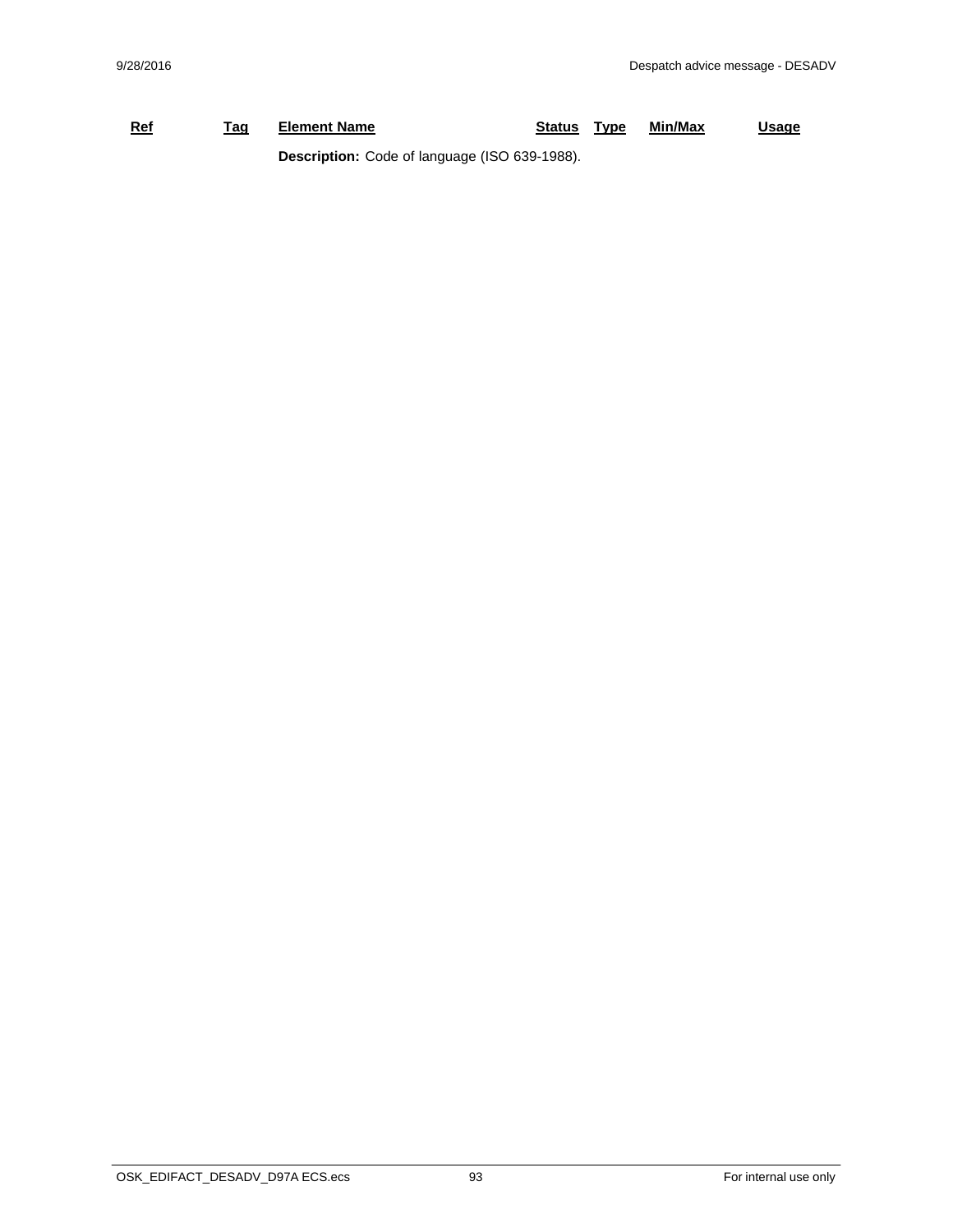## **MOA MONETARY AMOUNT** Pos: 0700 **Max: 5**

**Conditional Group: 15 Elements: 1**

### **User Option (Usage):** Used

**Function:** To specify a monetary amount.

| <u>Ref</u>      | <u>Tag</u> | <b>Element Name</b>                                                                                                              | <b>Status</b> | <b>Type</b> | Min/Max | <u>Usage</u> |
|-----------------|------------|----------------------------------------------------------------------------------------------------------------------------------|---------------|-------------|---------|--------------|
| MOA010          | C516       | <b>MONETARY AMOUNT</b>                                                                                                           | м             | Comp        |         | Must use     |
|                 |            | <b>Description:</b> Amount of goods or services stated as a monetary amount in a specified<br>currency.                          |               |             |         |              |
| MOA010-010 5025 |            | Monetary amount type qualifier                                                                                                   | м             | an          | 1/3     | Must use     |
|                 |            | <b>Description:</b> Indication of type of amount.<br>All valid standard codes are used. (Total Codes: 360)                       |               |             |         |              |
| MOA010-020 5004 |            | <b>Monetary amount</b>                                                                                                           | С             | n.          | 1/18    | Used         |
|                 |            | Description: Number of monetary units.                                                                                           |               |             |         |              |
| MOA010-030 6345 |            | Currency, coded                                                                                                                  | C             | an          | 1/3     | Used         |
|                 |            | <b>Description:</b> Identification of the name or symbol of the monetary unit involved in the<br>transaction.                    |               |             |         |              |
| MOA010-040 6343 |            | <b>Currency qualifier</b>                                                                                                        | C             | an          | 1/3     | Used         |
|                 |            | Description: Code giving specific meaning to data element 6345 Currency.<br>All valid standard codes are used. (Total Codes: 17) |               |             |         |              |
| MOA010-050 4405 |            | Status, coded                                                                                                                    | C             | an          | 1/3     | Used         |
|                 |            | <b>Description:</b> Provides information regarding a status.<br>All valid standard codes are used. (Total Codes: 25)             |               |             |         |              |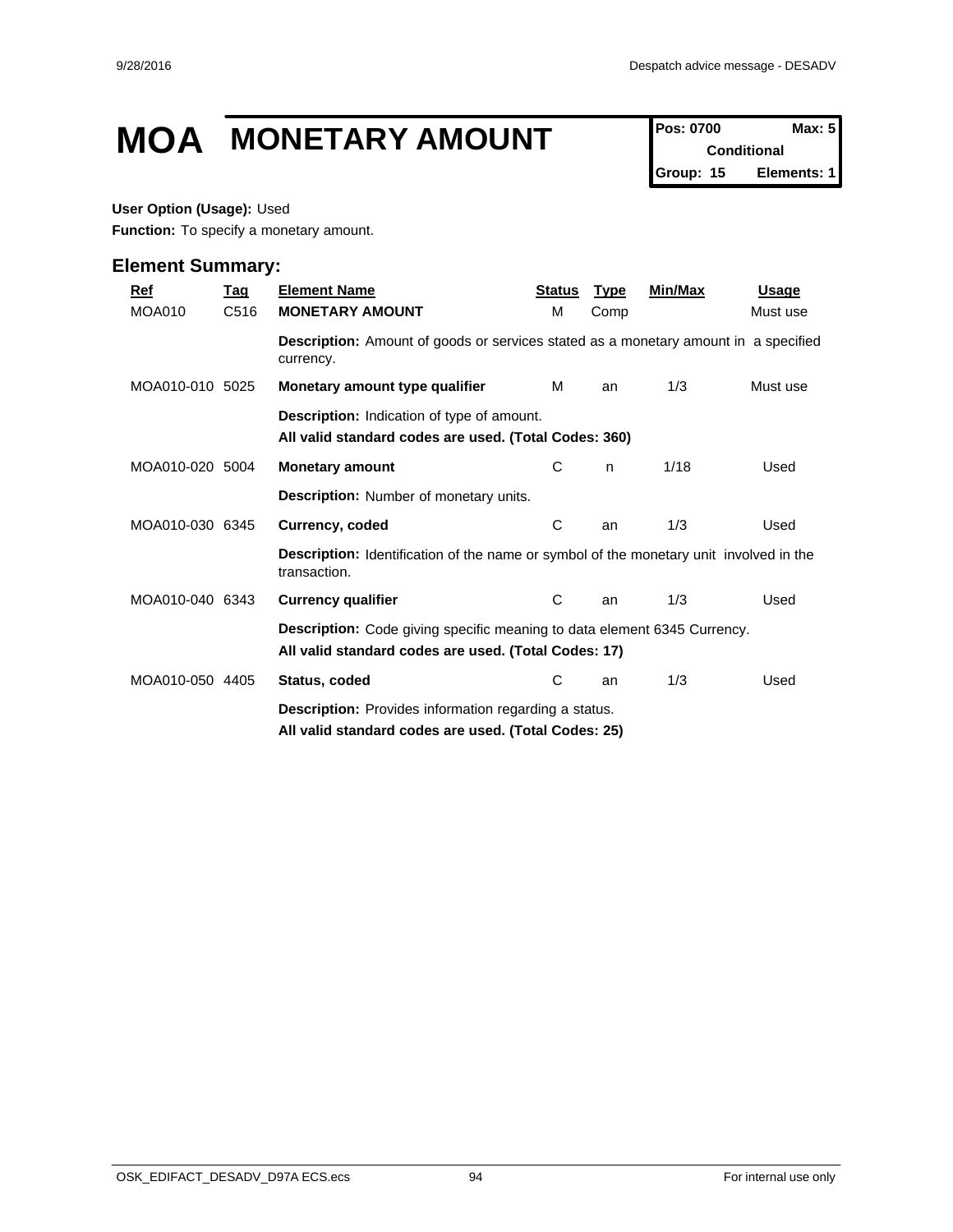## Segment Group 16 **Pos: 0710 Repeat: 99 Conditional**

**Conditional Group: 16 Elements: N/A**

**User Option (Usage):** Used

## **Segment Group Summary:**

| <u>Pos</u> | Tag        | <b>Segment Name</b> | <b>Status</b> | <u>Rep</u> | <u> Jsage</u> |
|------------|------------|---------------------|---------------|------------|---------------|
| 0720       | <b>RFF</b> | REFERENCE           | М             |            | Must use      |
| 0730       | <b>NAD</b> | NAME AND ADDRESS    |               |            | Used          |
| 0740       | СТА        | CONTACT INFORMATION |               |            | Used          |
| 0750       | DTM        | DATE/TIME/PERIOD    |               |            | Used          |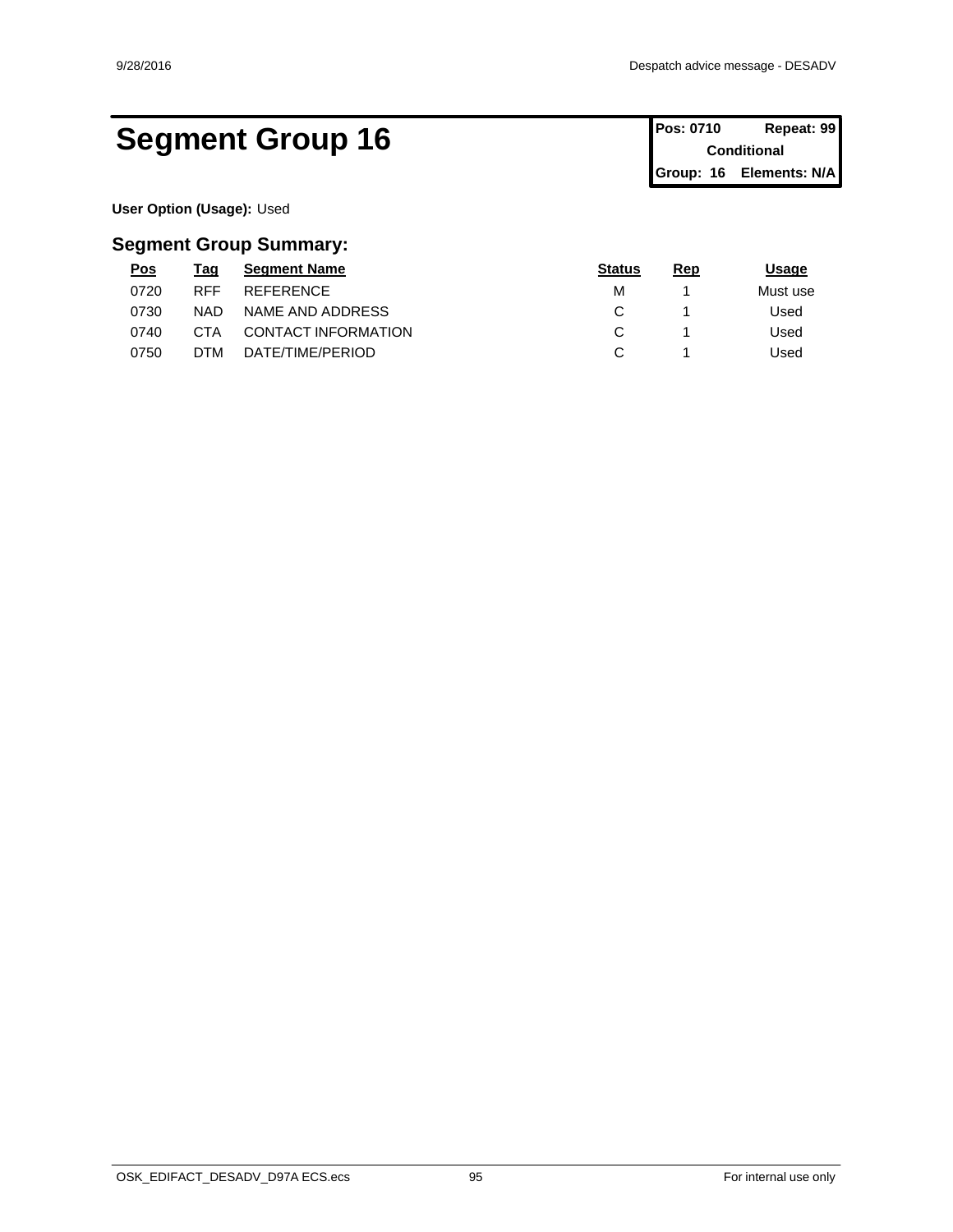# **RFF** REFERENCE Pos: 0720 Max: 1

**Mandatory Group: 16 Elements: 1**

## **User Option (Usage):** Must use

Function: To specify a reference.

| Ref        | <u>Tag</u>                                                                                                                                                 | <b>Element Name</b>                                                                                                                                  | <b>Status</b> | <b>Type</b> | Min/Max | <b>Usage</b> |  |  |  |  |  |
|------------|------------------------------------------------------------------------------------------------------------------------------------------------------------|------------------------------------------------------------------------------------------------------------------------------------------------------|---------------|-------------|---------|--------------|--|--|--|--|--|
| RFF010     | C <sub>506</sub>                                                                                                                                           | <b>REFERENCE</b>                                                                                                                                     | м             | Comp        |         | Must use     |  |  |  |  |  |
|            |                                                                                                                                                            | <b>Description:</b> Identification of a reference.                                                                                                   |               |             |         |              |  |  |  |  |  |
| RFF010-010 | 1153                                                                                                                                                       | Reference qualifier                                                                                                                                  | м             | an          | 1/3     | Must use     |  |  |  |  |  |
|            | <b>Description:</b> Code giving specific meaning to a reference segment or a reference<br>number.<br>All valid standard codes are used. (Total Codes: 504) |                                                                                                                                                      |               |             |         |              |  |  |  |  |  |
| RFF010-020 | 1154                                                                                                                                                       | Reference number                                                                                                                                     | C             | an          | 1/35    | Used         |  |  |  |  |  |
|            |                                                                                                                                                            | <b>Description:</b> Identification number the nature and function of which can be qualified by<br>an entry in data element 1153 Reference qualifier. |               |             |         |              |  |  |  |  |  |
| RFF010-030 | 1156                                                                                                                                                       | Line number                                                                                                                                          | С             | an          | 1/6     | Used         |  |  |  |  |  |
|            |                                                                                                                                                            | <b>Description:</b> Number of the line in the document/message referenced in 1154<br>Reference number.                                               |               |             |         |              |  |  |  |  |  |
| RFF010-040 | 4000                                                                                                                                                       | Reference version number                                                                                                                             | C             | an          | 1/35    | Used         |  |  |  |  |  |
|            |                                                                                                                                                            | <b>Description:</b> To uniquely identify a reference by its revision number.                                                                         |               |             |         |              |  |  |  |  |  |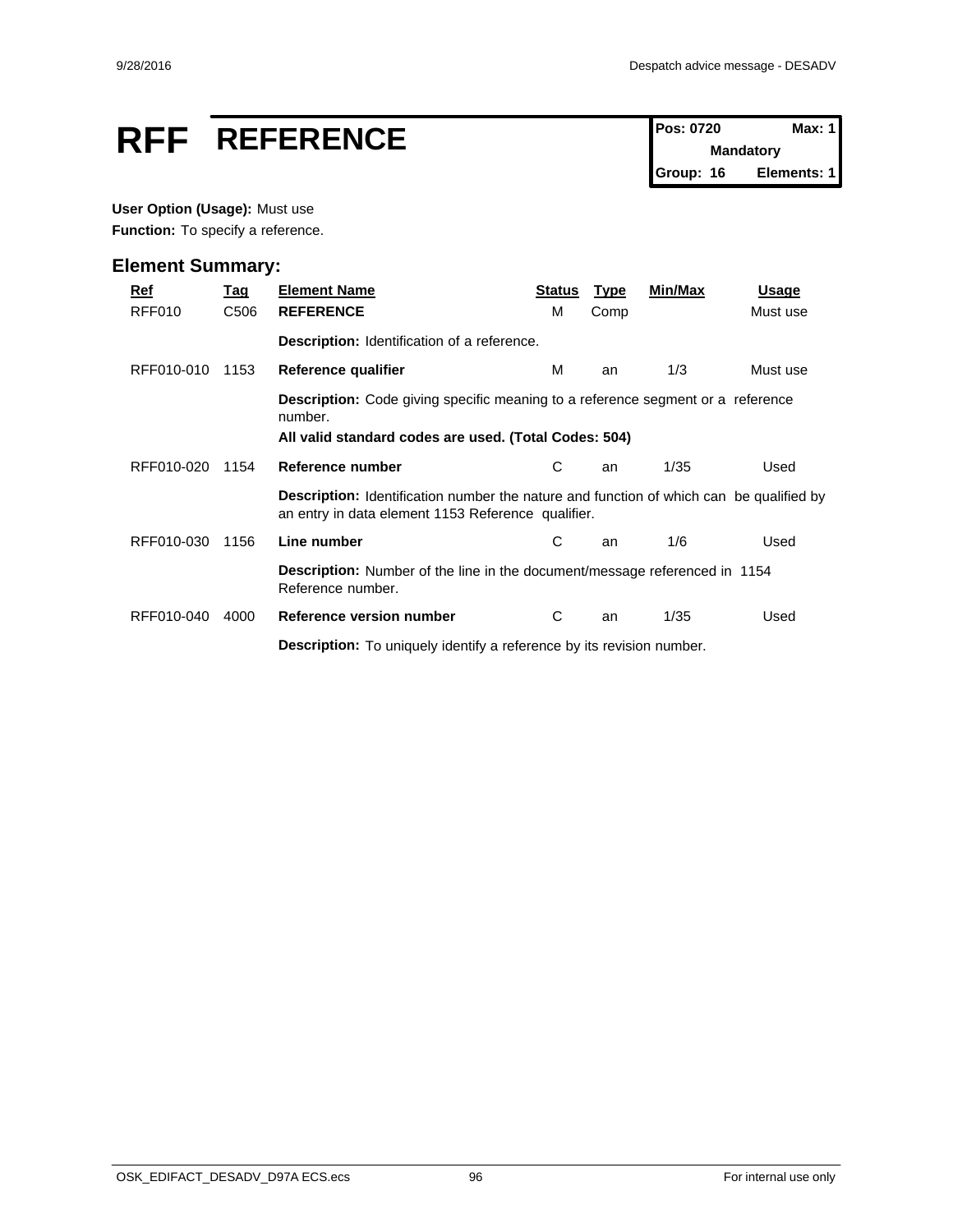## **NAD NAME AND ADDRESS Pos: 0730 Max: 1**

**Conditional Group: 16 Elements: 9**

#### **User Option (Usage):** Used

**Function:** To specify the name/address and their related function, either by CO82 only and/or unstructured by CO58 or structured by CO80 thru 3207.

| <b>Ref</b>         | <b>Tag</b> | <b>Element Name</b>                                                                                                            | <b>Status</b> | <b>Type</b> | Min/Max | <b>Usage</b> |
|--------------------|------------|--------------------------------------------------------------------------------------------------------------------------------|---------------|-------------|---------|--------------|
| NAD010             | 3035       | Party qualifier                                                                                                                | M             | an          | 1/3     | Must use     |
|                    |            | Description: Code giving specific meaning to a party.<br>All valid standard codes are used. (Total Codes: 325)                 |               |             |         |              |
| NAD <sub>020</sub> | C082       | <b>PARTY IDENTIFICATION DETAILS</b>                                                                                            | С             | Comp        |         | Used         |
|                    |            | Description: Identification of a transaction party by code.                                                                    |               |             |         |              |
| NAD020-010 3039    |            | Party id. identification                                                                                                       | м             | an          | 1/35    | Must use     |
|                    |            | <b>Description:</b> Code identifying a party involved in a transaction.                                                        |               |             |         |              |
| NAD020-020 1131    |            | Code list qualifier                                                                                                            | С             | an          | 1/3     | Used         |
|                    |            | <b>Description:</b> Identification of a code list.<br>All valid standard codes are used. (Total Codes: 123)                    |               |             |         |              |
| NAD020-030         | 3055       | Code list responsible agency, coded                                                                                            | С             | an          | 1/3     | Used         |
|                    |            | Description: Code identifying the agency responsible for a code list.<br>All valid standard codes are used. (Total Codes: 195) |               |             |         |              |
| <b>NAD030</b>      | C058       | <b>NAME AND ADDRESS</b>                                                                                                        | С             | Comp        |         | Used         |
|                    |            | Description: Unstructured name and address: one to five lines.                                                                 |               |             |         |              |
| NAD030-010 3124    |            | Name and address line                                                                                                          | M             | an          | 1/35    | Must use     |
|                    |            | Description: Free form name and address description.                                                                           |               |             |         |              |
| NAD030-020 3124    |            | Name and address line                                                                                                          | С             | an          | 1/35    | Used         |
|                    |            | Description: Free form name and address description.                                                                           |               |             |         |              |
| NAD030-030 3124    |            | Name and address line                                                                                                          | С             | an          | 1/35    | Used         |
|                    |            | Description: Free form name and address description.                                                                           |               |             |         |              |
| NAD030-040 3124    |            | Name and address line                                                                                                          | С             | an          | 1/35    | Used         |
|                    |            | Description: Free form name and address description.                                                                           |               |             |         |              |
| NAD030-050 3124    |            | Name and address line                                                                                                          | С             | an          | 1/35    | Used         |
|                    |            | Description: Free form name and address description.                                                                           |               |             |         |              |
| NAD040             | C080       | <b>PARTY NAME</b>                                                                                                              | С             | Comp        |         | Used         |
|                    |            | <b>Description:</b> Identification of a transaction party by name, one to five lines. Party name<br>may be formatted.          |               |             |         |              |
| NAD040-010 3036    |            | Party name                                                                                                                     | М             | an          | 1/35    | Must use     |
|                    |            |                                                                                                                                |               |             |         |              |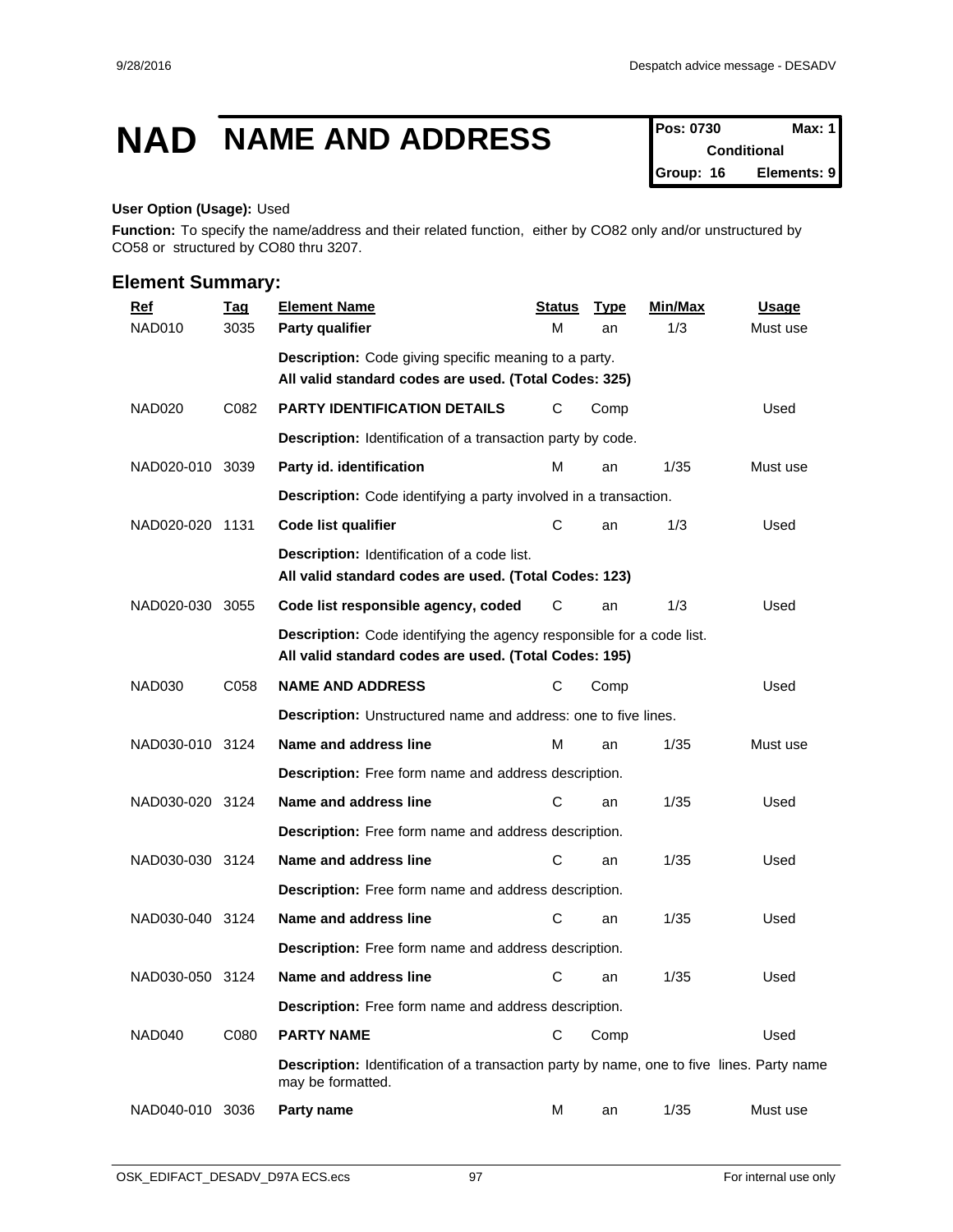| <b>Ref</b>      | <u>Tag</u> | <b>Element Name</b>                                                                                                               | Status | <u>Type</u> | Min/Max | <b>Usage</b> |
|-----------------|------------|-----------------------------------------------------------------------------------------------------------------------------------|--------|-------------|---------|--------------|
|                 |            | <b>Description:</b> Name of a party involved in a transaction.                                                                    |        |             |         |              |
| NAD040-020 3036 |            | Party name                                                                                                                        | С      | an          | 1/35    | Used         |
|                 |            | <b>Description:</b> Name of a party involved in a transaction.                                                                    |        |             |         |              |
| NAD040-030 3036 |            | Party name                                                                                                                        | С      | an          | 1/35    | Used         |
|                 |            | Description: Name of a party involved in a transaction.                                                                           |        |             |         |              |
| NAD040-040 3036 |            | Party name                                                                                                                        | C      | an          | 1/35    | Used         |
|                 |            | Description: Name of a party involved in a transaction.                                                                           |        |             |         |              |
| NAD040-050 3036 |            | Party name                                                                                                                        | C      | an          | 1/35    | Used         |
|                 |            | Description: Name of a party involved in a transaction.                                                                           |        |             |         |              |
| NAD040-060 3045 |            | Party name format, coded                                                                                                          | С      | an          | 1/3     | Used         |
|                 |            | Description: Specification of the representation of a party name.<br>All valid standard codes are used. (Total Codes: 1)          |        |             |         |              |
| <b>NAD050</b>   | C059       | <b>STREET</b>                                                                                                                     | С      | Comp        |         | Used         |
|                 |            | Description: Street address and/or PO Box number in a structured address: one to<br>three lines.                                  |        |             |         |              |
| NAD050-010 3042 |            | Street and number/p.o. box                                                                                                        | M      | an          | 1/35    | Must use     |
|                 |            | Description: Street and number in plain language, or Post Office Box No.                                                          |        |             |         |              |
| NAD050-020 3042 |            | Street and number/p.o. box                                                                                                        | С      | an          | 1/35    | Used         |
|                 |            | Description: Street and number in plain language, or Post Office Box No.                                                          |        |             |         |              |
| NAD050-030 3042 |            | Street and number/p.o. box                                                                                                        | С      | an          | 1/35    | Used         |
|                 |            | Description: Street and number in plain language, or Post Office Box No.                                                          |        |             |         |              |
| NAD050-040 3042 |            | Street and number/p.o. box                                                                                                        | С      | an          | 1/35    | Used         |
|                 |            | Description: Street and number in plain language, or Post Office Box No.                                                          |        |             |         |              |
| NAD060          | 3164       | <b>City name</b>                                                                                                                  | С      | an          | 1/35    | Used         |
|                 |            | <b>Description:</b> Name of a city (a town, a village) for addressing purposes.                                                   |        |             |         |              |
| NAD070          | 3229       | <b>Country sub-entity identification</b>                                                                                          | С      | an          | 1/9     | Used         |
|                 |            | <b>Description:</b> Identification of the name of sub-entities (state, province) defined by<br>appropriate governmental agencies. |        |             |         |              |
| NAD080          | 3251       | <b>Postcode identification</b>                                                                                                    | C      | an          | 1/9     | Used         |
|                 |            | Description: Code defining postal zones or addresses.                                                                             |        |             |         |              |
| NAD090          | 3207       | Country, coded                                                                                                                    | C      | an          | 1/3     | Used         |
|                 |            | <b>Description:</b> Identification of the name of a country or other geographical entity as<br>specified in ISO 3166.             |        |             |         |              |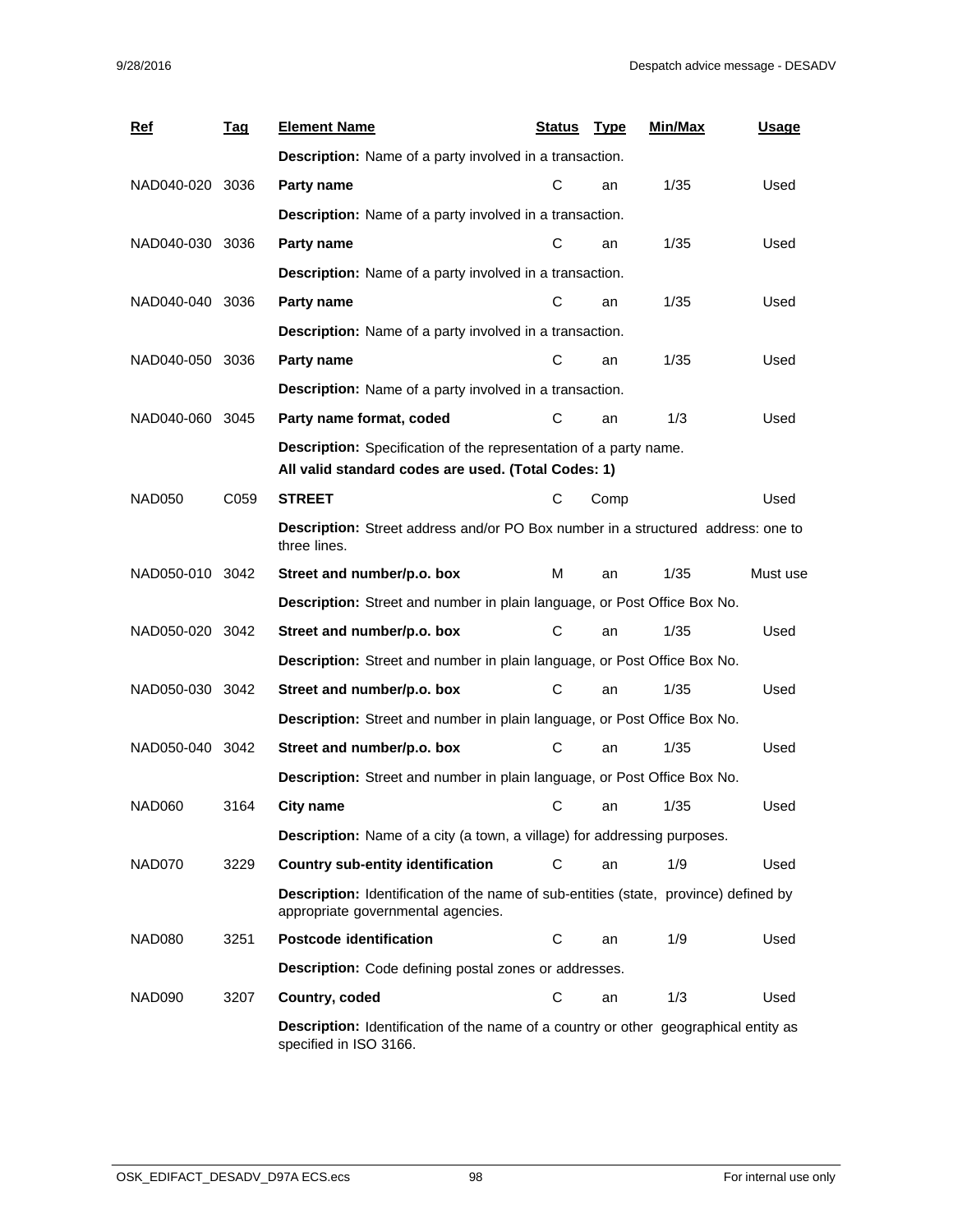## **CTA** CONTACT INFORMATION **Pos: 0740** Max: 1

**Conditional Group: 16 Elements: 2**

### **User Option (Usage):** Used

**Function:** To identify a person or a department to whom communication should be directed.

| Ref        | <u>Tag</u>                                                                                 | <b>Element Name</b>                                                               | <b>Status</b> | <b>Type</b> | Min/Max | Usage |  |  |  |
|------------|--------------------------------------------------------------------------------------------|-----------------------------------------------------------------------------------|---------------|-------------|---------|-------|--|--|--|
| CTA010     | 3139                                                                                       | <b>Contact function, coded</b>                                                    | С             | an          | 1/3     | Used  |  |  |  |
|            | <b>Description:</b> Code specifying the function of a contact (e.g. department or person). |                                                                                   |               |             |         |       |  |  |  |
|            |                                                                                            | All valid standard codes are used. (Total Codes: 85)                              |               |             |         |       |  |  |  |
| CTA020     | C056                                                                                       | <b>DEPARTMENT OR EMPLOYEE</b><br><b>DETAILS</b>                                   | С             | Comp        |         | Used  |  |  |  |
|            |                                                                                            | <b>Description:</b> Code and/or name of a department or employee. Code preferred. |               |             |         |       |  |  |  |
| CTA020-010 | 3413                                                                                       | Department or employee<br>identification                                          | C             | an          | 1/17    | Used  |  |  |  |
|            |                                                                                            | <b>Description:</b> Internal identification code.                                 |               |             |         |       |  |  |  |
| CTA020-020 | 3412                                                                                       | Department or employee                                                            | С             | an          | 1/35    | Used  |  |  |  |
|            |                                                                                            | <b>Description:</b> The department or person within an organizational entity.     |               |             |         |       |  |  |  |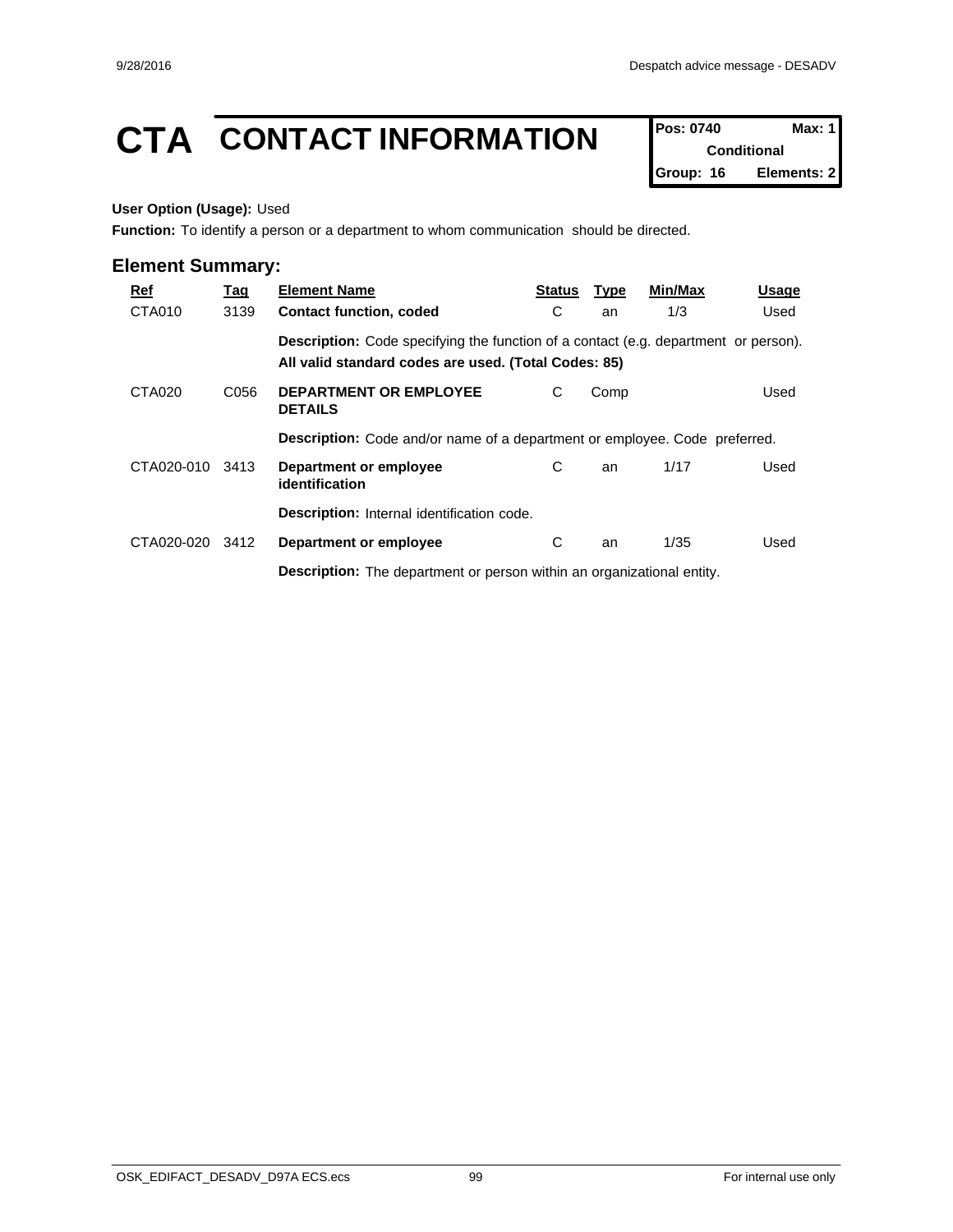## **DTM** DATE/TIME/PERIOD **Pos: 0750** Max: 1

**Conditional Group: 16 Elements: 1**

### **User Option (Usage):** Used

**Function:** To specify date, and/or time, or period.

| Ref<br>DTM010 | <u>Tag</u><br>C507 | <b>Element Name</b><br>DATE/TIME/PERIOD                                                                                                                       | Status<br>M | <b>Type</b><br>Comp | Min/Max | Usage<br>Must use |  |  |  |  |
|---------------|--------------------|---------------------------------------------------------------------------------------------------------------------------------------------------------------|-------------|---------------------|---------|-------------------|--|--|--|--|
|               |                    | <b>Description:</b> Date and/or time, or period relevant to the specified date/time/period type.                                                              |             |                     |         |                   |  |  |  |  |
| DTM010-010    | 2005               | Date/time/period qualifier                                                                                                                                    | м           | an                  | 1/3     | Must use          |  |  |  |  |
|               |                    | <b>Description:</b> Code giving specific meaning to a date, time or period.<br>All valid standard codes are used. (Total Codes: 364)                          |             |                     |         |                   |  |  |  |  |
| DTM010-020    | 2380               | Date/time/period                                                                                                                                              | С           | an                  | 1/35    | Used              |  |  |  |  |
|               |                    | <b>Description:</b> The value of a date, a date and time, a time or of a period in a specified<br>representation.                                             |             |                     |         |                   |  |  |  |  |
| DTM010-030    | 2379               | Date/time/period format qualifier                                                                                                                             | C           | an                  | 1/3     | Used              |  |  |  |  |
|               |                    | <b>Description:</b> Specification of the representation of a date, a date and time or of a<br>period.<br>All valid standard codes are used. (Total Codes: 70) |             |                     |         |                   |  |  |  |  |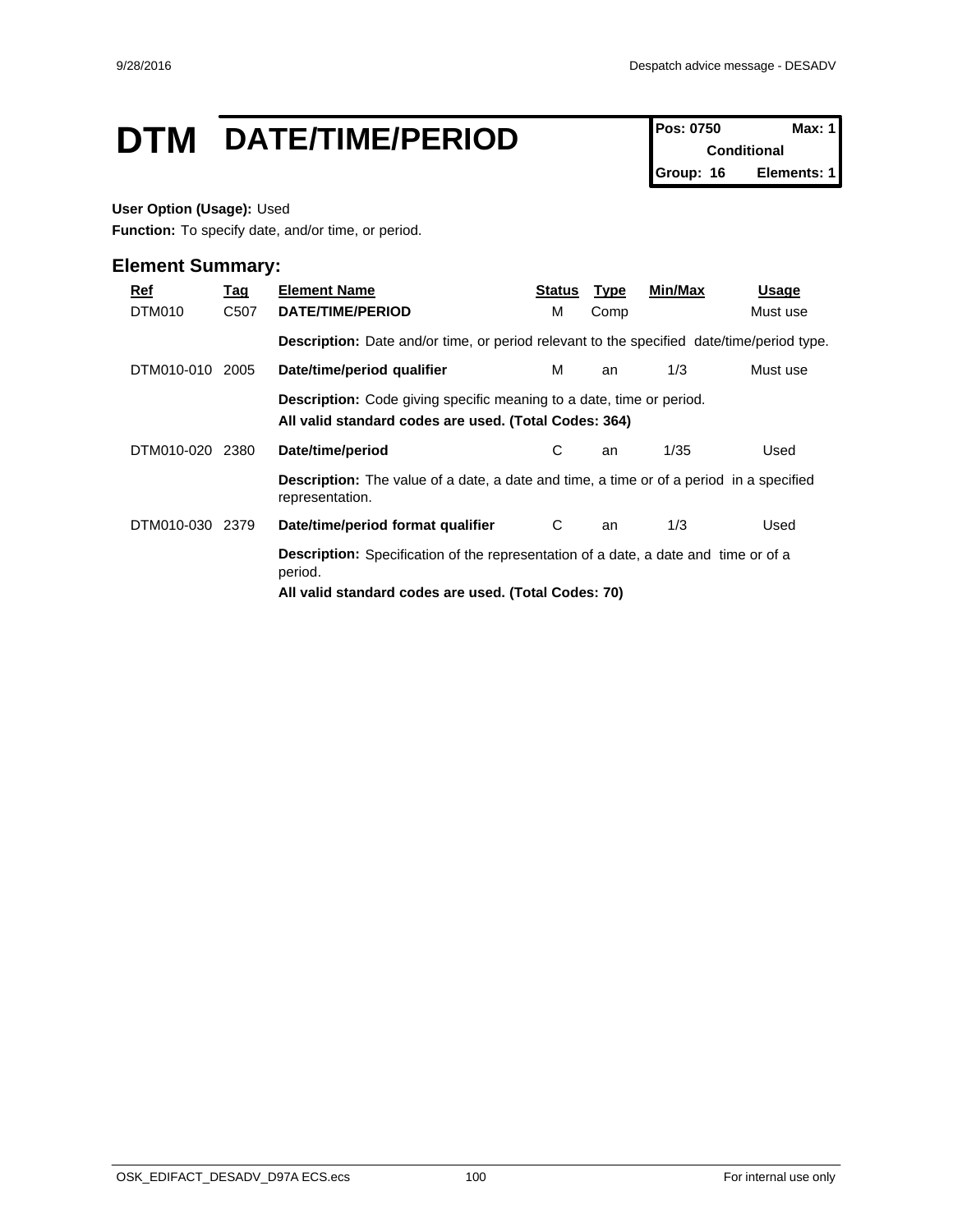## Segment Group 17 **Pos: 0760 Repeat: 10 Conditional**

**Conditional Group: 17 Elements: N/A**

**User Option (Usage):** Used

## **Segment Group Summary:**

| Pos  | Taq        | <b>Segment Name</b> | <b>Status</b> | <b>Rep</b> | <u> Jsage</u> |
|------|------------|---------------------|---------------|------------|---------------|
| 0770 | DGS        | DANGEROUS GOODS     | М             |            | Must use      |
| 0780 | QTY        | <b>QUANTITY</b>     |               |            | Used          |
| 0790 | <b>FTX</b> | <b>FREE TEXT</b>    |               |            | Used          |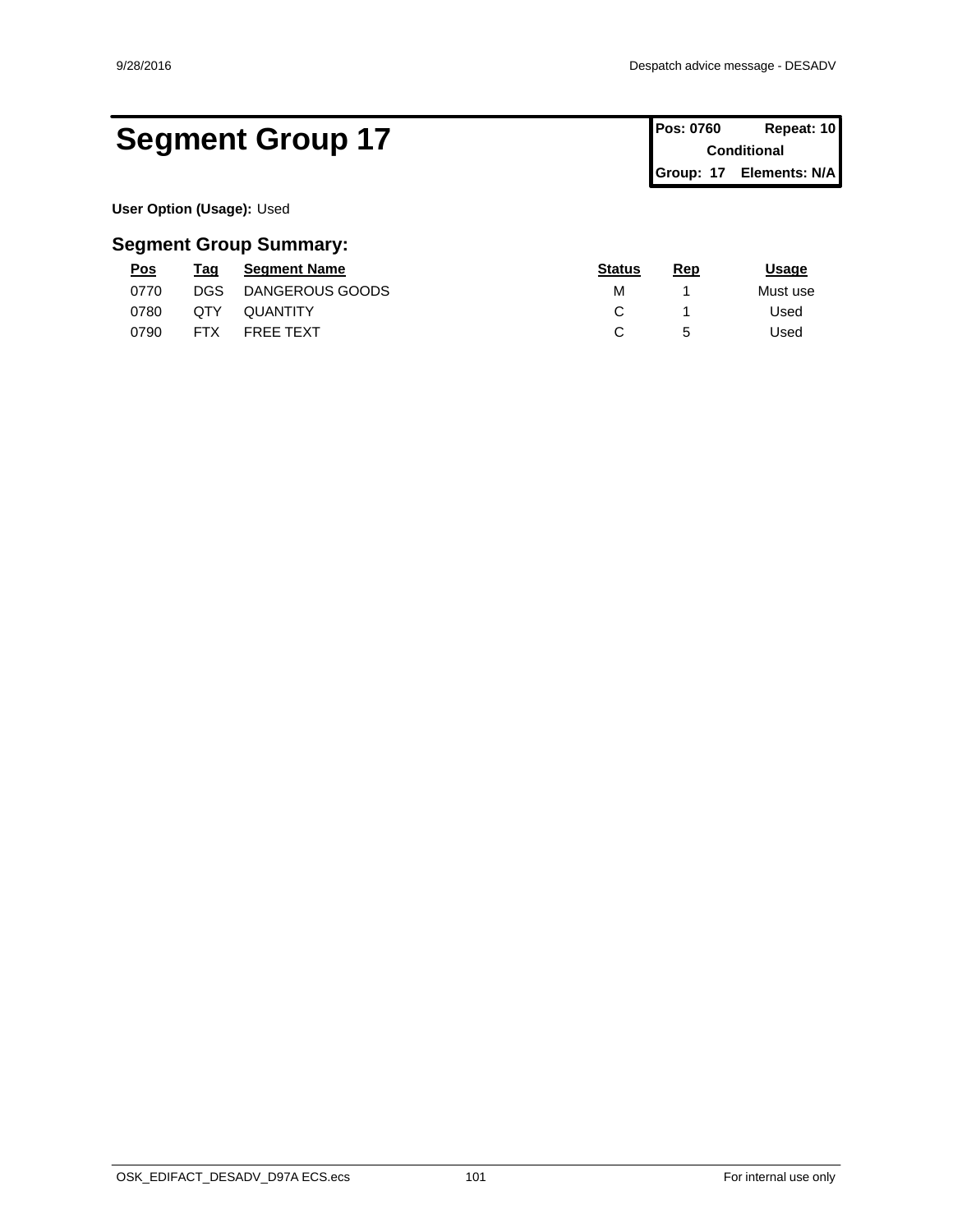## **DGS DANGEROUS GOODS Pos: 0770 Max: 1**

**Mandatory Group: 17 Elements: 13**

### **User Option (Usage):** Must use

**Function:** To identify dangerous goods.

| <u>Ref</u>      | <b>Tag</b>       | <b>Element Name</b>                                                                                                                                                         | <b>Status</b> | <b>Type</b> | Min/Max | <u>Usage</u> |  |
|-----------------|------------------|-----------------------------------------------------------------------------------------------------------------------------------------------------------------------------|---------------|-------------|---------|--------------|--|
| <b>DGS010</b>   | 8273             | Dangerous goods regulations,<br>coded                                                                                                                                       | С             | an          | 1/3     | Used         |  |
|                 |                  | <b>Description:</b> Code indicating the regulation, international or national, applicable for a<br>means of transport.                                                      |               |             |         |              |  |
|                 |                  | All valid standard codes are used. (Total Codes: 15)                                                                                                                        |               |             |         |              |  |
| <b>DGS020</b>   | C <sub>205</sub> | <b>HAZARD CODE</b>                                                                                                                                                          | С             | Comp        |         | Used         |  |
|                 |                  | Description: The identification of the dangerous goods in code.                                                                                                             |               |             |         |              |  |
| DGS020-010 8351 |                  | Hazard code identification                                                                                                                                                  | м             | an          | 1/7     | Must use     |  |
|                 |                  | Description: Dangerous goods code.                                                                                                                                          |               |             |         |              |  |
| DGS020-020 8078 |                  | Hazard substance/item/page number                                                                                                                                           | C             | an          | 1/7     | Used         |  |
|                 |                  | <b>Description:</b> Number giving additional hazard code classification of a goods item within<br>the applicable dangerous goods regulation.                                |               |             |         |              |  |
| DGS020-030 8092 |                  | Hazard code version number                                                                                                                                                  | С             | an          | 1/10    | Used         |  |
|                 |                  | <b>Description:</b> The version/revision number of date of issuance of the code used.                                                                                       |               |             |         |              |  |
| <b>DGS030</b>   | C234             | <b>UNDG INFORMATION</b>                                                                                                                                                     | С             | Comp        |         | Used         |  |
|                 |                  | Description: Information on United Nations Dangerous Goods classification.                                                                                                  |               |             |         |              |  |
| DGS030-010 7124 |                  | <b>UNDG</b> number                                                                                                                                                          | C             | n           | 4/4     | Used         |  |
|                 |                  | <b>Description:</b> Unique serial number assigned within the United Nations to substances<br>and articles contained in a list of the dangerous goods most commonly carried. |               |             |         |              |  |
| DGS030-020 7088 |                  | Dangerous goods flashpoint                                                                                                                                                  | C             | an          | 1/8     | Used         |  |
|                 |                  | <b>Description:</b> Lowest temperature, in the case of dangerous goods, at which vapour<br>from an inflammable liquid forms an ignitable mixture with air.                  |               |             |         |              |  |
| <b>DGS040</b>   | C <sub>223</sub> | <b>DANGEROUS GOODS SHIPMENT</b><br><b>FLASHPOINT</b>                                                                                                                        | С             | Comp        |         | Used         |  |
|                 |                  | Description: Temperature at which a vapor according to ISO 1523/73 can be ignited.                                                                                          |               |             |         |              |  |
| DGS040-010 7106 |                  | <b>Shipment flashpoint</b>                                                                                                                                                  | С             | n           | 3/3     | Used         |  |
|                 |                  | Description: Temperature in centigrade determined by the closed cup test as per ISO<br>1523/73 where a vapour is given off that can be ignited.                             |               |             |         |              |  |
| DGS040-020 6411 |                  | Measure unit qualifier                                                                                                                                                      | $\mathsf C$   | an          | 1/3     | Used         |  |
|                 |                  | <b>Description:</b> Indication of the unit of measurement in which weight (mass), capacity,<br>length, area, volume or other quantity is expressed.                         |               |             |         |              |  |
| <b>DGS050</b>   | 8339             | Packing group, coded                                                                                                                                                        | C             | an          | 1/3     | Used         |  |
|                 |                  |                                                                                                                                                                             |               |             |         |              |  |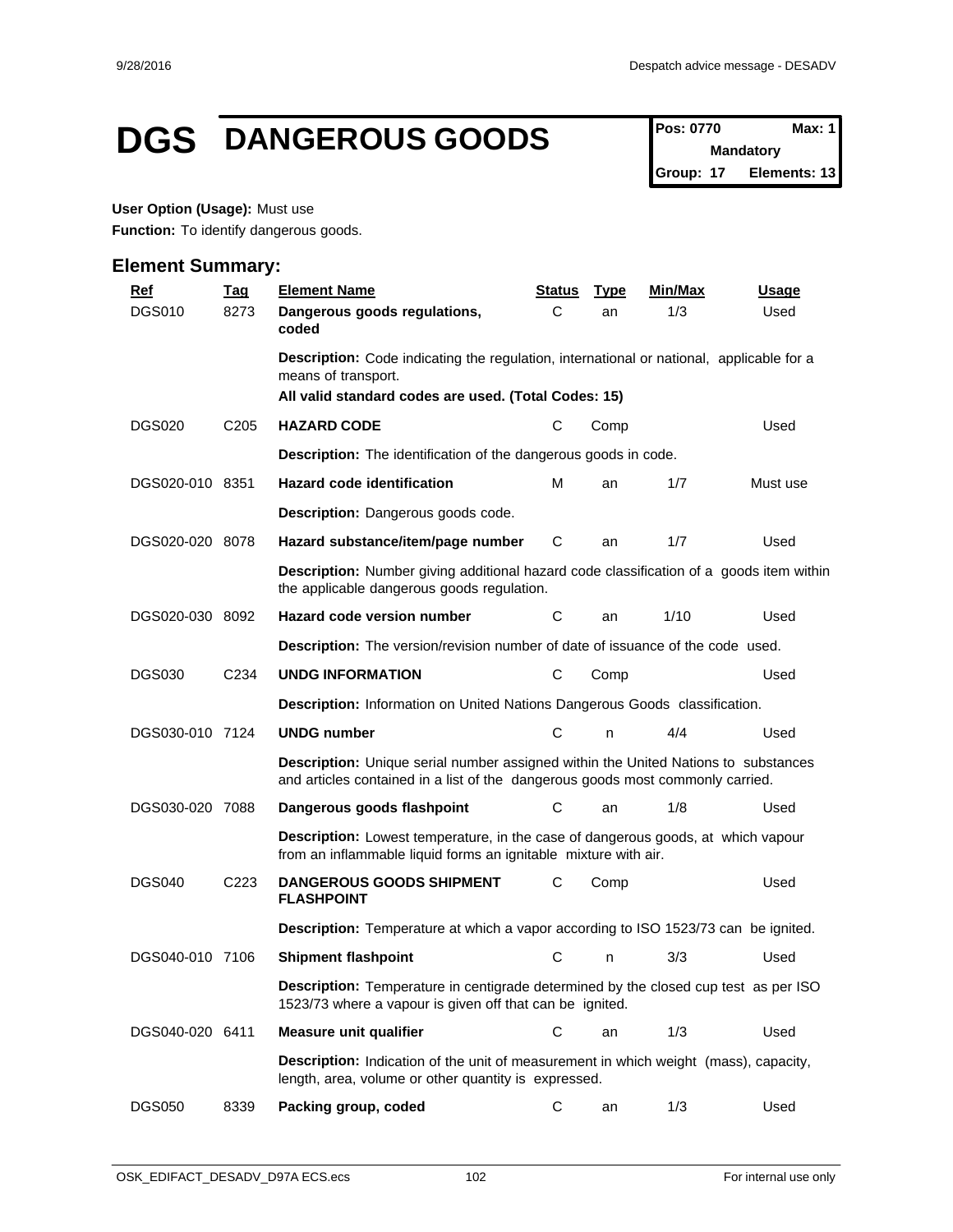| Ref             | <u>Taq</u>       | <b>Element Name</b>                                                                                                                                           | <b>Status</b> | <b>Type</b> | Min/Max | Usage |
|-----------------|------------------|---------------------------------------------------------------------------------------------------------------------------------------------------------------|---------------|-------------|---------|-------|
|                 |                  | Description: Identification of a packing group by code.<br>All valid standard codes are used. (Total Codes: 3)                                                |               |             |         |       |
| <b>DGS060</b>   | 8364             | <b>EMS number</b>                                                                                                                                             | C             | an          | 1/6     | Used  |
|                 |                  | <b>Description:</b> Emergency procedures for ships carrying dangerous goods.                                                                                  |               |             |         |       |
| <b>DGS070</b>   | 8410             | <b>MFAG</b>                                                                                                                                                   | С             | an          | 1/4     | Used  |
|                 |                  | <b>Description:</b> Medical first aid guide.                                                                                                                  |               |             |         |       |
| <b>DGS080</b>   | 8126             | Trem card number                                                                                                                                              | C             | an          | 1/10    | Used  |
|                 |                  | <b>Description:</b> The identification of a transport emergency card giving advice for<br>emergency actions.                                                  |               |             |         |       |
| <b>DGS090</b>   | C <sub>235</sub> | <b>HAZARD IDENTIFICATION</b>                                                                                                                                  | C             | Comp        |         | Used  |
|                 |                  | <b>Description:</b> Identification of the Orange placard required on the means of transport.                                                                  |               |             |         |       |
| DGS090-010 8158 |                  | Hazard identification number, upper<br>part                                                                                                                   | С             | an          | 1/4     | Used  |
|                 |                  | Description: The id. number for the Orange Placard (upper part) required on the means<br>of transport.                                                        |               |             |         |       |
| DGS090-020 8186 |                  | Substance identification number,<br>lower part                                                                                                                | C             | an          | 4/4     | Used  |
|                 |                  | Description: The number for the Orange Placard (lower part) required on the means of<br>transport.                                                            |               |             |         |       |
| <b>DGS100</b>   | C236             | <b>DANGEROUS GOODS LABEL</b>                                                                                                                                  | C             | Comp        |         | Used  |
|                 |                  | Description: Markings identifying the type of hazardous goods and similar information.                                                                        |               |             |         |       |
| DGS100-010 8246 |                  | Dangerous goods label marking                                                                                                                                 | C             | an          | 1/4     | Used  |
|                 |                  | Description: Marking identifying the type of hazardous goods (substance),<br>Loading/Unloading instructions and advising actions in case of emergency.        |               |             |         |       |
| DGS100-020 8246 |                  | Dangerous goods label marking                                                                                                                                 | C             | an          | 1/4     | Used  |
|                 |                  | <b>Description:</b> Marking identifying the type of hazardous goods (substance),<br>Loading/Unloading instructions and advising actions in case of emergency. |               |             |         |       |
| DGS100-030 8246 |                  | Dangerous goods label marking                                                                                                                                 | С             | an          | 1/4     | Used  |
|                 |                  | <b>Description:</b> Marking identifying the type of hazardous goods (substance),<br>Loading/Unloading instructions and advising actions in case of emergency. |               |             |         |       |
| <b>DGS110</b>   | 8255             | Packing instruction, coded                                                                                                                                    | C             | an          | 1/3     | Used  |
|                 |                  | <b>Description:</b> Code defining the quantity and the type of package in which a product is<br>allowed to be shipped in a passenger or freight aircraft.     |               |             |         |       |
| <b>DGS120</b>   | 8325             | Category of means of transport,<br>coded                                                                                                                      | C             | an          | 1/3     | Used  |
|                 |                  | Description: Identification of the type of means of transport determined to carry<br>particular goods, not necessarily being hazardous.                       |               |             |         |       |
|                 |                  | All valid standard codes are used. (Total Codes: 9)                                                                                                           |               |             |         |       |
| <b>DGS130</b>   | 8211             | Permission for transport, coded                                                                                                                               | C             | an          | 1/3     | Used  |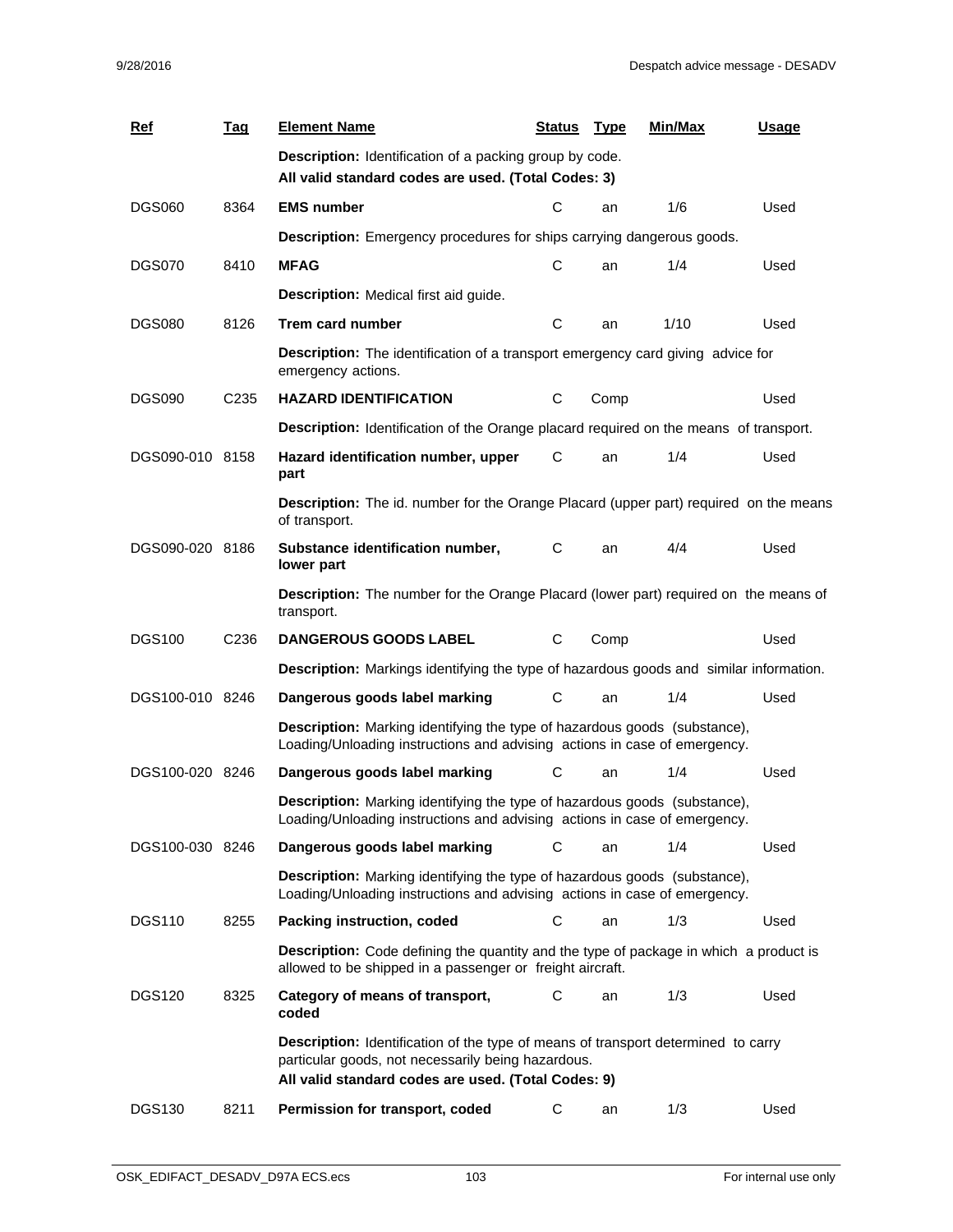## **Ref Tag Element Name Status Type Min/Max Usage Description:** Code giving evidence that transportation of particular hazardous cargo is permitted and identifies the restrictions being put upon a particular transport.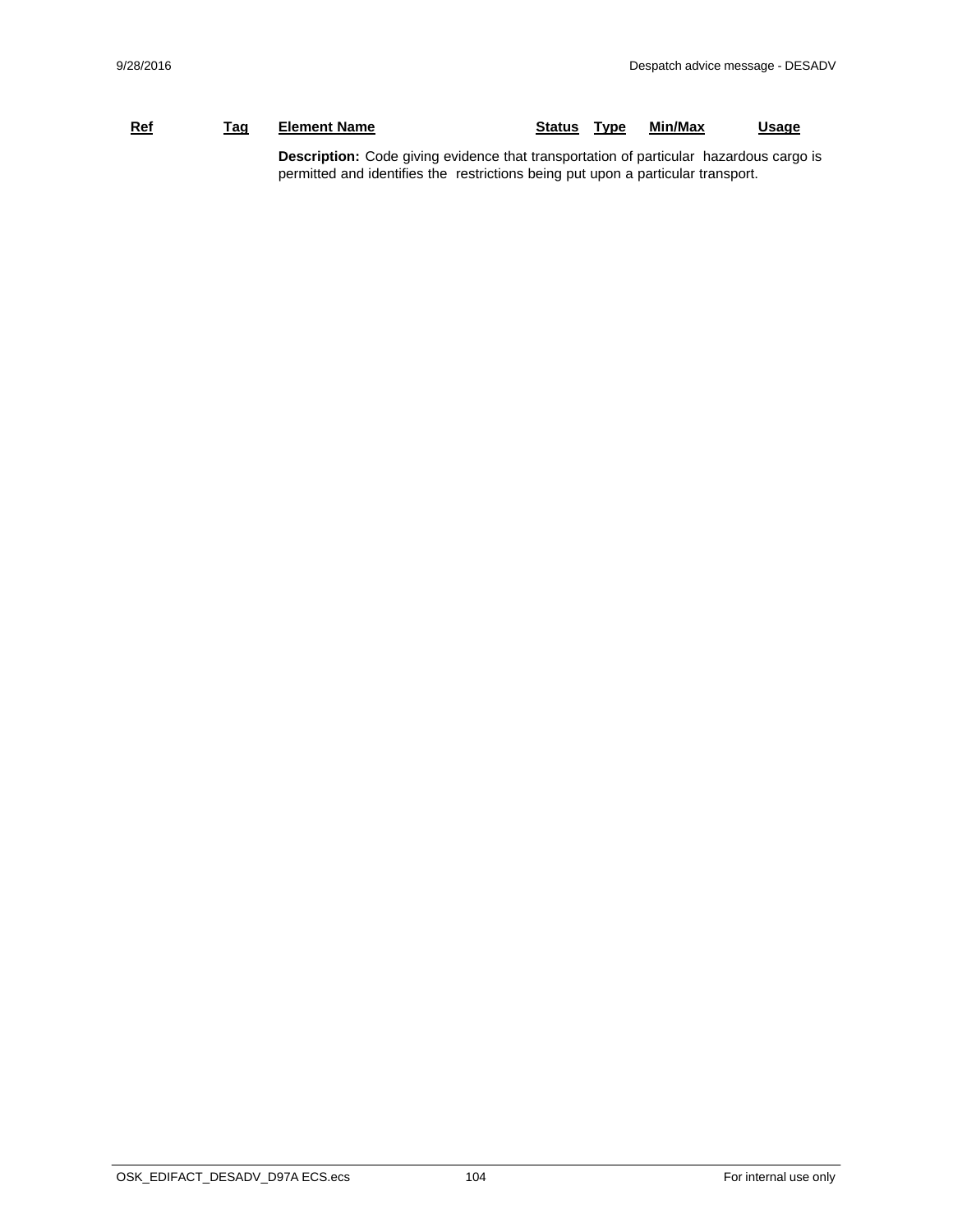# **QTY QUANTITY Pos:** 0780 **Max:** 1

**Conditional Group: 17 Elements: 1**

### **User Option (Usage):** Used

**Function:** To specify a pertinent quantity.

| <u>Ref</u> | <u>Tag</u>       | <b>Element Name</b>                                                                                                                                 | <b>Status</b> | <u>Type</u> | Min/Max | Usage    |  |  |  |
|------------|------------------|-----------------------------------------------------------------------------------------------------------------------------------------------------|---------------|-------------|---------|----------|--|--|--|
| QTY010     | C <sub>186</sub> | <b>QUANTITY DETAILS</b>                                                                                                                             | м             | Comp        |         | Must use |  |  |  |
|            |                  | <b>Description:</b> Quantity information in a transaction, qualified when relevant.                                                                 |               |             |         |          |  |  |  |
| QTY010-010 | 6063             | <b>Quantity qualifier</b>                                                                                                                           | м             | an          | 1/3     | Must use |  |  |  |
|            |                  | <b>Description:</b> Code giving specific meaning to a quantity.<br>All valid standard codes are used. (Total Codes: 199)                            |               |             |         |          |  |  |  |
| QTY010-020 | 6060             | Quantity                                                                                                                                            | М             | n.          | 1/15    | Must use |  |  |  |
|            |                  | <b>Description:</b> Numeric value of a quantity.                                                                                                    |               |             |         |          |  |  |  |
| QTY010-030 | 6411             | <b>Measure unit qualifier</b>                                                                                                                       | С             | an          | 1/3     | Used     |  |  |  |
|            |                  | <b>Description:</b> Indication of the unit of measurement in which weight (mass), capacity,<br>length, area, volume or other quantity is expressed. |               |             |         |          |  |  |  |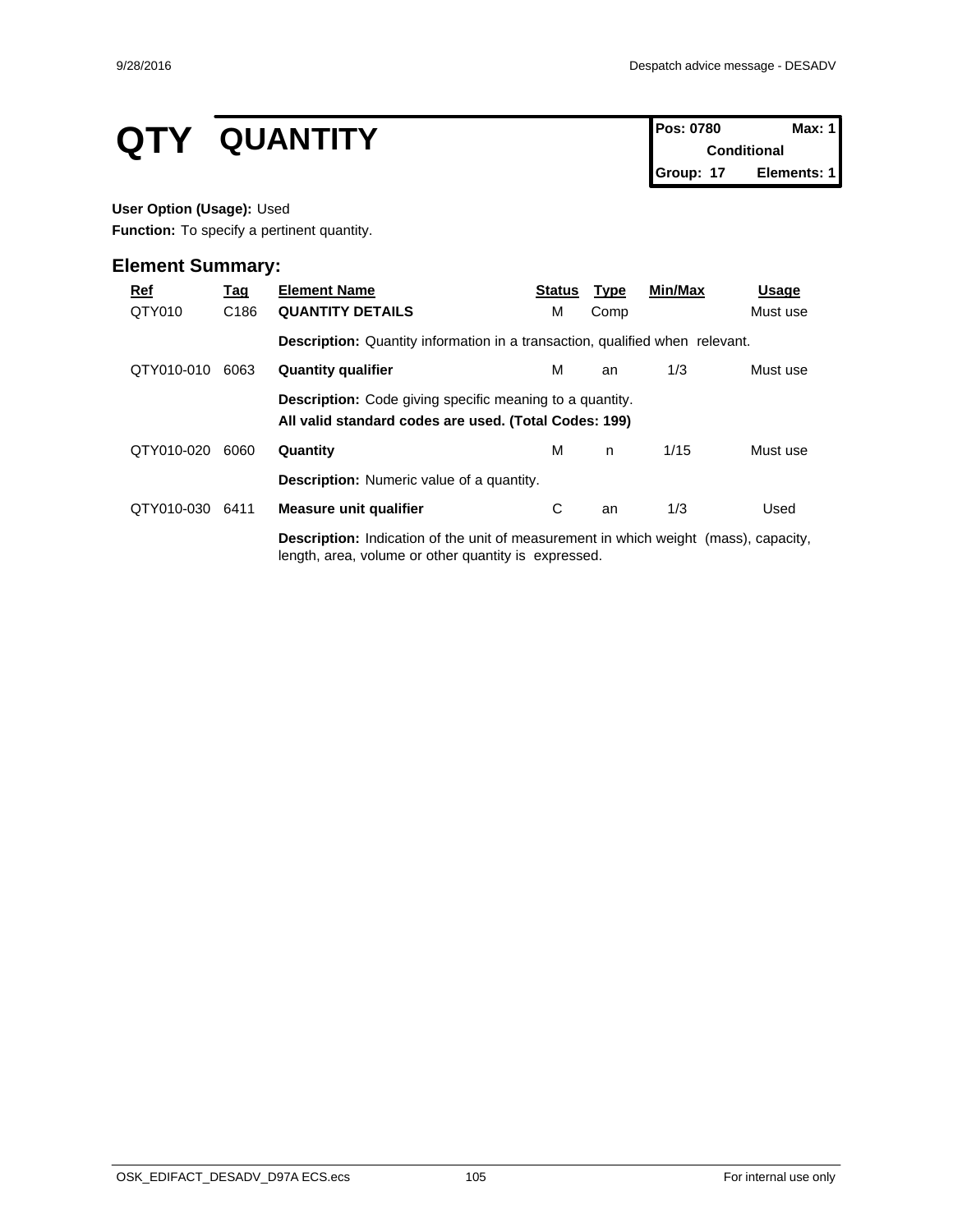# **FTX** FREE TEXT Pos: 0790 Max: 5

**Conditional Group: 17 Elements: 5**

## **User Option (Usage):** Used

**Function:** To provide free form or coded text information.

| <b>Ref</b>    | <b>Tag</b>       | <b>Element Name</b>                                                                                                            | <b>Status</b> | <b>Type</b> | Min/Max | <b>Usage</b> |
|---------------|------------------|--------------------------------------------------------------------------------------------------------------------------------|---------------|-------------|---------|--------------|
| <b>FTX010</b> | 4451             | Text subject qualifier                                                                                                         | М             | an          | 1/3     | Must use     |
|               |                  | Description: Code specifying subject of a free text.                                                                           |               |             |         |              |
|               |                  | All valid standard codes are used. (Total Codes: 189)                                                                          |               |             |         |              |
| <b>FTX020</b> | 4453             | <b>Text function, coded</b>                                                                                                    | C             | an          | 1/3     | Used         |
|               |                  | <b>Description:</b> Code specifying how to handle the text.<br>All valid standard codes are used. (Total Codes: 4)             |               |             |         |              |
| FTX030        | C <sub>107</sub> | <b>TEXT REFERENCE</b>                                                                                                          | С             | Comp        |         | Used         |
|               |                  | Description: Coded reference to a standard text and its source.                                                                |               |             |         |              |
| FTX030-010    | 4441             | <b>Free text identification</b>                                                                                                | м             | an          | 1/17    | Must use     |
|               |                  | Description: Free text in coded form.                                                                                          |               |             |         |              |
| FTX030-020    | 1131             | Code list qualifier                                                                                                            | C             | an          | 1/3     | Used         |
|               |                  | Description: Identification of a code list.<br>All valid standard codes are used. (Total Codes: 123)                           |               |             |         |              |
| FTX030-030    | 3055             | Code list responsible agency, coded                                                                                            | С             | an          | 1/3     | Used         |
|               |                  | Description: Code identifying the agency responsible for a code list.<br>All valid standard codes are used. (Total Codes: 195) |               |             |         |              |
| <b>FTX040</b> | C <sub>108</sub> | <b>TEXT LITERAL</b>                                                                                                            | C             | Comp        |         | Used         |
|               |                  | Description: Free text; one to five lines.                                                                                     |               |             |         |              |
| FTX040-010    | 4440             | Free text                                                                                                                      | M             | an          | 1/70    | Must use     |
|               |                  | Description: Free text field available to the message sender for information.                                                  |               |             |         |              |
| FTX040-020    | 4440             | Free text                                                                                                                      | С             | an          | 1/70    | Used         |
|               |                  | Description: Free text field available to the message sender for information.                                                  |               |             |         |              |
| FTX040-030    | 4440             | <b>Free text</b>                                                                                                               | C             | an          | 1/70    | Used         |
|               |                  | Description: Free text field available to the message sender for information.                                                  |               |             |         |              |
| FTX040-040    | 4440             | <b>Free text</b>                                                                                                               |               | C an        | 1/70    | Used         |
|               |                  | Description: Free text field available to the message sender for information.                                                  |               |             |         |              |
| FTX040-050    | 4440             | Free text                                                                                                                      | $\mathbf C$   | an          | 1/70    | Used         |
|               |                  | Description: Free text field available to the message sender for information.                                                  |               |             |         |              |
| <b>FTX050</b> | 3453             | Language, coded                                                                                                                | C             | an          | 1/3     | Used         |
|               |                  |                                                                                                                                |               |             |         |              |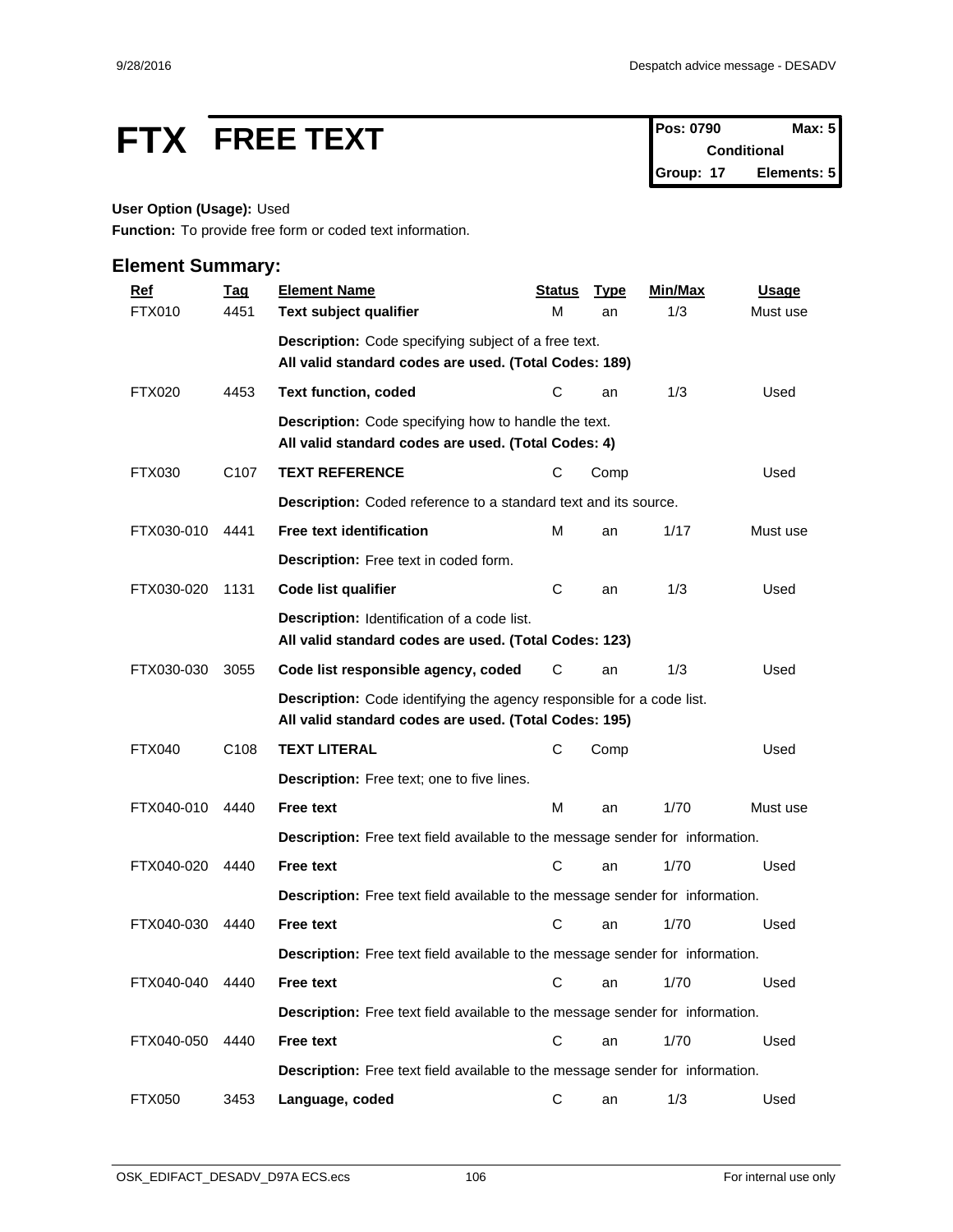## **Ref Tag Element Name Status Type Min/Max Usage Description:** Code of language (ISO 639-1988).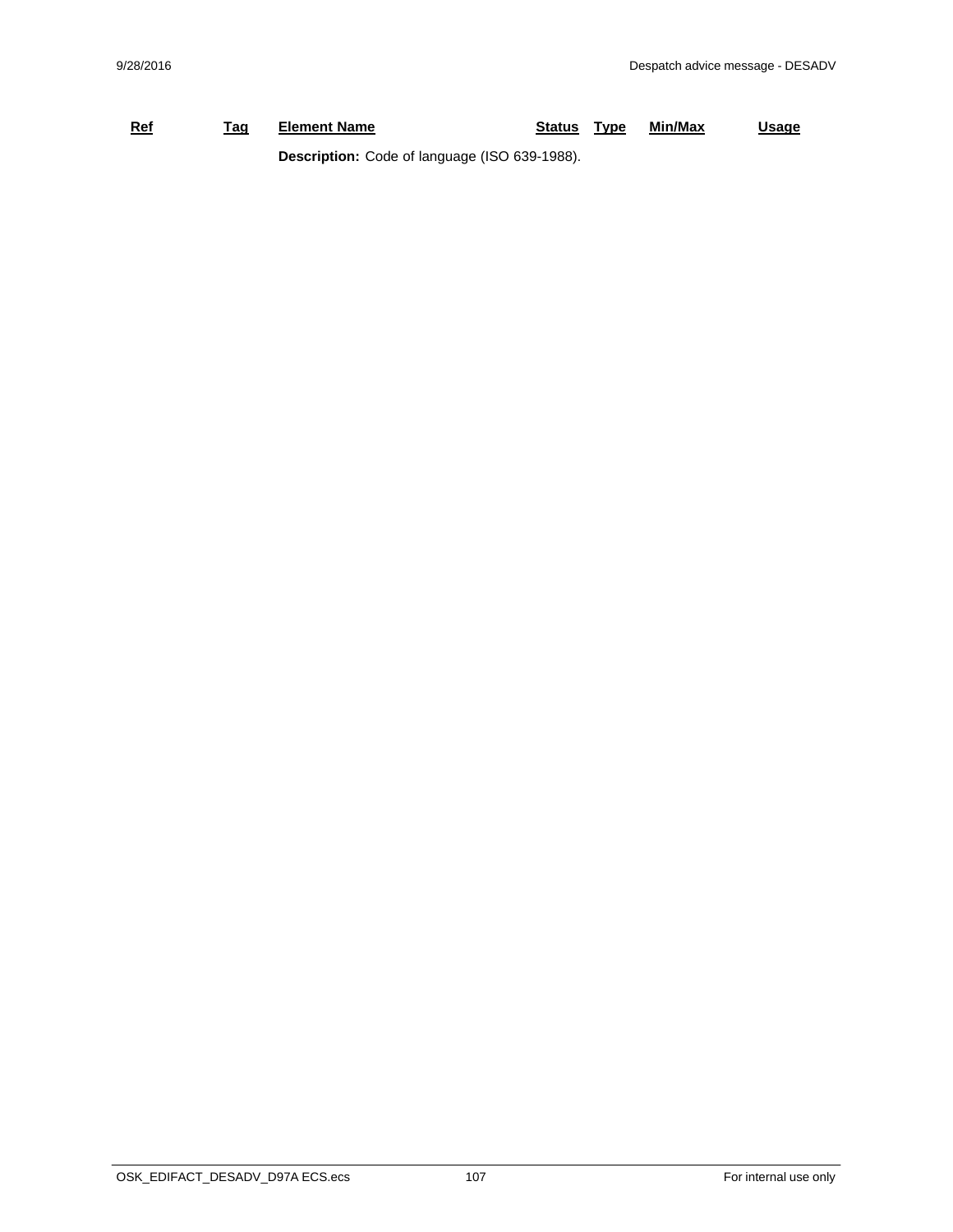## Segment Group 18 Pos: 0800 Repeat: 100

**Conditional Group: 18 Elements: N/A**

**User Option (Usage):** Used

| <u>Pos</u> | Tag        | <b>Seament Name</b>           | <b>Status</b> | Rep | Usage    |  |
|------------|------------|-------------------------------|---------------|-----|----------|--|
| 0810       | ∟OC∶       | PLACE/LOCATION IDENTIFICATION | M             |     | Must use |  |
| 0820       | <b>NAD</b> | NAME AND ADDRESS              |               |     | Used     |  |
| 0830       | DTM        | DATE/TIME/PERIOD              |               |     | Used     |  |
| 0840       | QTY        | QUANTITY                      |               | 10  | Used     |  |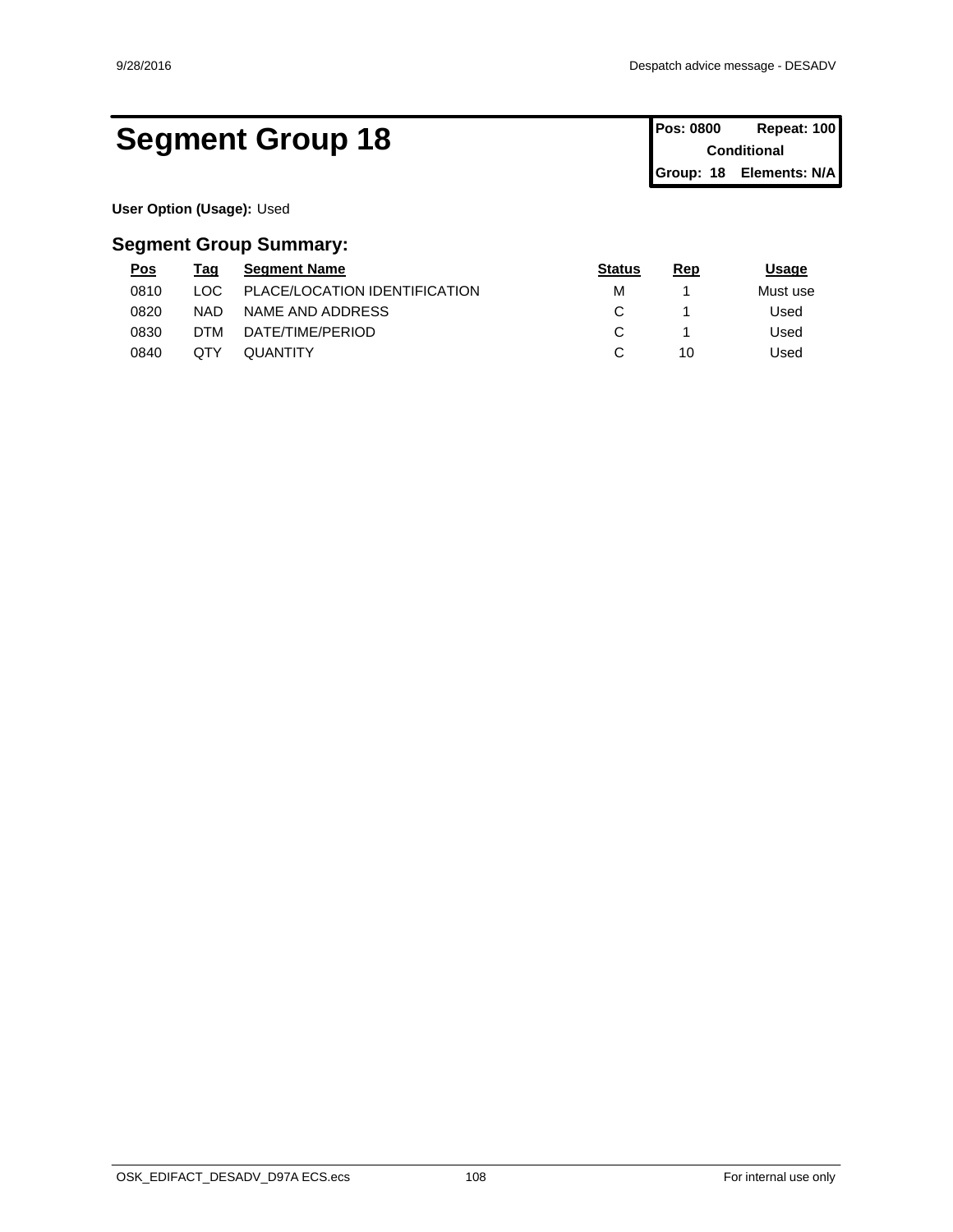## LOC PLACE/LOCATION Pos: 0810 Max: 1 **IDENTIFICATION** Group: 18

**Pos: 0810 Mandatory Elements: 5** 

**User Option (Usage):** Must use

**Function:** To identify a country/place/location/related location one/related location two.

| <b>Ref</b>      | <b>Tag</b>       | <b>Element Name</b>                                                                                                                   | <b>Status</b> | <b>Type</b> | <b>Min/Max</b> | <b>Usage</b> |
|-----------------|------------------|---------------------------------------------------------------------------------------------------------------------------------------|---------------|-------------|----------------|--------------|
| LOC010          | 3227             | <b>Place/location qualifier</b>                                                                                                       | М             | an          | 1/3            | Must use     |
|                 |                  | Description: Code identifying the function of a location.                                                                             |               |             |                |              |
|                 |                  | All valid standard codes are used. (Total Codes: 169)                                                                                 |               |             |                |              |
| LOC020          | C517             | <b>LOCATION IDENTIFICATION</b>                                                                                                        | C             | Comp        |                | Used         |
|                 |                  | Description: Identification of a location by code or name.                                                                            |               |             |                |              |
| LOC020-010 3225 |                  | <b>Place/location identification</b>                                                                                                  | С             | an          | 1/25           | Used         |
|                 |                  | Description: Identification of the name of place/location, other than 3164 City name.                                                 |               |             |                |              |
| LOC020-020 1131 |                  | <b>Code list qualifier</b>                                                                                                            | С             | an          | 1/3            | Used         |
|                 |                  | <b>Description:</b> Identification of a code list.<br>All valid standard codes are used. (Total Codes: 123)                           |               |             |                |              |
| LOC020-030      | 3055             | Code list responsible agency, coded                                                                                                   | C             | an          | 1/3            | Used         |
|                 |                  | Description: Code identifying the agency responsible for a code list.<br>All valid standard codes are used. (Total Codes: 195)        |               |             |                |              |
| LOC020-040      | 3224             | <b>Place/location</b>                                                                                                                 | С             | an          | 1/70           | Used         |
|                 |                  | Description: Name of place/location, other than 3164 City name.                                                                       |               |             |                |              |
| LOC030          | C <sub>519</sub> | <b>RELATED LOCATION ONE</b><br><b>IDENTIFICATION</b>                                                                                  | С             | Comp        |                | Used         |
|                 |                  | <b>Description:</b> Identification the first related location by code or name.                                                        |               |             |                |              |
| LOC030-010 3223 |                  | Related place/location one<br>identification                                                                                          | C             | an          | 1/25           | Used         |
|                 |                  | Description: Specification of the first related place/location by code.                                                               |               |             |                |              |
| LOC030-020 1131 |                  | <b>Code list qualifier</b>                                                                                                            | С             | an          | 1/3            | Used         |
|                 |                  | <b>Description:</b> Identification of a code list.<br>All valid standard codes are used. (Total Codes: 123)                           |               |             |                |              |
| LOC030-030      | 3055             | Code list responsible agency, coded                                                                                                   | С             | an          | 1/3            | Used         |
|                 |                  | <b>Description:</b> Code identifying the agency responsible for a code list.<br>All valid standard codes are used. (Total Codes: 195) |               |             |                |              |
| LOC030-040 3222 |                  | Related place/location one                                                                                                            | C             | an          | 1/70           | Used         |
|                 |                  | Description: Specification of the first related place/location by name.                                                               |               |             |                |              |
| LOC040          | C553             | <b>RELATED LOCATION TWO</b>                                                                                                           | C             | Comp        |                | Used         |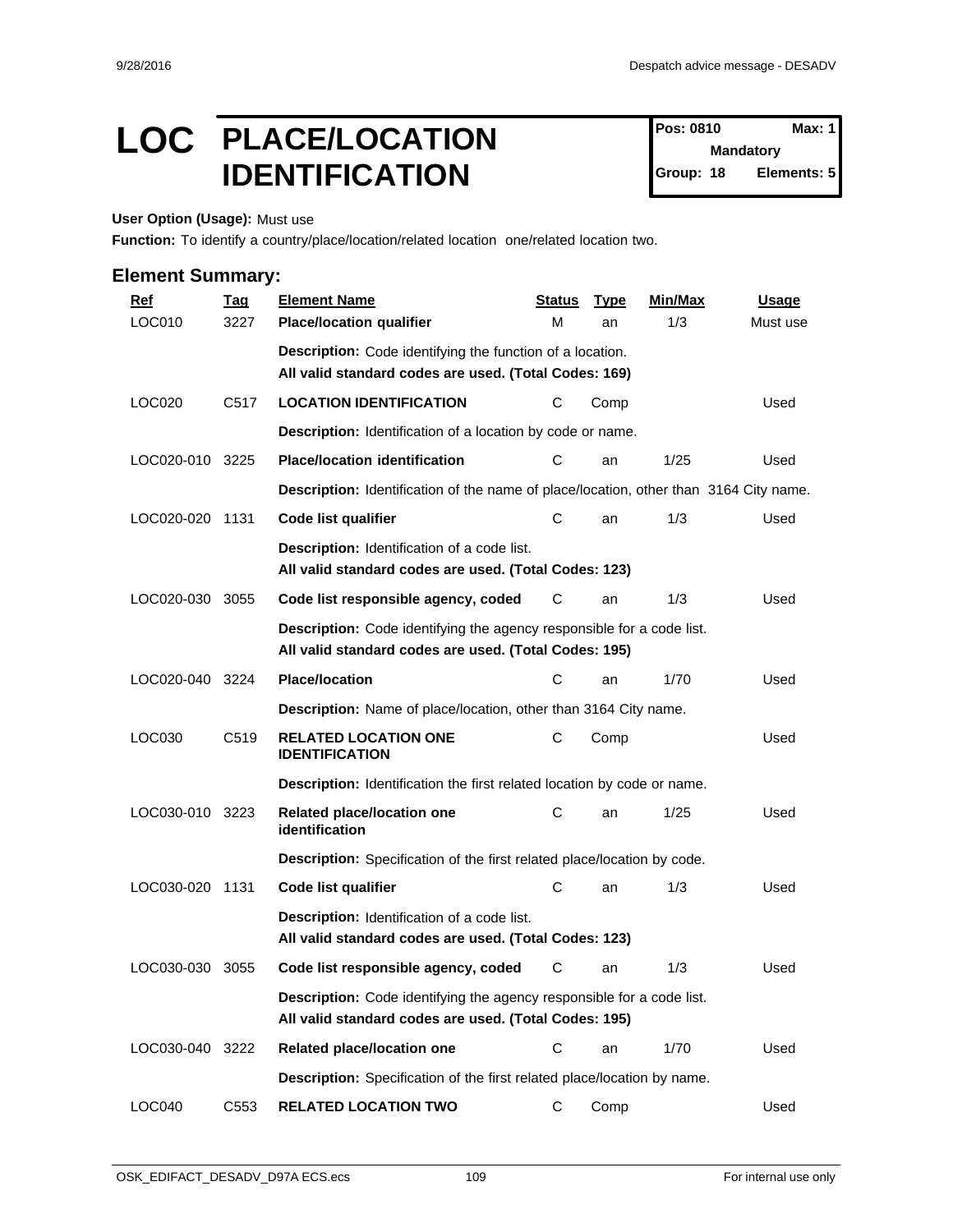| $Ref$      | Tag  | <b>Element Name</b><br><b>IDENTIFICATION</b>                                                                                   | <b>Status</b> | <b>Type</b> | Min/Max | <u>Usage</u> |  |
|------------|------|--------------------------------------------------------------------------------------------------------------------------------|---------------|-------------|---------|--------------|--|
|            |      | Description: Identification of second related location by code or name.                                                        |               |             |         |              |  |
| LOC040-010 | 3233 | Related place/location two<br><i>identification</i>                                                                            | С             | an          | 1/25    | Used         |  |
|            |      | <b>Description:</b> Specification of a second related place/location by code.                                                  |               |             |         |              |  |
| LOC040-020 | 1131 | Code list qualifier                                                                                                            | C             | an          | 1/3     | Used         |  |
|            |      | <b>Description:</b> Identification of a code list.<br>All valid standard codes are used. (Total Codes: 123)                    |               |             |         |              |  |
| LOC040-030 | 3055 | Code list responsible agency, coded                                                                                            | C             | an          | 1/3     | Used         |  |
|            |      | Description: Code identifying the agency responsible for a code list.<br>All valid standard codes are used. (Total Codes: 195) |               |             |         |              |  |
| LOC040-040 | 3232 | <b>Related place/location two</b>                                                                                              | C             | an          | 1/70    | Used         |  |
|            |      | <b>Description:</b> Specification of a second related place/location by name.                                                  |               |             |         |              |  |
| LOC050     | 5479 | Relation, coded                                                                                                                | С             | an          | 1/3     | Used         |  |
|            |      | <b>Description:</b> To specify the relationship between two or more items.                                                     |               |             |         |              |  |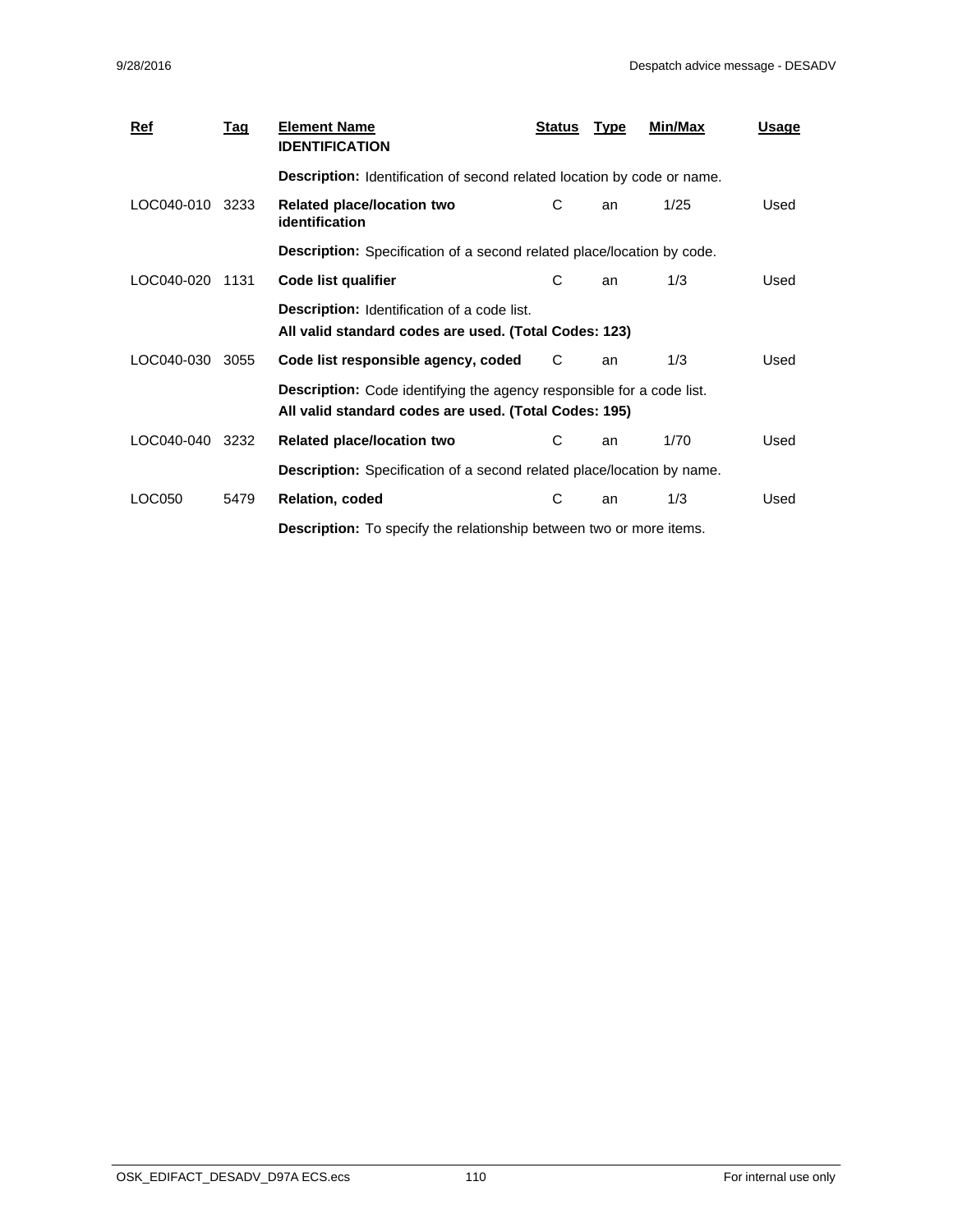## **NAD NAME AND ADDRESS Pos: 0820 Max: 1**

**Conditional Group: 18 Elements: 9**

#### **User Option (Usage):** Used

**Function:** To specify the name/address and their related function, either by CO82 only and/or unstructured by CO58 or structured by CO80 thru 3207.

| <b>Ref</b>         | <b>Tag</b> | <b>Element Name</b>                                                                                                            | <b>Status</b> | <b>Type</b> | Min/Max | Usage    |
|--------------------|------------|--------------------------------------------------------------------------------------------------------------------------------|---------------|-------------|---------|----------|
| NAD010             | 3035       | Party qualifier                                                                                                                | M             | an          | 1/3     | Must use |
|                    |            | Description: Code giving specific meaning to a party.<br>All valid standard codes are used. (Total Codes: 325)                 |               |             |         |          |
| NAD <sub>020</sub> | C082       | PARTY IDENTIFICATION DETAILS                                                                                                   | С             | Comp        |         | Used     |
|                    |            | Description: Identification of a transaction party by code.                                                                    |               |             |         |          |
| NAD020-010 3039    |            | Party id. identification                                                                                                       | м             | an          | 1/35    | Must use |
|                    |            | <b>Description:</b> Code identifying a party involved in a transaction.                                                        |               |             |         |          |
| NAD020-020 1131    |            | Code list qualifier                                                                                                            | С             | an          | 1/3     | Used     |
|                    |            | <b>Description:</b> Identification of a code list.<br>All valid standard codes are used. (Total Codes: 123)                    |               |             |         |          |
| NAD020-030         | 3055       | Code list responsible agency, coded                                                                                            | С             | an          | 1/3     | Used     |
|                    |            | Description: Code identifying the agency responsible for a code list.<br>All valid standard codes are used. (Total Codes: 195) |               |             |         |          |
| <b>NAD030</b>      | C058       | <b>NAME AND ADDRESS</b>                                                                                                        | С             | Comp        |         | Used     |
|                    |            | Description: Unstructured name and address: one to five lines.                                                                 |               |             |         |          |
| NAD030-010 3124    |            | Name and address line                                                                                                          | M             | an          | 1/35    | Must use |
|                    |            | Description: Free form name and address description.                                                                           |               |             |         |          |
| NAD030-020 3124    |            | Name and address line                                                                                                          | С             | an          | 1/35    | Used     |
|                    |            | Description: Free form name and address description.                                                                           |               |             |         |          |
| NAD030-030 3124    |            | Name and address line                                                                                                          | С             | an          | 1/35    | Used     |
|                    |            | Description: Free form name and address description.                                                                           |               |             |         |          |
| NAD030-040 3124    |            | Name and address line                                                                                                          | С             | an          | 1/35    | Used     |
|                    |            | Description: Free form name and address description.                                                                           |               |             |         |          |
| NAD030-050 3124    |            | Name and address line                                                                                                          | С             | an          | 1/35    | Used     |
|                    |            | Description: Free form name and address description.                                                                           |               |             |         |          |
| NAD040             | C080       | <b>PARTY NAME</b>                                                                                                              | С             | Comp        |         | Used     |
|                    |            | <b>Description:</b> Identification of a transaction party by name, one to five lines. Party name<br>may be formatted.          |               |             |         |          |
| NAD040-010 3036    |            | Party name                                                                                                                     | м             | an          | 1/35    | Must use |
|                    |            |                                                                                                                                |               |             |         |          |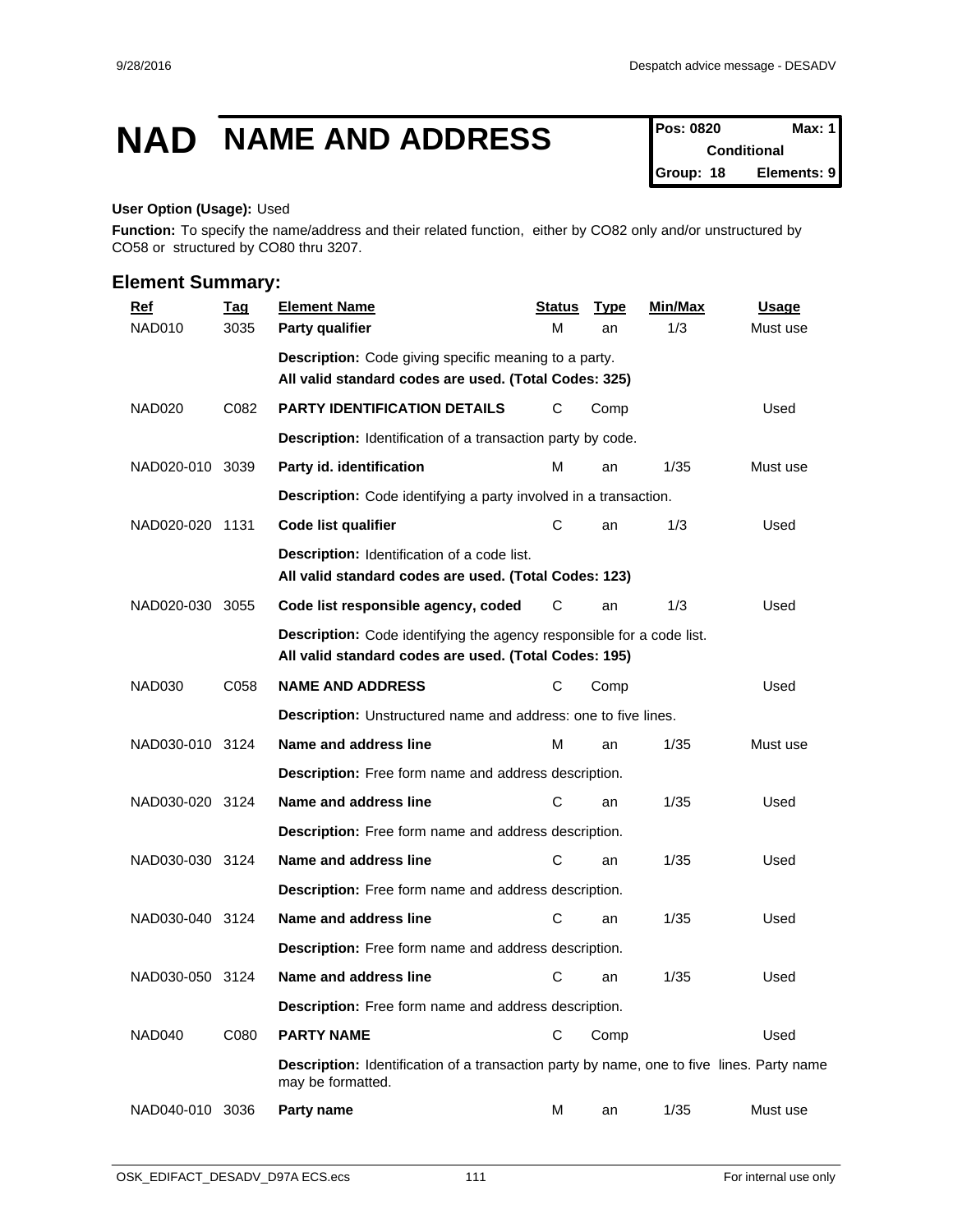| <b>Ref</b>      | <u>Tag</u> | <b>Element Name</b>                                                                                                               | Status | <u>Type</u> | <b>Min/Max</b> | Usage    |  |  |  |  |
|-----------------|------------|-----------------------------------------------------------------------------------------------------------------------------------|--------|-------------|----------------|----------|--|--|--|--|
|                 |            | <b>Description:</b> Name of a party involved in a transaction.                                                                    |        |             |                |          |  |  |  |  |
| NAD040-020 3036 |            | Party name                                                                                                                        | С      | an          | 1/35           | Used     |  |  |  |  |
|                 |            | <b>Description:</b> Name of a party involved in a transaction.                                                                    |        |             |                |          |  |  |  |  |
| NAD040-030 3036 |            | Party name                                                                                                                        | С      | an          | 1/35           | Used     |  |  |  |  |
|                 |            | Description: Name of a party involved in a transaction.                                                                           |        |             |                |          |  |  |  |  |
| NAD040-040 3036 |            | Party name                                                                                                                        | C      | an          | 1/35           | Used     |  |  |  |  |
|                 |            | Description: Name of a party involved in a transaction.                                                                           |        |             |                |          |  |  |  |  |
| NAD040-050 3036 |            | Party name                                                                                                                        | C      | an          | 1/35           | Used     |  |  |  |  |
|                 |            | Description: Name of a party involved in a transaction.                                                                           |        |             |                |          |  |  |  |  |
| NAD040-060 3045 |            | Party name format, coded                                                                                                          | С      | an          | 1/3            | Used     |  |  |  |  |
|                 |            | Description: Specification of the representation of a party name.<br>All valid standard codes are used. (Total Codes: 1)          |        |             |                |          |  |  |  |  |
| <b>NAD050</b>   | C059       | <b>STREET</b>                                                                                                                     | С      | Comp        |                | Used     |  |  |  |  |
|                 |            | Description: Street address and/or PO Box number in a structured address: one to<br>three lines.                                  |        |             |                |          |  |  |  |  |
| NAD050-010 3042 |            | Street and number/p.o. box                                                                                                        | M      | an          | 1/35           | Must use |  |  |  |  |
|                 |            | Description: Street and number in plain language, or Post Office Box No.                                                          |        |             |                |          |  |  |  |  |
| NAD050-020 3042 |            | Street and number/p.o. box                                                                                                        | С      | an          | 1/35           | Used     |  |  |  |  |
|                 |            | Description: Street and number in plain language, or Post Office Box No.                                                          |        |             |                |          |  |  |  |  |
| NAD050-030 3042 |            | Street and number/p.o. box                                                                                                        | С      | an          | 1/35           | Used     |  |  |  |  |
|                 |            | Description: Street and number in plain language, or Post Office Box No.                                                          |        |             |                |          |  |  |  |  |
| NAD050-040 3042 |            | Street and number/p.o. box                                                                                                        | С      | an          | 1/35           | Used     |  |  |  |  |
|                 |            | Description: Street and number in plain language, or Post Office Box No.                                                          |        |             |                |          |  |  |  |  |
| NAD060          | 3164       | <b>City name</b>                                                                                                                  | С      | an          | 1/35           | Used     |  |  |  |  |
|                 |            | <b>Description:</b> Name of a city (a town, a village) for addressing purposes.                                                   |        |             |                |          |  |  |  |  |
| NAD070          | 3229       | <b>Country sub-entity identification</b>                                                                                          | С      | an          | 1/9            | Used     |  |  |  |  |
|                 |            | <b>Description:</b> Identification of the name of sub-entities (state, province) defined by<br>appropriate governmental agencies. |        |             |                |          |  |  |  |  |
| NAD080          | 3251       | <b>Postcode identification</b>                                                                                                    | C      | an          | 1/9            | Used     |  |  |  |  |
|                 |            | Description: Code defining postal zones or addresses.                                                                             |        |             |                |          |  |  |  |  |
| NAD090          | 3207       | Country, coded                                                                                                                    | C      | an          | 1/3            | Used     |  |  |  |  |
|                 |            | <b>Description:</b> Identification of the name of a country or other geographical entity as<br>specified in ISO 3166.             |        |             |                |          |  |  |  |  |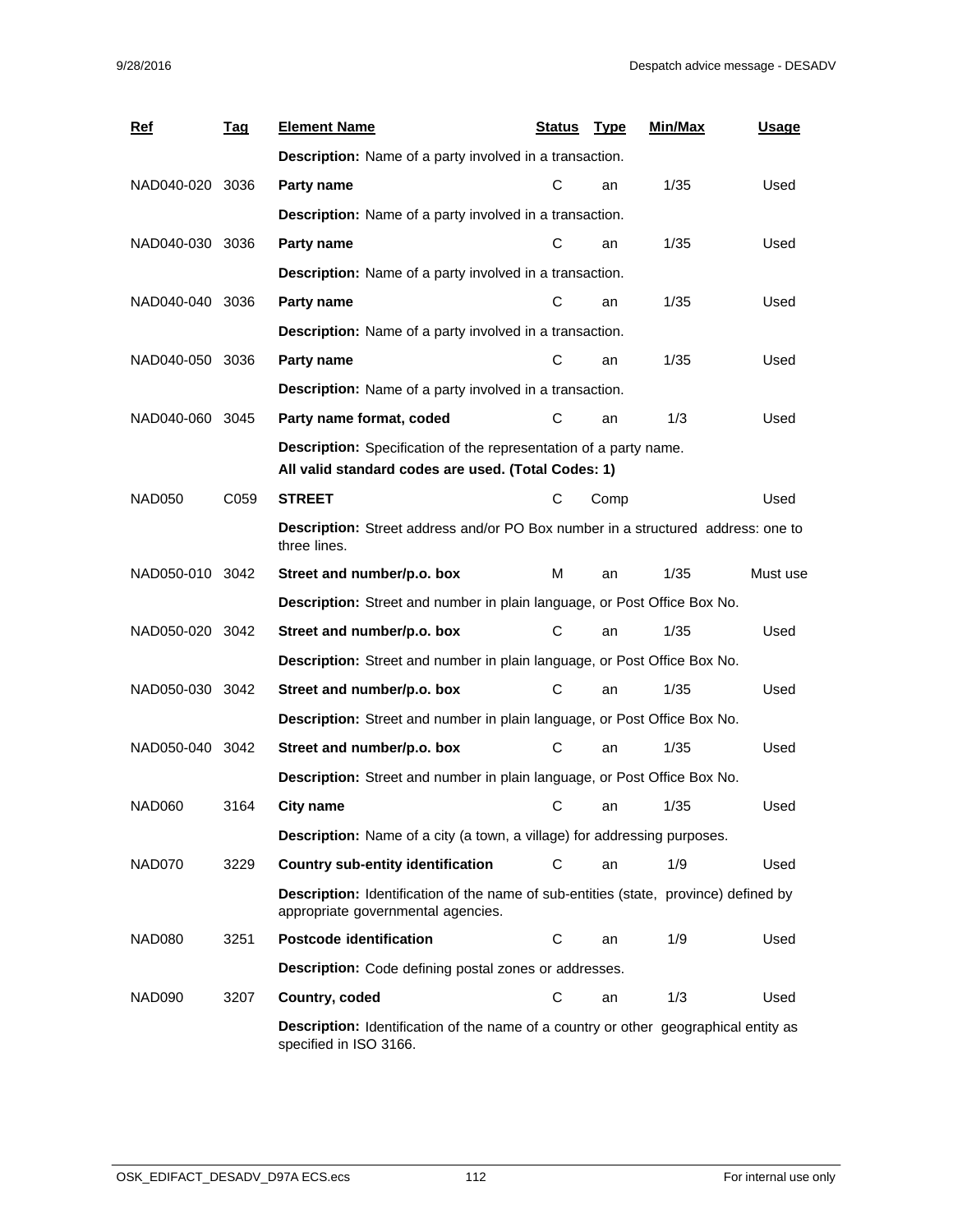## **DTM** DATE/TIME/PERIOD **Pos: 0830 Max: 1**

**Conditional Group: 18 Elements: 1**

#### **User Option (Usage):** Used

**Function:** To specify date, and/or time, or period.

| Ref<br>DTM010 | <u>Tag</u><br>C507 | <b>Element Name</b><br>DATE/TIME/PERIOD                                                                                                                       | Status<br>м | <b>Type</b><br>Comp | Min/Max | Usage<br>Must use |  |
|---------------|--------------------|---------------------------------------------------------------------------------------------------------------------------------------------------------------|-------------|---------------------|---------|-------------------|--|
|               |                    | <b>Description:</b> Date and/or time, or period relevant to the specified date/time/period type.                                                              |             |                     |         |                   |  |
| DTM010-010    | 2005               | Date/time/period qualifier                                                                                                                                    | м           | an                  | 1/3     | Must use          |  |
|               |                    | <b>Description:</b> Code giving specific meaning to a date, time or period.<br>All valid standard codes are used. (Total Codes: 364)                          |             |                     |         |                   |  |
| DTM010-020    | 2380               | Date/time/period                                                                                                                                              | С           | an                  | 1/35    | Used              |  |
|               |                    | <b>Description:</b> The value of a date, a date and time, a time or of a period in a specified<br>representation.                                             |             |                     |         |                   |  |
| DTM010-030    | 2379               | Date/time/period format qualifier                                                                                                                             | C           | an                  | 1/3     | Used              |  |
|               |                    | <b>Description:</b> Specification of the representation of a date, a date and time or of a<br>period.<br>All valid standard codes are used. (Total Codes: 70) |             |                     |         |                   |  |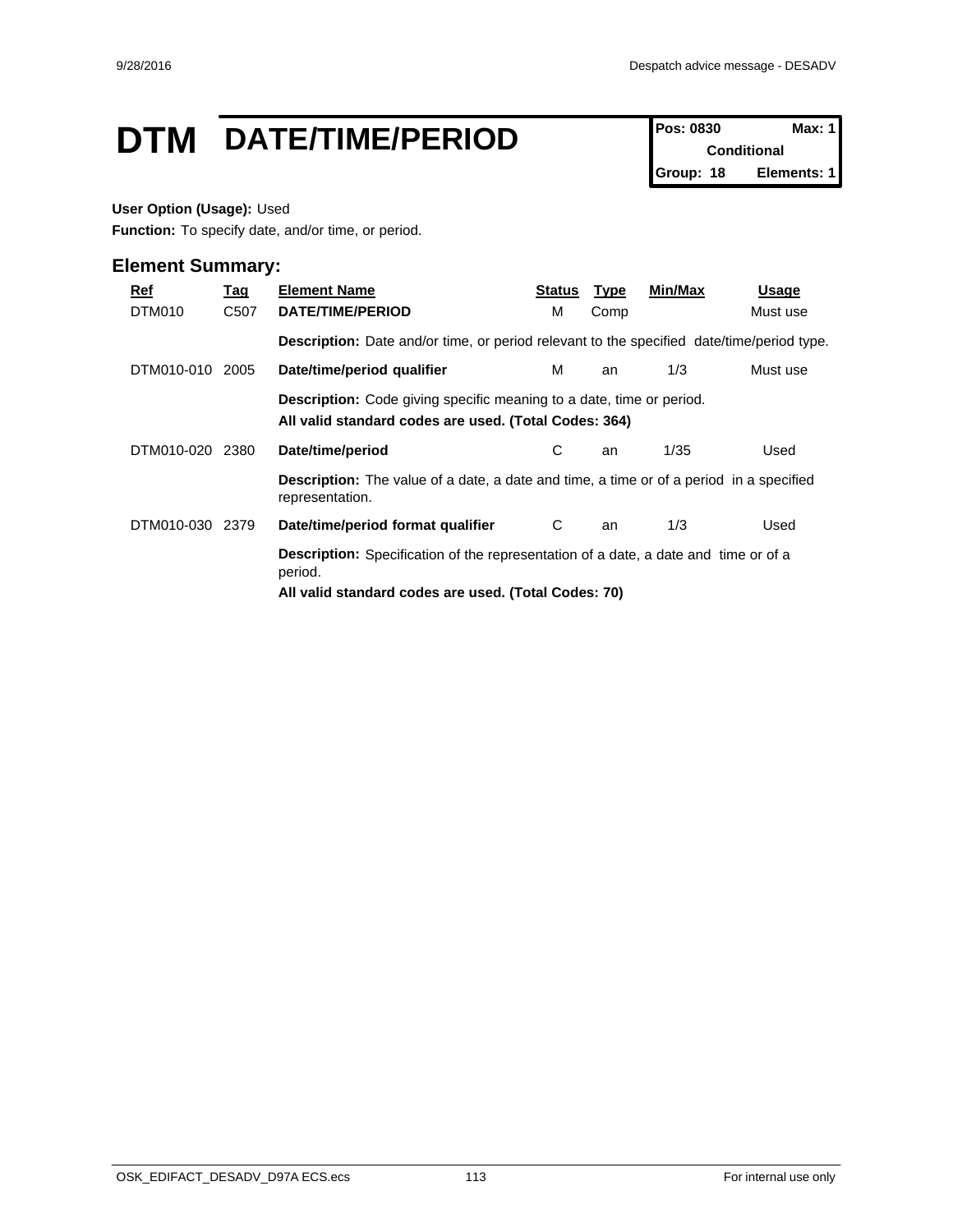# **QTY QUANTITY Pos: 0840 Max: 10 Conditional**

**Conditional Group: 18 Elements: 1**

#### **User Option (Usage):** Used

**Function:** To specify a pertinent quantity.

| <u>Ref</u> | <u>Tag</u>       | <b>Element Name</b>                                                                                                                                 | <b>Status</b> | <u>Type</u> | Min/Max | Usage    |
|------------|------------------|-----------------------------------------------------------------------------------------------------------------------------------------------------|---------------|-------------|---------|----------|
| QTY010     | C <sub>186</sub> | <b>QUANTITY DETAILS</b>                                                                                                                             | м             | Comp        |         | Must use |
|            |                  | <b>Description:</b> Quantity information in a transaction, qualified when relevant.                                                                 |               |             |         |          |
| QTY010-010 | 6063             | <b>Quantity qualifier</b>                                                                                                                           | м             | an          | 1/3     | Must use |
|            |                  | <b>Description:</b> Code giving specific meaning to a quantity.<br>All valid standard codes are used. (Total Codes: 199)                            |               |             |         |          |
| QTY010-020 | 6060             | Quantity                                                                                                                                            | М             | n.          | 1/15    | Must use |
|            |                  | <b>Description:</b> Numeric value of a quantity.                                                                                                    |               |             |         |          |
| QTY010-030 | 6411             | <b>Measure unit qualifier</b>                                                                                                                       | С             | an          | 1/3     | Used     |
|            |                  | <b>Description:</b> Indication of the unit of measurement in which weight (mass), capacity,<br>length, area, volume or other quantity is expressed. |               |             |         |          |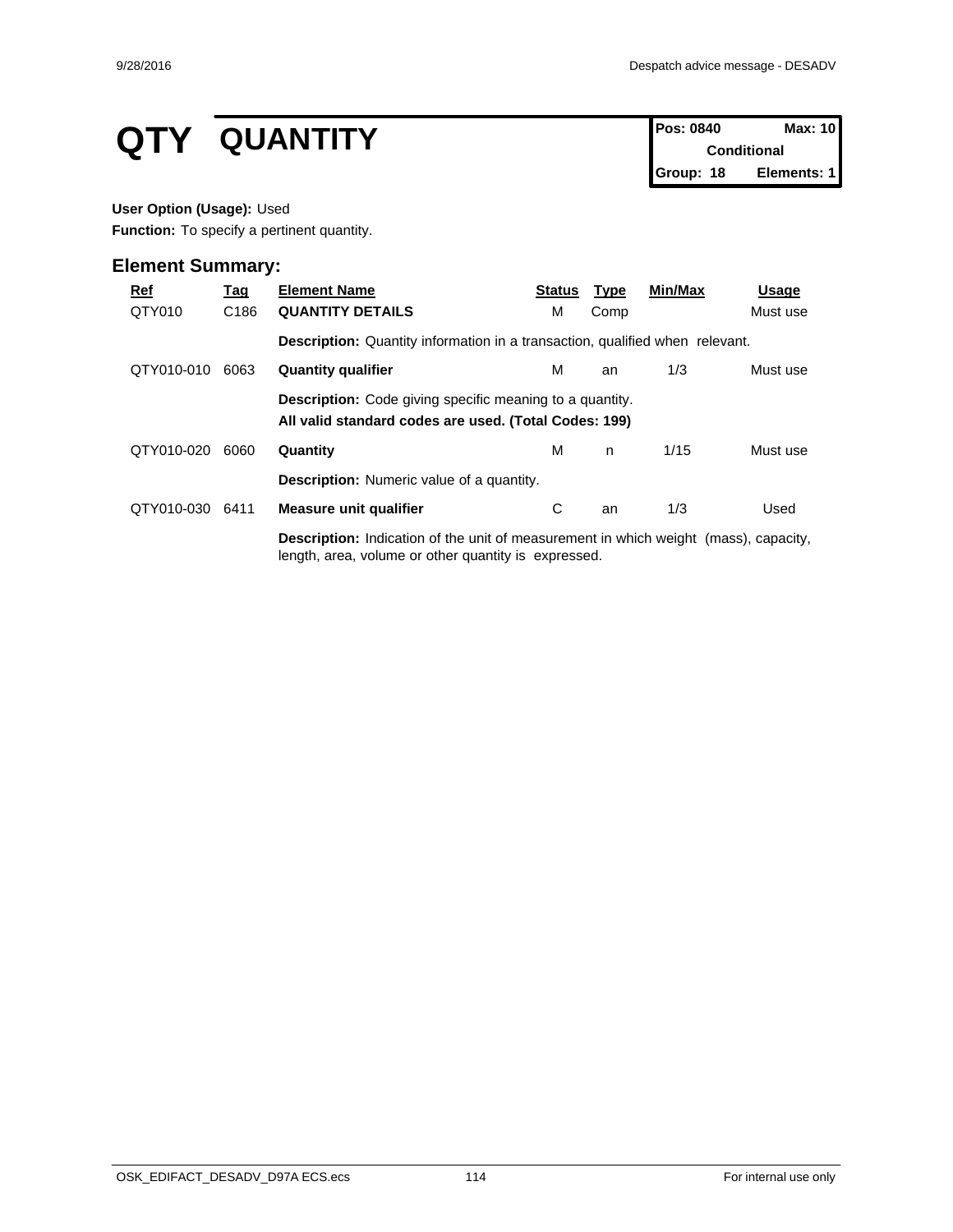## Segment Group 19 **Pos: 0850 Repeat: 1000 Pos: 0850 Repeat: 1000**

**Conditional Group: 19 Elements: N/A**

**User Option (Usage):** Used

| <u>Pos</u> | Taq | <b>Seament Name</b>          | <u>Status</u> | Rep | <u>Usage</u> |
|------------|-----|------------------------------|---------------|-----|--------------|
| 0860       | SGP | <b>SPLIT GOODS PLACEMENT</b> | м             |     | Must use     |
| 0870       | QTY | QUANTITY                     |               | 10  | Used         |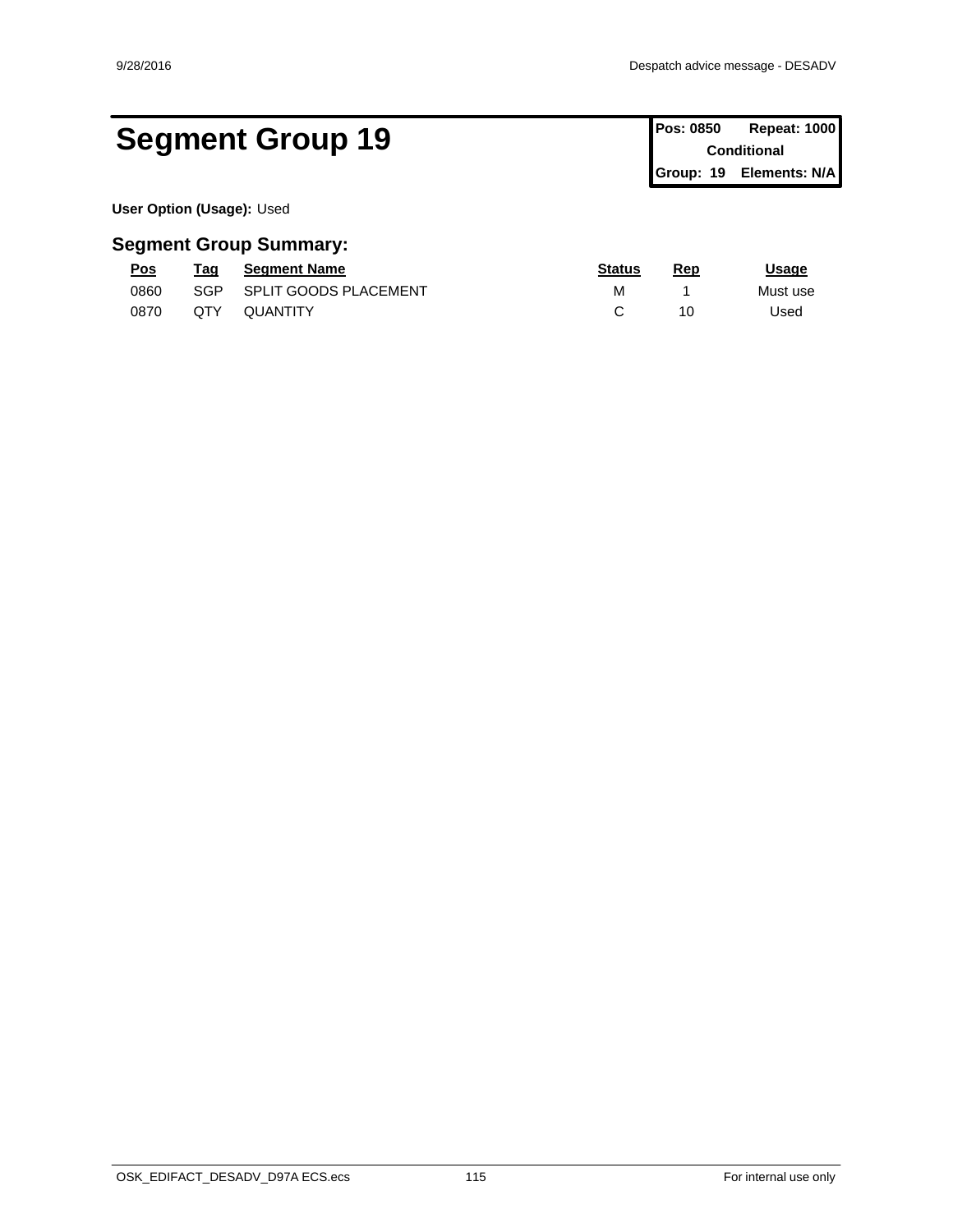## **SGP SPLIT GOODS PLACEMENT**  $\left| \text{{}^{Pos: 0860} \right| \text{{}^{Max: 1}}$

**Mandatory**

**Group: 19 Elements: 2**

#### **User Option (Usage):** Must use

**Function:** To specify the placement of goods in relation to equipment.

| $Ref$      | <b>Tag</b>       | <b>Element Name</b>                                                                                                                                                     | <b>Status</b> | <b>Type</b> | <b>Min/Max</b> | <b>Usage</b> |
|------------|------------------|-------------------------------------------------------------------------------------------------------------------------------------------------------------------------|---------------|-------------|----------------|--------------|
| SGP010     | C <sub>237</sub> | <b>EQUIPMENT IDENTIFICATION</b>                                                                                                                                         | M             | Comp        |                | Must use     |
|            |                  | Description: Marks (letters and/or numbers) identifying equipment used for transport<br>such as a container.                                                            |               |             |                |              |
| SGP010-010 | 8260             | <b>Equipment identification number</b>                                                                                                                                  | C             | an          | 1/17           | Used         |
|            |                  | <b>Description:</b> Marks (letters and/or numbers) which identify equipment e.g. unit load<br>device.                                                                   |               |             |                |              |
| SGP010-020 | 1131             | Code list qualifier                                                                                                                                                     | С             | an          | 1/3            | Used         |
|            |                  | <b>Description:</b> Identification of a code list.<br>All valid standard codes are used. (Total Codes: 123)                                                             |               |             |                |              |
| SGP010-030 | 3055             | Code list responsible agency, coded                                                                                                                                     | C             | an          | 1/3            | Used         |
|            |                  | <b>Description:</b> Code identifying the agency responsible for a code list.<br>All valid standard codes are used. (Total Codes: 195)                                   |               |             |                |              |
| SGP010-040 | 3207             | Country, coded                                                                                                                                                          | С             | an          | 1/3            | Used         |
|            |                  | <b>Description:</b> Identification of the name of a country or other geographical entity as<br>specified in ISO 3166.                                                   |               |             |                |              |
| SGP020     | 7224             | <b>Number of packages</b>                                                                                                                                               | C             | n           | 1/8            | Used         |
|            |                  | <b>Description:</b> Number of individual parts of a shipment either unpacked, or packed in<br>such a way that they cannot be divided without first undoing the packing. |               |             |                |              |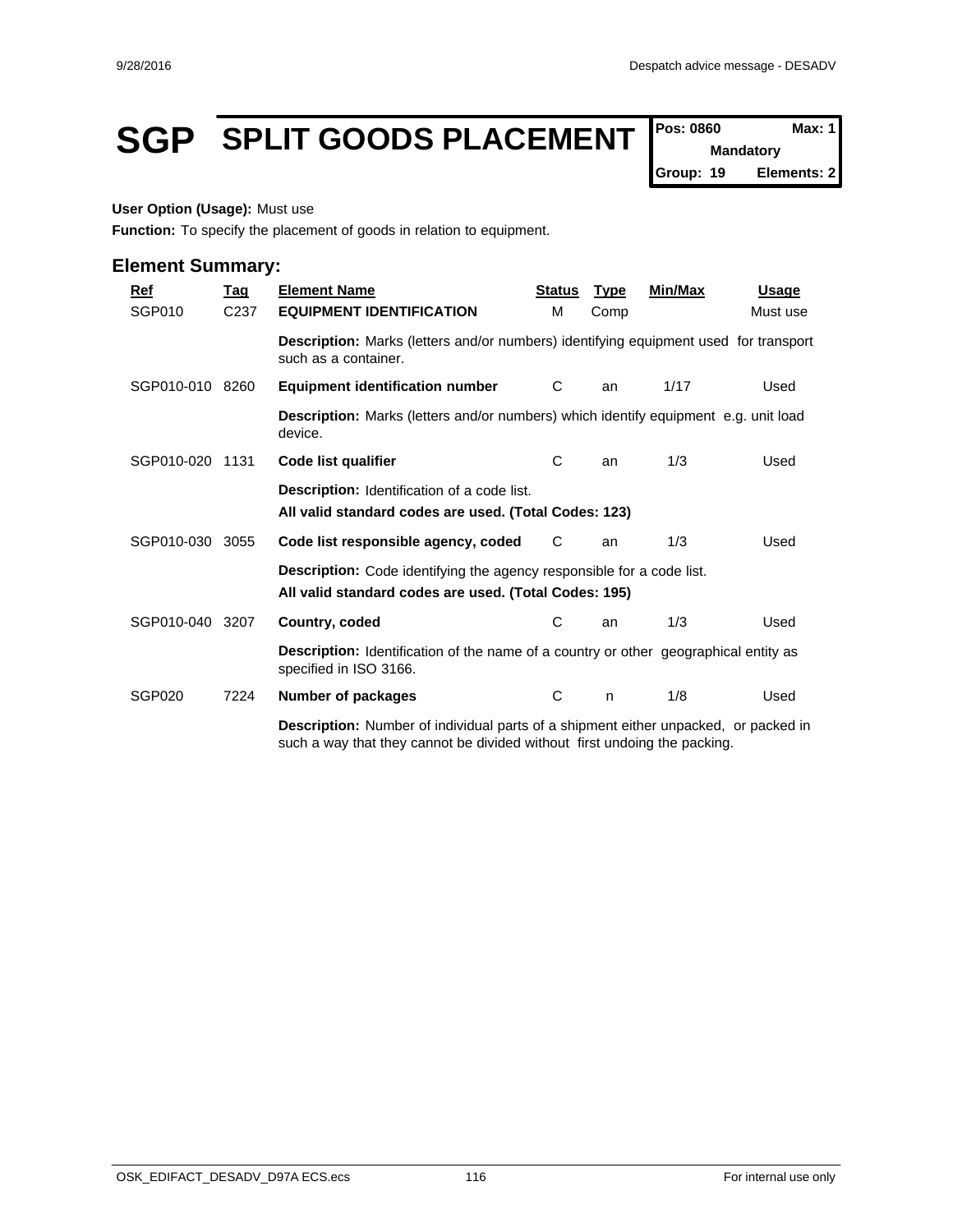# **QTY QUANTITY Pos: 0870 Max: 10**<br>Conditional

**Conditional Group: 19 Elements: 1**

#### **User Option (Usage):** Used

**Function:** To specify a pertinent quantity.

| $Ref$      | <u>Tag</u>       | <b>Element Name</b>                                                                                                                                 | <b>Status</b> | <b>Type</b> | Min/Max | Usage    |
|------------|------------------|-----------------------------------------------------------------------------------------------------------------------------------------------------|---------------|-------------|---------|----------|
| QTY010     | C <sub>186</sub> | <b>QUANTITY DETAILS</b>                                                                                                                             | М             | Comp        |         | Must use |
|            |                  | <b>Description:</b> Quantity information in a transaction, qualified when relevant.                                                                 |               |             |         |          |
| QTY010-010 | 6063             | <b>Quantity qualifier</b>                                                                                                                           | м             | an          | 1/3     | Must use |
|            |                  | <b>Description:</b> Code giving specific meaning to a quantity.<br>All valid standard codes are used. (Total Codes: 199)                            |               |             |         |          |
| QTY010-020 | 6060             | Quantity                                                                                                                                            | м             | n.          | 1/15    | Must use |
|            |                  | <b>Description:</b> Numeric value of a quantity.                                                                                                    |               |             |         |          |
| QTY010-030 | 6411             | Measure unit qualifier                                                                                                                              | С             | an          | 1/3     | Used     |
|            |                  | <b>Description:</b> Indication of the unit of measurement in which weight (mass), capacity,<br>length, area, volume or other quantity is expressed. |               |             |         |          |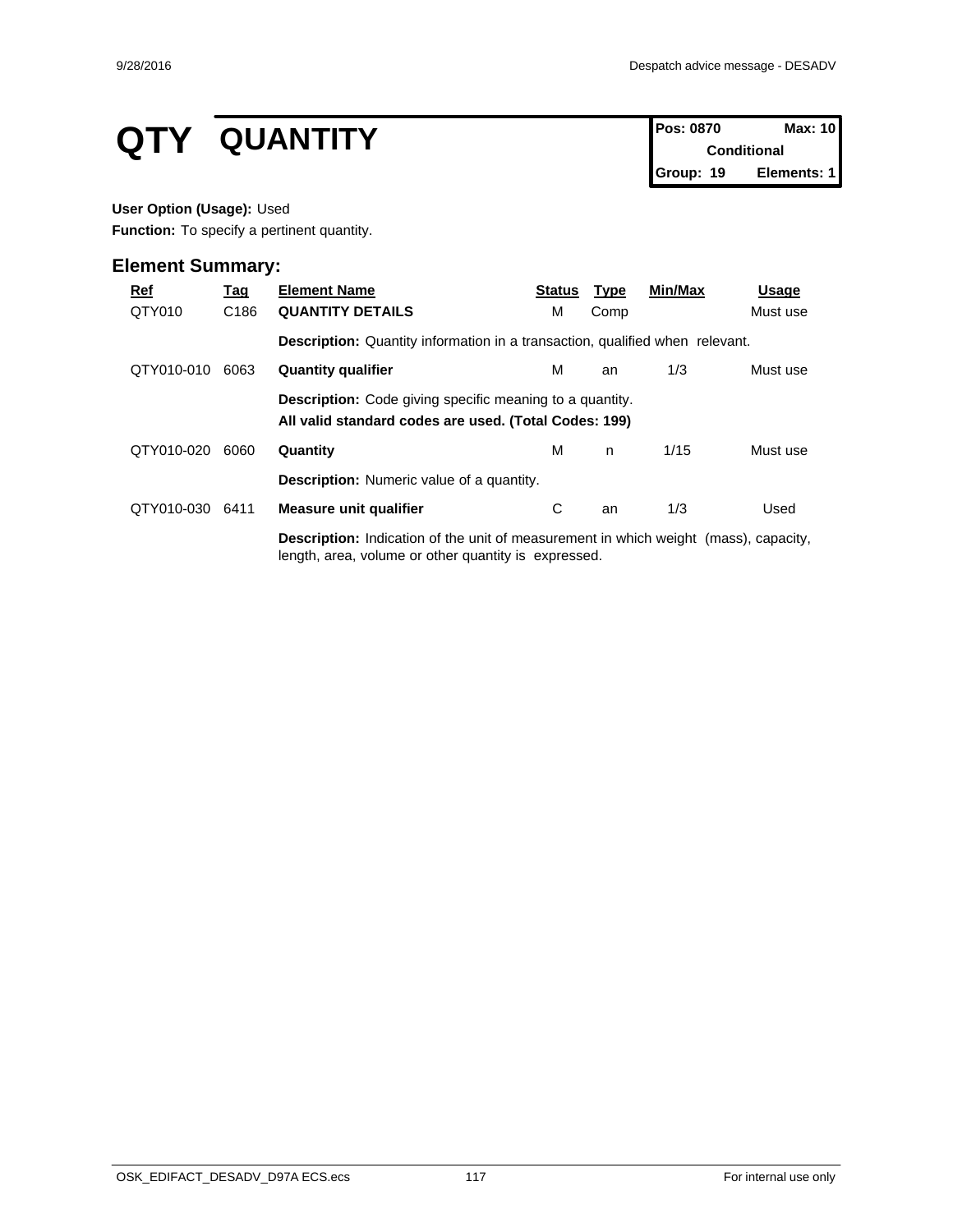## Segment Group 20 **Pos: 0880 Repeat: 9999**

**Conditional Group: 20 Elements: N/A**

**User Option (Usage):** Used

| $\underline{\mathsf{Pos}}$ | <u>Tag</u> | <b>Segment Name</b>           | <b>Status</b> | <b>Rep</b> | <u>Usage</u> |
|----------------------------|------------|-------------------------------|---------------|------------|--------------|
| 0890                       | <b>PCI</b> | <b>PACKAGE IDENTIFICATION</b> | М             |            | Must use     |
| 0900                       | <b>DTM</b> | DATE/TIME/PERIOD              | ⌒<br>◡        | 5          | Used         |
| 0910                       | MEA        | <b>MEASUREMENTS</b>           | ⌒<br>ັ        | 10         | Used         |
| 0920                       | QTY        | <b>QUANTITY</b>               | ⌒<br>◡        |            | Used         |
| 0930                       |            | Segment Group 21              | $\sim$<br>◡   | 10         | Used         |
| 0960                       |            | Segment Group 22              | ⌒<br>ັ        | 10         | Used         |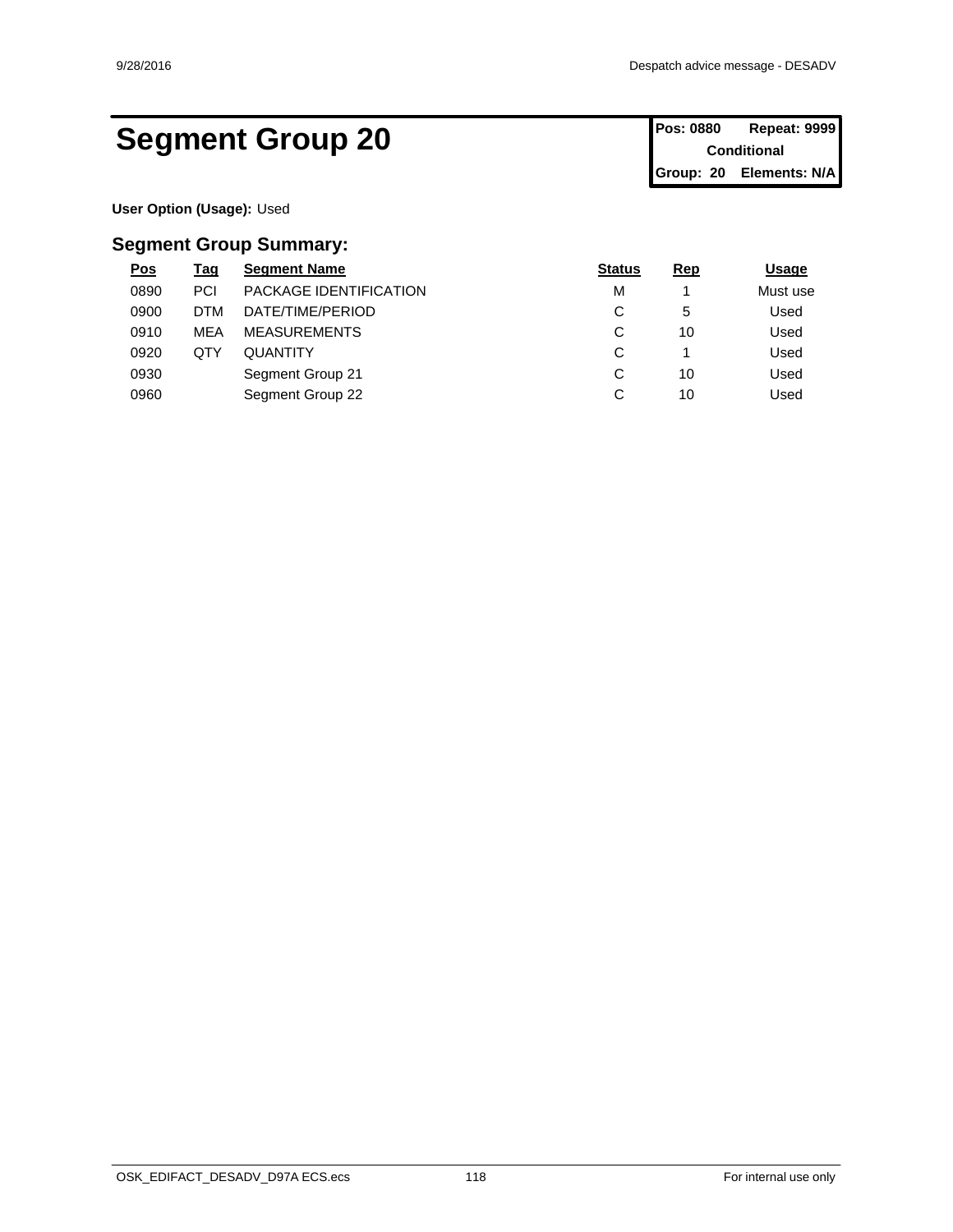## **PCI PACKAGE IDENTIFICATION Pos: 0890 Max: 1**

**Mandatory Group: 20 Elements: 4**

#### **User Option (Usage):** Must use

**Function:** To specify markings and labels on individual packages or physical units.

#### **Element Summary:**

| <b>Ref</b>    | <b>Tag</b>        | <b>Element Name</b>                                                                                                                                                | <u>Status</u> | <b>Type</b> | Min/Max | <u>Usage</u> |  |  |  |
|---------------|-------------------|--------------------------------------------------------------------------------------------------------------------------------------------------------------------|---------------|-------------|---------|--------------|--|--|--|
| <b>PCI010</b> | 4233              | <b>Marking instructions, coded</b>                                                                                                                                 | C             | an          | 1/3     | Used         |  |  |  |
|               |                   | Description: Code indicating instructions on how specified packages or physical units<br>should be marked.<br>All valid standard codes are used. (Total Codes: 31) |               |             |         |              |  |  |  |
| <b>PCI020</b> | C <sub>2</sub> 10 | <b>MARKS &amp; LABELS</b>                                                                                                                                          | С             | Comp        |         | Used         |  |  |  |
|               |                   | Description: Shipping marks on packages in free text; one to ten lines.                                                                                            |               |             |         |              |  |  |  |
| PCI020-010    | 7102              | <b>Shipping marks</b>                                                                                                                                              | м             | an          | 1/35    | Must use     |  |  |  |
|               |                   | Description: Marks and numbers identifying individual packages.                                                                                                    |               |             |         |              |  |  |  |
| PCI020-020    | 7102              | <b>Shipping marks</b>                                                                                                                                              | С             | an          | 1/35    | Used         |  |  |  |
|               |                   | Description: Marks and numbers identifying individual packages.                                                                                                    |               |             |         |              |  |  |  |
| PCI020-030    | 7102              | <b>Shipping marks</b>                                                                                                                                              | $\mathbf C$   | an          | 1/35    | Used         |  |  |  |
|               |                   | <b>Description:</b> Marks and numbers identifying individual packages.                                                                                             |               |             |         |              |  |  |  |
| PCI020-040    | 7102              | Shipping marks                                                                                                                                                     | С             | an          | 1/35    | Used         |  |  |  |
|               |                   | <b>Description:</b> Marks and numbers identifying individual packages.                                                                                             |               |             |         |              |  |  |  |
| PCI020-050    | 7102              | <b>Shipping marks</b>                                                                                                                                              | $\mathbf C$   | an          | 1/35    | Used         |  |  |  |
|               |                   | Description: Marks and numbers identifying individual packages.                                                                                                    |               |             |         |              |  |  |  |
| PCI020-060    | 7102              | <b>Shipping marks</b>                                                                                                                                              | $\mathbf C$   | an          | 1/35    | Used         |  |  |  |
|               |                   | Description: Marks and numbers identifying individual packages.                                                                                                    |               |             |         |              |  |  |  |
| PCI020-070    | 7102              | <b>Shipping marks</b>                                                                                                                                              | C             | an          | 1/35    | Used         |  |  |  |
|               |                   | Description: Marks and numbers identifying individual packages.                                                                                                    |               |             |         |              |  |  |  |
| PCI020-080    | 7102              | <b>Shipping marks</b>                                                                                                                                              | C             | an          | 1/35    | Used         |  |  |  |
|               |                   | <b>Description:</b> Marks and numbers identifying individual packages.                                                                                             |               |             |         |              |  |  |  |
| PCI020-090    | 7102              | <b>Shipping marks</b>                                                                                                                                              | С             | an          | 1/35    | Used         |  |  |  |
|               |                   | Description: Marks and numbers identifying individual packages.                                                                                                    |               |             |         |              |  |  |  |
| PCI020-100    | 7102              | <b>Shipping marks</b>                                                                                                                                              | $\mathbf C$   | an          | 1/35    | Used         |  |  |  |
|               |                   | Description: Marks and numbers identifying individual packages.                                                                                                    |               |             |         |              |  |  |  |
| <b>PCI030</b> | 8275              | Container/package status, coded                                                                                                                                    | С             | an          | 1/3     | Used         |  |  |  |
|               |                   | <b>Description:</b> Code to identify whether goods of separate description or comprising                                                                           |               |             |         |              |  |  |  |

separate consignments are contained in the same external packaging or to indicate that a container or similar unit load device is empty.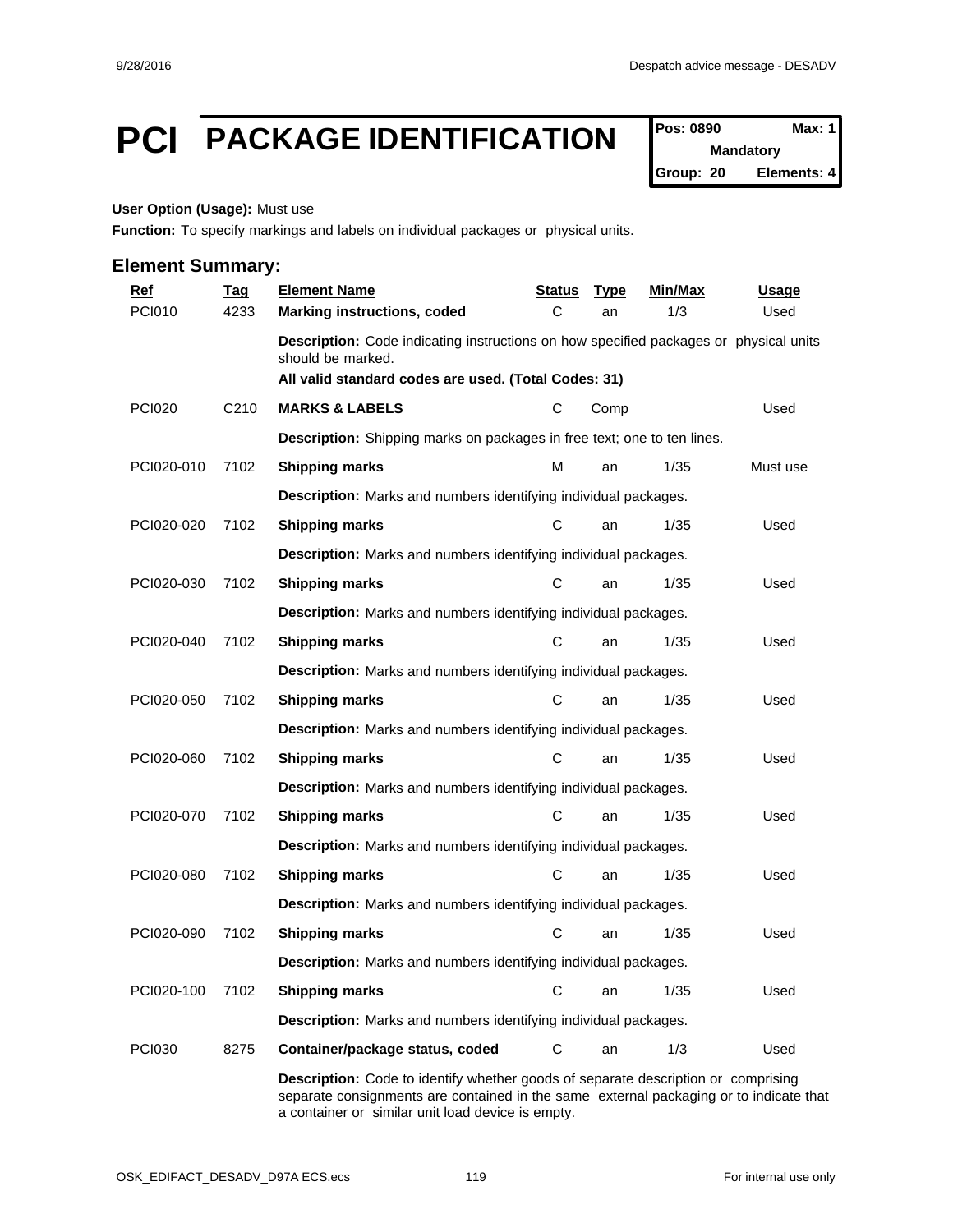| <u>Ref</u>    | Tag  | <b>Element Name</b><br>All valid standard codes are used. (Total Codes: 8)                                                                                        | Status | Type | Min/Max | Usage    |  |
|---------------|------|-------------------------------------------------------------------------------------------------------------------------------------------------------------------|--------|------|---------|----------|--|
| <b>PCI040</b> | C827 | <b>TYPE OF MARKING</b>                                                                                                                                            | С      | Comp |         | Used     |  |
|               |      | <b>Description:</b> Specification of the type of marking that reflects the method that was used<br>and the conventions adhered to for marking (e.g. of packages). |        |      |         |          |  |
| PCI040-010    | 7511 | Type of marking, coded                                                                                                                                            | м      | an   | 1/3     | Must use |  |
|               |      | <b>Description:</b> To specify the type of marking that reflects the method and the<br>conventions adhered to for marking.                                        |        |      |         |          |  |
| PCI040-020    | 1131 | Code list qualifier                                                                                                                                               | С      | an   | 1/3     | Used     |  |
|               |      | <b>Description:</b> Identification of a code list.<br>All valid standard codes are used. (Total Codes: 123)                                                       |        |      |         |          |  |
| PCI040-030    | 3055 | Code list responsible agency, coded                                                                                                                               | C      | an   | 1/3     | Used     |  |
|               |      | <b>Description:</b> Code identifying the agency responsible for a code list.<br>All valid standard codes are used. (Total Codes: 195)                             |        |      |         |          |  |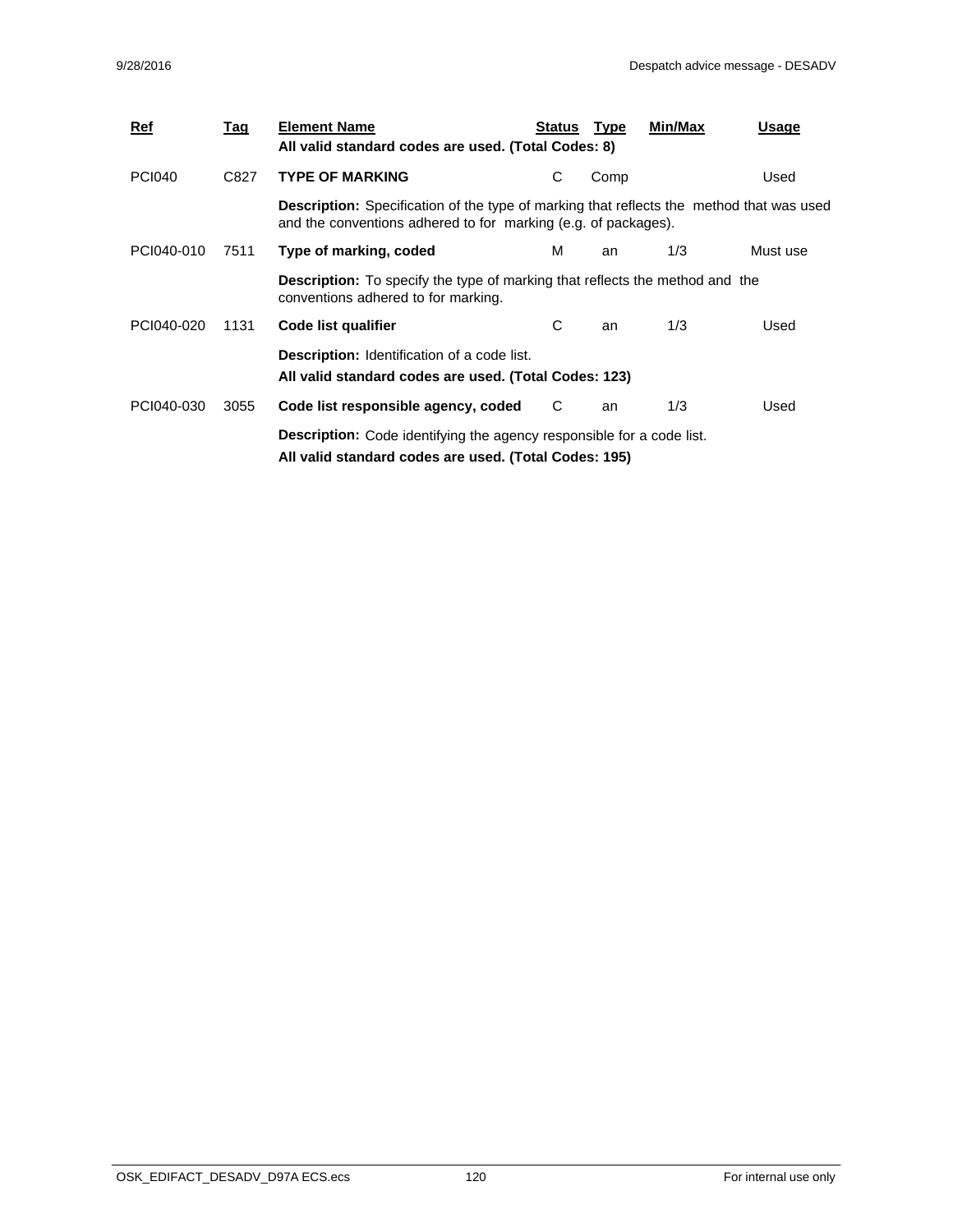## **DTM** DATE/TIME/PERIOD **Pos: 0900 Max: 5**

**Conditional Group: 20 Elements: 1**

#### **User Option (Usage):** Used

**Function:** To specify date, and/or time, or period.

| Ref<br>DTM010 | <u>Tag</u><br>C507 | <b>Element Name</b><br>DATE/TIME/PERIOD                                                                                                                       | Status<br>м | <b>Type</b><br>Comp | Min/Max | Usage<br>Must use |  |
|---------------|--------------------|---------------------------------------------------------------------------------------------------------------------------------------------------------------|-------------|---------------------|---------|-------------------|--|
|               |                    | <b>Description:</b> Date and/or time, or period relevant to the specified date/time/period type.                                                              |             |                     |         |                   |  |
| DTM010-010    | 2005               | Date/time/period qualifier                                                                                                                                    | м           | an                  | 1/3     | Must use          |  |
|               |                    | <b>Description:</b> Code giving specific meaning to a date, time or period.<br>All valid standard codes are used. (Total Codes: 364)                          |             |                     |         |                   |  |
| DTM010-020    | 2380               | Date/time/period                                                                                                                                              | С           | an                  | 1/35    | Used              |  |
|               |                    | <b>Description:</b> The value of a date, a date and time, a time or of a period in a specified<br>representation.                                             |             |                     |         |                   |  |
| DTM010-030    | 2379               | Date/time/period format qualifier                                                                                                                             | C           | an                  | 1/3     | Used              |  |
|               |                    | <b>Description:</b> Specification of the representation of a date, a date and time or of a<br>period.<br>All valid standard codes are used. (Total Codes: 70) |             |                     |         |                   |  |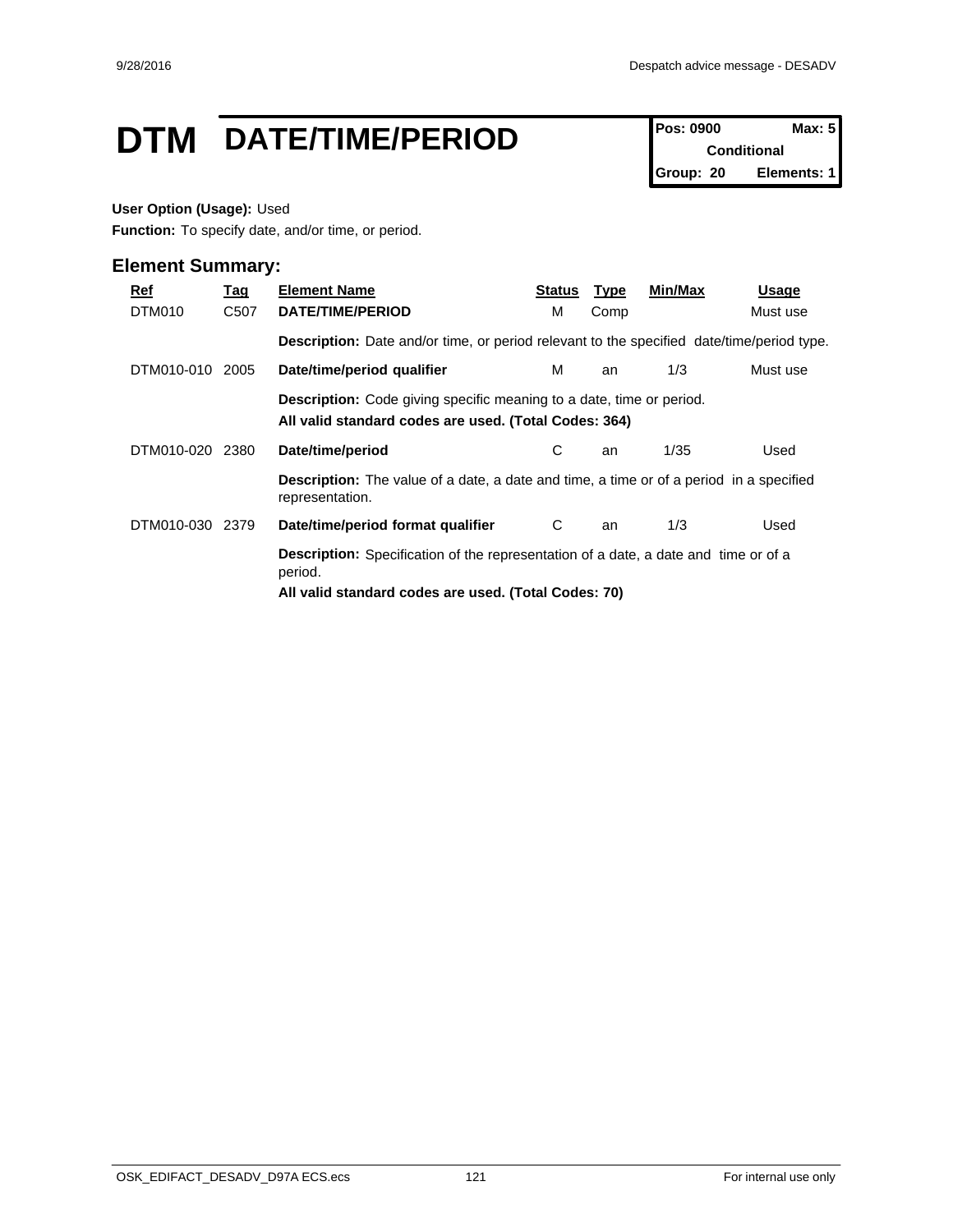## **MEA MEASUREMENTS Pos: 0910 Max: 10**

**Conditional Group: 20 Elements: 4**

#### **User Option (Usage):** Used

**Function:** To specify physical measurements, including dimension tolerances, weights and counts.

| <b>Ref</b>      | <b>Tag</b>       | <b>Element Name</b>                                                                                                                          | <b>Status</b> | <b>Type</b> | Min/Max | <b>Usage</b> |
|-----------------|------------------|----------------------------------------------------------------------------------------------------------------------------------------------|---------------|-------------|---------|--------------|
| <b>MEA010</b>   | 6311             | Measurement purpose qualifier                                                                                                                | М             | an          | 1/3     | Must use     |
|                 |                  | <b>Description:</b> Specification of the purpose of the measurement.                                                                         |               |             |         |              |
|                 |                  | All valid standard codes are used. (Total Codes: 88)                                                                                         |               |             |         |              |
| MEA020          | C <sub>502</sub> | <b>MEASUREMENT DETAILS</b>                                                                                                                   | С             | Comp        |         | Used         |
|                 |                  | <b>Description:</b> Identification of measurement type.                                                                                      |               |             |         |              |
| MEA020-010 6313 |                  | Property measured, coded                                                                                                                     | C             | an          | 1/3     | Used         |
|                 |                  | Description: Specification of the property measured.<br>All valid standard codes are used. (Total Codes: 229)                                |               |             |         |              |
| MEA020-020 6321 |                  | Measurement significance, coded                                                                                                              | С             | an          | 1/3     | Used         |
|                 |                  | Description: Code specifying the significance of a measurement value.<br>All valid standard codes are used. (Total Codes: 11)                |               |             |         |              |
| MEA020-030 6155 |                  | Measurement attribute identification                                                                                                         | С             | an          | 1/17    | Used         |
|                 |                  | Description: Code used to specify non-discrete measurement values.<br>All valid standard codes are used. (Total Codes: 42)                   |               |             |         |              |
| MEA020-040 6154 |                  | <b>Measurement attribute</b>                                                                                                                 | С             | an          | 1/70    | Used         |
|                 |                  | Description: To specify non-discrete measurement values.                                                                                     |               |             |         |              |
| <b>MEA030</b>   | C174             | <b>VALUE/RANGE</b>                                                                                                                           | C             | Comp        |         | Used         |
|                 |                  | <b>Description:</b> Measurement value and relevant minimum and maximum tolerances in<br>that order.                                          |               |             |         |              |
| MEA030-010 6411 |                  | <b>Measure unit qualifier</b>                                                                                                                | м             | an          | 1/3     | Must use     |
|                 |                  | Description: Indication of the unit of measurement in which weight (mass), capacity,<br>length, area, volume or other quantity is expressed. |               |             |         |              |
| MEA030-020 6314 |                  | <b>Measurement value</b>                                                                                                                     | С             | an          | 1/18    | Used         |
|                 |                  | Description: Value of the measured unit.                                                                                                     |               |             |         |              |
| MEA030-030 6162 |                  | Range minimum                                                                                                                                | С             | n           | 1/18    | Used         |
|                 |                  | Description: Minimum of a range.                                                                                                             |               |             |         |              |
| MEA030-040 6152 |                  | Range maximum                                                                                                                                | C             | n           | 1/18    | Used         |
|                 |                  | Description: Maximum of a range.                                                                                                             |               |             |         |              |
| MEA030-050 6432 |                  | <b>Significant digits</b>                                                                                                                    | ${\bf C}$     | n           | 1/2     | Used         |
|                 |                  | <b>Description:</b> To specify the number of significant digits.                                                                             |               |             |         |              |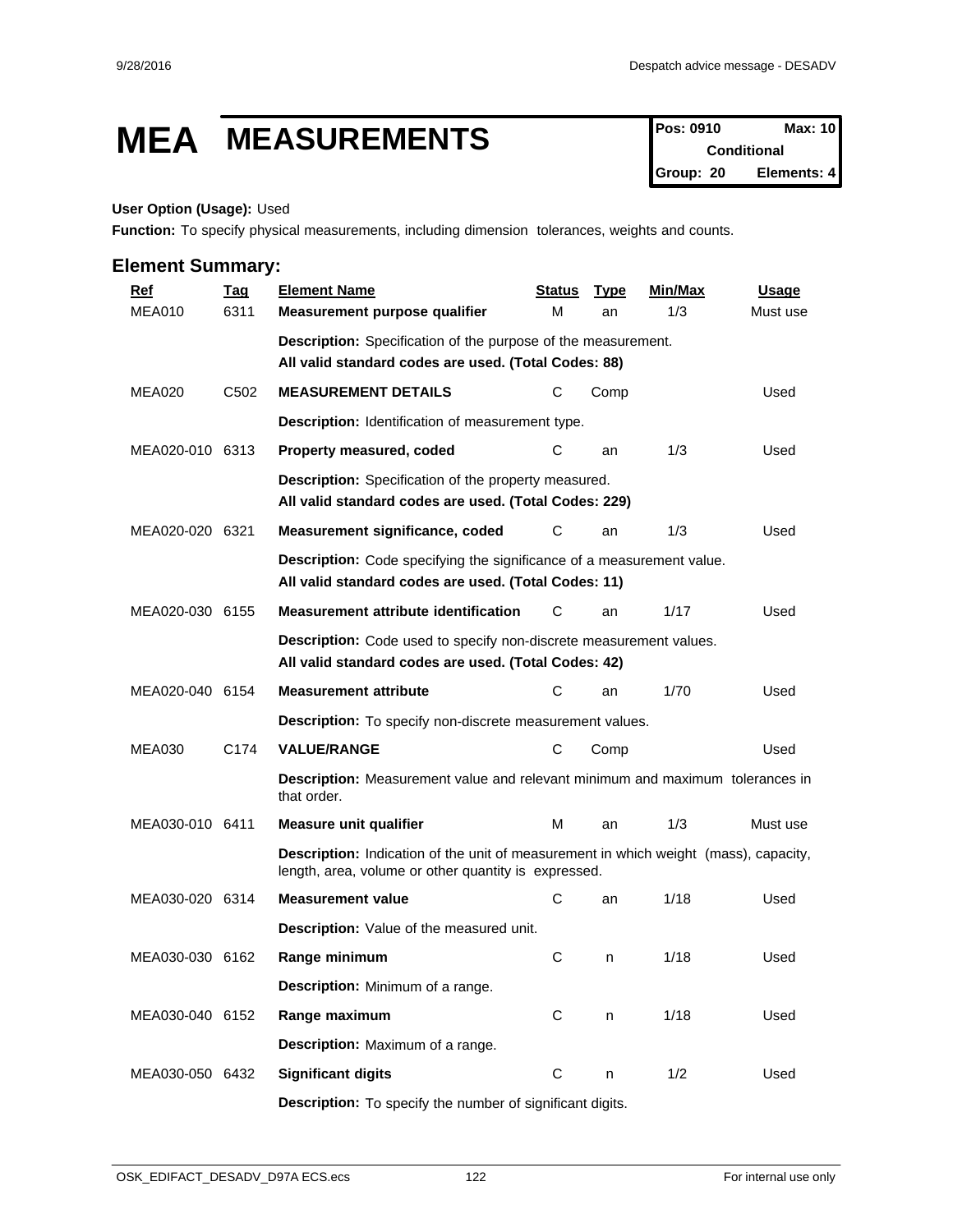| <b>Ref</b> | Tag                                                  | <b>Element Name</b>                                                                            | <b>Status</b> | Type | Min/Max | <u>Usage</u> |  |
|------------|------------------------------------------------------|------------------------------------------------------------------------------------------------|---------------|------|---------|--------------|--|
| MEA040     | 7383                                                 | Surface/layer indicator, coded                                                                 |               | an   | 1/3     | Used         |  |
|            |                                                      | <b>Description:</b> Code indicating the surface or layer of a product that is being described. |               |      |         |              |  |
|            | All valid standard codes are used. (Total Codes: 24) |                                                                                                |               |      |         |              |  |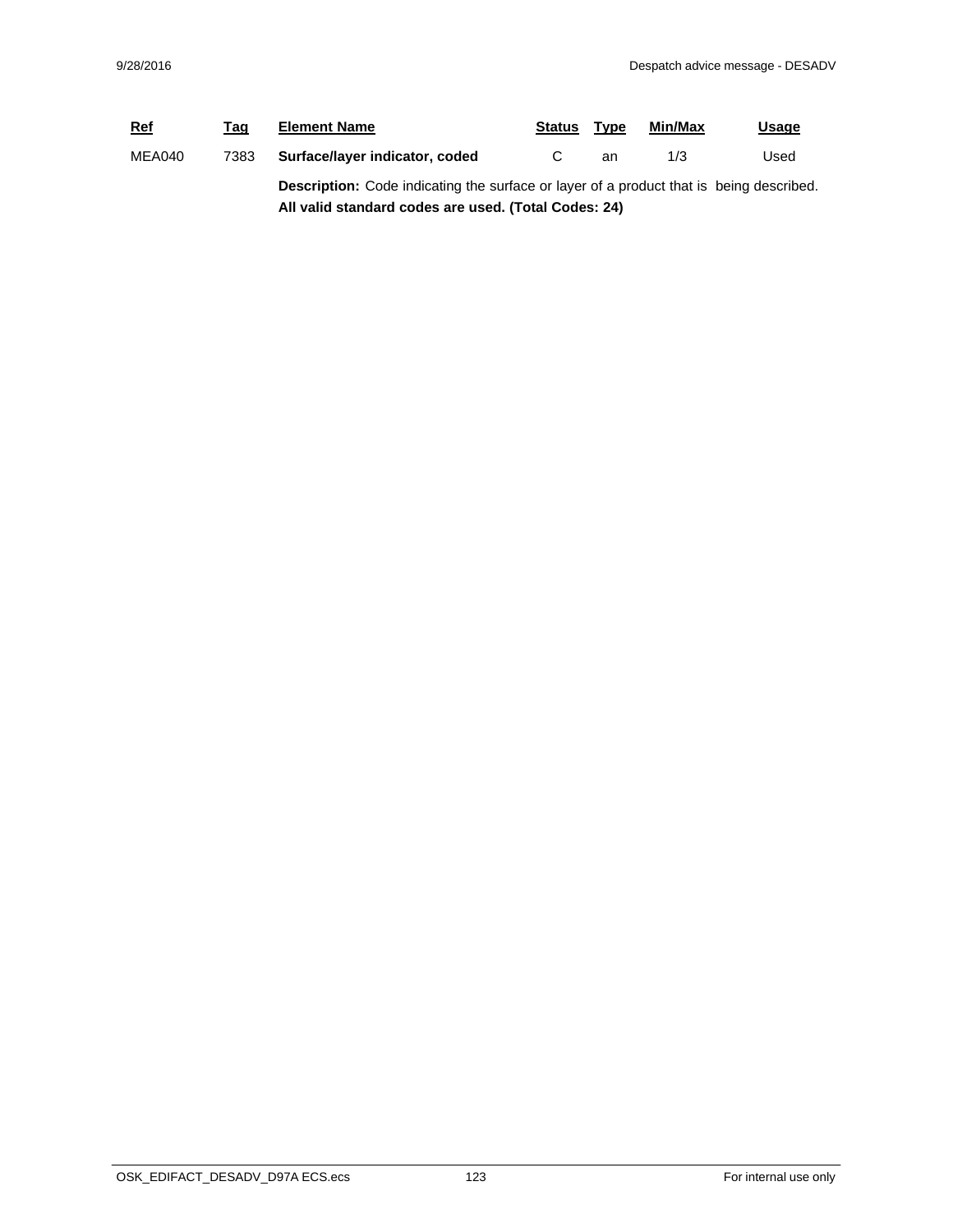# **QTY QUANTITY Pos: 0920 Max: 1**<br>Conditional

**Conditional Group: 20 Elements: 1**

#### **User Option (Usage):** Used

**Function:** To specify a pertinent quantity.

| $Ref$      | <u>Tag</u>       | <b>Element Name</b>                                                                                                                                 | <b>Status</b> | <b>Type</b> | Min/Max | Usage    |
|------------|------------------|-----------------------------------------------------------------------------------------------------------------------------------------------------|---------------|-------------|---------|----------|
| QTY010     | C <sub>186</sub> | <b>QUANTITY DETAILS</b>                                                                                                                             | М             | Comp        |         | Must use |
|            |                  | <b>Description:</b> Quantity information in a transaction, qualified when relevant.                                                                 |               |             |         |          |
| QTY010-010 | 6063             | <b>Quantity qualifier</b>                                                                                                                           | м             | an          | 1/3     | Must use |
|            |                  | <b>Description:</b> Code giving specific meaning to a quantity.<br>All valid standard codes are used. (Total Codes: 199)                            |               |             |         |          |
| QTY010-020 | 6060             | Quantity                                                                                                                                            | м             | n.          | 1/15    | Must use |
|            |                  | <b>Description:</b> Numeric value of a quantity.                                                                                                    |               |             |         |          |
| QTY010-030 | 6411             | Measure unit qualifier                                                                                                                              | С             | an          | 1/3     | Used     |
|            |                  | <b>Description:</b> Indication of the unit of measurement in which weight (mass), capacity,<br>length, area, volume or other quantity is expressed. |               |             |         |          |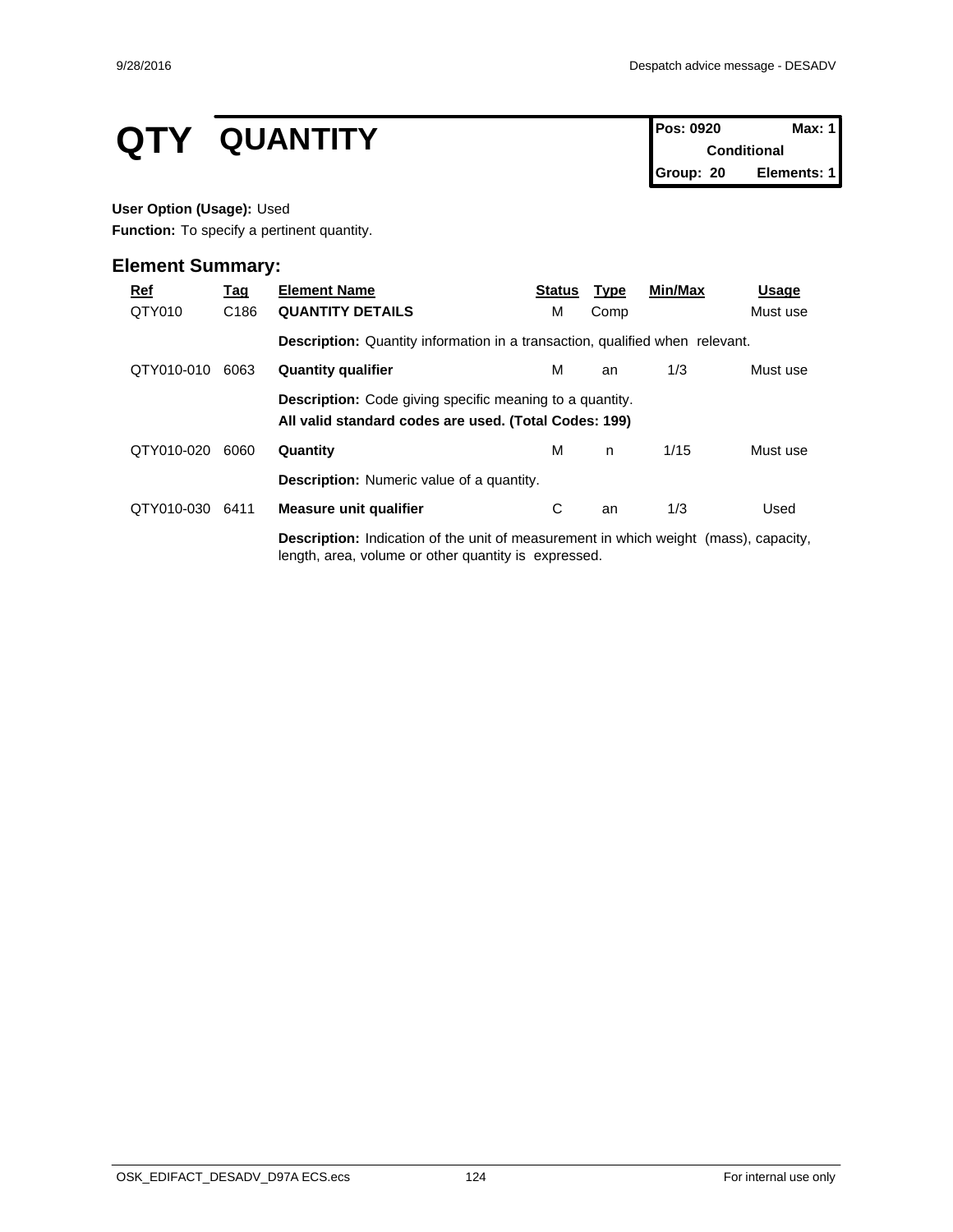## Segment Group 21 **Pos: 0930 Repeat: 10 Pos: 0930 Repeat: 10**

**Conditional Group: 21 Elements: N/A**

**User Option (Usage):** Used

| <u>Pos</u> | rag        | <b>Seament Name</b>          | <b>Status</b> | Rep | Jsaqe    |
|------------|------------|------------------------------|---------------|-----|----------|
| 0940       | GIN        | <b>GOODS IDENTITY NUMBER</b> | M             |     | Must use |
| 0950       | <b>DLM</b> | <b>DELIVERY LIMITATIONS</b>  |               | 100 | Jsed     |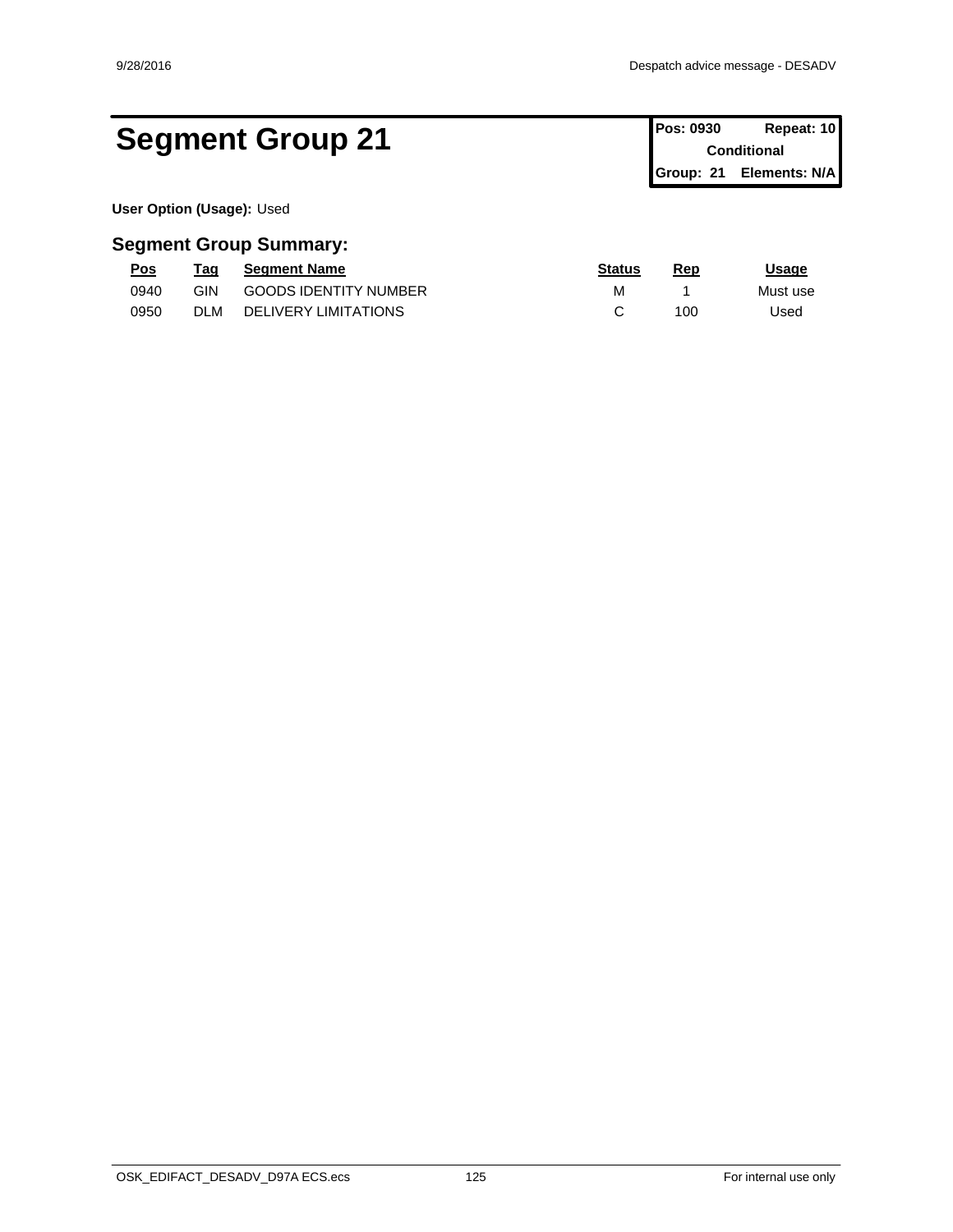## **GIN GOODS IDENTITY NUMBER**  $\int_{\text{Nandatory}}^{\text{Pos: 0940}}$

**Mandatory Group: 21 Elements: 6**

#### **User Option (Usage):** Must use

**Function:** To give specific identification numbers, either as single numbers or ranges.

| <b>Ref</b>    | <u>Tag</u>       | <b>Element Name</b>                                                                                      | <b>Status</b> | <b>Type</b> | <b>Min/Max</b> | <b>Usage</b> |
|---------------|------------------|----------------------------------------------------------------------------------------------------------|---------------|-------------|----------------|--------------|
| GIN010        | 7405             | Identity number qualifier                                                                                | м             | an          | 1/3            | Must use     |
|               |                  | Description: Code specifying the type/source of identity number.                                         |               |             |                |              |
|               |                  | All valid standard codes are used. (Total Codes: 55)                                                     |               |             |                |              |
| <b>GIN020</b> | C <sub>208</sub> | <b>IDENTITY NUMBER RANGE</b>                                                                             | м             | Comp        |                | Must use     |
|               |                  | Description: Goods item identification numbers, start and end of consecutively<br>numbered range.        |               |             |                |              |
| GIN020-010    | 7402             | <b>Identity number</b>                                                                                   | м             | an          | 1/35           | Must use     |
|               |                  | <b>Description:</b> The number given to an object for its unique identification.                         |               |             |                |              |
| GIN020-020    | 7402             | <b>Identity number</b>                                                                                   | C             | an          | 1/35           | Used         |
|               |                  | <b>Description:</b> The number given to an object for its unique identification.                         |               |             |                |              |
| GIN030        | C208             | <b>IDENTITY NUMBER RANGE</b>                                                                             | С             | Comp        |                | Used         |
|               |                  | <b>Description:</b> Goods item identification numbers, start and end of consecutively<br>numbered range. |               |             |                |              |
| GIN030-010    | 7402             | <b>Identity number</b>                                                                                   | м             | an          | 1/35           | Must use     |
|               |                  | <b>Description:</b> The number given to an object for its unique identification.                         |               |             |                |              |
| GIN030-020    | 7402             | <b>Identity number</b>                                                                                   | С             | an          | 1/35           | Used         |
|               |                  | <b>Description:</b> The number given to an object for its unique identification.                         |               |             |                |              |
| <b>GIN040</b> | C208             | <b>IDENTITY NUMBER RANGE</b>                                                                             | С             | Comp        |                | Used         |
|               |                  | <b>Description:</b> Goods item identification numbers, start and end of consecutively<br>numbered range. |               |             |                |              |
| GIN040-010    | 7402             | <b>Identity number</b>                                                                                   | м             | an          | 1/35           | Must use     |
|               |                  | <b>Description:</b> The number given to an object for its unique identification.                         |               |             |                |              |
| GIN040-020    | 7402             | <b>Identity number</b>                                                                                   | C             | an          | 1/35           | Used         |
|               |                  | <b>Description:</b> The number given to an object for its unique identification.                         |               |             |                |              |
| GIN050        | C <sub>208</sub> | <b>IDENTITY NUMBER RANGE</b>                                                                             | С             | Comp        |                | Used         |
|               |                  | Description: Goods item identification numbers, start and end of consecutively<br>numbered range.        |               |             |                |              |
| GIN050-010    | 7402             | <b>Identity number</b>                                                                                   | M             | an          | 1/35           | Must use     |
|               |                  | <b>Description:</b> The number given to an object for its unique identification.                         |               |             |                |              |
| GIN050-020    | 7402             | <b>Identity number</b>                                                                                   | С             | an          | 1/35           | Used         |
|               |                  |                                                                                                          |               |             |                |              |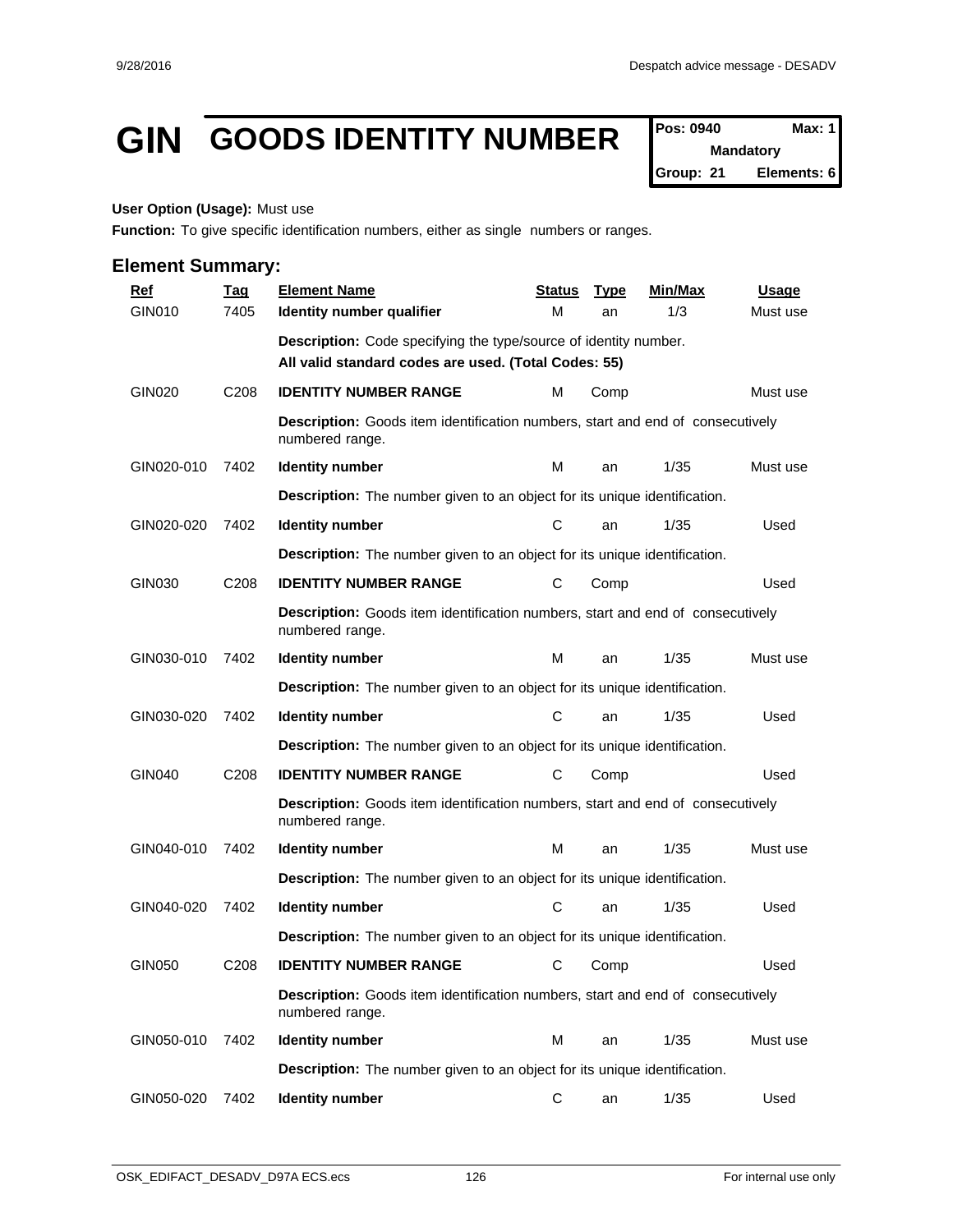| <b>Ref</b> | <u>Tag</u>       | <b>Element Name</b>                                                                                      | <b>Status</b> | <b>Type</b> | Min/Max | Usage    |
|------------|------------------|----------------------------------------------------------------------------------------------------------|---------------|-------------|---------|----------|
|            |                  | <b>Description:</b> The number given to an object for its unique identification.                         |               |             |         |          |
| GIN060     | C <sub>208</sub> | <b>IDENTITY NUMBER RANGE</b>                                                                             | С             | Comp        |         | Used     |
|            |                  | <b>Description:</b> Goods item identification numbers, start and end of consecutively<br>numbered range. |               |             |         |          |
| GIN060-010 | 7402             | <b>Identity number</b>                                                                                   | м             | an          | 1/35    | Must use |
|            |                  | <b>Description:</b> The number given to an object for its unique identification.                         |               |             |         |          |
| GIN060-020 | 7402             | <b>Identity number</b>                                                                                   | С             | an          | 1/35    | Used     |
|            |                  | <b>Description:</b> The number given to an object for its unique identification.                         |               |             |         |          |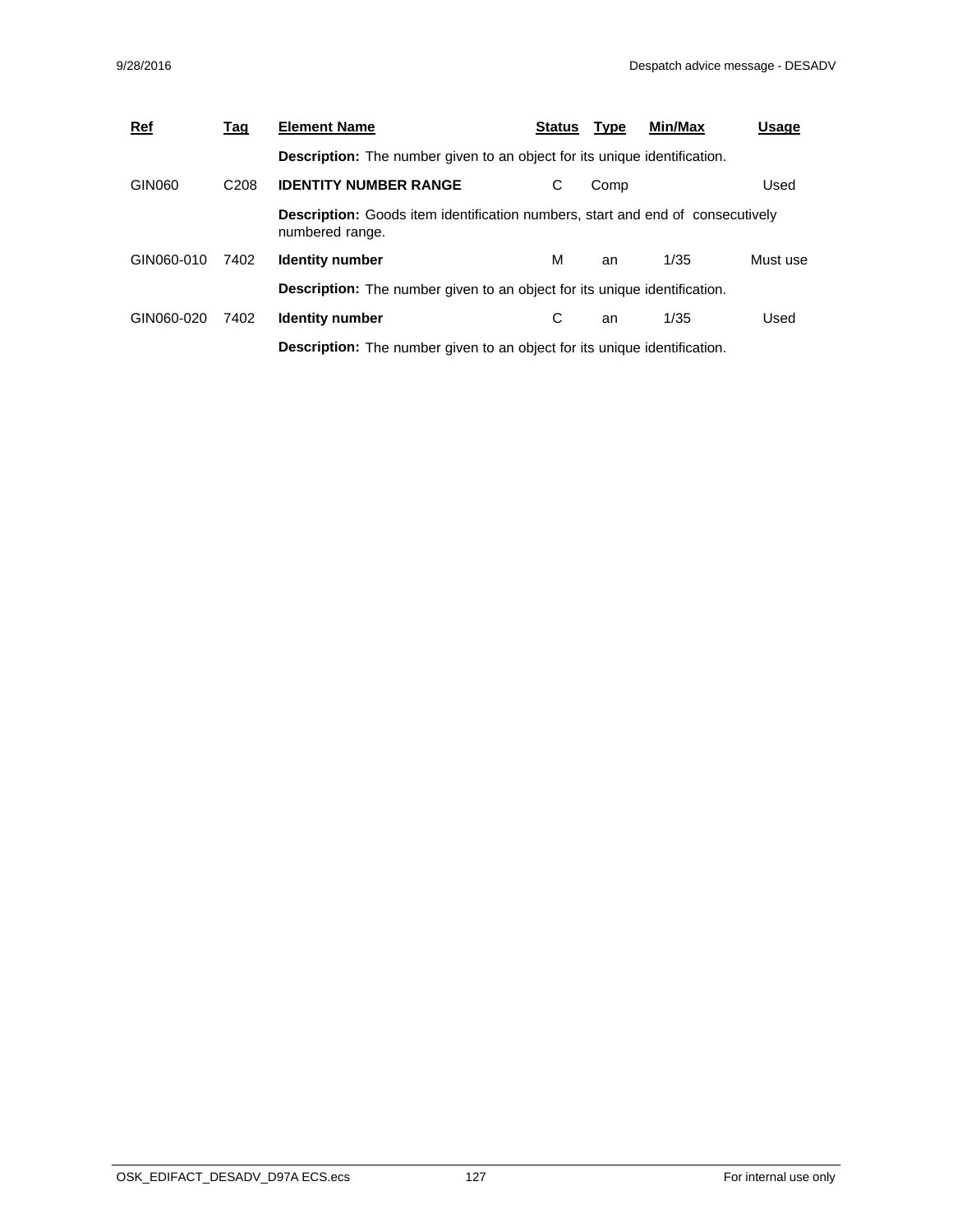## **DLM DELIVERY LIMITATIONS Pos: 0950 Max: 100**

**Conditional Group: 21 Elements: 4**

#### **User Option (Usage):** Used

**Function:** To specify limitations on deliveries.

| <b>Ref</b>      | <b>Tag</b>        | <b>Element Name</b>                                                                                                                         | <u>Status</u> | <b>Type</b> | Min/Max | <b>Usage</b> |
|-----------------|-------------------|---------------------------------------------------------------------------------------------------------------------------------------------|---------------|-------------|---------|--------------|
| <b>DLM010</b>   | 4455              | Back order, coded                                                                                                                           | C             | an          | 1/3     | Used         |
|                 |                   | <b>Description:</b> Code to identify the back order agreement.                                                                              |               |             |         |              |
|                 |                   | All valid standard codes are used. (Total Codes: 6)                                                                                         |               |             |         |              |
| DLM020          | C522              | <b>INSTRUCTION</b>                                                                                                                          | C             | Comp        |         | Used         |
|                 |                   | <b>Description:</b> To specify an instruction.                                                                                              |               |             |         |              |
| DLM020-010 4403 |                   | Instruction qualifier                                                                                                                       | м             | an          | 1/3     | Must use     |
|                 |                   | <b>Description:</b> Code giving specific meaning to the type of instructions.<br>All valid standard codes are used. (Total Codes: 9)        |               |             |         |              |
| DLM020-020 4401 |                   | Instruction, coded                                                                                                                          | C             | an          | 1/3     | Used         |
|                 |                   | Description: Specification of an action to be taken by the receiver of the message.<br>All valid standard codes are used. (Total Codes: 36) |               |             |         |              |
| DLM020-030 1131 |                   | Code list qualifier                                                                                                                         | С             | an          | 1/3     | Used         |
|                 |                   | <b>Description:</b> Identification of a code list.<br>All valid standard codes are used. (Total Codes: 123)                                 |               |             |         |              |
| DLM020-040 3055 |                   | Code list responsible agency, coded                                                                                                         | С             | an          | 1/3     | Used         |
|                 |                   | Description: Code identifying the agency responsible for a code list.<br>All valid standard codes are used. (Total Codes: 195)              |               |             |         |              |
| DLM020-050 4400 |                   | <b>Instruction</b>                                                                                                                          | C             | an          | 1/35    | Used         |
|                 |                   | <b>Description:</b> Description of an instruction.                                                                                          |               |             |         |              |
| <b>DLM030</b>   | C <sub>2</sub> 14 | <b>SPECIAL SERVICES</b><br><b>IDENTIFICATION</b>                                                                                            | С             | Comp        |         | Used         |
|                 |                   | <b>Description:</b> Identification of a special service by a code from a specified source or by<br>description.                             |               |             |         |              |
| DLM030-010 7161 |                   | Special services, coded                                                                                                                     | C             | an          | 1/3     | Used         |
|                 |                   | <b>Description:</b> Code identifying a special service.<br>All valid standard codes are used. (Total Codes: 262)                            |               |             |         |              |
| DLM030-020 1131 |                   | Code list qualifier                                                                                                                         | С             | an          | 1/3     | Used         |
|                 |                   | <b>Description:</b> Identification of a code list.<br>All valid standard codes are used. (Total Codes: 123)                                 |               |             |         |              |
| DLM030-030 3055 |                   | Code list responsible agency, coded                                                                                                         | С             | an          | 1/3     | Used         |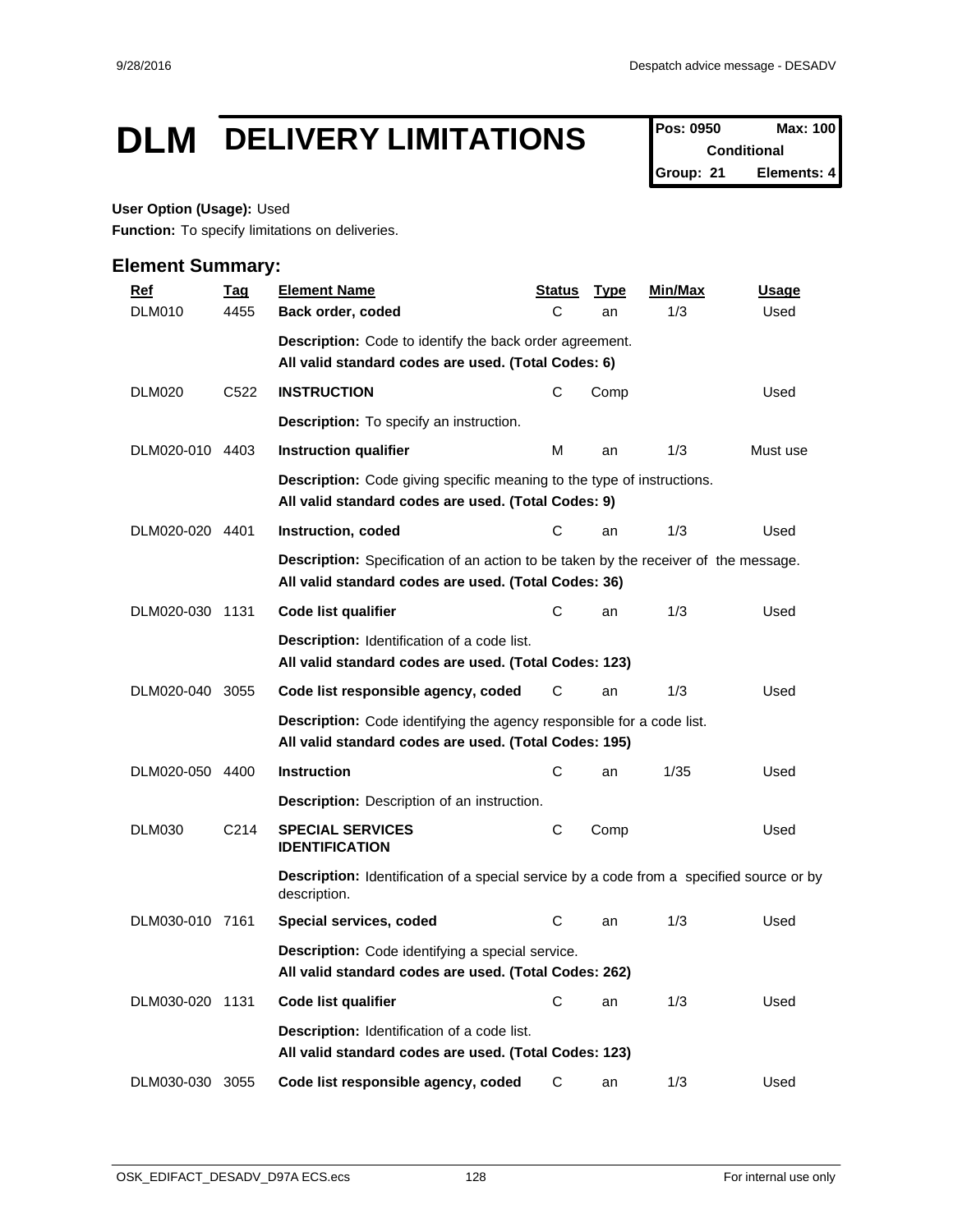| $Ref$           | <u>Tag</u> | <b>Element Name</b>                                                             | <b>Status</b> | <b>Type</b> | Min/Max | Usage |
|-----------------|------------|---------------------------------------------------------------------------------|---------------|-------------|---------|-------|
|                 |            | <b>Description:</b> Code identifying the agency responsible for a code list.    |               |             |         |       |
|                 |            | All valid standard codes are used. (Total Codes: 195)                           |               |             |         |       |
| DLM030-040 7160 |            | <b>Special service</b>                                                          | С             | an          | 1/35    | Used  |
|                 |            | <b>Description:</b> Description of a special service.                           |               |             |         |       |
| DLM030-050 7160 |            | <b>Special service</b>                                                          | С             | an          | 1/35    | Used  |
|                 |            | <b>Description:</b> Description of a special service.                           |               |             |         |       |
| DLM040          | 4457       | Product/service substitution, coded                                             | C             | an          | 1/3     | Used  |
|                 |            | <b>Description:</b> Code indicating product or service substitution conditions. |               |             |         |       |
|                 |            | All valid standard codes are used. (Total Codes: 8)                             |               |             |         |       |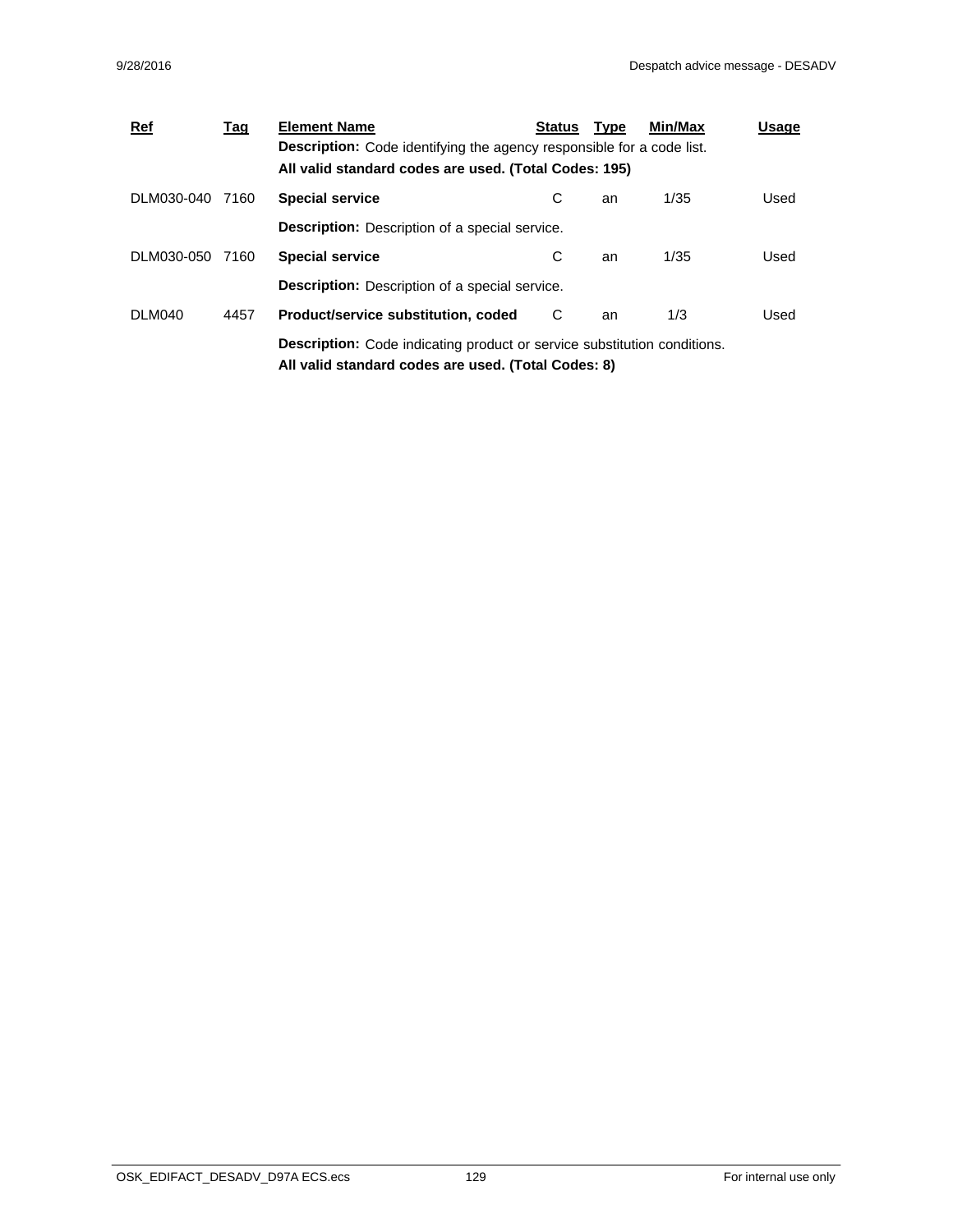## Segment Group 22 **Pos: 0960 Repeat: 10 Pos: 0960 Repeat: 10**

**Conditional Group: 22 Elements: N/A**

**User Option (Usage):** Used

| <u>Pos</u> | Taq        | <b>Segment Name</b>          | <b>Status</b> | Rep  | Jsage    |
|------------|------------|------------------------------|---------------|------|----------|
| 0970       | HAN        | <b>HANDLING INSTRUCTIONS</b> | М             |      | Must use |
| 0980       | <b>FTX</b> | <b>FREE TEXT</b>             |               |      | Used     |
| 0990       | GIN        | <b>GOODS IDENTITY NUMBER</b> |               | 1000 | Used     |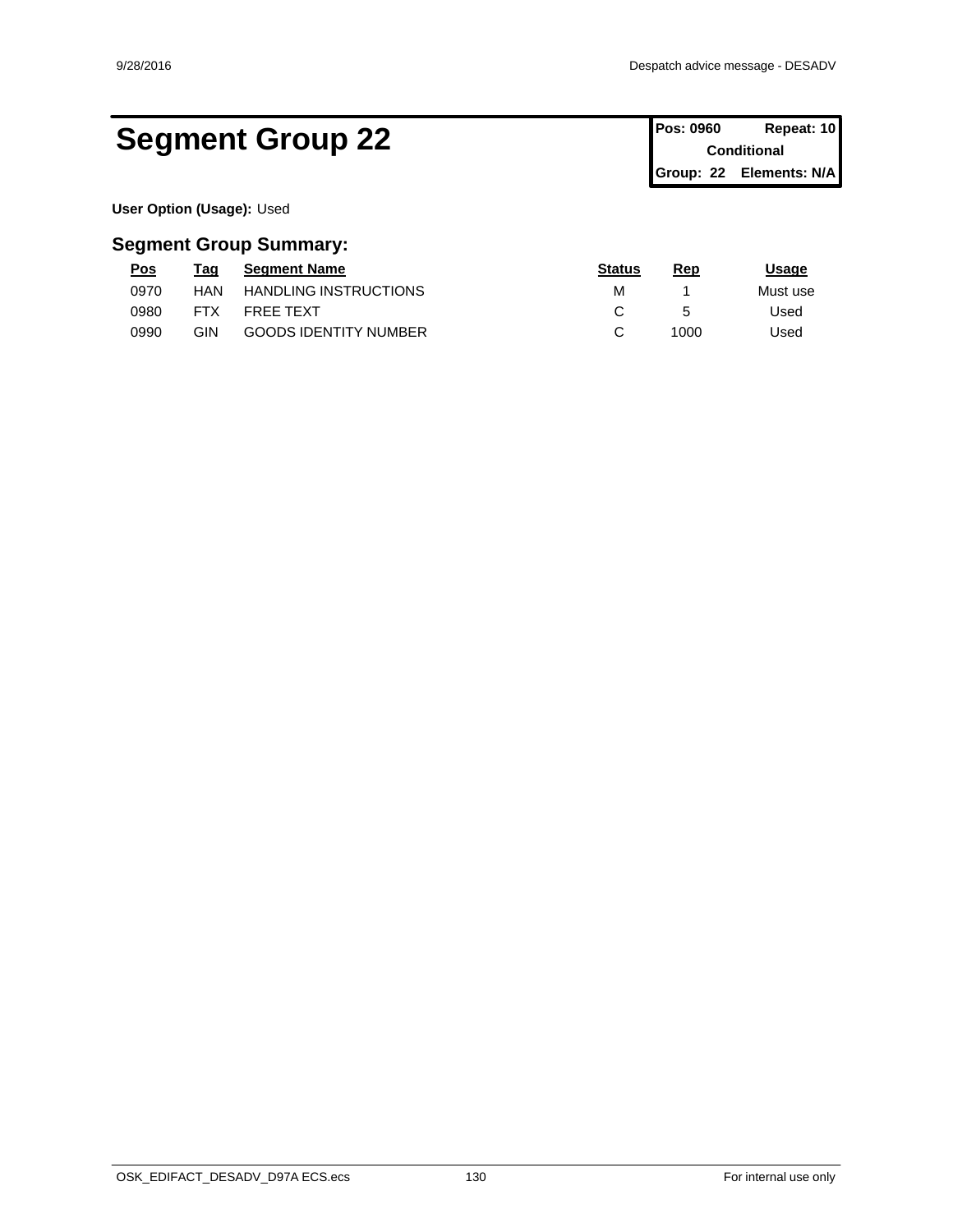## **HAN HANDLING INSTRUCTIONS**  $\int_{\text{Pois: } }^{\text{Pos: } }$  0970

**Mandatory**

**Group: 22 Elements: 2**

#### **User Option (Usage):** Must use

**Function:** To specify handling and where necessary, notify hazards.

| <b>Ref</b>      | <b>Tag</b>        | <b>Element Name</b>                                                                                                                   | <u>Status</u> | <b>Type</b> | <u>Min/Max</u> | <u>Usage</u> |  |  |  |
|-----------------|-------------------|---------------------------------------------------------------------------------------------------------------------------------------|---------------|-------------|----------------|--------------|--|--|--|
| <b>HAN010</b>   | C <sub>524</sub>  | <b>HANDLING INSTRUCTIONS</b>                                                                                                          | C             | Comp        |                | Used         |  |  |  |
|                 |                   | <b>Description:</b> Instruction for the handling of goods, products or articles in shipment,<br>storage etc.                          |               |             |                |              |  |  |  |
| HAN010-010 4079 |                   | Handling instructions, coded                                                                                                          | С             | an          | 1/3            | Used         |  |  |  |
|                 |                   | Description: Identification of the instructions on how specified goods, packages or<br>containers should be handled.                  |               |             |                |              |  |  |  |
| HAN010-020 1131 |                   | <b>Code list qualifier</b>                                                                                                            | С             | an          | 1/3            | Used         |  |  |  |
|                 |                   | <b>Description:</b> Identification of a code list.<br>All valid standard codes are used. (Total Codes: 123)                           |               |             |                |              |  |  |  |
| HAN010-030 3055 |                   | Code list responsible agency, coded                                                                                                   | С             | an          | 1/3            | Used         |  |  |  |
|                 |                   | <b>Description:</b> Code identifying the agency responsible for a code list.<br>All valid standard codes are used. (Total Codes: 195) |               |             |                |              |  |  |  |
| HAN010-040 4078 |                   | <b>Handling instructions</b>                                                                                                          | С             | an          | 1/70           | Used         |  |  |  |
|                 |                   | <b>Description:</b> Instructions on how specified goods, packages or containers should be<br>handled.                                 |               |             |                |              |  |  |  |
| <b>HAN020</b>   | C <sub>2</sub> 18 | <b>HAZARDOUS MATERIAL</b>                                                                                                             | С             | Comp        |                | Used         |  |  |  |
|                 |                   | <b>Description:</b> To specify a hazardous material.                                                                                  |               |             |                |              |  |  |  |
| HAN020-010 7419 |                   | Hazardous material class code,<br>identification                                                                                      | С             | an          | 1/4            | Used         |  |  |  |
|                 |                   | Description: Code specifying the kind of hazard for a material.                                                                       |               |             |                |              |  |  |  |
| HAN020-020 1131 |                   | <b>Code list qualifier</b>                                                                                                            | C             | an          | 1/3            | Used         |  |  |  |
|                 |                   | <b>Description:</b> Identification of a code list.<br>All valid standard codes are used. (Total Codes: 123)                           |               |             |                |              |  |  |  |
| HAN020-030 3055 |                   | Code list responsible agency, coded                                                                                                   | С             | an          | 1/3            | Used         |  |  |  |
|                 |                   | Description: Code identifying the agency responsible for a code list.<br>All valid standard codes are used. (Total Codes: 195)        |               |             |                |              |  |  |  |
| HAN020-040 7418 |                   | <b>Hazardous material class</b>                                                                                                       | С             | an          | 1/35           | Used         |  |  |  |
|                 |                   | <b>Description:</b> To specify the kind of hazard for a material.                                                                     |               |             |                |              |  |  |  |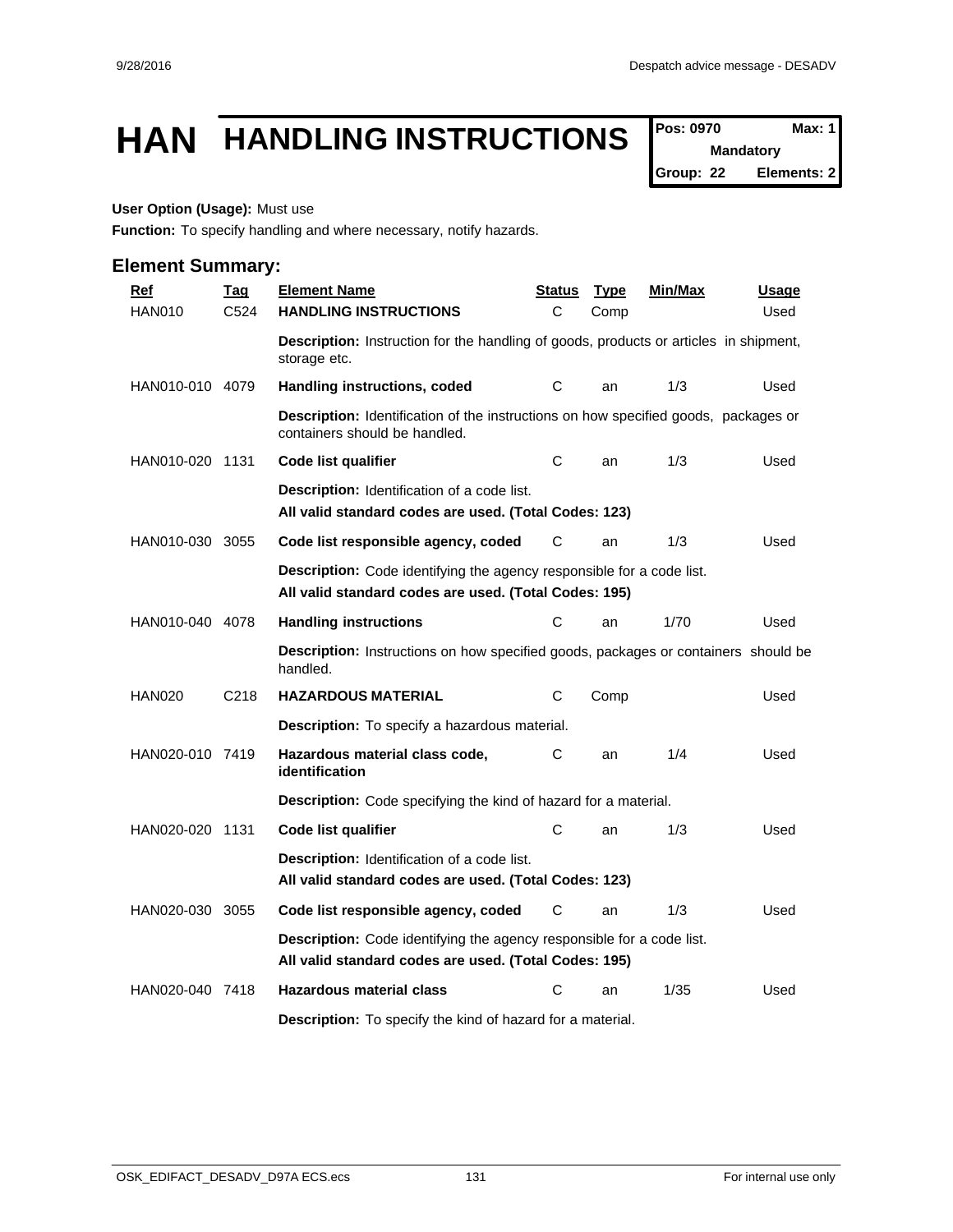# **FTX** FREE TEXT Pos: 0980 Max: 5

**Conditional Group: 22 Elements: 5**

## **User Option (Usage):** Used

**Function:** To provide free form or coded text information.

| <b>Ref</b>    | <b>Tag</b>       | <b>Element Name</b>                                                                                                                   | <b>Status</b> | <b>Type</b> | Min/Max | <b>Usage</b> |
|---------------|------------------|---------------------------------------------------------------------------------------------------------------------------------------|---------------|-------------|---------|--------------|
| FTX010        | 4451             | Text subject qualifier                                                                                                                | М             | an          | 1/3     | Must use     |
|               |                  | Description: Code specifying subject of a free text.                                                                                  |               |             |         |              |
|               |                  | All valid standard codes are used. (Total Codes: 189)                                                                                 |               |             |         |              |
| <b>FTX020</b> | 4453             | <b>Text function, coded</b>                                                                                                           | С             | an          | 1/3     | Used         |
|               |                  | <b>Description:</b> Code specifying how to handle the text.<br>All valid standard codes are used. (Total Codes: 4)                    |               |             |         |              |
| FTX030        | C <sub>107</sub> | <b>TEXT REFERENCE</b>                                                                                                                 | С             | Comp        |         | Used         |
|               |                  | Description: Coded reference to a standard text and its source.                                                                       |               |             |         |              |
| FTX030-010    | 4441             | <b>Free text identification</b>                                                                                                       | M             | an          | 1/17    | Must use     |
|               |                  | Description: Free text in coded form.                                                                                                 |               |             |         |              |
| FTX030-020    | 1131             | Code list qualifier                                                                                                                   | C             | an          | 1/3     | Used         |
|               |                  | Description: Identification of a code list.<br>All valid standard codes are used. (Total Codes: 123)                                  |               |             |         |              |
| FTX030-030    | 3055             | Code list responsible agency, coded                                                                                                   | С             | an          | 1/3     | Used         |
|               |                  | <b>Description:</b> Code identifying the agency responsible for a code list.<br>All valid standard codes are used. (Total Codes: 195) |               |             |         |              |
| <b>FTX040</b> | C <sub>108</sub> | <b>TEXT LITERAL</b>                                                                                                                   | С             | Comp        |         | Used         |
|               |                  | Description: Free text; one to five lines.                                                                                            |               |             |         |              |
| FTX040-010    | 4440             | <b>Free text</b>                                                                                                                      | M             | an          | 1/70    | Must use     |
|               |                  | Description: Free text field available to the message sender for information.                                                         |               |             |         |              |
| FTX040-020    | 4440             | <b>Free text</b>                                                                                                                      | C             | an          | 1/70    | Used         |
|               |                  | Description: Free text field available to the message sender for information.                                                         |               |             |         |              |
| FTX040-030    | 4440             | <b>Free text</b>                                                                                                                      | C             | an          | 1/70    | Used         |
|               |                  | Description: Free text field available to the message sender for information.                                                         |               |             |         |              |
| FTX040-040    | 4440             | <b>Free text</b>                                                                                                                      |               | C an        | 1/70    | Used         |
|               |                  | Description: Free text field available to the message sender for information.                                                         |               |             |         |              |
| FTX040-050    | 4440             | Free text                                                                                                                             | $\mathbf C$   | an          | 1/70    | Used         |
|               |                  | Description: Free text field available to the message sender for information.                                                         |               |             |         |              |
| <b>FTX050</b> | 3453             | Language, coded                                                                                                                       | C             | an          | 1/3     | Used         |
|               |                  |                                                                                                                                       |               |             |         |              |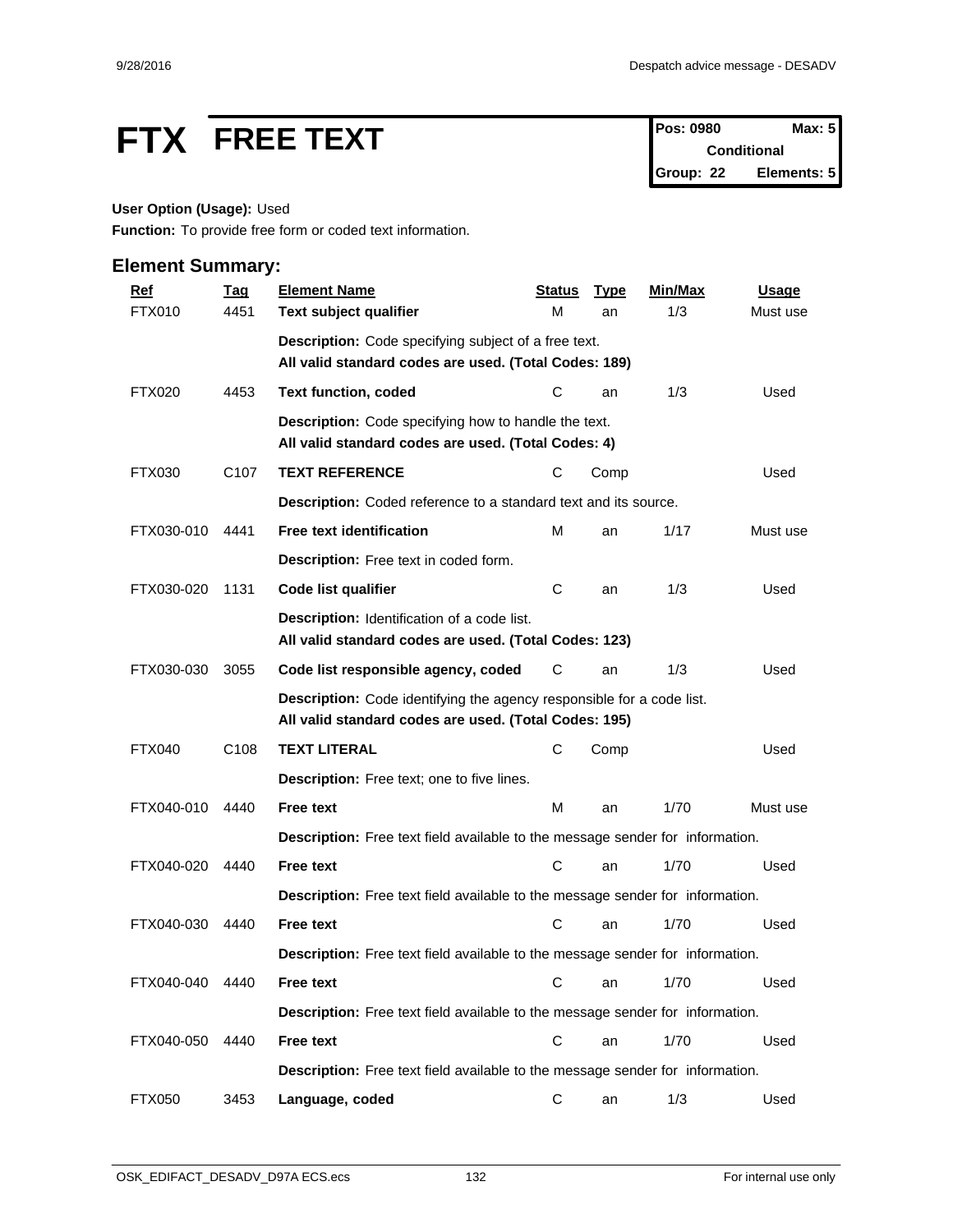## **Ref Tag Element Name Status Type Min/Max Usage Description:** Code of language (ISO 639-1988).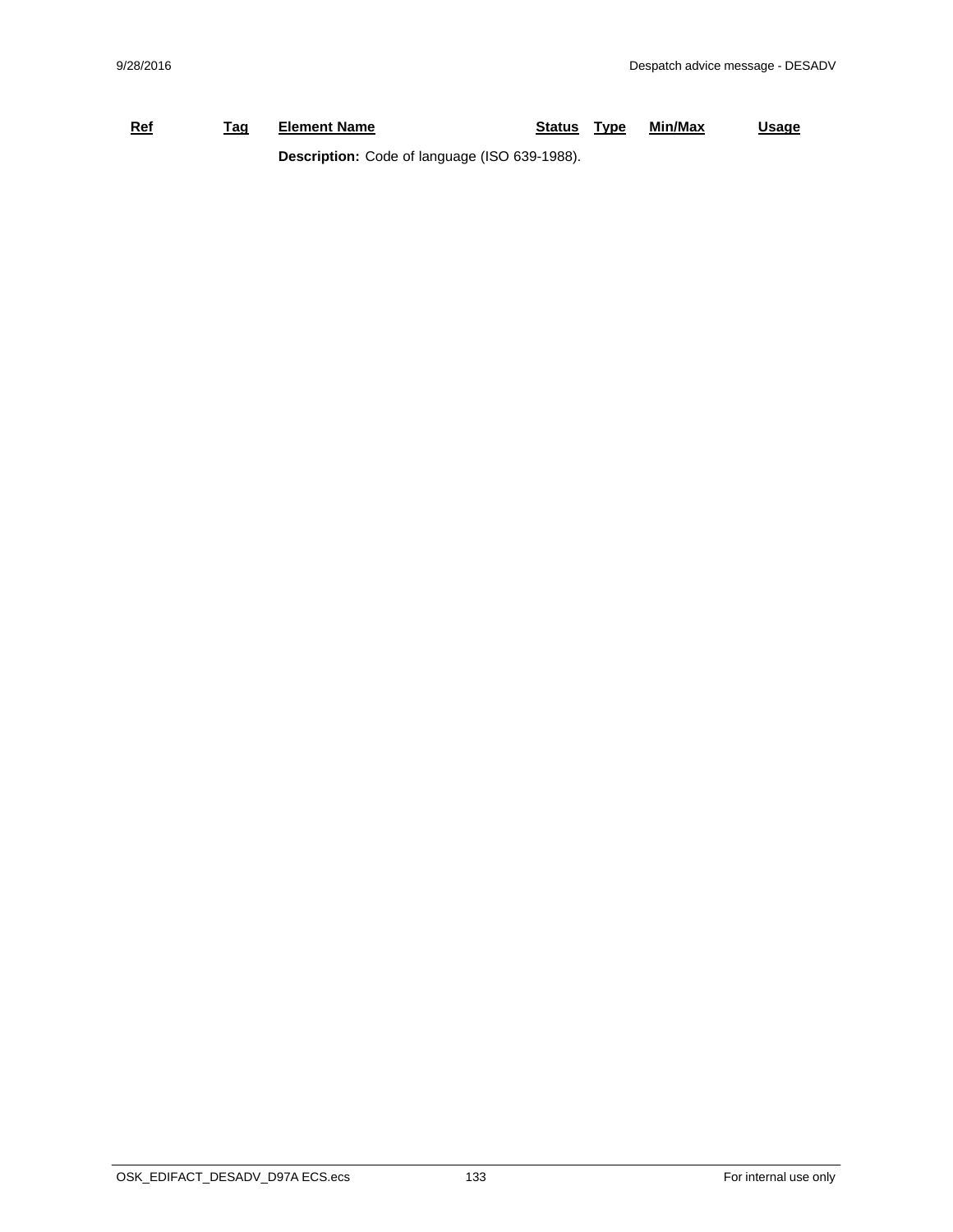## GIN GOODS IDENTITY NUMBER Pos: 0990 Max: 1000

**Conditional Group: 22 Elements: 6**

#### **User Option (Usage):** Used

**Function:** To give specific identification numbers, either as single numbers or ranges.

| <b>Ref</b>    | <b>Tag</b>       | <b>Element Name</b>                                                                                      | <b>Status</b> | <b>Type</b> | Min/Max | <b>Usage</b> |  |  |  |  |
|---------------|------------------|----------------------------------------------------------------------------------------------------------|---------------|-------------|---------|--------------|--|--|--|--|
| GIN010        | 7405             | Identity number qualifier                                                                                | м             | an          | 1/3     | Must use     |  |  |  |  |
|               |                  | Description: Code specifying the type/source of identity number.                                         |               |             |         |              |  |  |  |  |
|               |                  | All valid standard codes are used. (Total Codes: 55)                                                     |               |             |         |              |  |  |  |  |
| <b>GIN020</b> | C <sub>208</sub> | <b>IDENTITY NUMBER RANGE</b>                                                                             | м             | Comp        |         | Must use     |  |  |  |  |
|               |                  | <b>Description:</b> Goods item identification numbers, start and end of consecutively<br>numbered range. |               |             |         |              |  |  |  |  |
| GIN020-010    | 7402             | <b>Identity number</b>                                                                                   | м             | an          | 1/35    | Must use     |  |  |  |  |
|               |                  | <b>Description:</b> The number given to an object for its unique identification.                         |               |             |         |              |  |  |  |  |
| GIN020-020    | 7402             | <b>Identity number</b>                                                                                   | С             | an          | 1/35    | Used         |  |  |  |  |
|               |                  | <b>Description:</b> The number given to an object for its unique identification.                         |               |             |         |              |  |  |  |  |
| GIN030        | C208             | <b>IDENTITY NUMBER RANGE</b>                                                                             | С             | Comp        |         | Used         |  |  |  |  |
|               |                  | <b>Description:</b> Goods item identification numbers, start and end of consecutively<br>numbered range. |               |             |         |              |  |  |  |  |
| GIN030-010    | 7402             | <b>Identity number</b>                                                                                   | М             | an          | 1/35    | Must use     |  |  |  |  |
|               |                  | <b>Description:</b> The number given to an object for its unique identification.                         |               |             |         |              |  |  |  |  |
| GIN030-020    | 7402             | <b>Identity number</b>                                                                                   | С             | an          | 1/35    | Used         |  |  |  |  |
|               |                  | <b>Description:</b> The number given to an object for its unique identification.                         |               |             |         |              |  |  |  |  |
| <b>GIN040</b> | C208             | <b>IDENTITY NUMBER RANGE</b>                                                                             | С             | Comp        |         | Used         |  |  |  |  |
|               |                  | <b>Description:</b> Goods item identification numbers, start and end of consecutively<br>numbered range. |               |             |         |              |  |  |  |  |
| GIN040-010    | 7402             | <b>Identity number</b>                                                                                   | М             | an          | 1/35    | Must use     |  |  |  |  |
|               |                  | <b>Description:</b> The number given to an object for its unique identification.                         |               |             |         |              |  |  |  |  |
| GIN040-020    | 7402             | <b>Identity number</b>                                                                                   | С             | an          | 1/35    | Used         |  |  |  |  |
|               |                  | <b>Description:</b> The number given to an object for its unique identification.                         |               |             |         |              |  |  |  |  |
| <b>GIN050</b> | C <sub>208</sub> | <b>IDENTITY NUMBER RANGE</b>                                                                             | С             | Comp        |         | Used         |  |  |  |  |
|               |                  | Description: Goods item identification numbers, start and end of consecutively<br>numbered range.        |               |             |         |              |  |  |  |  |
| GIN050-010    | 7402             | <b>Identity number</b>                                                                                   | M             | an          | 1/35    | Must use     |  |  |  |  |
|               |                  | <b>Description:</b> The number given to an object for its unique identification.                         |               |             |         |              |  |  |  |  |
| GIN050-020    | 7402             | <b>Identity number</b>                                                                                   | С             | an          | 1/35    | Used         |  |  |  |  |
|               |                  |                                                                                                          |               |             |         |              |  |  |  |  |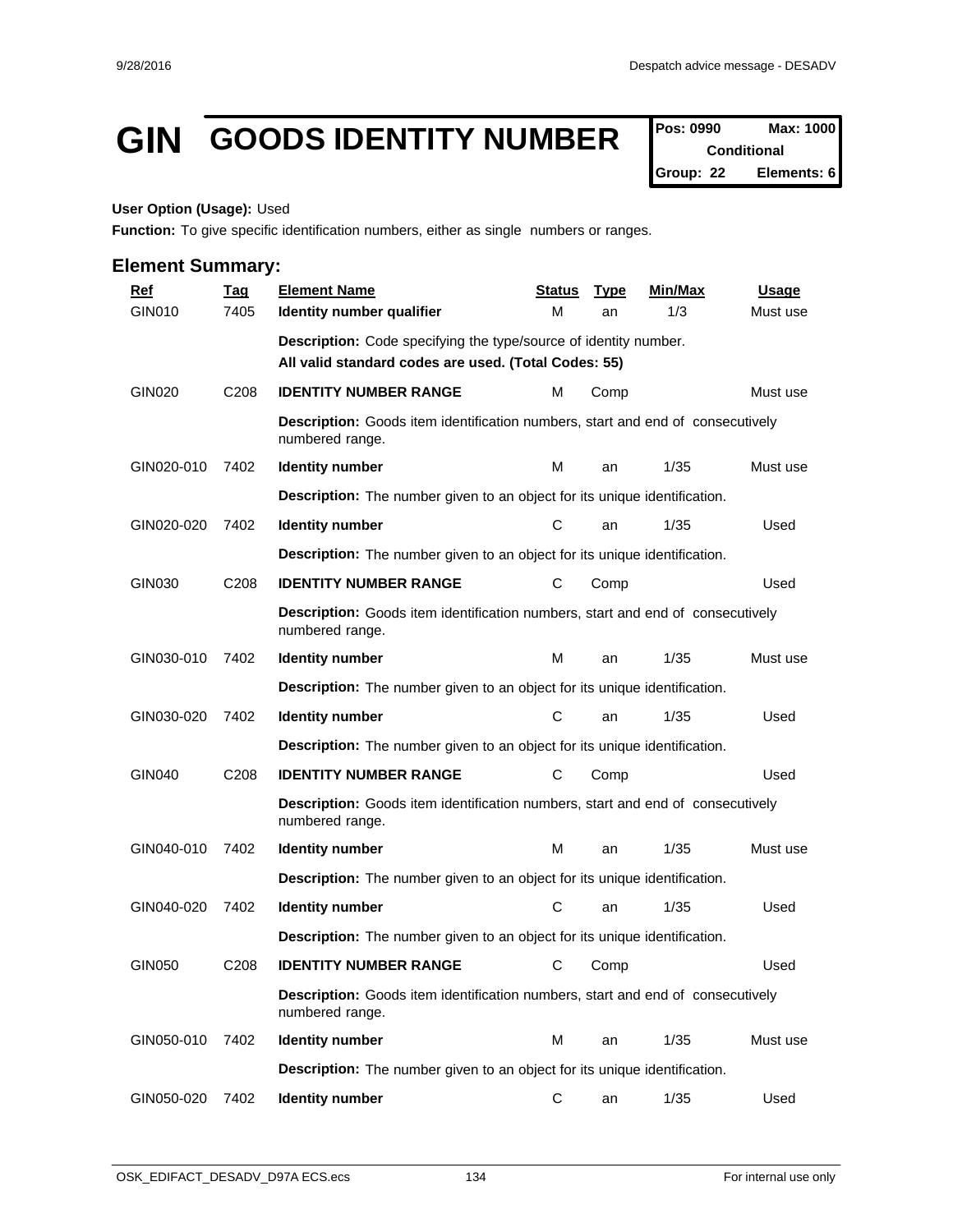| <b>Ref</b> | <u>Tag</u>       | <b>Element Name</b>                                                                                      | <b>Status</b> | <b>Type</b> | Min/Max | Usage    |  |  |  |
|------------|------------------|----------------------------------------------------------------------------------------------------------|---------------|-------------|---------|----------|--|--|--|
|            |                  | <b>Description:</b> The number given to an object for its unique identification.                         |               |             |         |          |  |  |  |
| GIN060     | C <sub>208</sub> | <b>IDENTITY NUMBER RANGE</b>                                                                             | С             | Comp        |         | Used     |  |  |  |
|            |                  | <b>Description:</b> Goods item identification numbers, start and end of consecutively<br>numbered range. |               |             |         |          |  |  |  |
| GIN060-010 | 7402             | <b>Identity number</b>                                                                                   | м             | an          | 1/35    | Must use |  |  |  |
|            |                  | <b>Description:</b> The number given to an object for its unique identification.                         |               |             |         |          |  |  |  |
| GIN060-020 | 7402             | <b>Identity number</b>                                                                                   | С             | an          | 1/35    | Used     |  |  |  |
|            |                  | <b>Description:</b> The number given to an object for its unique identification.                         |               |             |         |          |  |  |  |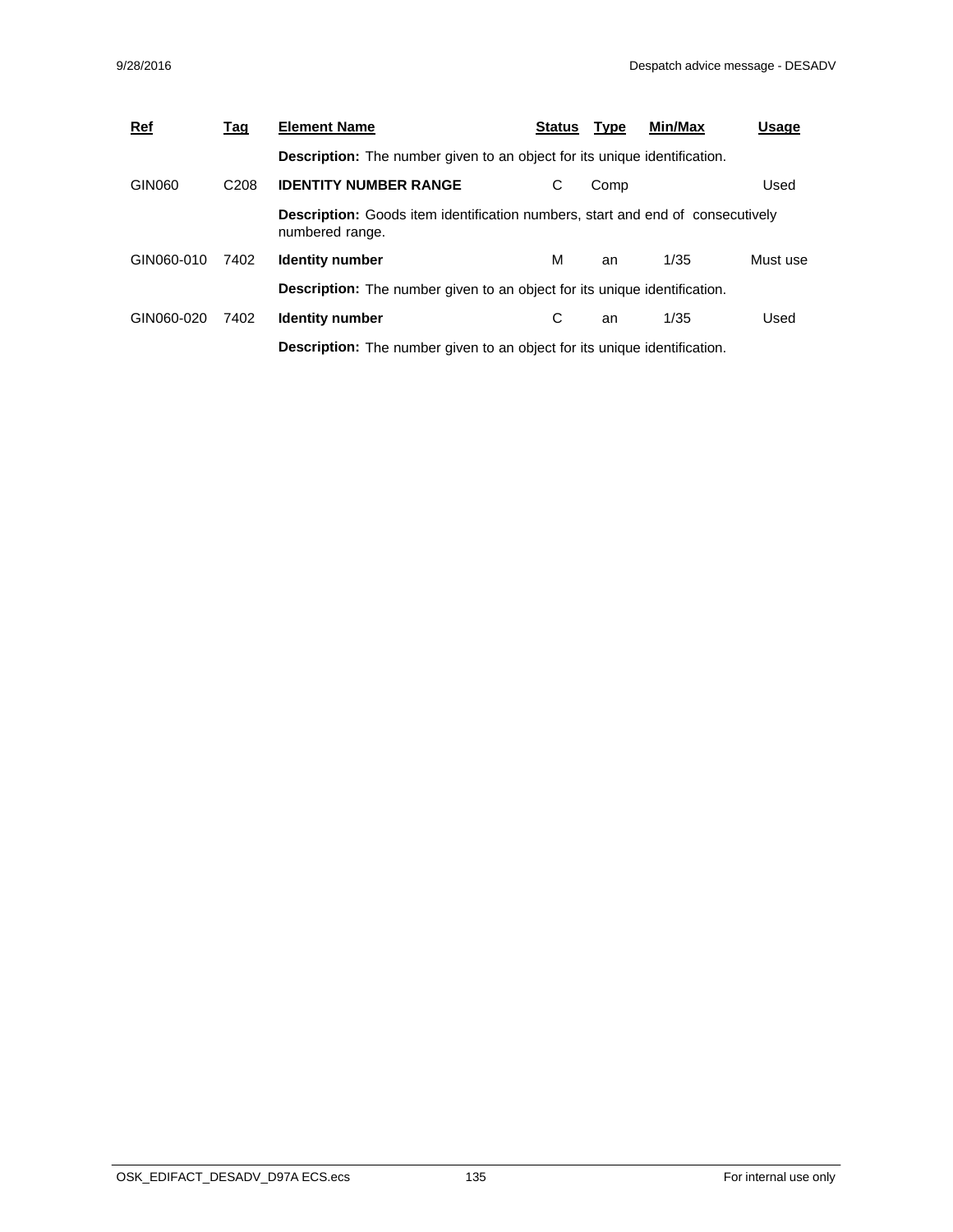## Segment Group 23 **Pos: 1000** Repeat: 10

**Conditional Group: 23 Elements: N/A**

**User Option (Usage):** Used

| <u>Pos</u> | rag | <b>Seament Name</b>       | <b>Status</b> | Rer | Usage    |
|------------|-----|---------------------------|---------------|-----|----------|
| 1010       | QVR | <b>QUANTITY VARIANCES</b> | M             |     | Must use |
| 1020       | DTM | DATE/TIME/PERIOD          |               |     | Used     |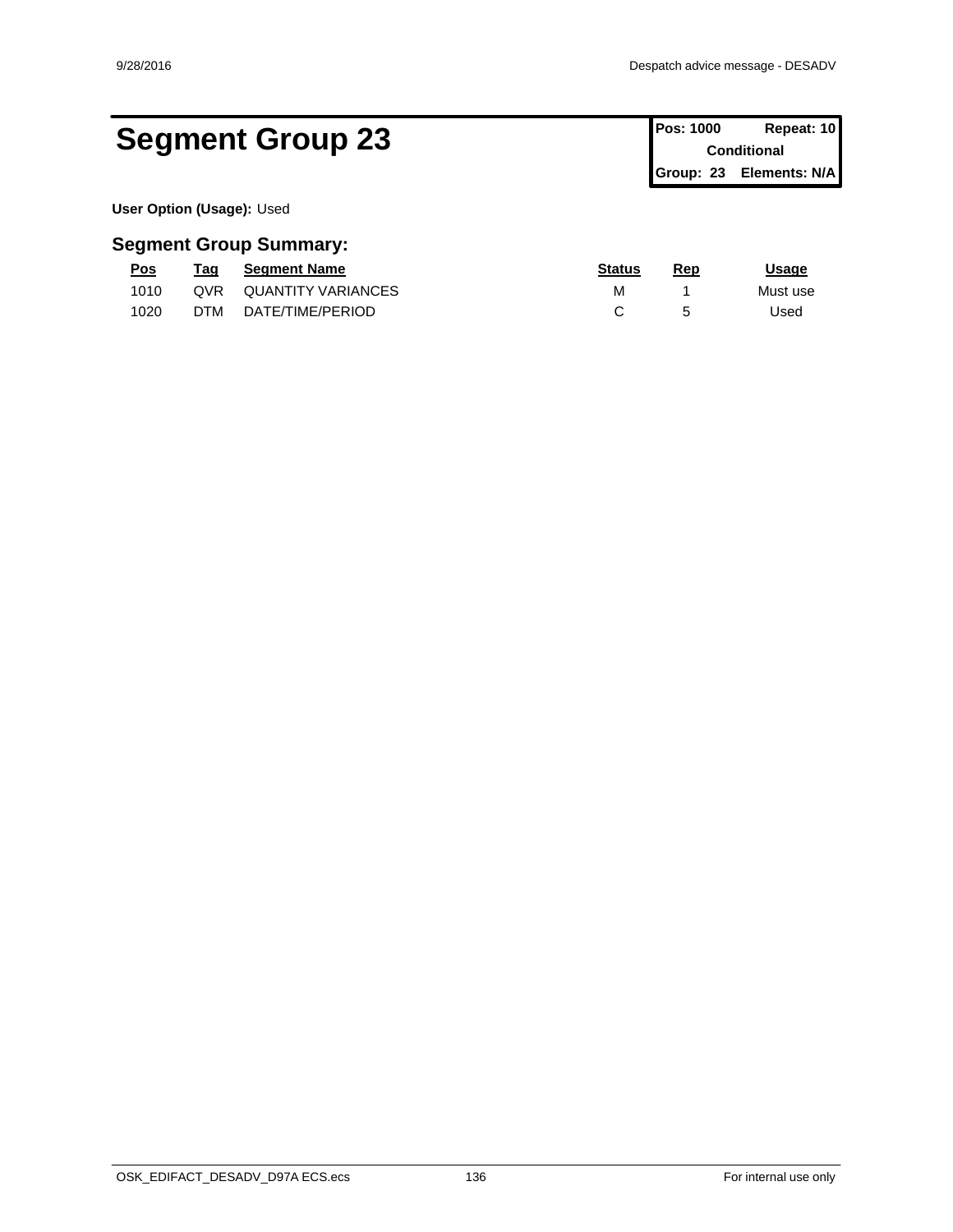## **QVR** QUANTITY VARIANCES Pos: 1010 Max: 1

**Mandatory Group: 23 Elements: 3**

#### **User Option (Usage):** Must use

**Function:** To specify item details relating to quantity variances.

| <b>Ref</b>      | <u>Taq</u> | <b>Element Name</b>                                                                                                                                                                                                        | <b>Status</b> | <b>Type</b> | Min/Max | <b>Usage</b> |
|-----------------|------------|----------------------------------------------------------------------------------------------------------------------------------------------------------------------------------------------------------------------------|---------------|-------------|---------|--------------|
| QVR010          | C279       | <b>QUANTITY DIFFERENCE</b><br><b>INFORMATION</b>                                                                                                                                                                           | C             | Comp        |         | Used         |
|                 |            | Description: Information on quantity difference.                                                                                                                                                                           |               |             |         |              |
| QVR010-010 6064 |            | <b>Quantity difference</b>                                                                                                                                                                                                 | М             | n           | 1/15    | Must use     |
|                 |            | Description: Numeric value of variance between ordered/shipped/invoiced quantities.                                                                                                                                        |               |             |         |              |
| QVR010-020 6063 |            | <b>Quantity qualifier</b>                                                                                                                                                                                                  | C             | an          | 1/3     | Used         |
|                 |            | <b>Description:</b> Code giving specific meaning to a quantity.<br>All valid standard codes are used. (Total Codes: 199)                                                                                                   |               |             |         |              |
| <b>QVR020</b>   | 4221       | Discrepancy, coded                                                                                                                                                                                                         | C             | an          | 1/3     | Used         |
|                 |            | Description: Code defining the disposition of any difference between the quantity<br>ordered and invoiced, or shipped and invoiced for a line item or transaction.<br>All valid standard codes are used. (Total Codes: 47) |               |             |         |              |
| QVR030          | C960       | <b>REASON FOR CHANGE</b>                                                                                                                                                                                                   | С             | Comp        |         | Used         |
|                 |            | Description: Code and/or description of the reason for a change.                                                                                                                                                           |               |             |         |              |
| QVR030-010 4295 |            | Change reason, coded                                                                                                                                                                                                       | C             | an          | 1/3     | Used         |
|                 |            | <b>Description:</b> Identification of the reason for a change.<br>All valid standard codes are used. (Total Codes: 47)                                                                                                     |               |             |         |              |
| QVR030-020 1131 |            | Code list qualifier                                                                                                                                                                                                        | C             | an          | 1/3     | Used         |
|                 |            | <b>Description:</b> Identification of a code list.<br>All valid standard codes are used. (Total Codes: 123)                                                                                                                |               |             |         |              |
| QVR030-030 3055 |            | Code list responsible agency, coded                                                                                                                                                                                        | С             | an          | 1/3     | Used         |
|                 |            | Description: Code identifying the agency responsible for a code list.<br>All valid standard codes are used. (Total Codes: 195)                                                                                             |               |             |         |              |
| QVR030-040 4294 |            | Change reason                                                                                                                                                                                                              | C             | an          | 1/35    | Used         |
|                 |            | <b>Description:</b> Description of the reason for a change.                                                                                                                                                                |               |             |         |              |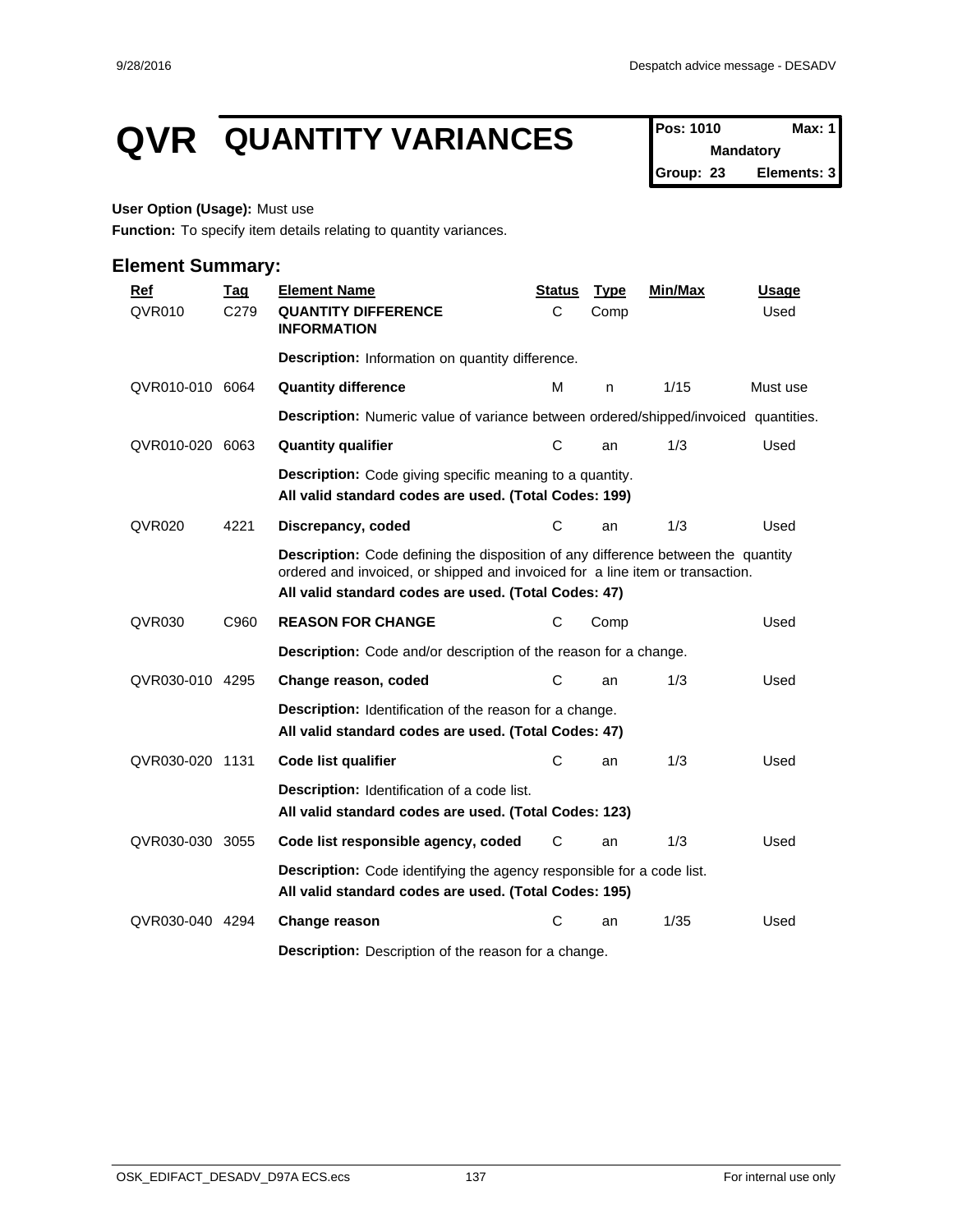## **DTM** DATE/TIME/PERIOD **Pos:** 1020 **Max:** 5

**Conditional Group: 23 Elements: 1**

#### **User Option (Usage):** Used

**Function:** To specify date, and/or time, or period.

| Ref<br>DTM010 | <u>Tag</u><br>C507 | <b>Element Name</b><br>DATE/TIME/PERIOD                                                                                                                | Status<br>м | <b>Type</b><br>Comp | Min/Max | Usage<br>Must use |  |  |  |
|---------------|--------------------|--------------------------------------------------------------------------------------------------------------------------------------------------------|-------------|---------------------|---------|-------------------|--|--|--|
|               |                    | <b>Description:</b> Date and/or time, or period relevant to the specified date/time/period type.                                                       |             |                     |         |                   |  |  |  |
| DTM010-010    | 2005               | Date/time/period qualifier                                                                                                                             | м           | an                  | 1/3     | Must use          |  |  |  |
|               |                    | <b>Description:</b> Code giving specific meaning to a date, time or period.<br>All valid standard codes are used. (Total Codes: 364)                   |             |                     |         |                   |  |  |  |
| DTM010-020    | 2380               | Date/time/period                                                                                                                                       | С           | an                  | 1/35    | Used              |  |  |  |
|               |                    | <b>Description:</b> The value of a date, a date and time, a time or of a period in a specified<br>representation.                                      |             |                     |         |                   |  |  |  |
| DTM010-030    | 2379               | Date/time/period format qualifier                                                                                                                      | C           | an                  | 1/3     | Used              |  |  |  |
|               |                    | Description: Specification of the representation of a date, a date and time or of a<br>period.<br>All valid standard codes are used. (Total Codes: 70) |             |                     |         |                   |  |  |  |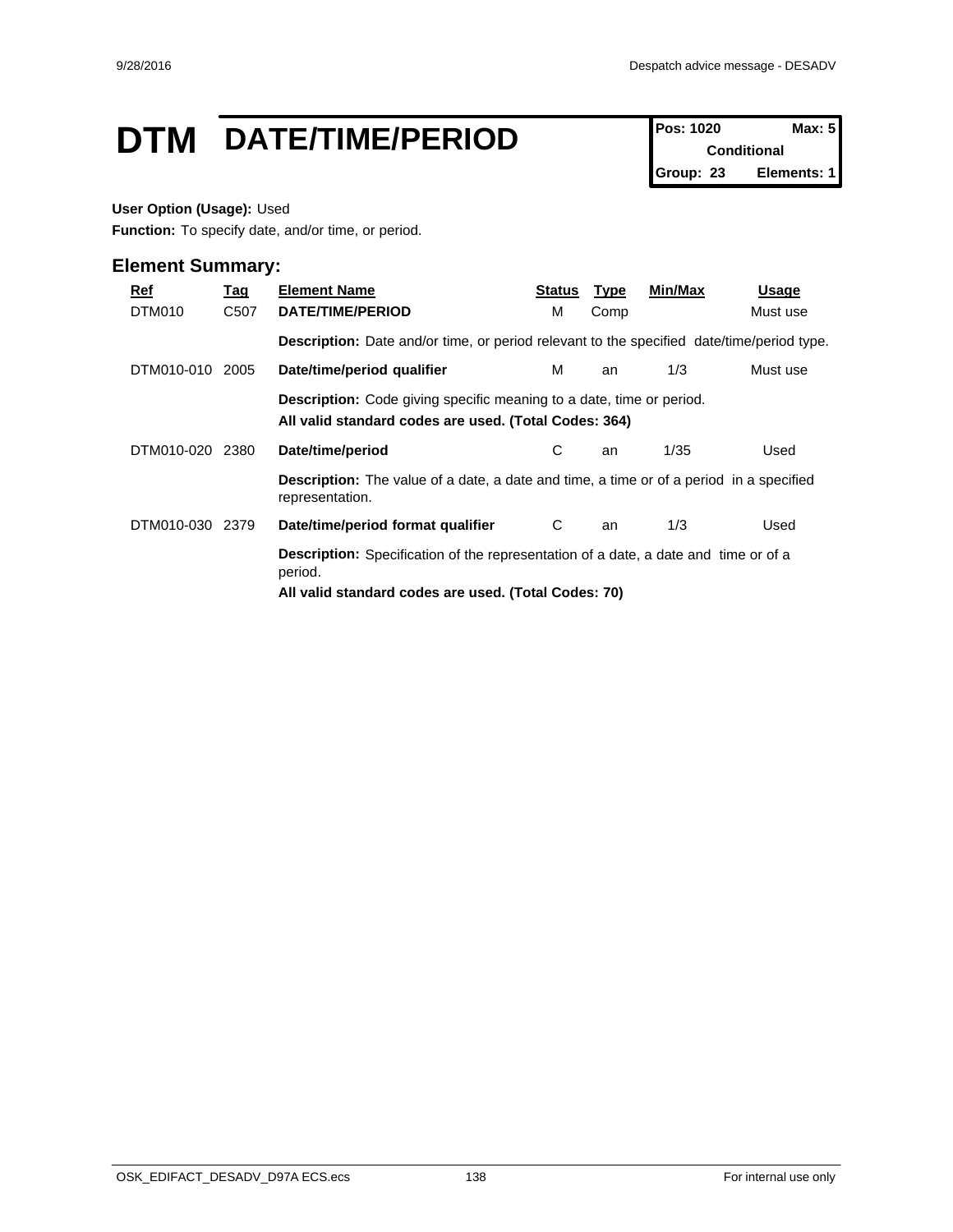# **CNT CONTROL TOTAL** Pos: 1030 **Max: 5**

**Conditional Group: N/A Elements: 1**

#### **User Option (Usage):** Used

**Function:** To provide control total.

| Ref<br>CNT010 | <u>Tag</u><br>C <sub>270</sub> | <b>Element Name</b><br><b>CONTROL</b>                                                                                                                                           | <b>Status</b><br>м                                                                          | <b>Type</b><br>Comp | Min/Max | <b>Usage</b><br>Must use |  |  |  |  |  |
|---------------|--------------------------------|---------------------------------------------------------------------------------------------------------------------------------------------------------------------------------|---------------------------------------------------------------------------------------------|---------------------|---------|--------------------------|--|--|--|--|--|
|               |                                |                                                                                                                                                                                 | <b>Description:</b> Control total for checking integrity of a message or part of a message. |                     |         |                          |  |  |  |  |  |
| CNT010-010    | 6069                           | <b>Control qualifier</b>                                                                                                                                                        | м                                                                                           | an                  | 1/3     | Must use                 |  |  |  |  |  |
|               |                                | <b>Description:</b> Determines the source data elements in the message which forms the<br>basis for 6066 Control value.<br>All valid standard codes are used. (Total Codes: 38) |                                                                                             |                     |         |                          |  |  |  |  |  |
| CNT010-020    | 6066                           | <b>Control value</b>                                                                                                                                                            | м                                                                                           | n                   | 1/18    | Must use                 |  |  |  |  |  |
|               |                                | <b>Description:</b> Value obtained from summing the values specified by the Control Qualifier<br>throughout the message (Hash total).                                           |                                                                                             |                     |         |                          |  |  |  |  |  |
| CNT010-030    | 6411                           | <b>Measure unit qualifier</b>                                                                                                                                                   | С                                                                                           | an                  | 1/3     | Used                     |  |  |  |  |  |
|               |                                | <b>Description:</b> Indication of the unit of measurement in which weight (mass), capacity,<br>length, area, volume or other quantity is expressed.                             |                                                                                             |                     |         |                          |  |  |  |  |  |